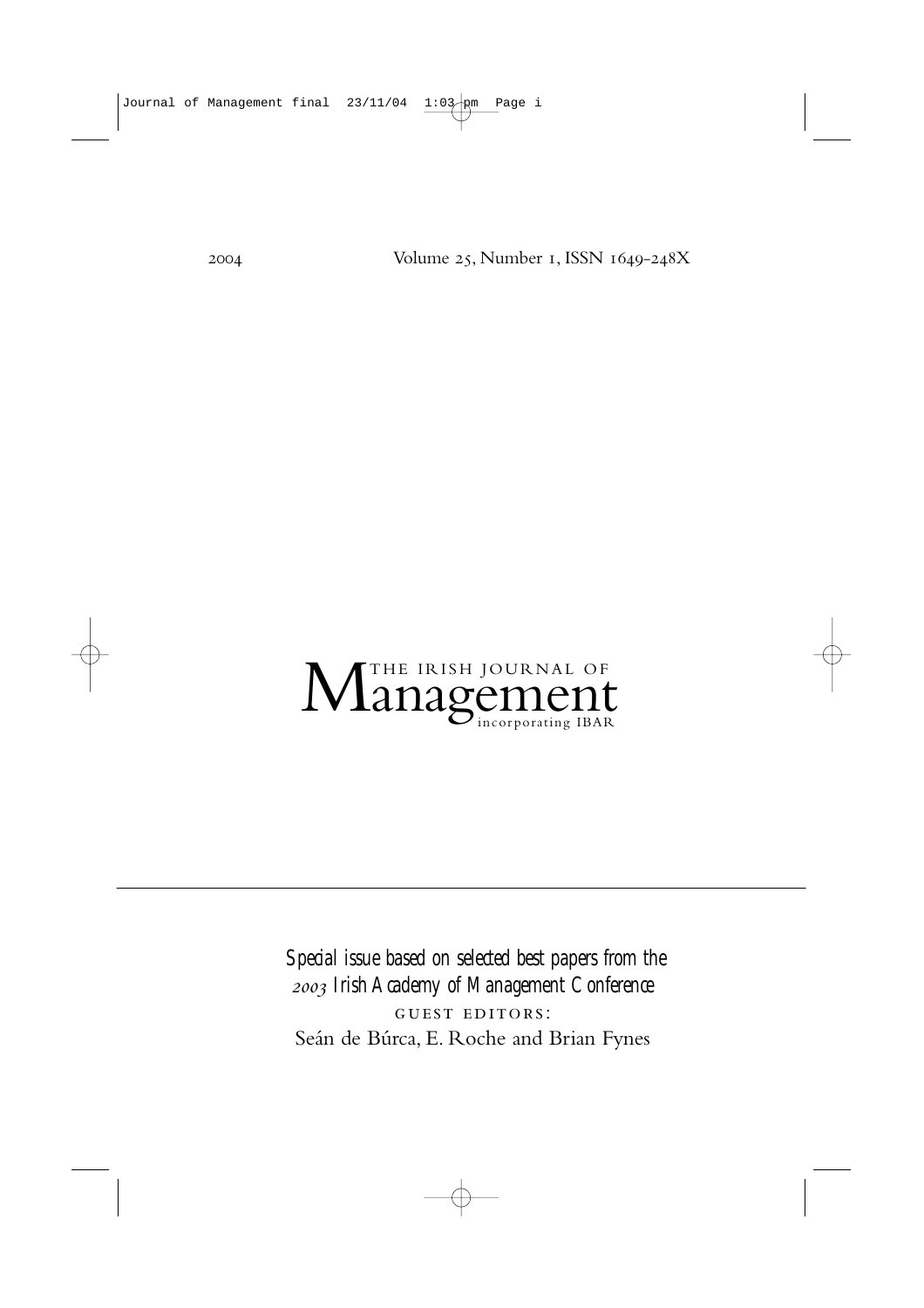This journal was typeset by Ashfield Press for

Blackhall Publishing 33 Carysfort Avenue Blackrock Co. Dublin Ireland

e-mail: info@blackhallpublishing.com www.blackhallpublishing.com

© The individual contributors and Blackhall Publishing,

ISSN: 1649-248x

All rights reserved. No part of this publication may be reproduced, stored in a retrieval system or transmitted in any form or by any means, electronic, mechanical, photocopying, recording or otherwise, without the prior, written permission of the publisher.

> Printed in Ireland by eprint Limited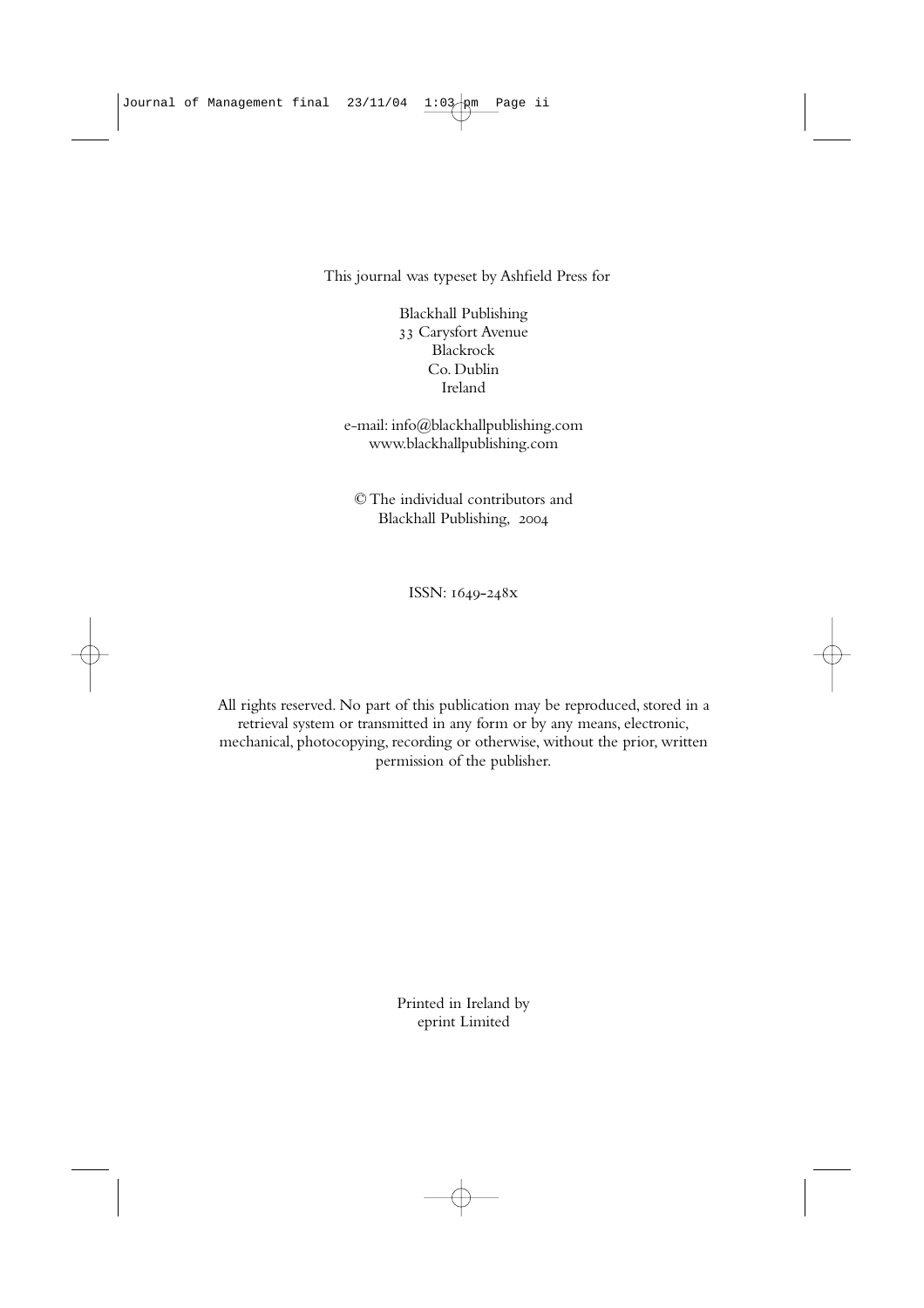

## Contents

| <b>Environmental Voluntary Approaches:</b> The Irish Experience |              |
|-----------------------------------------------------------------|--------------|
| Dr James Cunningham                                             | $\mathbf{I}$ |
| <b>Spamming and Scamming:</b> The Real Picture!                 |              |
| Aideen Keaney and Dan Remenyi                                   | 23           |
| <b>Have Total Quality Management, Business Process</b>          |              |
| Re-Engineering and the Learning Organisation                    |              |
| been Replaced by Knowledge Management?                          |              |
| An Exploration of the Meaning, Popularity and                   |              |
| Practical Relevance of Late 20th Century Management             |              |
| Theories                                                        |              |
| Sharon Ryan and John Hurley                                     | 4Ι           |
| <b>Managing the Marketing-Design-Manufacturing</b>              |              |
| <b>Interface:</b> An Empirical Investigation of the Underlying  |              |
| Problems and Solutions                                          |              |
| Dr Seán de Búrca, Dr Brian Fynes and E. Roche                   | 56           |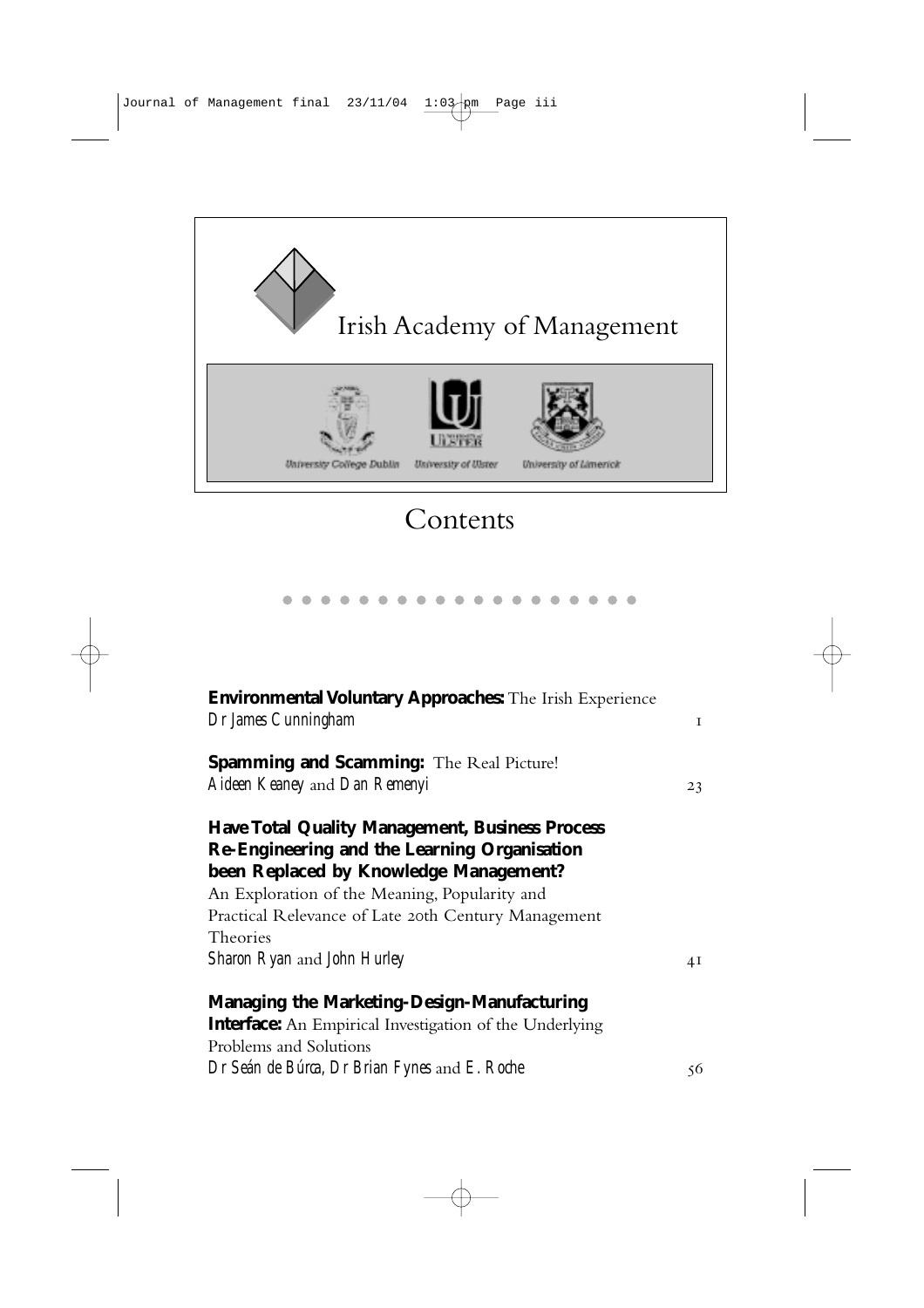| Quantification of Output Growth and Value-Added<br>Captured by the Irish Food Processing Sector  |            |
|--------------------------------------------------------------------------------------------------|------------|
| John O'Connell, Laurence Harte and Dermot Ruane                                                  | 68         |
| <b>New Consumers and Football Fandom:</b> The Role<br>of Social Habitus in Consumer Behaviour    |            |
| Brendan Richardson                                                                               | 88         |
| Do Value Stocks Outperform Growth Stocks<br>around the Release of Firms' Financial Results?      |            |
| Some Preliminary Evidence from the Irish Stock Exchange<br>Paul Ryan and Rashad Hajiyev          | TOT.       |
| <b>Government Activism and Industry Change:</b><br>The Structural Evolution of Irish Wholesaling |            |
| Jim Quinn and Brian Leavy                                                                        | <b>IIO</b> |
| <b>What Are they Doing?</b> A Study of Contemporary<br>Marketing Practice in Ireland             |            |
| Mairead Brady and Roger Palmer                                                                   | 125        |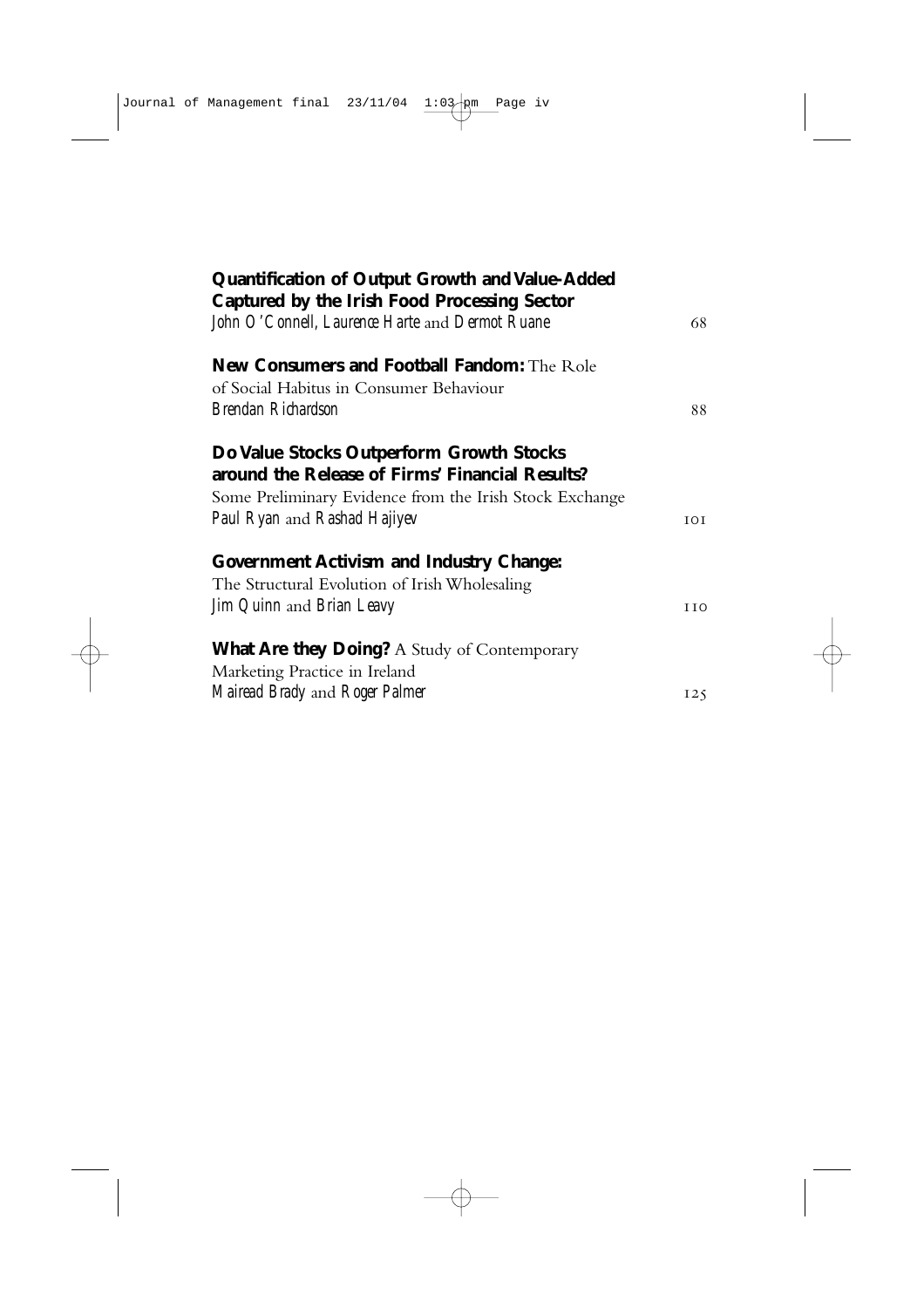## THE IRISH JOURNAL OF<br>**ANAGEMENT**

#### IRISH BUSINESS AND ADMINISTRATIVE RESEARCH

#### **EDITOR-IN-CHIEF**

Teresa Brannick, UCD

#### **EDITORS**

Norma Heaton, UU Patrick Flood, UL Aidan Kelly, UCD Trevor Morrow, UU Bill Clarke, UU Donal Dineen, UL James Walsh, UCC Kathy Monks, DCU Patrick Gunnigle, UL Michael Morley, UL Kate Ui Ghallachoir, DIT

#### **BOOK REVIEW EDITOR**

Margaret Linehan, CIT

#### **EDITORIAL ADVISORY BOARD**

Theresa Lau, *Hong Kong Polytechnic* Patrick McGovern, *London School of Economics* William K. Roche, *University College Dublin* Leo Smyth, *NUI Galway* David Coghlan, *Trinity College Dublin* Paul Jeffcutt, *Queens University Belfast* Tom O'Toole, *Waterford Institute of Technology* Noel Harvey, *Galway Institute of Technology* Steven Porth, *St. Joseph's Philadelphia, USA* Hugh Scullion, *University of Nottingham* Philip Beaumont, *University of Glasgow* Eleanor O'Higgins, *University College Dublin* Margaret Linehan, *Cork Institute of Technology* Tony Dromgoole, *Irish Management Institute* Sharon Ponsonby, *University of Ulster* Pauric McGowan, *University of Ulster*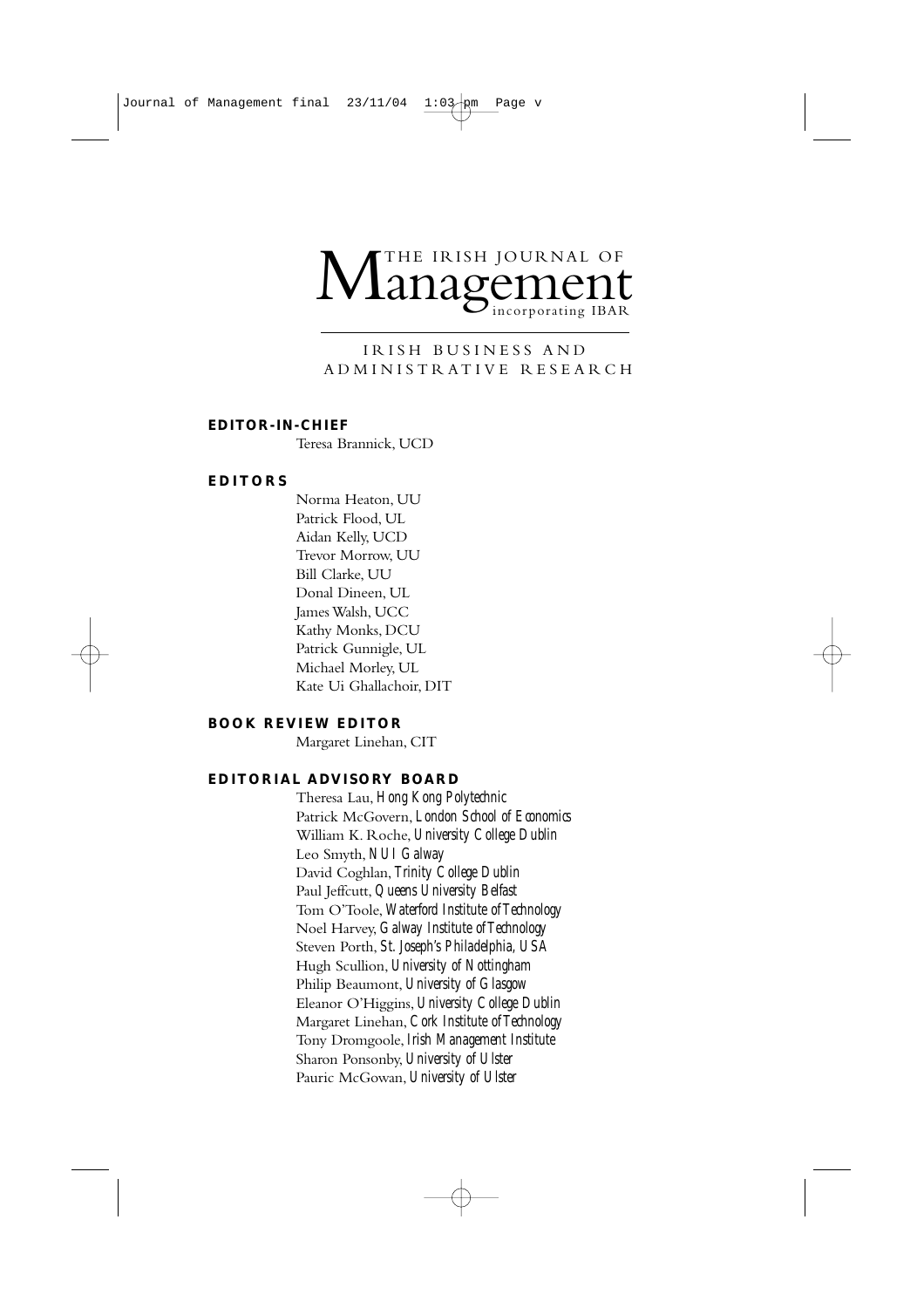## Subscriptions

*The Irish Journal of Management (incorporating IBAR – Irish Business and*<br>*Administrative Research*) is published twice a year.The annual subscription rate is €45 for individuals and €65 for institutions. Back issues are available on request. Cheques should be made payable to the publishers, Blackhall Publishing, Carysfort Avenue, Blackrock, Co. Dublin.

The editors invite the submission of articles on all aspects of business, administration and management. Notes for the guidance of contributors are detailed separately in the issue. The authors of articles to be published in *IJM/IBAR* will be required to assign the copyrights to the Editorial Board.The views expressed in articles are the responsibility of individual authors and should not be regarded as being endorsed by the Editorial Board, the editors or publishers. In accordance with the provisions of the Copyright Act, no article may be reproduced without the permission of the editors.

> The Irish Journal of Management is published by BLACKHALL PUBLISHING, Carysfort Avenue, Blackrock, Co. Dublin. E-Mail info@blackhallpublishing.com

*The Irish Academy of Management* was founded in 1996 with the aim of promoting and encouraging research in all aspects of management. It holds a major conference every September. Details of membership can be obtained from Tom O'Toole, Secretary, Irish Academy of Management, Business School,Waterford Institute of Technology,Waterford.

UMI/ABI/Proquest Database: http://global.umi.com/pqdweb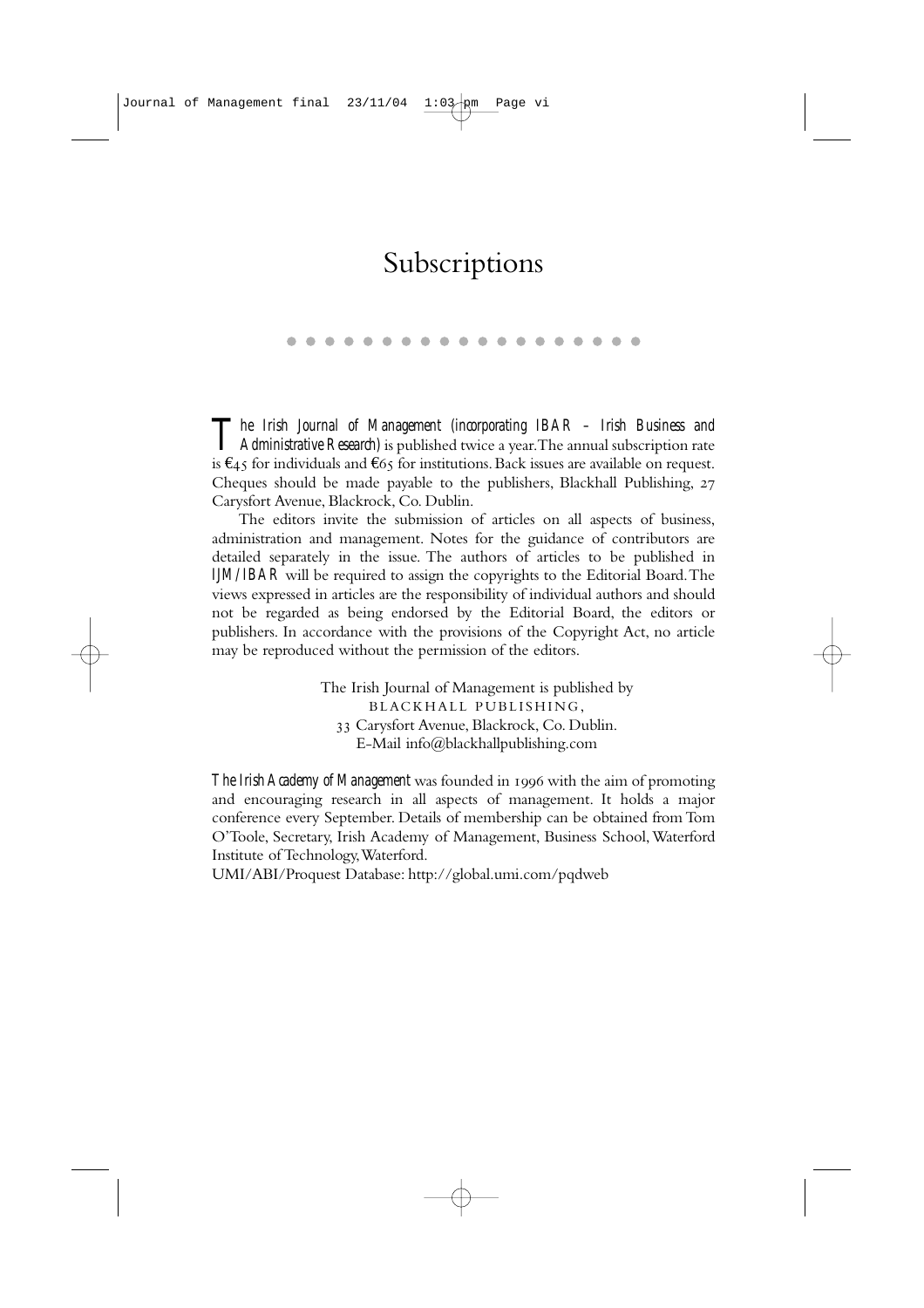## THE IRISH JOURNAL OF<br>**ANAGEMENT**

#### IRISH BUSINESS AND ADMINISTRATIVE RESEARCH

T*he Irish Journal of Management (Incorporating IBAR – Irish Business and Administrative Research)*, aims to contribute to a wider understanding of the nature, characteristics and performance of both Irish and international organisations through the dissemination of research from a wide variety of management-related areas.

NOTES FOR THE GUIDANCE OF AUTHORS IN THE PREPARATION AND SUBMISSION OF MANUSCRIPTS

- 1. Contributions should be typed double-spaced on A4 paper, with ample left- and right-hand margins. A cover page should contain only the title, author's name(s) and affiliation(s) and the address (one only) to which proofs should be sent. If accepted for publication, one copy should be submitted on a 3.5" high-density disk using WordPerfect or Microsoft Word.
- . Three copies of the paper should be submitted.
- . All pages of the manuscript should be numbered and the positions of **Diagrams** and **Tables** should be clearly indicated. (The positions may vary slightly in the printed version due to the requirements of page makeup.)
- . **Footnotes** should be avoided. Essential notes should be numbered consecutively in the text and grouped together at the end of the paper.
- . **References** should be set out in alphabetical order of the author's name, in a list at the end of the article.They should be given in standard form as in the following examples:

#### *Book*

Bush, T., Bolam, R., Glatter, R. and Ribbens, P. (eds) (2001) *Educational Management: Redefining Theory, Policy and Practice*, London: Paul Chapman Publishing.

*Article in a Journal*

Wolfe Morrison, E. and Phelps, C. (1999) "Taking Charge at Work: Extrarole Efforts to Initiate Workplace Change", *The Academy of Management Journal*, Vol. 42, No. 4, pp. 403-19.

*Chapter in Edited Collection*

Griseri, P. (1998) "Institutional Transformation and Educational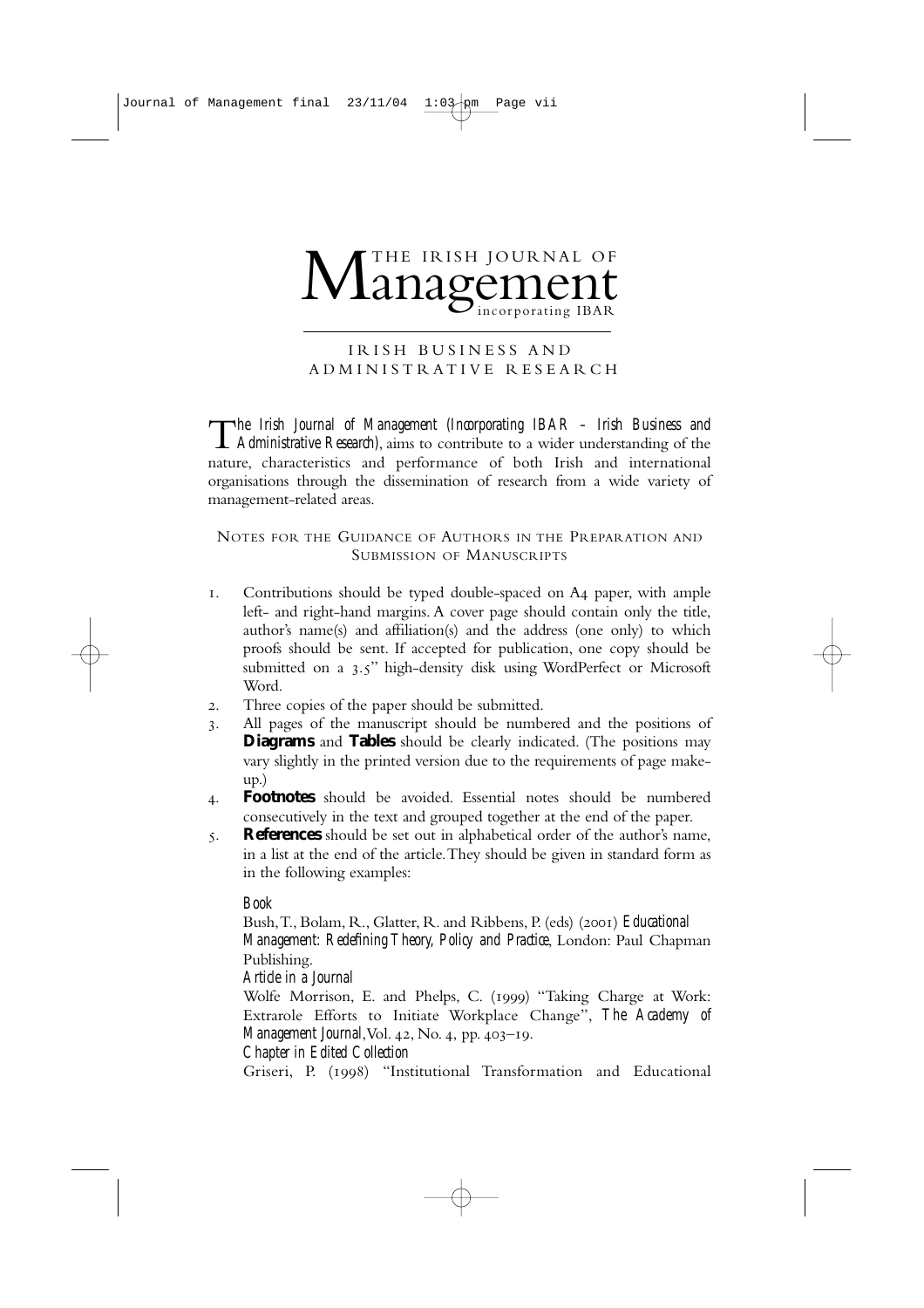Management", in T. Bush, R. Bolam, R. Glatter and P. Ribbens (eds) (2001) *Educational Management: Redefining Theory, Policy and Practice,* London: Paul Chapman Publishing.

References in the text to an article should be by author's name and year of publication as in these examples: Jones ( $1998$ ) states that ... Further evidence is provided by Smith  $(1994)$  ...

- 6. Articles should normally be between  $4,000$  and  $5,000$  words in length. Exceptional articles of a greater length or articles in two instalments will be considered.Tables, graphs etc. should be kept to a minimum.
- . In the case of graphs, diagrams or other illustrative material, the author will be responsible for the preparation of artwork, or for exceptional costs associated with such artwork required.
- . Authors are strongly advised to consult one or more recent issues of IJM before submitting manuscripts for publication.
- . Unsolicited contributions should be accompanied by a statement indicating if and where they have already been published and that, if accepted for publication in IJM, they will not be submitted for publication elsewhere without the agreement of the editor.
- . Articles are accepted for publication on the understanding that they are subject to editorial revision.
- . Authors are reminded that they must observe the usual rules and practices regarding the production of copyright material in their articles.
- . **Deadlines**: Contributors should submit articles, if possible, six months before the expected time of publication.

Please send manuscripts to any of the editors.The addresses are as follows:

- **•** Graduate School of Business, Carysfort Avenue, Blackrock, Co. Dublin.
- **•** School of Commerce and International Business Studies, University of Ulster, Magee College, Londonderry, BT48 7JL.
- **•** College of Business, University of Limerick, Limerick.
- **•** Department of Marketing and Management, University College, Cork.
- **•** Dublin City University Business School, Dublin .
- Faculty of Business, DIT, Aungier Street, Dublin 2.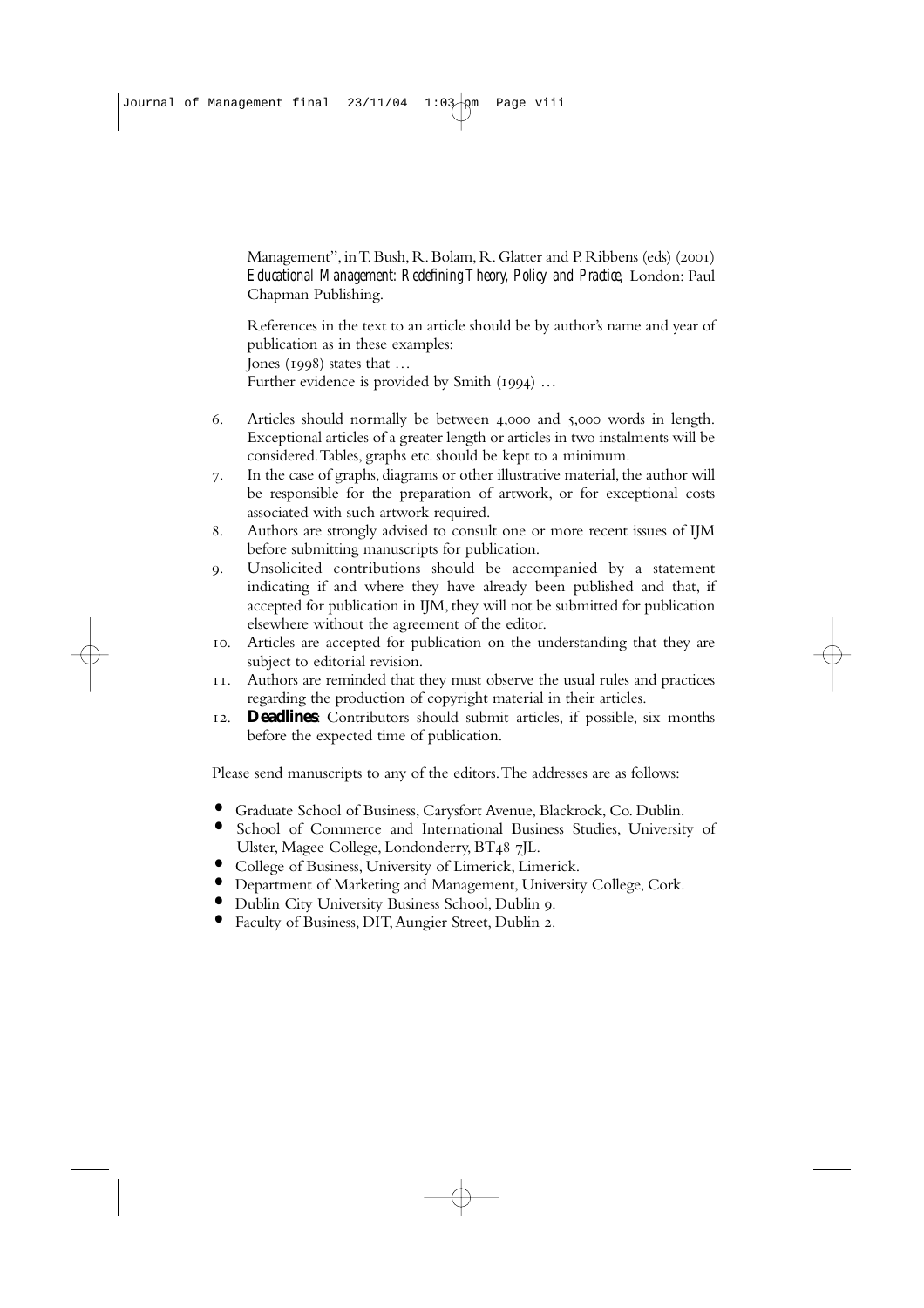## Environmental Voluntary Approaches: The Irish Experience

. . . . . . . . . . . . . . . . . . .

#### DR JAMES CUNNINGHAM<sup>\*</sup>

INTRODUCTION – ENVIRONMENTAL DRIVING FORCES There is an immediate pressure on all firms, particularly MNCs to meet stringent legal and regulatory controls,with individual executives being held responsible under criminal laws for firms' environmental damage (Simmons and Cowell, 1993; Vari, 1993). Consequently, as Rondinelli and Vastag note:

… the threat of criminal prosecution is not the only force driving companies to develop environmental management systems. Increasingly, customers are reacting negatively to corporate environmental mismanagement, shareholders are abandoning companies caught in environmental crises, and financial institutions are including environmental risks in their assessments of loan requests. (1996:  $107)$ 

By correctly measuring and managing its environmental costs, a firm can increase product profitability (Fitzgibbon, 1998).

There are several green driving forces that firms face, including specific disasters, public opinion, credibility pressures, regulatory pressures, consumers, shareholders' internal pressure, legislation, competitive pressures, ethical investments, media interest, supplier pressures, the rising costs of mishaps, government regulators, NGOs, scientific evidence, market pressures and new opportunities (Clark et al., 1994; Fitzgibbon, 1998; Jose, 1996; Hitchens et al., 2000; Maxwell et al., 1997; Peattie and Ratnayaka, 1992; Preston, 2001; Rugman and Verbeke, 1998; Schot and Fischer, 1993).

The leading forces for environmental change come from green consumers, pressure groups, insurance groups and green investors (Azzone and Bertele, ). Green consumers have significantly influenced new product introductions, product design, product packaging and advertising approaches (Coddington, 1993; Meffert and Kirchgeorg, 1994; Ottman, 1992). This view is further supported by Preston (2001) who states: "it is becoming increasingly

*\* Department of Management, National University of Ireland, Galway, e-mail: james.cunningham@nuigalway.ie*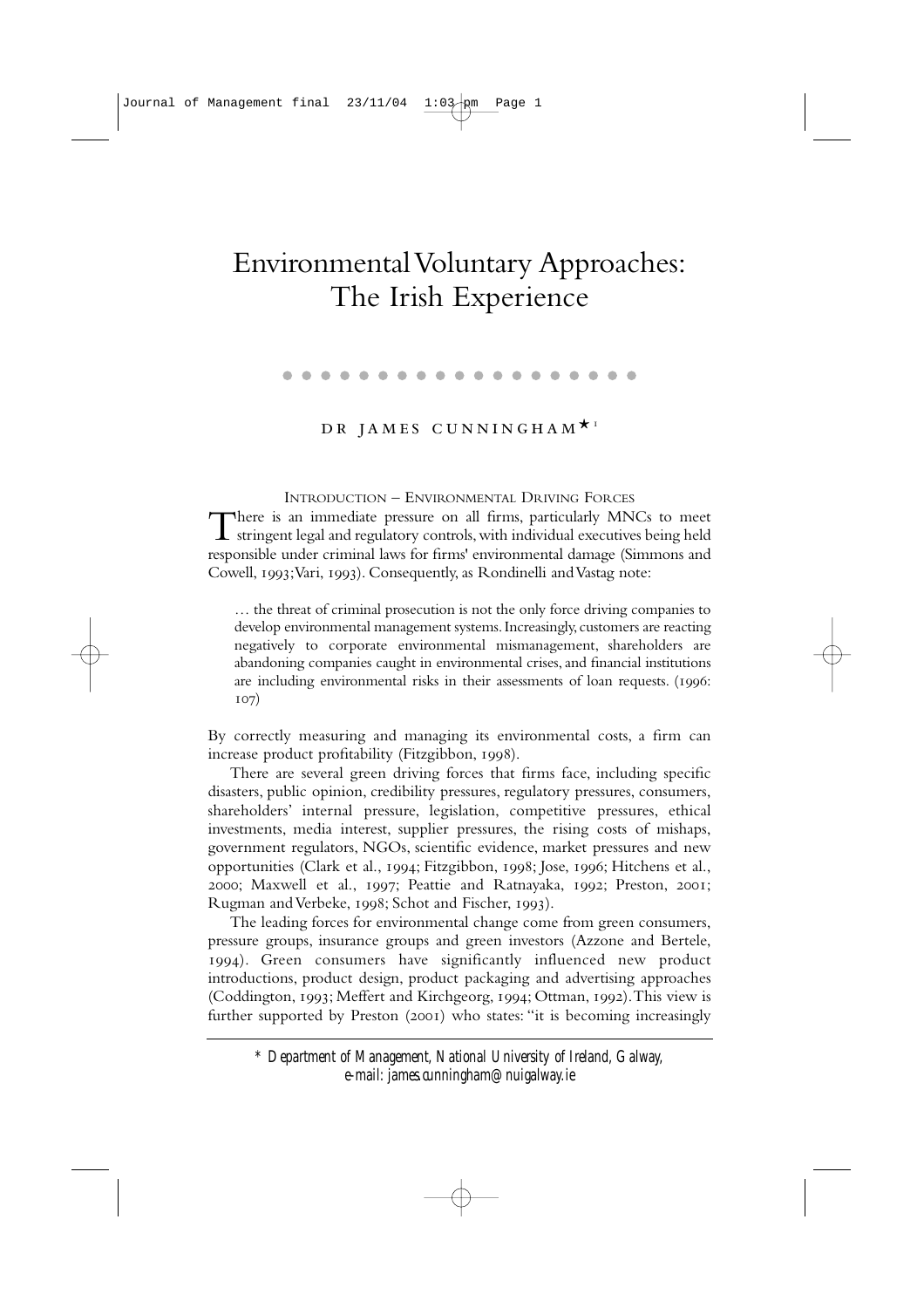apparent that environmental factors are becoming a purchasing decision differentiator." In addition, growing pressure exerted by regulators and public opinion in shaping firms' responses to environmental issues. Fitzgibbon  $(1998)$ refers to these factors as the major "sticks" in getting firms to address environmental issues.The main interest groups in firms' environmental issues include government, employees, suppliers, customers, investors and local communities. In essence, these groups mediate in the process of environmental management and influence the nature of pressures and the response (Williams et al., ).The response from policy makers and practitioners to the nature of environmental pressure has been to broaden out the choice of policy instruments for the protection of the environment. This is reflected in the adoption of more innovative policy instruments by national governments.The broadening out of policy instruments from command and control includes market incentive mechanisms and flexible regulations.This is in response to the failure of the market in relation to the environmental protection (Clinch, ). One of these innovative policy responses has been voluntary approaches.

#### VOLUNTARY APPROACHES – THE PRACTITIONER'S RESPONSE

Environmental voluntary approaches as an instrument for environmental management are preferred by industry but greeted with some degree of scepticism by the environmentalists and other stakeholders (EEA, 1997: 50; Jenkins, 1995). Arguments are made that voluntary approaches are preferred by industry as it buys them time and delays the implementation of rigorous environmental regulations (Bizer, 1999; Bizer et al., 1999). Environmentalists are concerned that voluntary approaches lead to a lessening of environmental protection standards. From a game theoretic analysis perspective, Segerson et al.  $(1998)$  and Schmelzer  $(1999)$  show that the environmental standards achieved under a voluntary approach may be less than under command-andcontrol regulations in certain circumstances. Nevertheless, Baeke et al. (1999: working paper) note the increasing growth of voluntary approaches: "Voluntary approaches (VAs) in the field of environmental policy have become pervasive, but their use appears to be varying widely from one institutional context to another."

The few existing surveys of voluntary approaches in the early 1990s claimed they were promising instruments in environmental policy towards industry (BIAC, 1992; Glachant, 1994; OECD, 1994). Voluntary approaches spread quickly in many EU and OECD countries and have been developed by policy makers without theoretical analysis or academic recommendation (Glachant, 1994). A study carried out by Glachant (1994) noted 75 voluntary approaches in OECD countries. Surveys of voluntary approaches have been carried out in Japan by Imura and Suigiyama  $(1998)$ , in the US by Mazurek  $(1998)$  and in the EU by Börkey (1998), CEC (1996), DeClerq et al. (2001), EEA (1997, 2000), Lévêque (1998) and OECD (1999).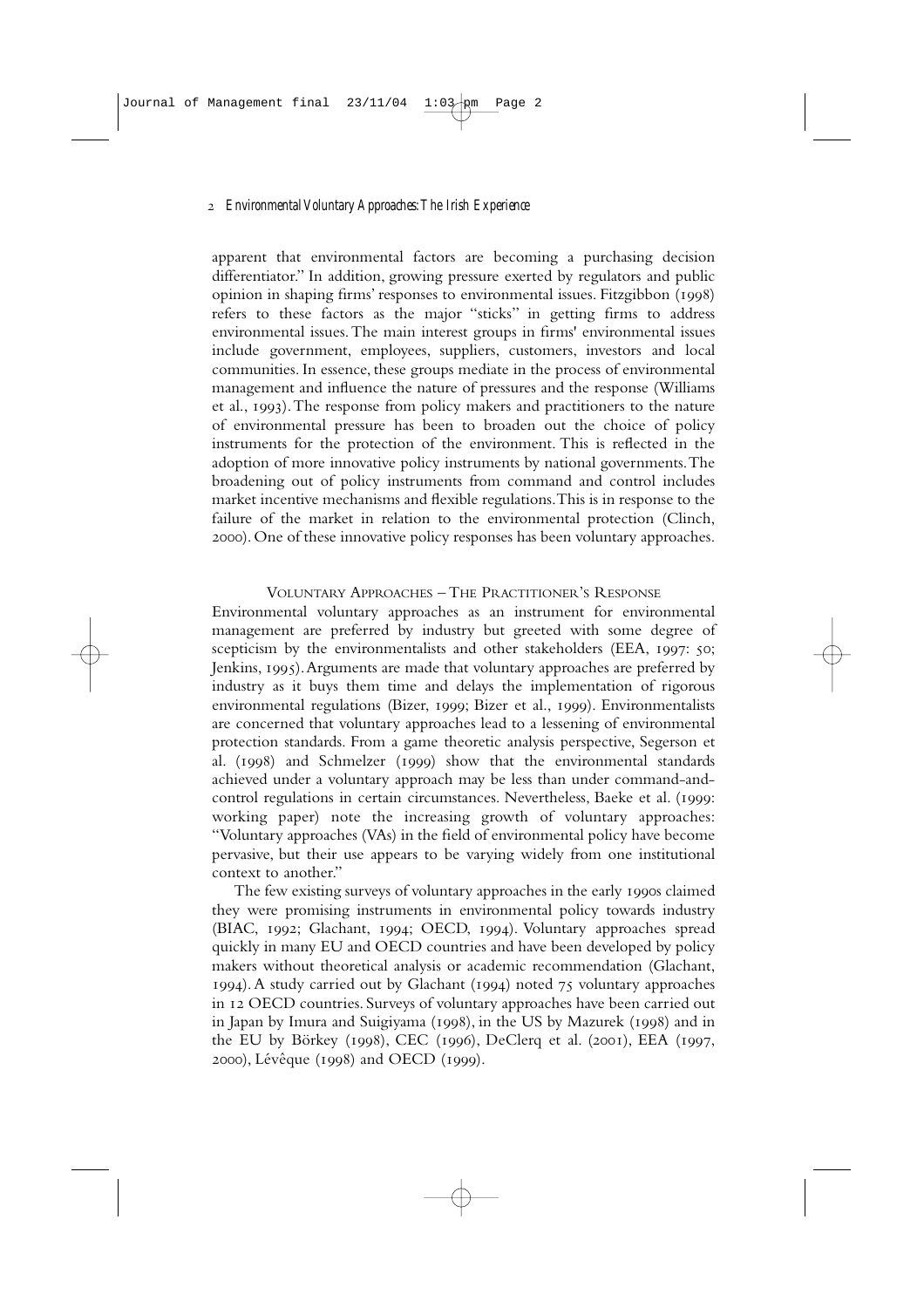

**Figure 1.1: Number of Negotiated Agreements in the European Union**

**Source**: Börkey, P. and F. Lévêque (2000) "Voluntary Approaches for Environmental Protection in the European Union: A Survey." European Environment, Vol. 10, No. 1, pp.  $35-54$ 

The numbers outlined in Figure 1.1 are probably even greater as the CEC (1996a) list is not exhaustive (Börkey, 1998). Such increases have been accounted for by Börkey and Lévêque (2000) by using data from CEC (1996a), EEA (1997), Glachant (1996), OECD (1997) and Oko-Institut (1998).

| Member State | Agriculture | Energy | Industry | Transport | Tourism | Number of NAs |
|--------------|-------------|--------|----------|-----------|---------|---------------|
| Austria      | X           |        | X        |           |         | 20            |
| Belgium      |             | x      | x        |           |         | 6             |
| Denmark      | X           | x      | X        |           |         | 16            |
| Finland      |             |        | X        |           |         | 2             |
| France       |             | x      | X        |           |         | 8             |
| Germany      |             | x      | x        |           |         | 93            |
| Greece       |             | X      | X        |           | X       | 7             |
| Ireland      |             |        | X        |           |         |               |
| Italy        |             |        | X        |           |         | 11            |
| Luxemburg    |             |        | X        |           |         | 5             |
| Netherlands  | X           | x      | X        |           |         | 107           |
| Portugal     | X           | X      | X        |           |         | 10            |

**Table 1.1: Negotiated Agreements by Sector of Economic Activity**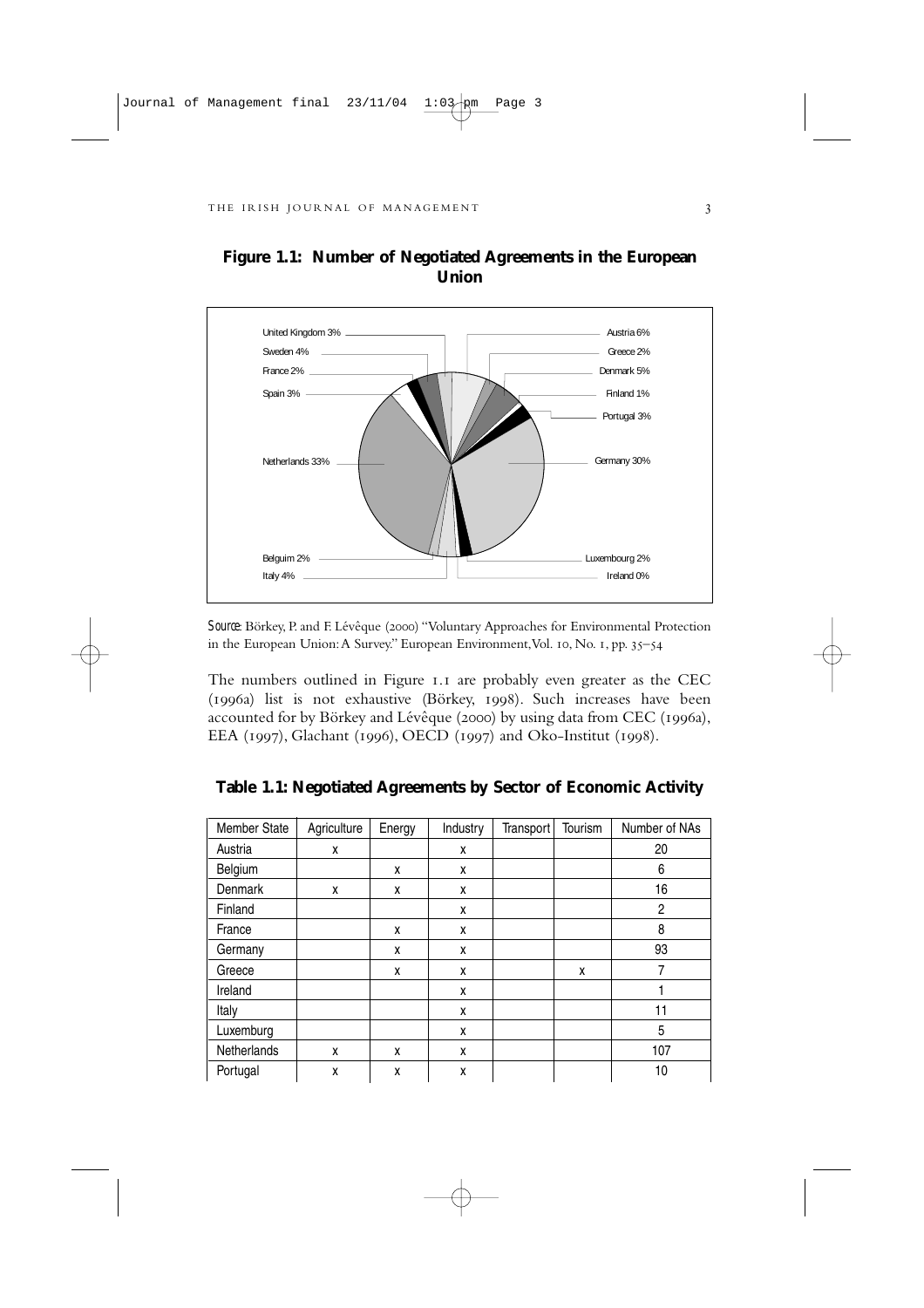| Spain          | $\lambda$ |          |  |     |
|----------------|-----------|----------|--|-----|
| Sweden         |           |          |  |     |
| United Kingdom |           | $\cdots$ |  |     |
| Total          |           |          |  | 210 |

**Source:** Adapted from EEA (1997) Environmental Agreements - Environmental Effectiveness, Environmental Issues Series No. 3: Copenhagen, Vol. 1 and 2, p. 23, and Börkey, P. and F. Lévêque (2000) "Voluntary Approaches for Environmental Protection in The European Union: A Survey" European Environment, Vol. 10, No. 1, pp. 35–54

Regarding the distribution of negotiated agreements in the EU, the industry and energy sectors are by far the most important, with all Member States implementing them to abate industrial pollution and eight Member States using them in the energy sector (see Table  $I.I$  and Figure  $I.2$ ). One reason for this, as indicated by the CEC, is that a large number of environmental agreements are found in economic sectors where the most pollution activities occur (see Table 1.1). However, the percentages may be slightly misleading due to double counting (CEC,  $1996a:13$ ).

#### **Figure 1.2: Main Industry Sectors for the Use of Negotiated Agreements**



**Source:** Adapted from EEA (1997) Environmental Agreements - Environmental Effectiveness, Environmental Issues Series No.3: Copenhagen, Vol. 1 and 2, p. 23, and Börkey, P. and F. Lévêque (2000) "Voluntary Approaches for Environmental Protection in The European Union: A Survey" European Environment, Vol. 10, No. 1, pp. 35-54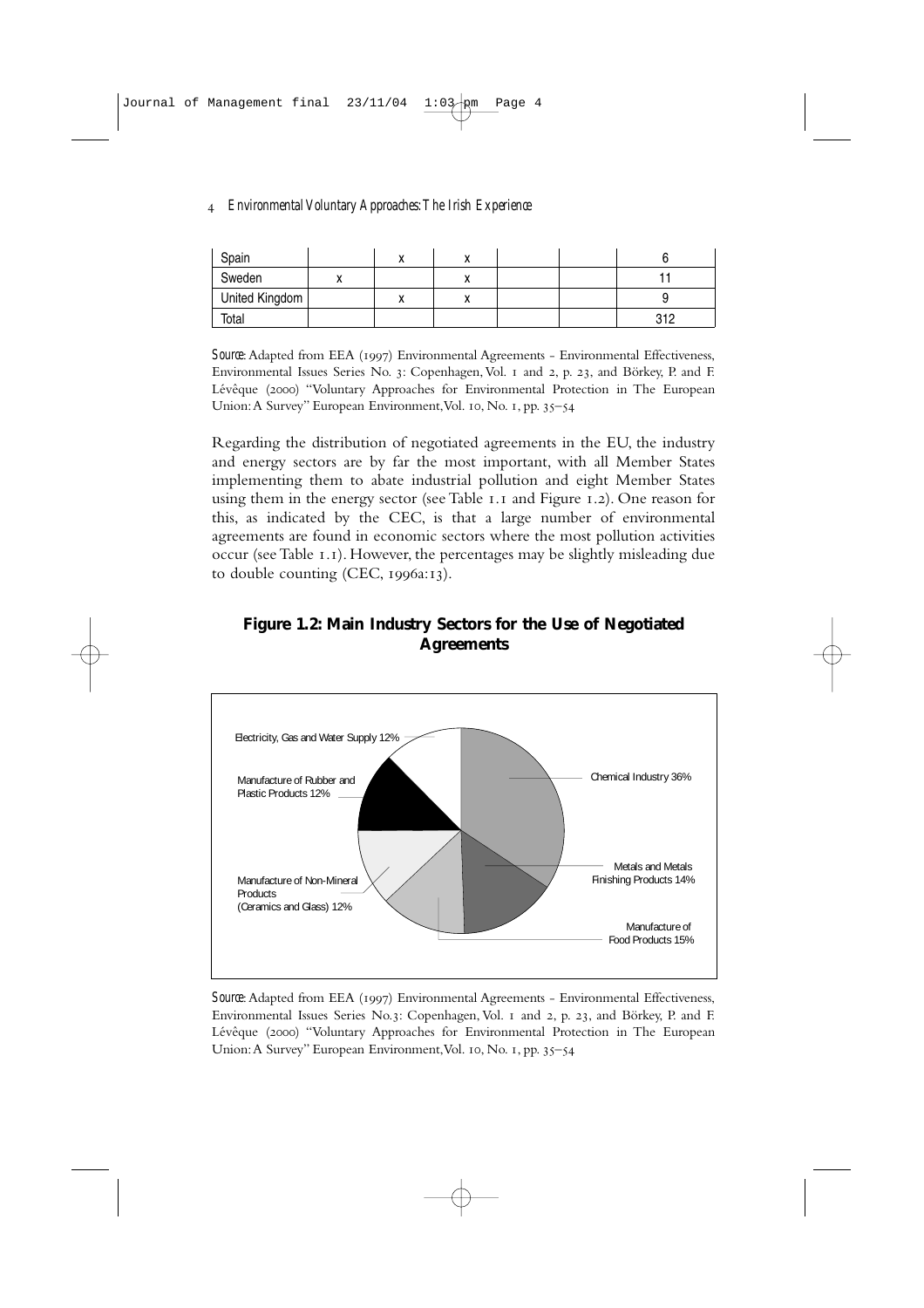The greatest proliferation of negotiated agreements in the EU is in the field of waste management, using the Fifth Environmental Action Programme Theme  $(5EAP)$  as a thematic classification template (see Table  $I.I$ ). This is due, in the main, to the proliferation of agreements for household waste management and battery recycling (Börkey and Lévêque, 2000; Oko Institut, 1998). DeClercq et al. (2001: 23) note: "It can be seen that every country of the European Union uses voluntary approaches in the field of waste management."The preference for negotiated agreements within the EU is explained by OCED:

They [negotiated agreements] appear to be the preferred instrument for waste management in most countries, given the technological uncertainty that prevailed when these problems were first addressed. In fact public authorities needed close industry co-operation in order to define realistic policy objectives.  $(1999:34)$ 

ENVIRONMENTAL VOLUNTARY APPROACHES – A RICH TERMINOLOGY There is a rich and abundant terminology for voluntary approaches in an environmental context, such as self-regulation, voluntary accords, environmental agreements, voluntary initiatives, negotiated environmental agreements and private agreements (Carraro et al., 1999; EEA, 1996; Higley et al., 2001; Lévêque,  $1998$ ; Segerson et al.,  $1998$ ; Storey,  $1996$ ; Storey et al.,  $1999$ ). Consequently, there is no standard definition of voluntary agreements, as Storey states:"what constitutes a VA can vary greatly.VAs typically incorporate a wide mix of mechanisms ranging from economic incentives, to public recognition to encourage or support industry participation." (1999: 188) This variation in definitions has led to confusion and terms are sometimes used for the same of kind of instruments (Baeke et al., 1999). The EEA (1996: 20) argues that environmental agreements do not really capture the true nature of many agreements. Moreover they argue that terms such as negotiated agreements and covenants reflect more accurately the nature of the instrument. In environmental policy terms a voluntary agreement is an agreement between a public authority and a coalition of firms whereby industry commits itself to pollution reduction (Glachant, 1994). Higley et al. concur with the broad definition of voluntary approaches:

Voluntary approaches is a broad term that encompasses many different kinds of arrangements, such as self-regulations, voluntary initiatives, voluntary codes, environmental charters, voluntary accords, voluntary agreement, co-regulations, covenants, and negotiated agreements to name just a few.All these types include three main different instruments: unilateral commitments made by polluter, negotiated agreements between industry and public authorities, and public voluntary scheme developed by environmental agencies. (2001)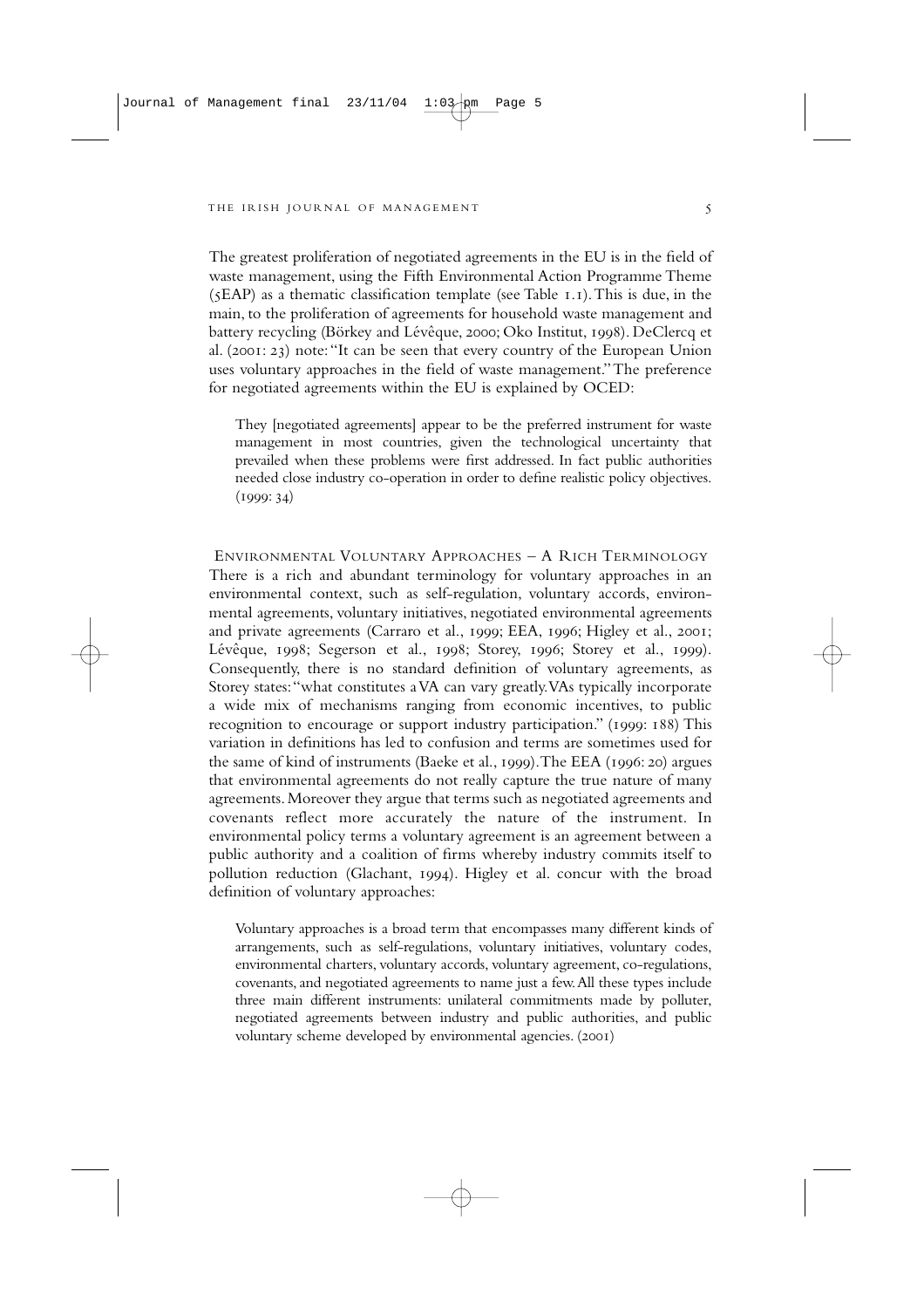CATEGORISING AND EVALUATING VOLUNTARY APPROACHES In essence voluntary approaches are commitments from industrial sectors and firms to improve their environmental performance and can cover a large variety of different arrangements. In some instances the commitments to improve environmental performance go beyond regulatory requirements (OECD,  $1999$ : 6-10). Table 1.1 draws together the main and differing categorisation of voluntary approaches.

Evaluation of voluntary approaches in comparison with other policy instruments has been limited (Krarup, 1999). Criteria have been developed in general terms for evaluating policy instruments, but in the last number of years attempts have been made to develop a general criteria list for voluntary approaches. However, Mazurek (1998) notes: "Assessment data that has been developed suggest that the primary benefits of VAs may be intangible and in any event difficult to measure."

| <b>OECD</b> (1999); Higley,<br>Convery and Lévêque<br>(2001); Lévêque (1998) | Lynes and Gibson (1999)                                                                                                      | Storey, Boyd and Dowd<br>(1999)        |
|------------------------------------------------------------------------------|------------------------------------------------------------------------------------------------------------------------------|----------------------------------------|
| Unilateral Commitments                                                       | Voluntary pollution control measures<br>by individual firms                                                                  | Target-based VAs                       |
| <b>Negotiated Agreements</b>                                                 | Government to industry pollution<br>reduction challenges                                                                     | Performance-based VAs                  |
| <b>Public Voluntary Schemes</b>                                              | Performance agreements between<br>industry and governments                                                                   | Co-operative R&D Vas                   |
| Private Agreements                                                           | Voluntary adherence to industry<br>sector codes of practice<br>Business to business challenges,<br>incentives and agreements | Monitoring and reporting<br><b>VAs</b> |
|                                                                              | Agreements between industry and<br>non-government third parties                                                              |                                        |

**Table 1.2: Categorisation of Voluntary Approaches**

Assessing the effectiveness and performance of voluntary approaches is problematic but this difficulty is not confined to voluntary approaches as the OECD (1997) notes: "The evaluation of any environmental policy instrument is usually constrained by little evidence availability, as it has been recently argued regarding economic instruments." Furthermore, the OECD  $(1999)$ notes:

The evaluation of voluntary approaches is hindered by the novelty of the approaches and the fact that they have been created by practitioners.The latter affects the availability of theoretical results on their performance, whereas the former constrains empirical investigation.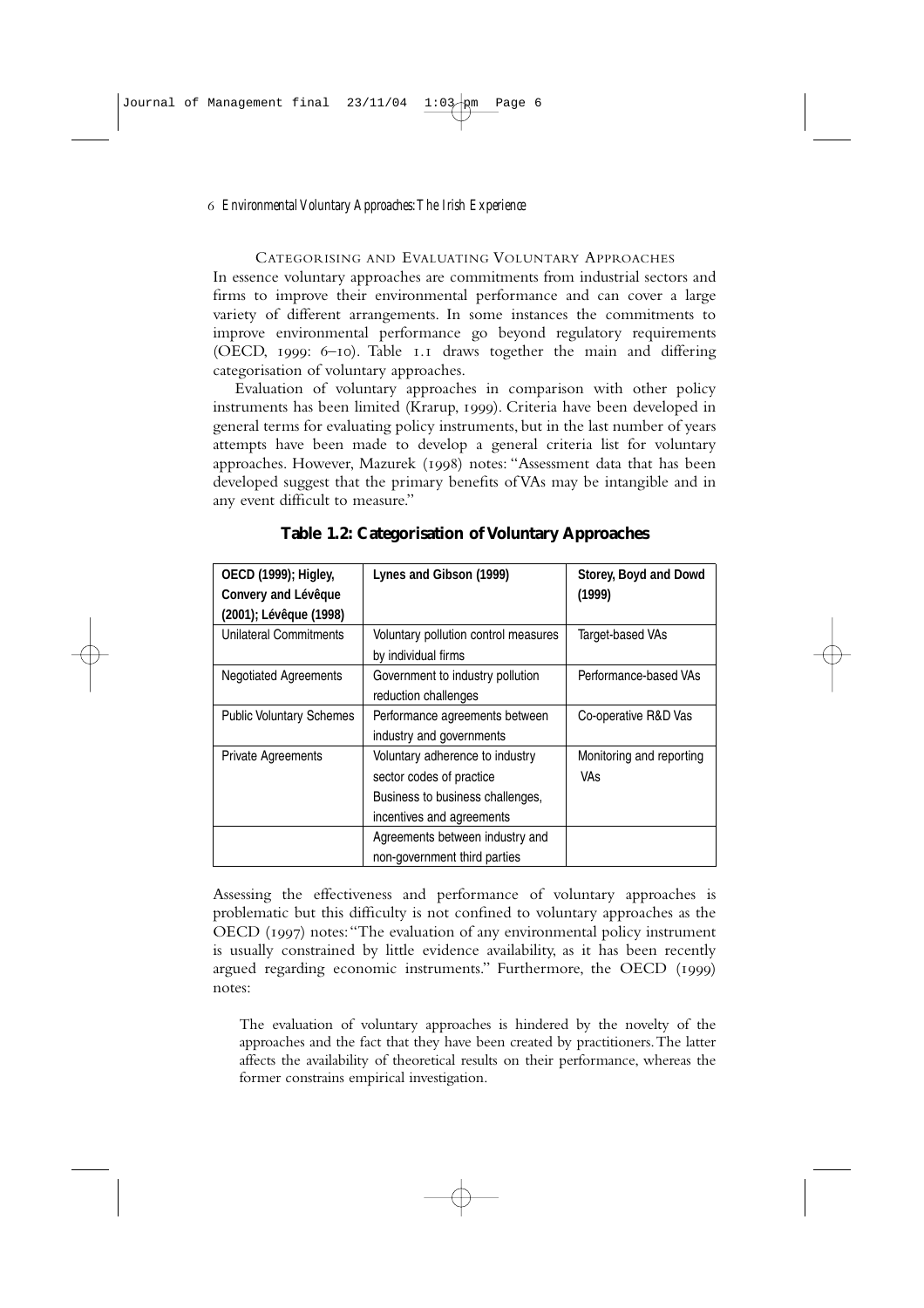The assessment of environmental effectiveness of a policy instrument should be assessed against an alternative policy instrument or using the "business as usual" scenario (EEA, 1997: 12). Therefore the assessment should be done without being able to attribute any environmental improvement to the voluntary approach. The EEA (1997) encountered specific problems in assessing the environmental effectiveness of six environmental agreement case studies.The main problem was the general absence of a quantitative baseline ("business-asusual" scenario) against which to assess the effectiveness of the environmental agreements. Other problems centred on the lack of quantitative data on the reference situation prior to the agreement and the lack of quantitative data on the current situation (EEA,  $1997: 12$ ). Consequently, the information availability for evaluation purposes is particularly low for the voluntary approach. The evaluation of voluntary approaches should include environmental effects and abatement costs, as well as different kinds of administrative costs (Russell and Powell, ). Moreover, Higley et al. strike a cautionary note regarding the assessment of voluntary approaches:

Finally, because voluntary approaches are relatively new in the environmental policy arena, a general dearth of empirical information exists to determine accurately the effectiveness of some growing number of VAs. Until the results of these agreements have been analysed and quantified, any real assessment of the effectiveness of VAs is impossible.  $(2001: 12)$ 

The real question regarding environmental effectiveness is in what way in particular do voluntary approaches impact on the environment. Börkey and Lévêque (2000) note that two levels of environmental effectiveness can be distinguished, namely the *ex ante* and *ex post* assessment.

#### **Ex Ante Analysis**

In dealing with the ex ante assessment the potential costs of a regulatory policy approach are assessed based on data regarding the relevant environmental problems and economic context. In essence, the development of environmental targets is the result of a policy-devising process, dependent on the bargaining power of the agents involved in setting the targets.The domination of industry interests over social interests (the notion of regulatory capture), resulting in relatively unambitious pollution targets, is particularly strong in the case of negotiated agreements. Part of this ex ante assessment uses simulation and forecasting studies but, as the OECD  $(1999: 69)$  notes, "Ex ante evidence is usually very closely linked with theoretical evidence since they are based on theoretical predictive models."

#### **Ex Post Analysis**

Ex post analysis measures the gap between the initial target and the effectively achieved environmental improvement (EEA, 1997; JEP, 1998; Krarup and Larsen, 1998; Kroemer and Hansen, 1998). This assessment typically assesses the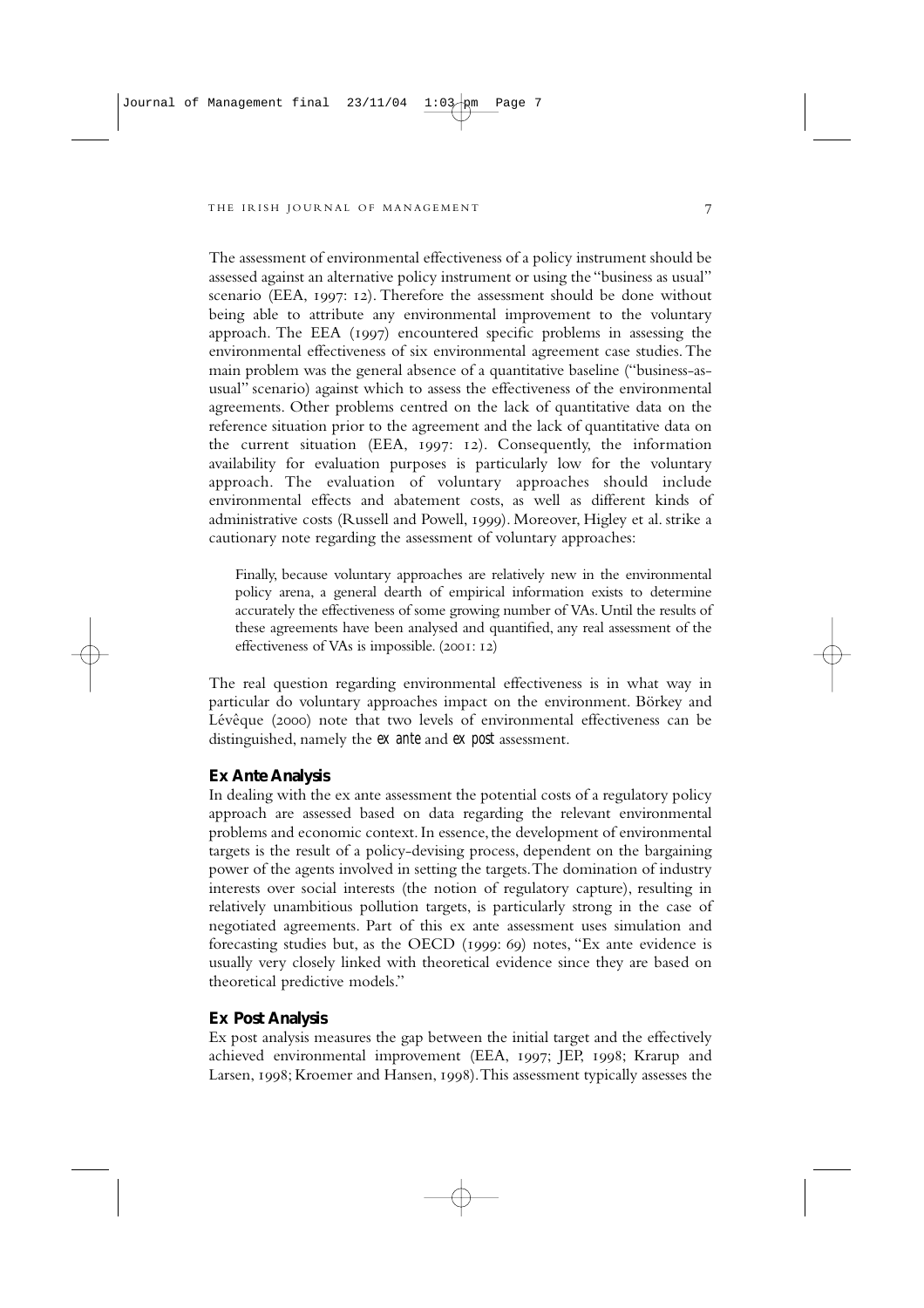costs and benefits of the regulatory policy. Difficulties can arise in the assessment due to the disentanglement problem, but this assessment carries the advantage of direction observation rather than assumptions regarding behaviour of actors.The gap that may result from the assessment is called the "implementation gap" and the explanation for a possible gap may lie with problems associated with the level of implementing the policy (Börkey and Lévêque, 2000). Other explanations focus on the choice of instrument or the free riding problem.

#### EVALUATION CRITERIA

There has been much debate regarding the criteria to be used in assessing the environmental effectiveness of voluntary approaches (EEA, 1997; Carraro and Lévêque, 1999; Labatt and Maclaren, 1998; Lévêque, 1998; OECD, 1999; Ospchoor and Vos, 1989; Rietbergen et al., 1998; Storey, 1996; Storey et al.,  $1999$ ). The OECD ( $1999$ :  $67-9$ ) uses the evaluation criteria of environmental effectiveness, economic efficiency, administration and compliance costs, competitiveness implications, soft effects, innovation and learning effects and viability and feasibility. The EEA  $(1997: 41)$  outlines a number of criteria that it used to assess the effectiveness of the environmental agreements, including environmental effectiveness, cost-effectiveness, dynamic effects on technical change, conformity with prevailing institutional frameworks (polluter pays), soft effects and wider economic effects. Nevertheless, Carraro and Lévêque  $(1999:6-9)$  and Lévêque  $(1998)$  outlined a number of dimensions by which the performance of voluntary approaches can be assessed. These dimensions include environmental effectiveness, implementation effectiveness, costeffectiveness, stimulation of innovation, feasibility and competition. Moffet and Bregha  $(1999: 24)$  suggest that the following criteria would be helpful in assessing voluntary initiative: environmental efficiency, administrative and compliance costs, industry cost-effectiveness, promotion of cultural change and avoidance of adverse competition and trade law effects. Bohm and Russell  $(1995)$ , Russell and Powell,  $(1999)$  and Krarup  $(1999)$  outline the criteria for policy evaluation based on general policy criteria. These include static concerns, dynamic incentives, monitoring and enforcement, flexibility in case of economic changes, institutional demands, political consideration and risk (see Table 1.3 for summary of evaluation criteria to assess the effectiveness and performance of voluntary approaches).

THE CASE STUDY OF IRISH PACKAGING VOLUNTARY AGREEMENT In 1992, the EU Commission proposed a Directive on packaging waste, to harmonise national measures concerning the management of packaging and packaging waste to ensure the efficient functioning of the single market and to provide a high level of environmental protection.The Directive on Packaging and Packaging Waste was finally signed into law in December 1994. This Directive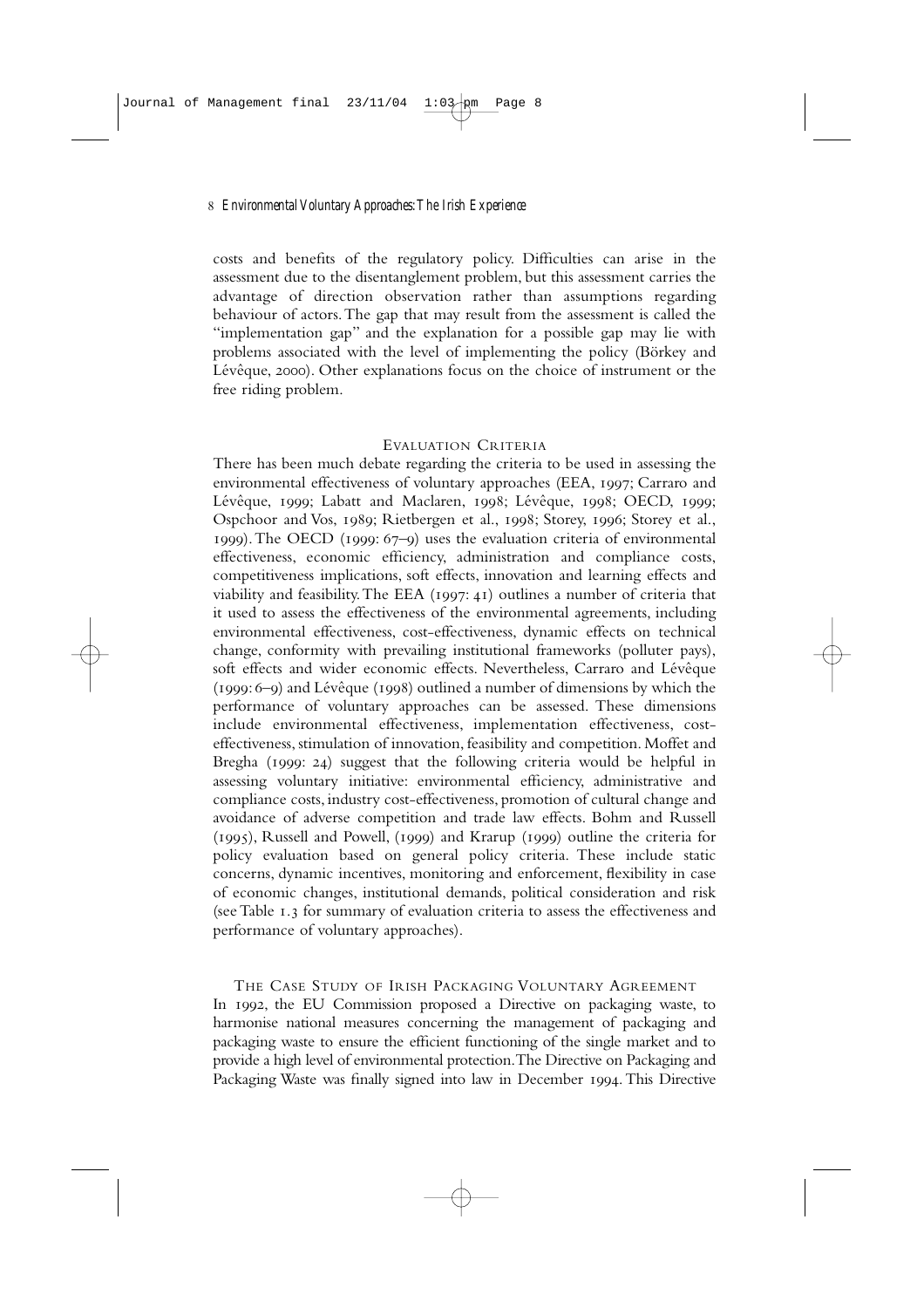|                                    | <b>OECD</b> | <b>FFA</b> | Carraro and             | Moffet and    | Bohm and              |
|------------------------------------|-------------|------------|-------------------------|---------------|-----------------------|
|                                    | (1999)      | (1997)     | Lévêque                 | <b>Bregha</b> | <b>Russell (1995)</b> |
|                                    |             |            | (1999)                  | (1999)        | <b>Russell and</b>    |
|                                    |             |            |                         |               | <b>Powell (1999)</b>  |
|                                    |             |            |                         |               | <b>Krarup (1999)</b>  |
| <b>Environmental Effectiveness</b> | V           | ✔          | V                       | V             |                       |
| Cost-effectiveness                 | V           |            | V                       | ✔             |                       |
| Implementation Effectiveness       |             | V          | V                       |               |                       |
| Stimulation of Innovation          | V           | V          | $\overline{\mathbf{v}}$ | ✔             |                       |
| Feasibility and Competition        | V           | ✔          | u                       | ✔             |                       |
| Soft Issues and Effects            | V           | ✔          |                         |               |                       |
| Economic Efficiency                |             |            |                         |               |                       |
| Promotion of Cultural Change       |             |            |                         | ✓             |                       |
| <b>Risk</b>                        |             |            |                         |               |                       |

#### **Table 1.3: Evaluation Criteria to Analyse the Effectiveness and Performance of Voluntary Approaches**

applies to all types of packaging.The Directive makes a clear distinction between recovery and recycling.The targets set out in the Directive are as follows:

- A minimum of 50 per cent and a maximum of 65 per cent of packaging waste to be recovered within five years of the Directive coming into force  $(I$  July 2001).
- A minimum of 25 per cent of packaging waste to be recycled. Within this, a minimum of 15 per cent per material stream to be recycled. It was envisaged that these targets would be substantially increased in the years –. Ireland received a derogation from these requirements and an overall recovery rate of 27 per cent is set for the first five years.

THE IBEC TASKFORCE – INDUSTRY TAKING UP THE CHALLENGE During the summer of 1994, Irish Business and Employers Confederation (IBEC) was invited by the Minister for the Environment to draw up a strategy for the organisation and financing of a system of recovery/recycling of packaging waste to meet certain targets. The taskforce was charged with the task of proposing an industry led scheme rather than statutory obligations imposed by government. This industry taskforce was made up of industry representatives, converters, fillers, retailers and representatives of small business. The taskforce focus was to propose a cost-effective strategy that met environmental targets. By April  $1995$  an internal document was prepared by the taskforce, which was then submitted to Coopers and Lybrand to assess and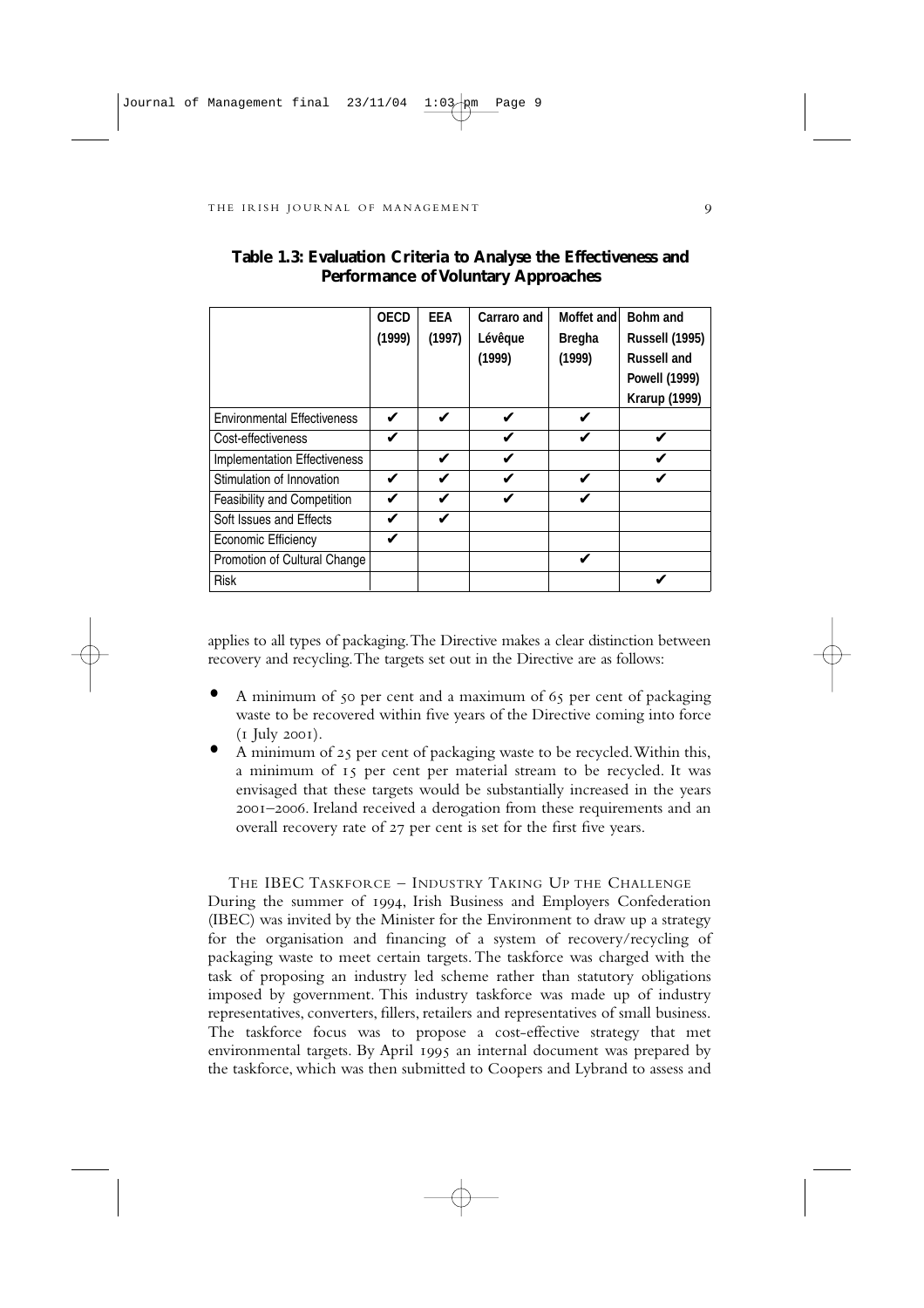estimate the costs of implementing the proposals.The taskforce recommended that an industry compliance organisation called Repak should be set up to run and be funded by industry to co-ordinate recycling/recovery of packaging waste. Furthermore, they added a gradual "learn as you go" approach be used in relation to this packaging voluntary agreement.

#### THE MECHANISM – WASTE MANAGEMENT (PACKAGING REGULATIONS) **ACT 1997**

In consultation with the taskforce the Irish government drafted customised legislation to promote packaging recycling based on an industry-led response coordinated by Repak. By July 1996, the Waste Management (Packaging Regulations) Act 1996 became law. This piece of legislation is designed to assist and promote the recycling of packaging waste and to facilitate the achievement of the packaging waste recovery targets laid in the EU Directive  $94/62/EC$ . On the 10 June 1997, the Minster for the Environment and Local Government Brendan Howlin, under Article  $\overline{15}$  of the Waste Management (Packaging)  $\overline{1997}$ , granted Repak approved body status to operate a packaging waste recovery scheme. Repak is a private limited not for profit company under Irish law with a board of directors and a chief executive.The aim of Repak is to achieve agreed targets for recycling of packaging waste in the most cost-effective way for its own members. The national target set by the EU Directive on Packaging and Packaging Waste was a recovering rate of 25 per cent of packaging waste by 2001. Repak agreed a target of  $27$  per cent recovery rate by July 2001. The key stakeholders of the Irish packaging voluntary agreement are outlined in Table 1.4.

| <b>Stakeholder</b>                        | Power to  | Level of    |
|-------------------------------------------|-----------|-------------|
|                                           | influence | interest in |
|                                           | strategy  | activities  |
| Government:                               |           |             |
| Department of the Environment and Local   |           |             |
| Government                                | High      | High        |
| <b>Environmental Protection Agency</b>    | Low       | High        |
| Department of Finance                     | High      | Medium      |
| Department for Public Enterprise          | Medium    | Medium      |
| <b>Local Authorities</b>                  | High      | High        |
| Non-Governmental Organisations            | Low       | Medium      |
| <b>Waste Contractors and Reprocessors</b> | Low       | High        |
| <b>Repak Members</b>                      | Medium    | High        |
| Industry                                  | High      | High        |
| Customers                                 | Low       | Low         |
| European Union                            | Medium    | High        |

|  | Table 1.4: Key Stakeholders in Irish Packaging Voluntary Agreement |  |  |  |
|--|--------------------------------------------------------------------|--|--|--|
|  |                                                                    |  |  |  |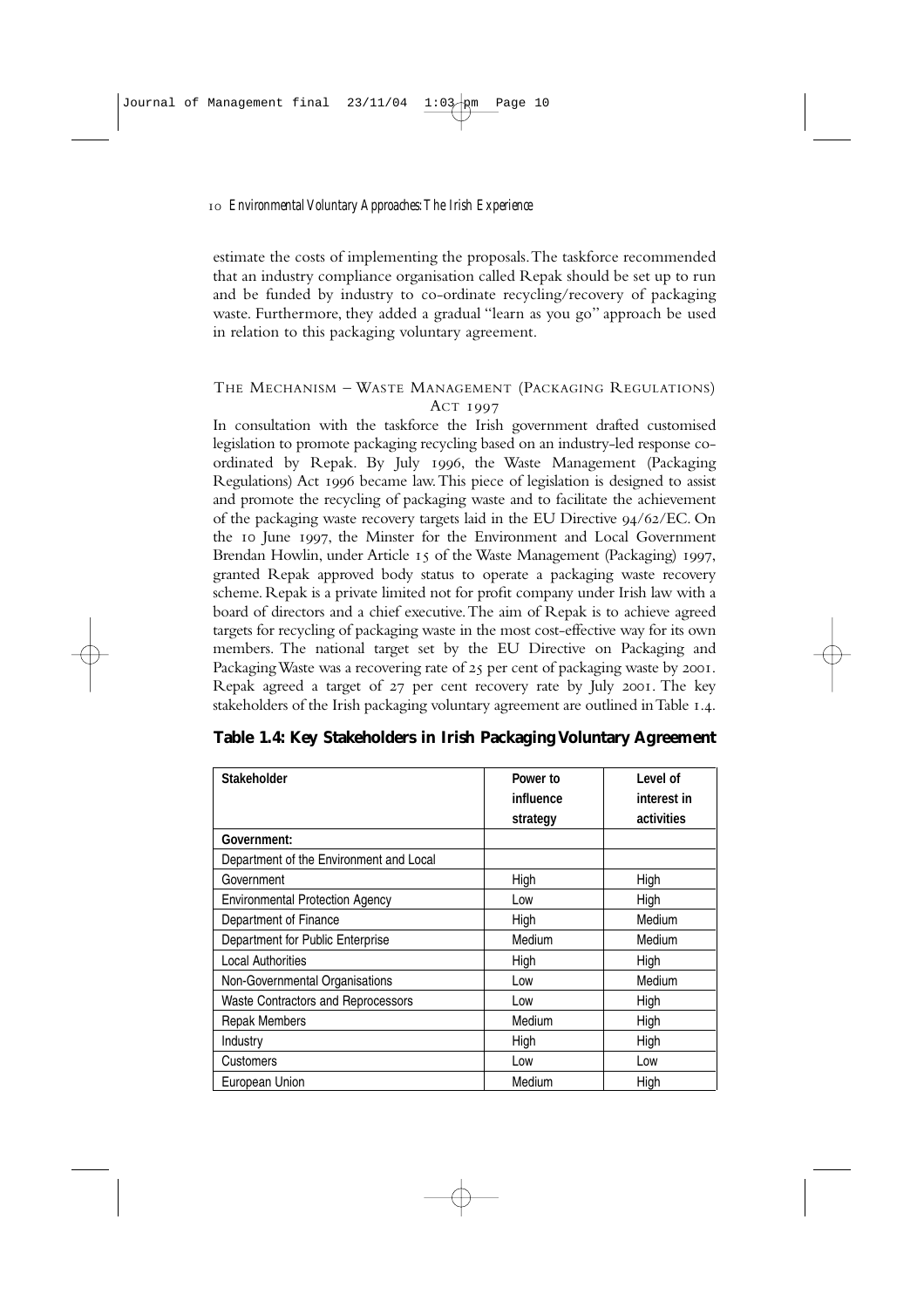#### THE CARROT AND STICK

Companies have legal obligations under the regulations if they annually place more than 25 tonnes of packaging on the Irish market and have an annual turnover of more than  $1.27$  million. Companies can chose to comply by meeting the requirements as an individual operator by registering with the local authority or they can secure exemptions from rigorous elements of the regulations by joining an approved waste recovery scheme, such as Repak.There is a legal obligation on all producers to recover waste on their own premises and they are obliged to have waste taken back by a supplier or recovered or made available for recovery. It is an offence for a producer to dispose of packaging waste without first making it available for recovery. Repak members are exempted from taking back packaging waste under the regulations.

#### PENALTIES AND ENFORCEMENT

The penalty for not complying with the Act on a summary conviction is a fine of up to  $\epsilon_{1,904}$  and or imprisonment for a term of up to twelve months. On conviction on indictment (which involves action by the Director of Public Prosecutions) a fine of up to  $\epsilon$ 12.6 million and or imprisonment for a term up to ten years can be imposed. Under this legislation each local authority is responsible for the enforcement. The local authority has the power of entry and inspection by authorised persons appointed by the local authority. In addition, the local authority can serve notice on a person to provide information and can take summary proceedings for an offence. Furthermore, a private individual can take summary proceedings against an individual or corporate body for non-compliance.

#### OBJECTIVES OF THE APPROVED BODY - REPAK

The objectives of Repak were outlined in the submission to the Minister for the Environment Brendan Howlin in  $1997$  (see Table  $1.5$ ).

#### **Table 1.5: Objectives of Repak 1997**

| • Develop and agree strategies with industry for meeting recycling/recovery targets agreed with |
|-------------------------------------------------------------------------------------------------|
| Department of the Environment                                                                   |
| • Plan and implement such strategies                                                            |
| • Raise and disburse funds from members of the Scheme to contribute towards the                 |
| implementation of such strategies                                                               |

• Maintain recycling/recovery records in respect of packaging produced by its members

• Undertake promotional campaigns to encourage co-operation in recycling

• Report from time to time to the Department of the Environment and to members of the Scheme.

*Source*: Repak Waste Recovery Scheme Membership Rule (Submission to Minister for the Environment) 30 May 1997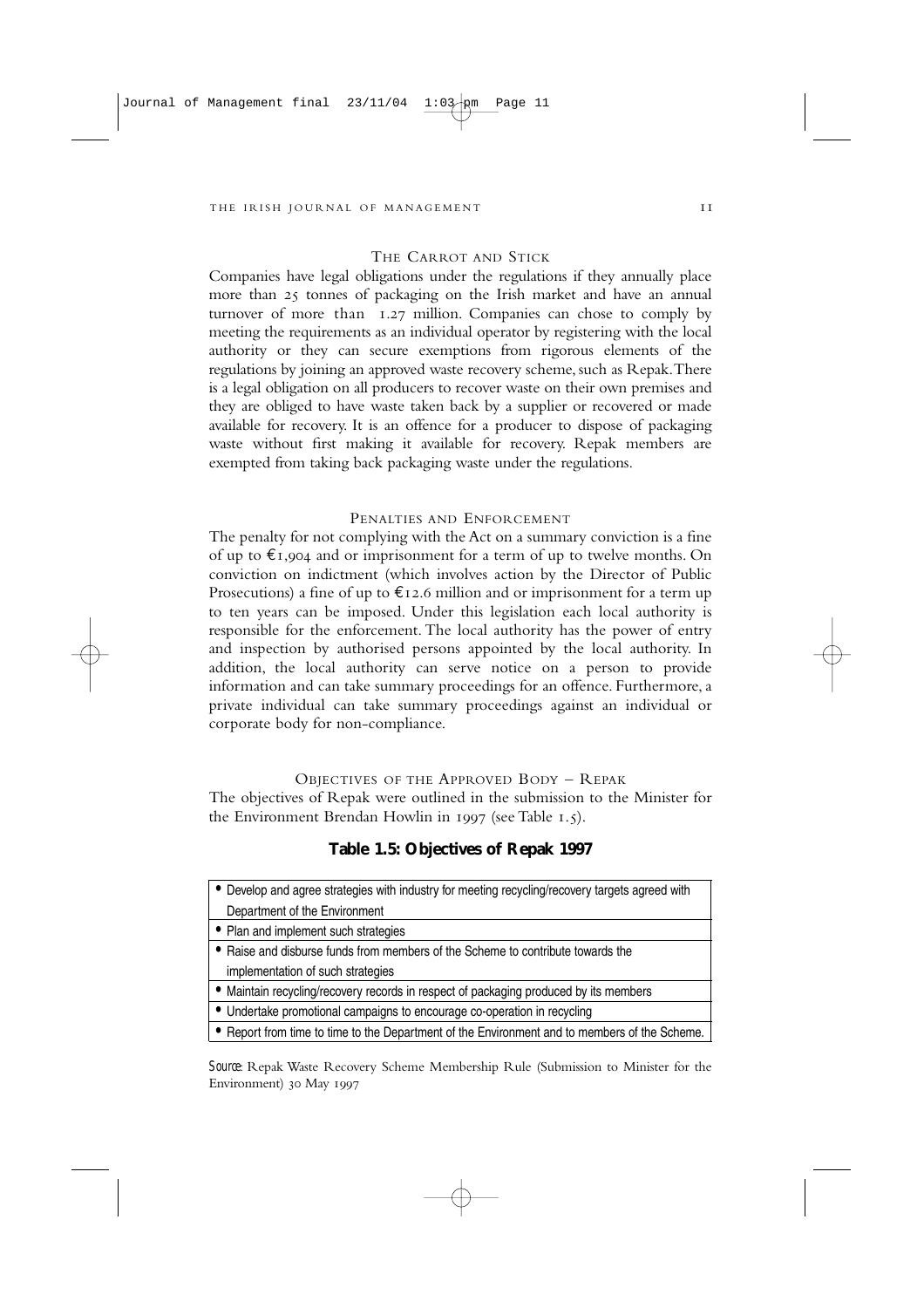#### **Develop and Agree Strategies with Industry**

In July 2001. Repak achieved the  $27$  per cent target originally agreed between industry and the government as a result of IBEC's Industry Taskforce (see Table  $1.5$ ). It is expected that by 2005, Ireland will have to recover 430,000 tonnes of packaging waste and have facilities in Ireland to recycle a minimum of 217,000 tonnes (Hetherington, 2000).

| National Target of 27 % achieved July 2001 |                                            |  |
|--------------------------------------------|--------------------------------------------|--|
| 1998                                       | Target 19% Actual 20.6% (93,160 tonnes)    |  |
| 1999                                       | Target 21% Actual 21.0% (114,216 tonnes)   |  |
| 2000                                       | Target 23.5% Actual 26.4% (146,000 tonnes) |  |

| <b>Table 1.6: Actual Achievements of Repak</b> |  |
|------------------------------------------------|--|
|------------------------------------------------|--|

#### **Plan and Implement Such Strategies**

In order to achieve the targets agreed, Repak set up a structure to recruit and ensure member companies complied with the rules of membership. Due to practical concerns Repak, in order to encourage recovery and recycling of industrial waste, developed a list of waste contractors and introduced the uplift scheme and RPS scheme for members. For household packaging waste, Repak fund Oxigen in Dublin and plan to support similar kerbside initiatives in Cork, Galway, Limerick, Tipperary and Waterford (Hetherington, 2001). Repak has also provided financial support to increase the number of bring-banks for bottles and cans from  $350 \text{ in } 1997$  to  $770 \text{ in } 1999$ .

#### **Raise and Disburse Funds from Members**

Repak set up a fee structure for member companies initially based on turnover and later on packaging material waste arising. In the initial years the membership fees were the lowest in Europe for such a scheme. However, late paying by some members meant Repak was financially weak. Since the introduction of the new fee structure and green dot licensing fees, Repak is financially stronger.

#### **Maintain Recycling/Recovery Records on Respect of Packaging Produced by its Members**

Repak had set up a system to record packaging waste data for each member. Due to the complexity of the packaging waste data required, many members had difficulties in returning data (Stringer, 2001). However, there are questions regarding the reliability of these records (Farrell, 1999; Hetherington, 2000). The complexity issue is supported by Perchards (2000: 27) who state, "we feel that the data forms are unduly complex and can find no justification for some of the requirements mentioned to us by members who find them difficult to satisfy."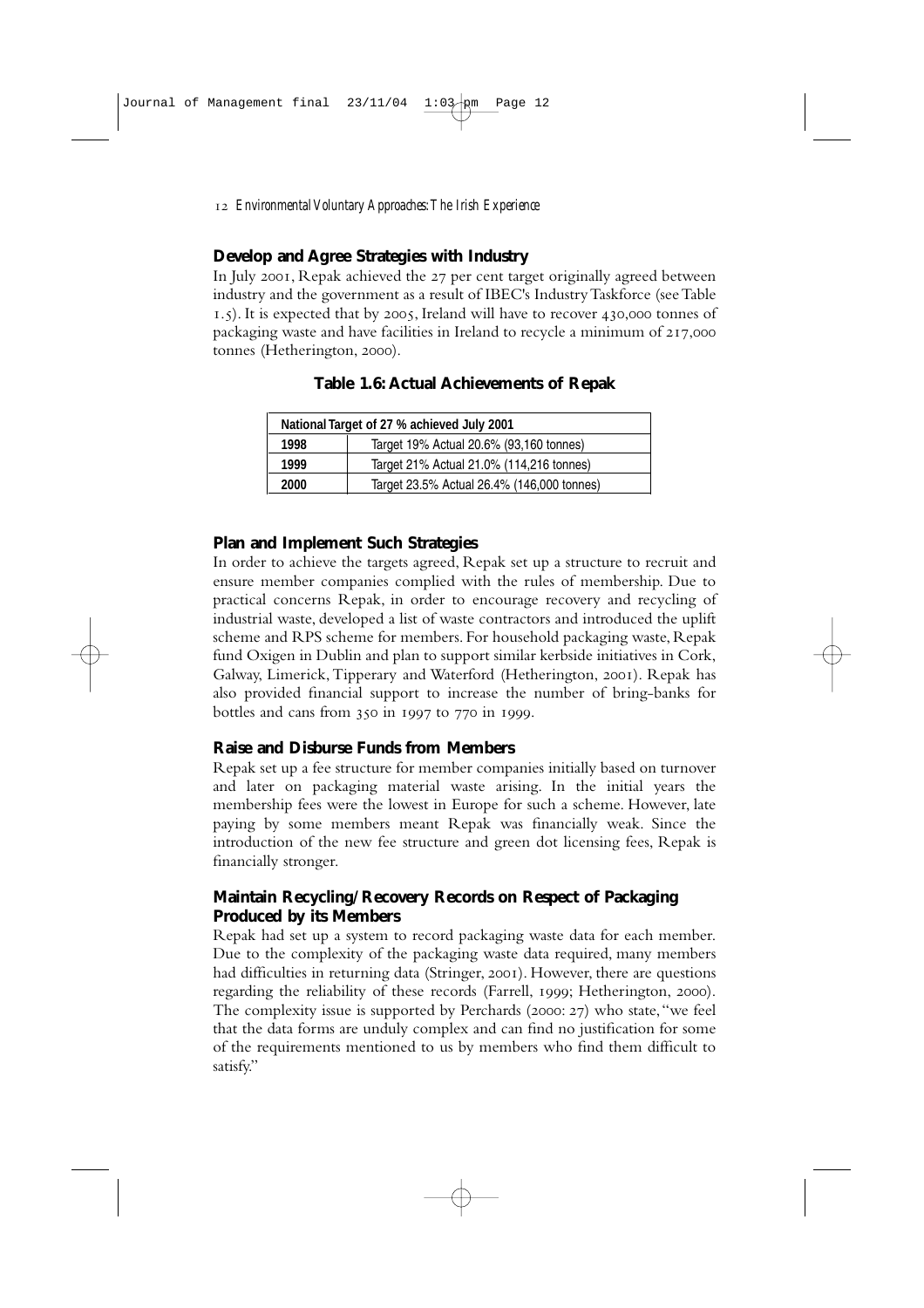#### **Undertake Promotional Campaigns to Encourage Co-Operation in Recycling**

Repak has failed to deliver fully on this objective. Much of its communication activities focused on the recruitment of new members through newspaper advertising. Consequently, there remains much confusion over what Repak does, as Perchards (2000: 29) notes, "In the course of our research, we were told that there remained much confusion among Irish industry about the role of Repak. Many companies still thought Repak was a government agency."

Repak undertook joint promotional initiatives with Dublin Corporation on the Green Christmas Campaign 2000. However, it has not actively pursued joint promotional campaigns with other local authorities. Its communication with local authorities has mainly centred on the enforcement issue.Also there is Dublin bias perception among many stakeholders. On a positive note the Green Dot has been a useful mechanism to communicate Repak's mission to consumers. However, its promotion has been inconsistent due to inadequate financial support for an advertising campaign of the Green Dot. Repak, in its original submission in 1997, focused on teachers and stated that they intended: "To advise teachers of the Repak initiative so that a recycling culture can be cultivated in school children who the Repak Board see as an extremely important element in the success of the initiative." Repak has failed to undertake any promotional activity in this regard with teachers and schools. Other similar schemes throughout Europe have educational packs for use in schools.

#### **Report from Time to Time to the Department of the Environment and to Members of the Scheme**

Repak has failed to manage its relationship with the Department of the Environment and Local Government effectively.The information provided by Repak to the government has been in the form of its Annual Report. Repak failed to highlight effectively successful aspects of its operations or the difficulties it was experiencing. Perchards (2000: 31) notes: "We have formed the impression that much of the Government's impatience with Repak is in part the result of poor communication."

The communication problem between Repak and its members has focused mainly on collation of packaging waste data, the provision of new services and the changes in fee structures. The newsletters reflect this focus. Repak has failed to communicate success stories to member companies about its activities and examples of best practice among members. Information regarding the disbursement of resource and new policies on issues is limited. Perchards (2000) recommend Repak should publish and distribute an abridged version of its annual report to member companies, the government and other interested parties.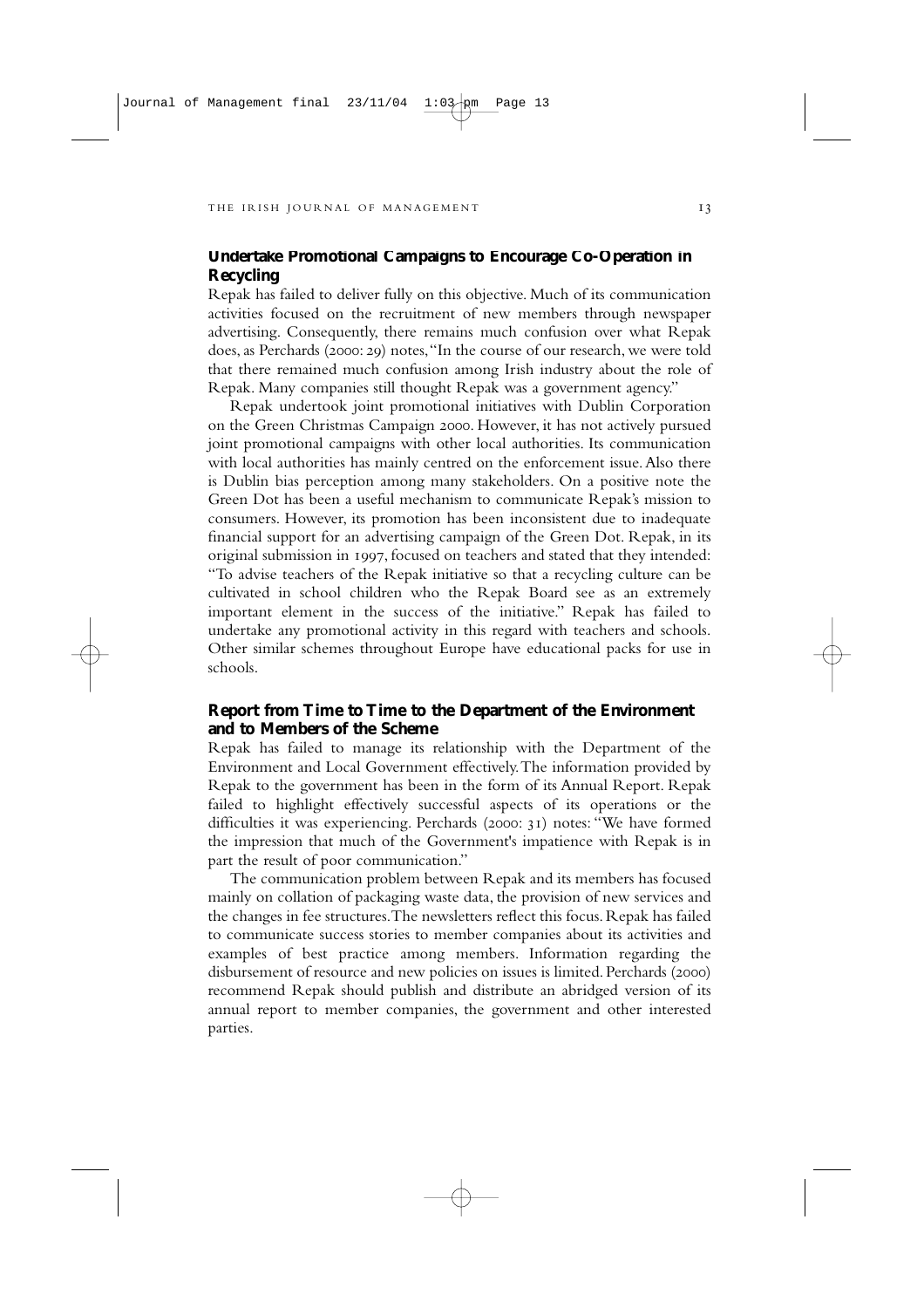#### FREE RIDERS AND SELF COMPLIERS

By September 1998, in excess of 200 companies of the estimated potential total of 2,000 companies were Repak members. In 1999, a large group of  $1,500$ independent retailers joined Repak. However, more than 150 members failed to comply with the membership rules of Repak and 20 companies were expelled from the scheme. Repak is not in a position to compel companies to join thus reducing the number of companies free riding.

Some free riders continue to resist this legislation vigorously. In some instances, officials of local authorities were threatened and verbally abused during company site visits. Initially, only three companies opted for the selfcompliance route via registration with local authorities. One possible reason for the low number of self-compliers is that some local authorities encouraged companies that approached them to register as self-compliers to register with Repak, thus reducing their administrative burden.

LESSONS FOR APPROVED BODIES IN A VOLUNTARY APPROACH CONTEXT Based on the Irish case study a number of recommendations can be made regarding the management and operation of an approved body such as Repak, in a voluntary approach context. Firstly, the approved body should submit to government a proper business plan containing a vision, a mission statement and clear objectives that are fully costed and this should be publicly available. In addition, the business plan should contain an implementation plan regarding the roll-out of services, the time-frame involved and the resources required. Moreover, the job specifications for key management posts and areas of responsibilities should be clearly laid out and should be part of the business plan. Secondly, the proposed organisational structure and governance structure of the approved body should be made explicitly clear and this should be altered once a certain membership number is attained.Thirdly, within the framework of the voluntary agreement, a formal review mechanism involving all stakeholders would be triggered if certain objectives were not met over a prescribed period. Fourthly, the approved body should spend a significant proportion of its resources on marketing and branding the scheme among consumers and other stakeholders, thus ensuring deliverance of tangible and intangible benefits for its members. Fifthly, the CEO of an approved body should be appointed based on his significant senior management experience, but also the CEO must be respected among his peers and have a track record within the country.This adds creditability to the scheme. Sixthly, the approved body should actively manage its relationships with all stakeholders, particularly the government, by keeping them informed of ongoing successes as well as problems. Moreover, the approved body should make annual reports available to the general public free of charge and publish the names and addresses of companies who are members of a compliance scheme. Lastly, the approved body should ensure proper management of its internal affairs and development mechanisms that help promote best practice among its membership.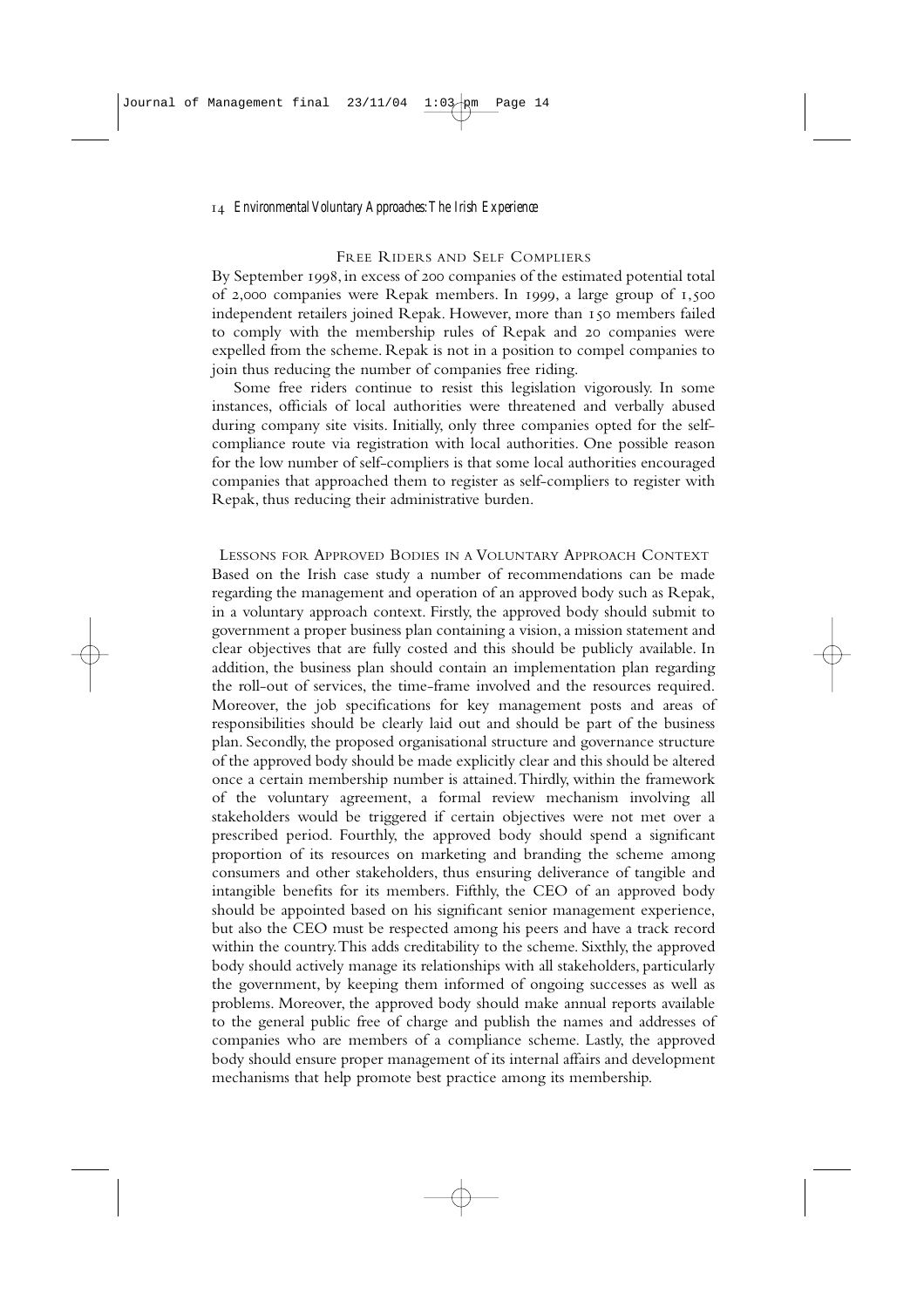#### **Some Conclusions from the Irish Packaging Voluntary Agreement**

#### *Some Companies Don't Care*

The reality is that many companies do not care about environmental issues. Their focus is on competitive success in the short term and the future viability of the business. However, the real engagement of the consumer in the voluntary agreement could alter this attitude.

#### *Inadequate Enforcement Mechanisms*

To date under the Waste Management (Packaging) Regulations 1997 only a few companies have been prosecuted successfully. Clearly, if governments are going to enact new environmental regulations, they need to ensure that adequate financial provision is in place to support enforcement.

#### *Sufficient Information*

There still remains a lack of awareness among most companies of their responsibilities under this legislation described. Moreover, there is ongoing disagreement regarding baseline packaging statistics. Consequently, adequate and accurate information is critical to assessing the success of a voluntary approach.

#### *Generating Awareness among Key Stakeholders*

The IBEC taskforce recommended that companies, local authorities, consumers and teachers become involved in an extensive education/awareness campaign. To date no campaign has been launched to raise the awareness of consumers about this legislation. Consumers and teachers are potential catalysts for companies to behave in a responsible environmental manner.Consequently, significant efforts should be made to include them in the process of developing and implementing a voluntary approach.

#### *Lack Recycling Capacity*

Currently, Ireland does not have the capacity to recycle some waste streams being produced by Irish companies.The lesson for policy makers is to ensure that a country has the necessary recycling and recovery infrastructure in order to deliver the targets set by national government. If this is not the case, the government should provide public funding or enter a public private partnership in order to build national recycling capacity. If these measures are not available the government could use incentives regarding private investments in this area, for example capital allowances and so on.

EVALUATION OF THE IRISH PACKAGING VAS (VOLUNTARY APPROACHES) A definitive assessment of the Irish packaging VA in relation to effectiveness and performance is hampered by the lack of quantitative baseline ("businessas-usual" scenario) against which to assess the effectiveness of the VA.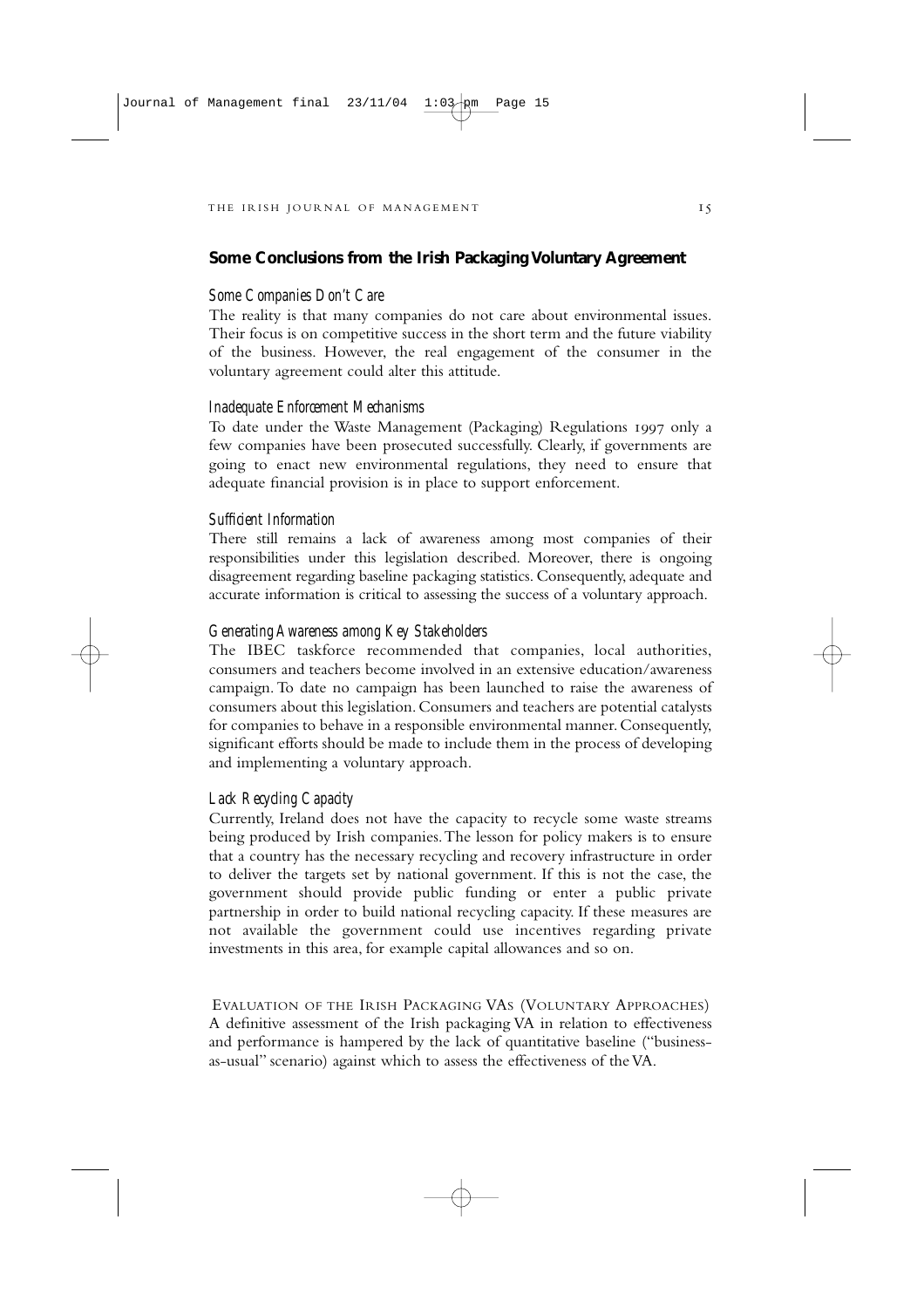#### **Environmental Effectiveness**

Environmental effectiveness depends on two factors: the environmental target or objective of the agreement, and whether it is met.To ensure that the targets are better than business-as-usual, the target-setting process should be open and transparent. The Irish packaging agreement met its 27 per cent recycling target in 2001. It has been a success in terms of meeting the target set in 1997 despite all the difficulties that beset this voluntary agreement.

#### **Cost and Economic Effectiveness**

Voluntary approaches allow firms/industry to choose the means of compliance as the firms are likely to have better information than the regulator and thereby a better ability to implement the least cost option when faced with the appropriate incentive. This results in cost-effectiveness, which is the achievement of a given environmental improvement at least cost (Baumol and Oates, 1971; Carraro and Lévêque, 1999: 8). From an empirical study of the Irish packaging VA, the actual average cost of compliance for Repak respondents was  $\epsilon_{21,429}$  in 1997 and this rose to  $\epsilon_{46,109}$  in 2000 (Cunningham and Clinch, 2004). Some 44 per cent of Repak respondents reported an increase in overhead costs directly related to compliance with the packaging regulations. Overall, the costs of compliance reported have risen since 1997. An explanation for this as cited by Rondinelli and Vastag (1996) for the reported increase in overhead costs may be the underestimation of costs.

Moffet and Bregha (1999) argue that voluntary agreements are "certainly more cost-effective from the perspective of industry than command-andcontrol regulation because they provide the flexibility to respond to stated environmental objectives in the manner that makes most economic sense". Given the estimated cost of the alternative routes of compliance by Repak respondents and the increase in packaging, labour and overhead costs, they reported that an argument could be made that it may make more economic and strategic sense for companies to self-comply or even free ride (Cunningham and Clinch, 2004).

#### **Viability and Feasibility**

Viability and feasibility refers to the political and social acceptance and credibility of the measures (Börkey and Lévêque, 2000: 26). The OECD (1999: ) notes:"The crucial relevance of tackling transparency concerns in order to guarantee social acceptability of NAs also applies for public voluntary programmes." One of the most significant threats to the viability and feasibility of voluntary agreements is that lack of credibility in the eyes of various stakeholders. Therefore, to ensure the feasibility and viability of voluntary approaches, the objectives and targets should be clearly laid out and the monitoring procedures should be independent and verifiable (Carraro and Lévêque,  $1999$ : 8). In this Irish case the targets were laid out but the viability of the VA is constantly under threat due to the significant free riding problem and the lack of enforcement by local authorities, particularly in the early years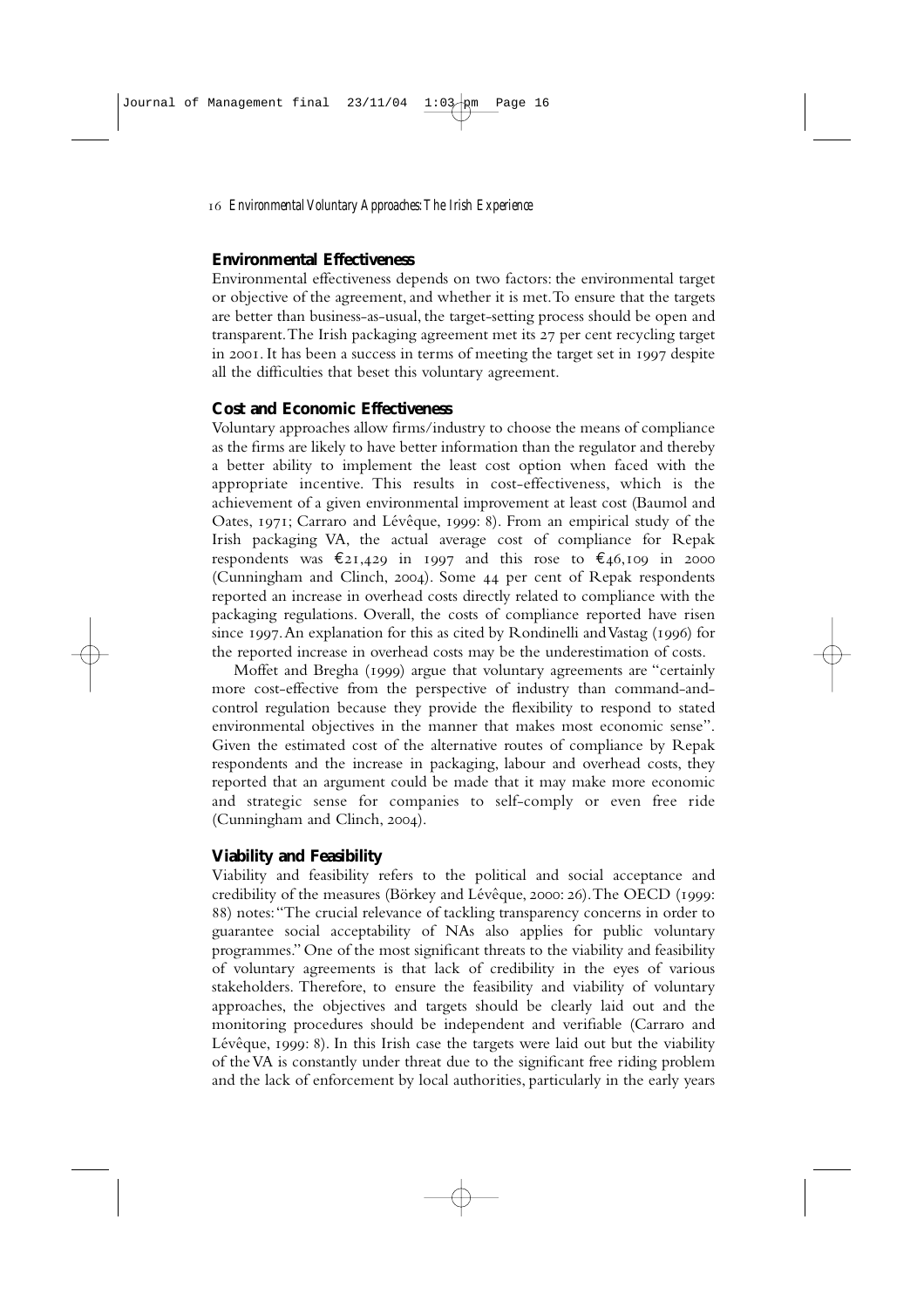of the agreement.The credibility of the VA was further compounded by the difficulties Repak experienced implementing the VA. Over the last three years Repak have made strident efforts to ensure the viability and feasibility of the packaging voluntary agreement.

#### **Competition**

Voluntary approaches by their very nature mean firms can co-operate, which raises the fear of collusive behaviour and lessens the intensity of competition. As Carraro and Lévêque (1999: 9) note: "There is a fundamental fear that voluntary approaches will lessen competition and raise non tariff barriers."This situation has not arisen yet in the Irish packaging agreement, but it could occur as the agreement gains further momentum.

#### **Stimulation of Innovation**

In relation to innovation and voluntary approaches there are two main schools of thought, namely the no innovation scenario (Ashford, 1999) and innovation through collective learning (Aggeri and Hatchuel, 1996, 1998; Glachant, 1999). Based on an empirical investigation of an Irish packaging voluntary agreement its findings would indicate that the no innovation scenario is applicable to the Irish packaging voluntary agreement (Cunningham and Clinch, 2003).

#### **Soft Effect**

Soft effects can be significant but difficult to measure and have not been empirically investigated. The OECD (1999: 77) defines soft effects as: "those behavioural changes due to an increase of environmental awareness in business or to information dissemination." For the majority of negotiated agreements raising environmental awareness forms part of the objectives.The diffusion of information for negotiated agreements may be through the creation of forums, thus leading to collective learning through information exchange.An example of this is the French ELV scheme.An empirical study of the Irish packaging VA has concluded the soft effects as outlined by the OECD (1999: 88) have not materialised (Cunningham and Clinch, 2003).

The Irish packaging voluntary agreement highlights some of the potential drawbacks and limitations to voluntary approaches. Some of the limitations of voluntary approaches are due to their poor design and implementation, as they are not backed by effective legislation and thereby lose the trust of many stakeholders and generate negative publicity (Mazzoleni, 1999). In addition, Moffet and Bregha (1998) note that trust can be lost as certain stakeholders use voluntary approaches to stifle future regulatory policy development and enforcement. In overall terms, the Irish case highlights the limitations of using voluntary approaches. Firstly, in the absence of effective implementation of a VA and enforcement of the environmental legislation that supports it, companies do not participate, which leads to significant levels of free riding as in the Irish case. Secondly,VAs should be used in conjunction with other forms of environmental regulation, thereby ensuring that companies meet certain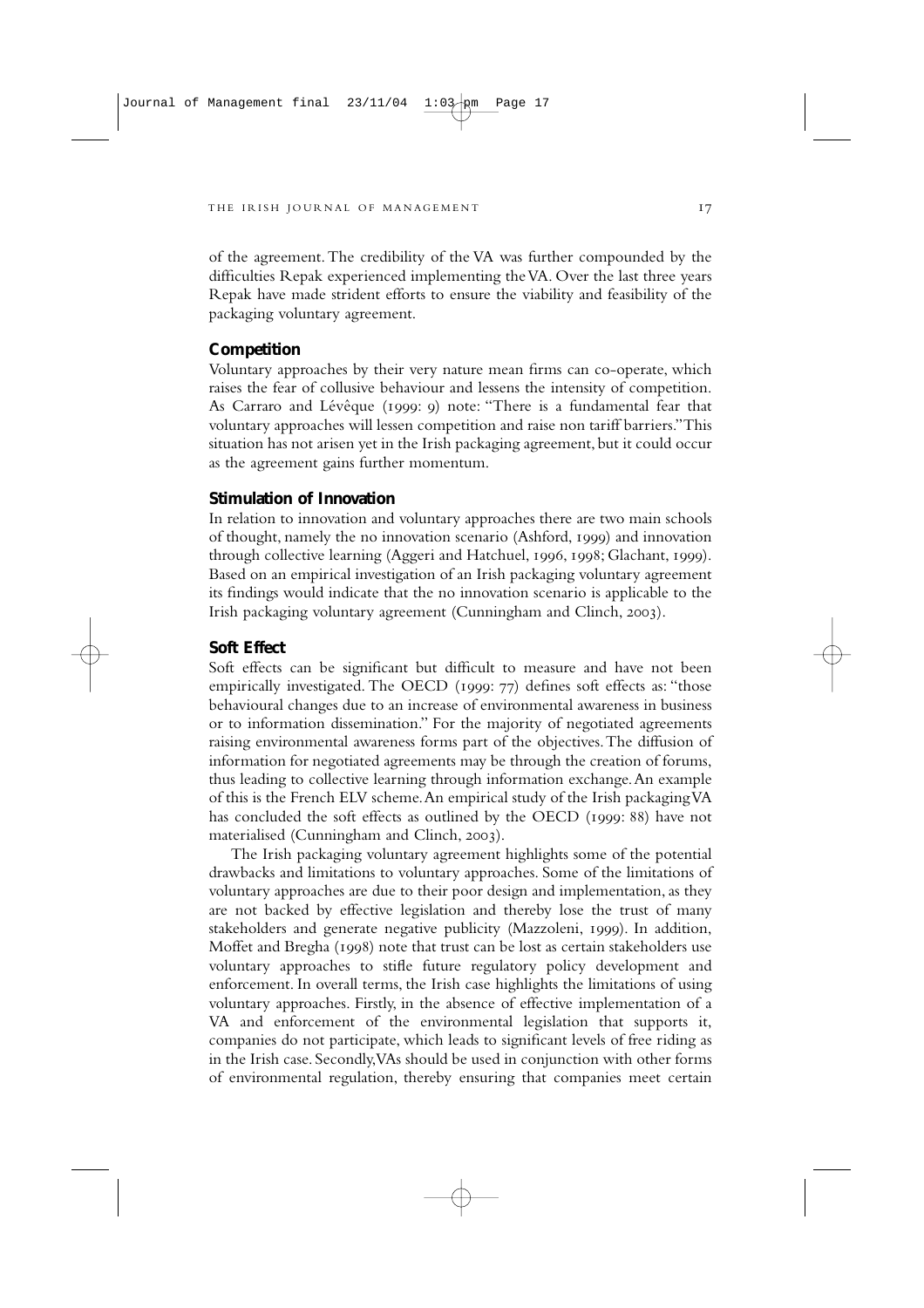environmental standards.The Irish case highlights this deficiency.Thirdly, one of the real limitations for governments in adopting voluntary approaches is the risk of regulatory capture (Baeke et al., 1999). This occurred in the Irish case as there was no effective enforcement of the regulations as local authorities did not have the resources.

#### CONCLUDING THOUGHTS: A POSSIBLE TROJAN HORSE

The Irish case study does highlight some interesting issues, given the fact that the Irish economy has grown rapidly since 1996. The fundamental question the Irish case study raises is why more companies have not joined the Irish packaging voluntary agreement.There are a number of possible explanations including the fact that Repak members did not achieve the benefits of membership that were initially promised on joining the scheme. The cost of compliance through membership of the approved body was greater than expected and involved more than contributing a membership fee. However, the most compelling explanation is the Irish packaging voluntary agreement failed to engage stakeholders from an initial base of strong stakeholder support.The most serious lack of engagement was with consumers.The case study of the Irish packaging voluntary agreement demonstrates that consumers need to be actively engaged in the implementation of a voluntary approach. This engagement requires a co-ordinated effort from policy makers, enforcers, the approved body and participating companies.This involves selling the voluntary agreement to consumers. Part of this selling of the voluntary agreement includes education with a particular focus on school-goers. Using the green dot symbol on products may assist in this engagement process. Locking consumers through active participation in a voluntary approach will lead to real tangible and intangible returns for stakeholders, thereby propelling its development and ultimately sustaining it over the long term.This did not happen in the Irish case and has resulted in low participation levels among Irish firms. More importantly it highlights how perceptive and strategic companies really are in the way they manage their environmental risks and liabilities. Consequently, policy makers and society in general may realise in the medium term that environmental voluntary approaches are a possible Trojan Horse. Only the next few years will tell if this is the case for Irish environmental policy.

#### FUTURE RESEARCH CHALLENGES

The literature on voluntary approaches is still emerging and the assessment of voluntary approaches has tended to be case-study-based rather than empirical. However, there is an empirical need to assess the performance and effectiveness of voluntary approaches using the criteria of environmental effectiveness, costeffectiveness, stimulation of innovation, viability and feasibility, and competition using more longitudinal studies and a combination of research methodologies.

Other aspects of voluntary approaches need to be researched in order to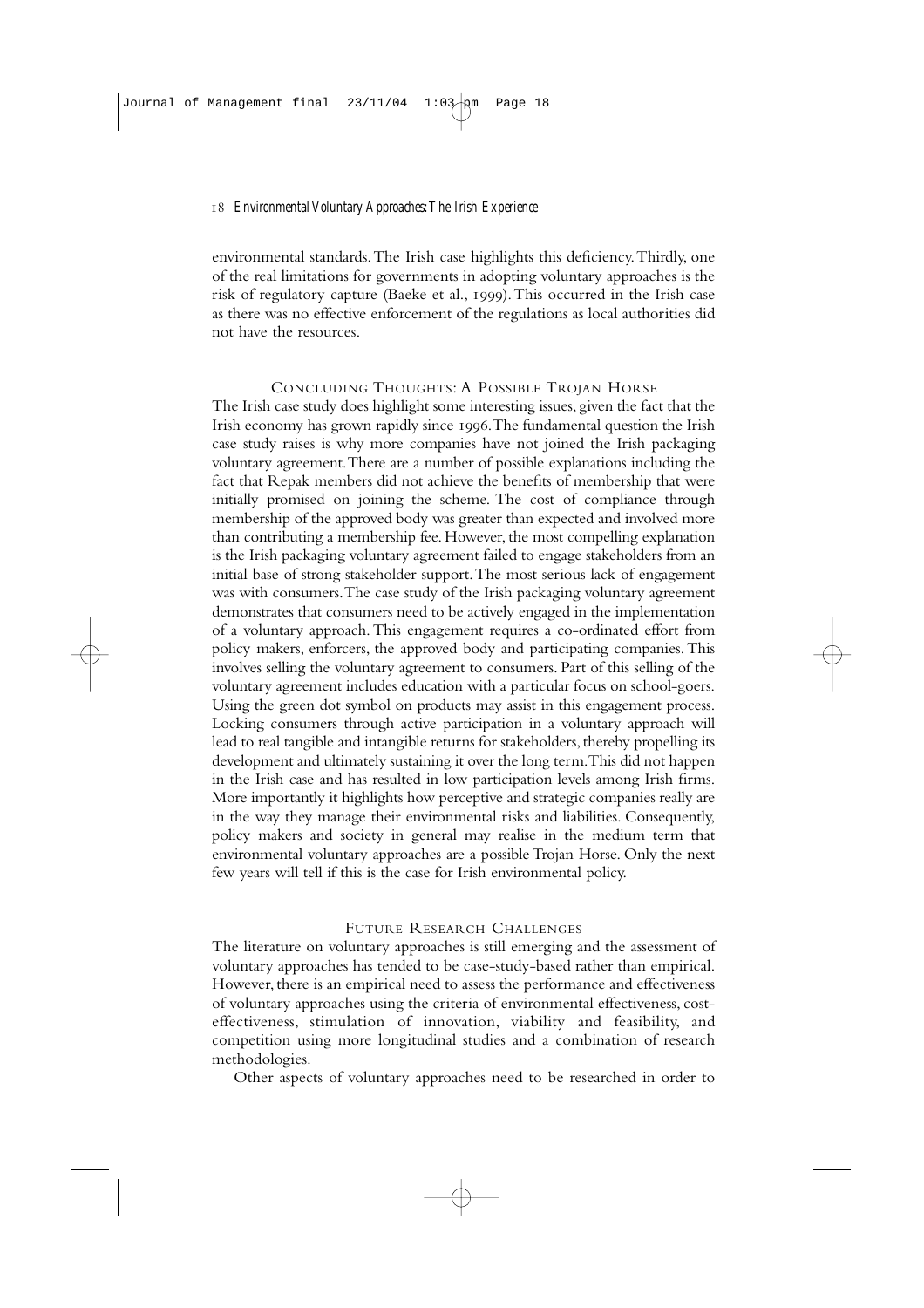understand the dynamics involved. The most critical of these is to further explore and investigate the behaviour of the firms once they become members of a voluntary approach and this includes free riders. Much of the research to date has focused on evaluation criteria, benefits and costs, the types of VA and their contents. Exploring the behaviour of the firm during this period and insights gained from a combination of research methodologies will ultimately assist policy makers and may ensure that voluntary approaches remain a credible part of the environment policy instrument fabric used by regulators.

Another issue for future research is the cultural dimension of voluntary approaches. From the limited evidence to date some countries have adopted voluntary approaches as the main policy instruments to regulate environmental behaviour, other countries have been more reluctant adopters.An exploration of the commonalities in relation to the cultural dimension would add to the existing body of knowledge, particularly in relation to formulation and successful implementation of voluntary approaches. Such a research focus may yield culture bound or transferable issues that may ensure a more successful application and use of voluntary approaches.

Finally, the issue on how to integrate voluntary approaches with other policy instruments and the impact this integration has on competition and environmental performance needs to be researched further.

 The author wishes to acknowledge the support of the Millennium Research Fund at NUI, Galway.

#### REFERENCES

- Azzone, G. and Bertele, U. (1994) "Exploiting Green Strategies for Competitive Advantage", *Long Range Planning*, Vol. 27, No. 6, pp. 69-81.
- Baeke, S., De Clercq, M. and Matthijs, M. (1999) The Nature of Voluntary Approaches: Empirical *Evidence and Patterns*, CAVA Working Paper, No. 99/08/3.
- Baumol, W.J. (1999) On Free Rider, Coordinated Pro-Social Voluntary Action and the Invisible *Hand*, CAVA Workshop, UCD, Dublin.
- Baumol, W.J. and Oates, W. (1971) "The Use of Standards and Prices for Protection of the Environment", *Swedish Journal of Economics*, Vol. 73, March, pp. 42–55.
- Bizer, K. (1999) "Voluntary Agreements: Cost-effective or a Smokescreen for Failure", *Environmental Economics and Policy Studies*, Vol. 2, No. 2, pp. 147–65.
- Bizer, K. and Julich, R. () "Voluntary Agreements:Trick or Treat",*European Environment,* Vol. 9, No. 2, pp. 59–66.
- Bohm, P. and Russell, C. (1995) "Comparative Analysis of Alternative Policy Instruments", in A. Kneese and J. Sweeney (eds) *Handbook of Natural Resource and Energy Economics*, Vol 1, London: Elsevier Science Publishers.
- Börkey, P. (1998) Negotiated Agreements for Environmental Protection in Europe, Japan and the *USA*, CAVA Workshop, Gent.
- Börkey, P. and Lévêque, F. (2000) *Voluntary Approaches for Environmental Protection in the European Union*, Paris, OCED Environment Directorate.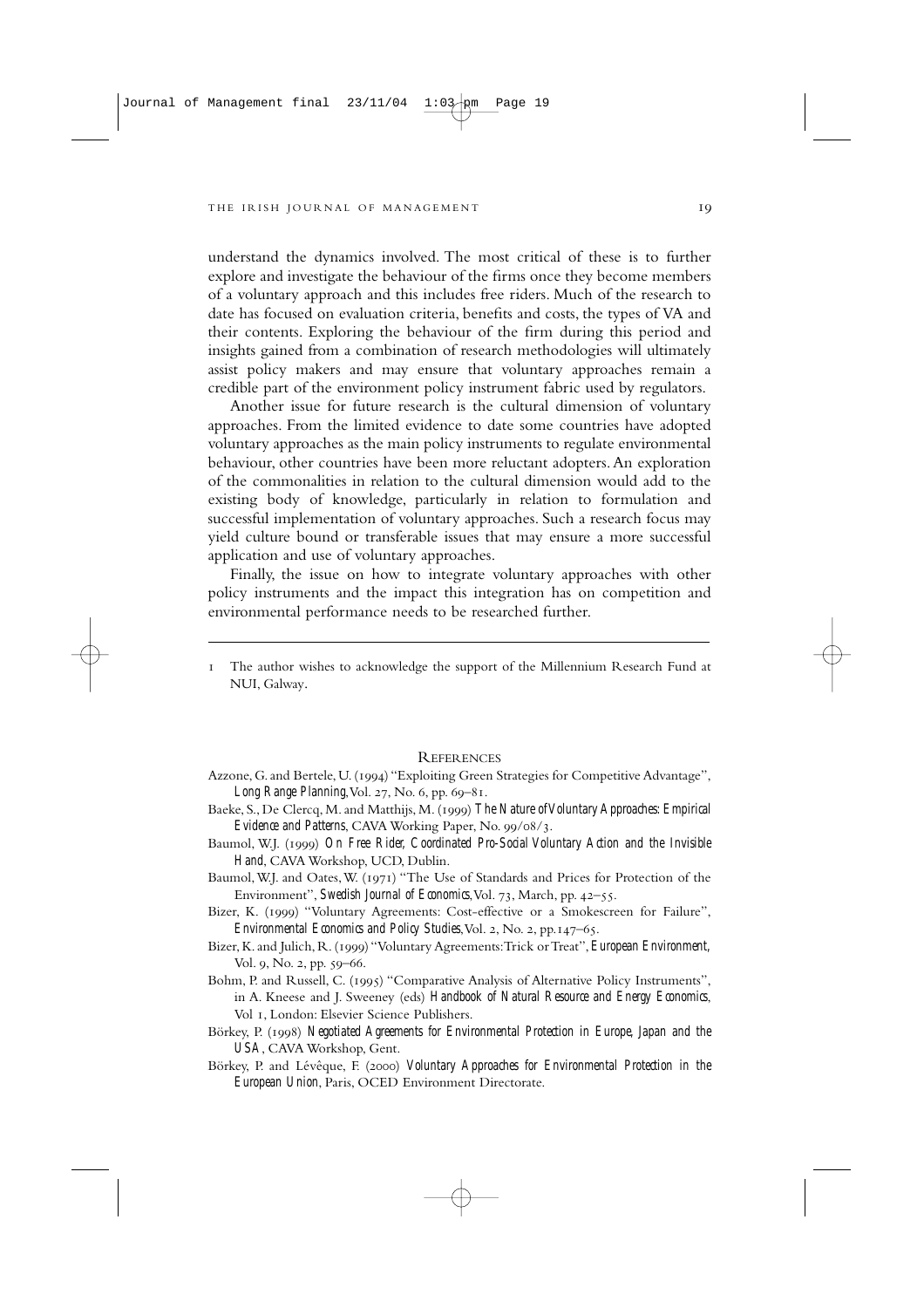- Carraro, C. and Leveque, F. (1999) Voluntary Approaches in Environmental Policy, Dordrecht, Kluwer Academic Publishers, pp. 75-90.
- CEC (1996) "Proposal for a European Parliament and Council Decision on the Review of the European Community Programme of Policy and Action in Relation to the Environment and Sustainable Development 'Towards Sustainability'", Brussels: COM  $(95)$  647 Final.
- CEC (1996a) "Study on Voluntary Approaches Concluded Between Industry and Public Authorities in the Field of the Environment", Draft Report, Enviroplan.
- Clarke, R., Stavins, R., Greeno, J, and Bavaria, J. (1994) "The Challenge of Going Green", *Harvard Business Review*, Vol. 72, No. 4, pp. 37-49.
- Clinch, J.P. (2000) "Environmental Policy Reform in the EU", in A. Xepapadeas (ed.) *Regulatory Reform and Competitiveness in Europe* Cheltenham: Edward Elgar (Horizontal  $Issues$ , pp.  $202 - 37$ .
- Coddington, W. (1993) *Environmental Marketing*, New York: McGraw-Hill.
- DeClerg, M., Suck, A. et al. (2001) "National Patterns in the Use of Voluntary Approaches in Environmental Policy" International Policy Workshop on the Use of Voluntary Approaches, Centre, Borchette, Brussels.
- EEA (1996) *Environmental Taxes, Implementation and Environmental Effectiveness*, Copenhagen.
- Cunningham, J. and Clinch, P. (2003) "Innovation and Environmental Voluntary Approaches", *Business Strategy and the Environment Conference Proceedings 2003*, pp.  $100 - 10.$
- Cunningham, J. and Clinch, P. (2004) "An Organising Framework for the Implementation of Environmental Voluntary Approaches" *Corporate Social Responsibility and Environmental Management Conference Proceedings*, pp.84–91.
- EEA () *Environmental Agreements Environmental Effectiveness*. Copenhagen, Environmental Issues Series No. 3, Vols I and 2.
- Farrell, K. (1999) Personal Interview, Repak, Dublin.
- Fitzgibbon, L. (1998) "Viewpoint: Is Industry Really Ready to Implement Strategic Environmental Management?" *Strategic Environmental Management*, Vol. 1, No. 1, pp. 5–7.
- Glachant, M. (1994) "The Setting of Voluntary Agreements between Industry and Government", *Business Strategy and the Environment*, Vol. 3, No. 2, pp. 43–9.
- Glachant, M. (1996) "The Cost Efficency of Voluntary Agreements for Regulating Industrial Pollution: A Coasean Approach", *Economics and Law of Voluntary Approachs in Environmental Policy*, Feem,Venice.
- Hetherington, A. (1997) "Repak Waste Recovery Scheme". Submission to the Minister for the Approval of Repak as an Approved Body under the Waste Management (Packaging) Regulations 1997, Dublin: Repak.
- Hetherington, A. (2000) Personal Interview, Dublin: Repak.
- Hetherington, A. (2001) "Waste Packaging Report Reviews Repak Progress", *Press Release.*
- Higley, C., Convery, F. and Lévêque, F. (2001) "Voluntary Approaches: An Introduction", *International Policy Workshop on the Use of Voluntary Approaches*, Centre Borchette, Brussels.
- Hitchens, D., Birnie, E., Thompson, W., Triebswetter, U., Bertossi, P. and Messori, L. (2000) *Environmental Regulation and Competitve Advantage*, Cheltenham, UK: Edward Elgar.
- Industry Recycling Taskforce (1996) "Working Together on Waste", Dublin: IBEC, p. 30.
- Imura, H. and Suigiyama, R. (1998) *Voluntary Approaches in Japan*, CAVA Workshop Ghent.
- Jenkins, T. (1995) A Superficial Attraction: The Voluntary Approach and Sustainable Development, London: Friends of the Earth.
- JEP () *Case Study: Industry Energy Efficiency*,Volume II B.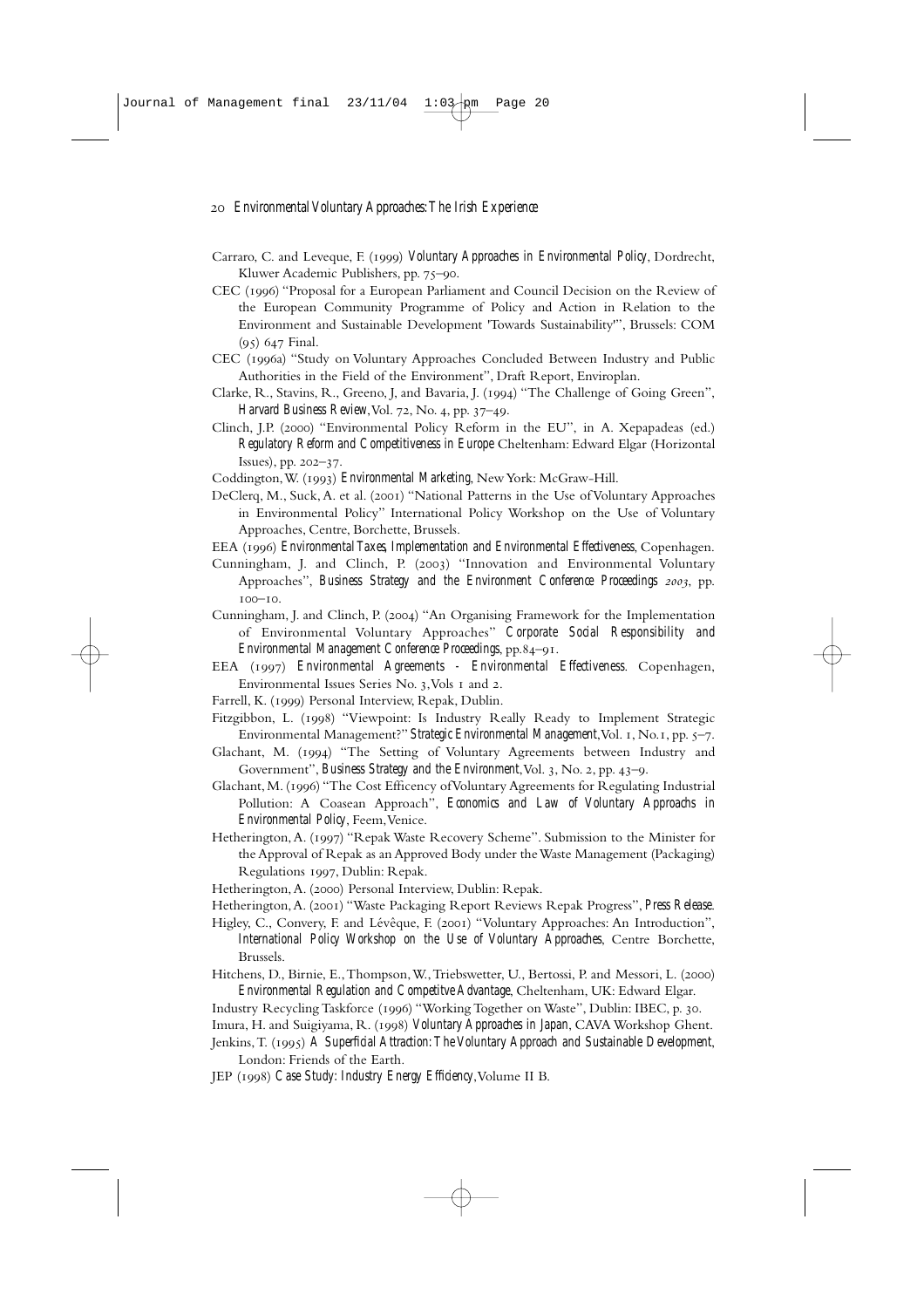- Jose, P. () "Corporate Strategy and the Environment:A Portfolio Approach", *Long Range Planning*, Vol. 29, No. 4, pp. 462-73.
- Krarup, S. (1999) "Voluntary Agreements in Energy Policy", *European Environment*, Vol. 9, No. 3, pp.109-17.
- Krarup, S. and Larsen, L. (1998) *Energy Efficiency through Voluntary Approaches*, Copenhagen: AKF Forlaget.
- Kroemer, T. and Hansen, K. (1998) Framework for Country Studies: VIAE Project, Copenhagen: AKF Forlaget.
- Labbat, S. and Maclaren, V.W. (1998) "Voluntary Corporate Environmental Initiatives: A Typology and Preliminary Investigation", *Environmental and Planning: Government and Policy*, Vol. 16, pp. 191–209.
- Lévêque, F. (1996) *Environmental Policy in Europe*, Cheltenham: Edward Elgar.
- Lévêque, F. (1998) "Voluntary Approaches for the Improvement of Environmental Performance", *Presentation at University College Dublin*, p. 13.
- Lévêque, F., Hatchuel, A. and Lefebvre, P. (1994) Waste Car Policy: Shared Uncertainty in the *Regulartory Process*, Brussels: European Commission, Social Sciences.
- Lynes, H. and Gibson, R.B. (1999) "Voluntary Initiatives, Regulations, and Beyond", in R.B. Gibson (ed.) *Voluntary Initiatives and the New Politics of Corporate Greening*, Ontario: Broadview Press, pp. 239-57.
- Lynes, H. and Gibson, R.B. (1999) "The Alternative Pocket Guide to Voluntary Corporate Initiative for Environmental Improvements", in R. Gibson (ed.) *Voluntary Initiatives:The New Politics of Corporate Greening. Ontario: Broadview Press, pp. 258–63.*
- Maxwell, J., Rothenberg, S., Briscoe, F. and Marcus, A. (1997) "Green Schemes: Corporate Environmental Strategies and their Implementation", *California Management Review*, Vol. 39, No. 3, pp. 118-34.
- Mazurek, J. (1998) "The Use of Voluntary Agreements in the United States: An Initial Survey". Paris: OECD Environment Directorate.
- Meffert, H. and Kirchgeorg, M. (1994) Market Oriented Environmental Management: Challenges *and Opportunites for Green Marketing*, Institut fur Marketing der Westfakischen Wihelms-Univsersitat Munster Working Paper No. 43, Munster, Germany.
- Moffet, J. and Bregha, F. (1999) "Non-Regulatory Environmental Measures", in R.B. Gibson (ed.) *Voluntary Initiatives and the New Politics of Corporate Greening*, Ontario: Broadview Press, pp.  $15-31$ .
- OECD (1994) Voluntary Agreements in Environmental Policy. Prepared for the Group on Economic and Environment Policy Integration, Directorate for the Environment, Paris.
- OECD (1994) Voluntary Approaches for Pollution Reduction. Paris, Environment Directorate.
- OECD (1997) *Evaluating Economic Instruments for Environmental Policy*. Paris, OECD.
- OECD () *Voluntary Approaches for Environmental Policy:An Assessment*. Paris, OECD.
- Oko-Institut (1998) EC Environmental Research Programme: Research Area III Economic and Social Aspects of the Environment, Summary Final Report.
- Olson, Mancur L. (1965). *The Logic of Collective Action*, Cambridge, Mass.: Harvard University Press.
- Opschoor, H. and Vos, H.B. (1989) *Renewable Natural Resources: Economic Incentives for Improved Management* Paris, OECD.
- Ottman, J. (1992) Green Marketing, Lincolnwood, IL.: NTC Business Books.
- Peattie, K. and Ratnayaka, M. (1992) "Responding to the Green Movement", *Industrial Marketing Management*, Vol. 21, No. 2, pp.103-10.
- Perchards (2000) "Achievement of National Packaging Waste Recovery and Recycling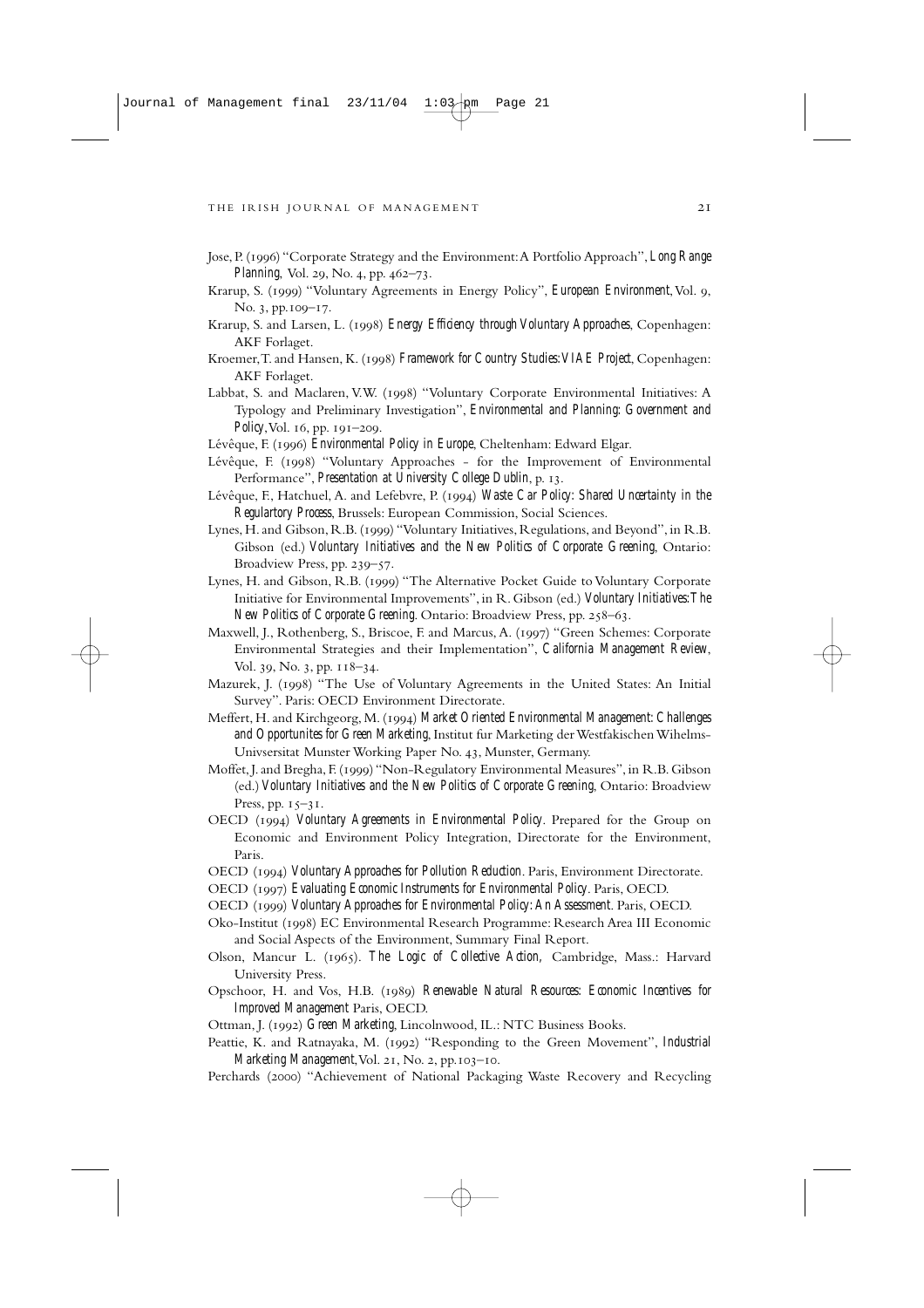Targets Including the Role of Repak Ltd Dublin", Repak, p. 62.

- Preston, L. (2001) "Sustainability at Hewlett-Packard: From Theory to Practice", *California Management Review*, Vol. 43, No. 3, pp. 26-39.
- Reitbergen, M., Farla, J. and Blok, K. (1998) *Quantitative Evaluation of Voluntary Agreements on Energy Efficiency*. International Workshop on Industrial Energy Efficiency: Understanding Success and Failure, Utrecht.
- Rondinelli, D. and Vastag, G. (1996) "International Environment Standards and Corporate Policies: An Integrative Framework", *California Management Review*, Vol. 39, No. 1, pp.  $106 - 22.$
- Rugman. A. and Verbeke, A. (1998) "Corporate Strategies and Environmental Regulations: An Organising Framework", Strategic Management Journal, Vol. 19, No. 4, pp. 363-75.
- Russell, C. and Powell, P. (1999) "Practical Considerations and Comparison of Instruments of Environmental Policy", in C. Joeren and V.D. Berghm (eds) *Handbook of Environmental and Resource Economics*, Cheltenham: Edward Elgar.
- Samuelson, P. (1955) "Diagrammatic Exposition of a Theory of Public Goods" *Review of Economics and Statistics*, Vol. 37, November, pp. 350-56.
- Schmelzer, D. (1999) "Voluntary Agreements in Enivronmental Policy Negotiating Emission Reductions", in C. Carraro and F. Lévêque (eds) *Voluntary Approaches in Environmental* Policy, Dordrecht: Kluver Academic Publishers, pp. 55-74.
- Schot, J. and Fischer, K. (1993) The Greening of the Industrial Firm, Washington, D.C.: Island Press.
- Segerson, K. and Miceli, T. (1998) "Voluntary Environmental Agreements: Good or Bad News for Environmental Protection",*Journal of Environmental Economic and Management*, Vol. 36, No. 2, pp. 109-30.
- Simmons, P. and Cowell, J. (1993). "Liability for the Environment: Lessons from the Development of Civil Liability in Europe", in T. Jackson (ed.) *Clean Production Technologies* Boca Raton: Lewis-Publishers, pp. 345–64.
- Storey, M. (1996) Voluntary Agreements with Industry, Paris, OECD: 24.
- Storey, M., Boyd, G. and Dowd, J. (1999) "Voluntary Agreements with Industry", in C. Carraro and F. Lévêque (eds) *Voluntary Approaches in Environmental Policy*. Dordrecht: Kluwer Academic Publishers, pp. 187-207.
- Stringer, S. (2001) Personal Interview, Galway.
- Vari, A. and Tamas, P. (1993) *Environment and Democratic Transition*, Boston: Kluwer.
- Vickers, I. and Cordey-Hayes, M. (1999) "Cleaner Production and Organizational Learning", *Technology Analysis and Strategic Management*, Vol. 11, No. 1, pp. 75–94.
- Williams, A., Medhurst, J. and Drew, K. (1993) "Corporate Strategies for a Sustainable Future", in J. Schot and K. Fischer (eds) *The Greening of the Industrial Firm*,Washington, D.C.:Island Press, pp.117-46.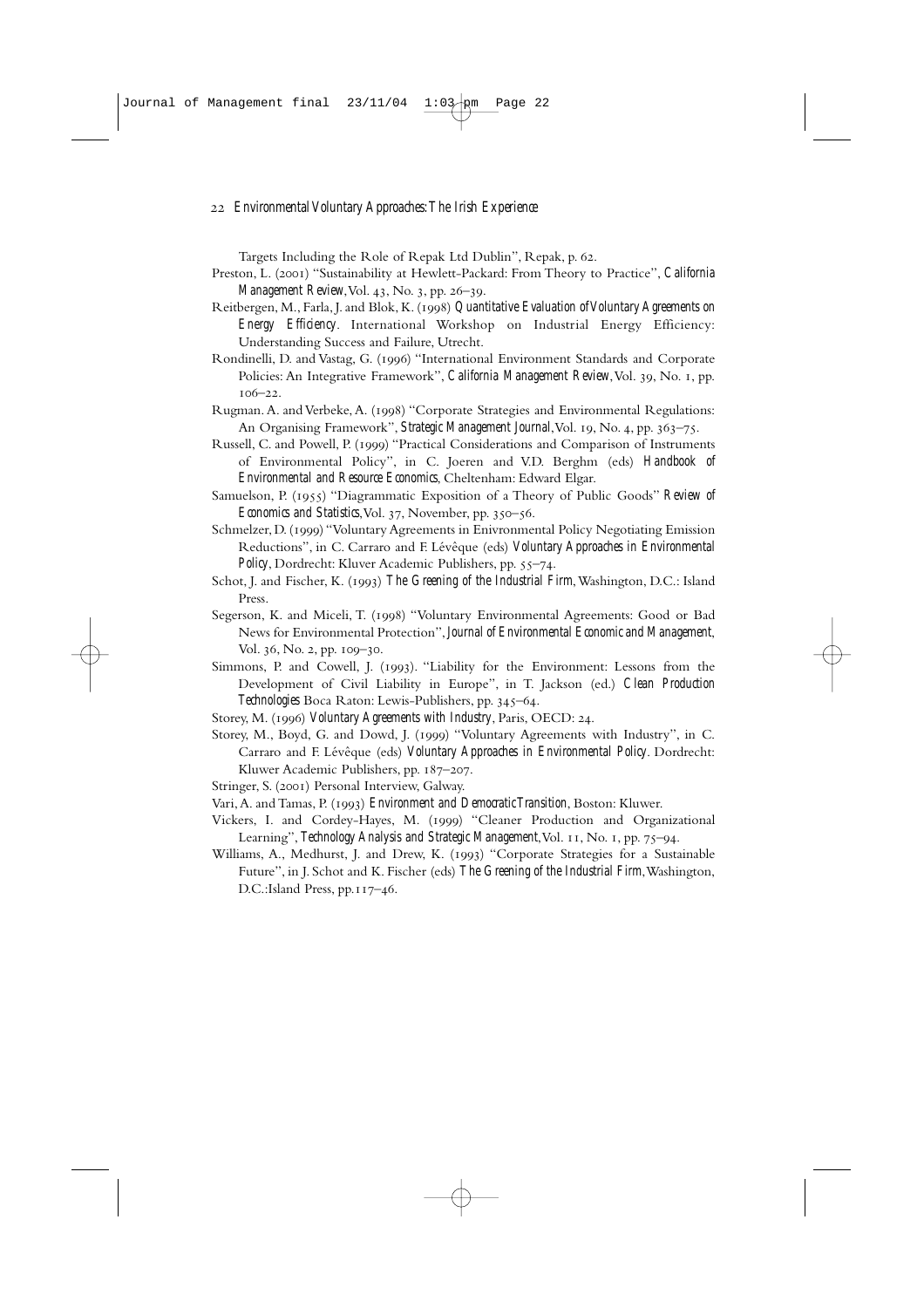## Spamming and Scamming: The Real Picture!

 $\bullet\hspace{0.1cm} \bullet\hspace{0.1cm}\bullet\hspace{0.1cm} \bullet$ 

### AIDEEN KEANEY<sup>\*</sup> AND DAN REMENYI'<sup>\*\*</sup>

#### DERIVATION OF WORD SPAM

This paper discusses the current phenomenon of spam, assessing its cost to organisations and describing some of its impact on the University of Dublin. It also argues that more research needs to be undertaken by academics in order to combat this phenomenon.

The history of the word "spam" (which is said to be derived from Spiced Pork And haM) dates back to 1937 when a new luncheon meat was first introduced into the market. It was a breakthrough product at that time as it gave apparently "fresh" meat that didn't need the expense of refrigeration. It was hardly a culinary delight but then fresh meat was not widely available. In fact in those days food for most people was not up to much.Then when the Second World War began products like spam came into their own both for the civilians and the military. Made of a mixture of chopped pork shoulder and ham, spam was at this time an important part of many diets. But in the years that followed the Second World War, when food production not only came back to normal, but began to flourish and produce the great variety of high quality products we have grown accustomed to today, spam became a largely unwanted commodity in our society  $-$  at least in the western world. As the aphorism goes, "every dog has its day", and by the 1960s spam's day had largely come and gone. Yes, you can still find spam on the shelves of some supermarkets but it is not a highly sought after product.<sup>2</sup>

However, we were not yet finished with the word spam.The Encyclopaedia Britannica reminded us that the word spam was used in a *Monty Python's Flying Circus* sketch written in 1969, when chanting the word spam drowned out the other dialogue.<sup>3</sup> Clearly it is an easy to pronounce monosyllabic term, which sort of rolls off the tongue and so uses other than describing a meat product were to be found for it.

> *\* School of Systems and Data Studies,Trinity College Dublin, e-mail: aideen.keaney@tcd.ie \*\* School of Systems and Data Studies,Trinity College Dublin, e-mail: dan.remenyi@tcd.ie*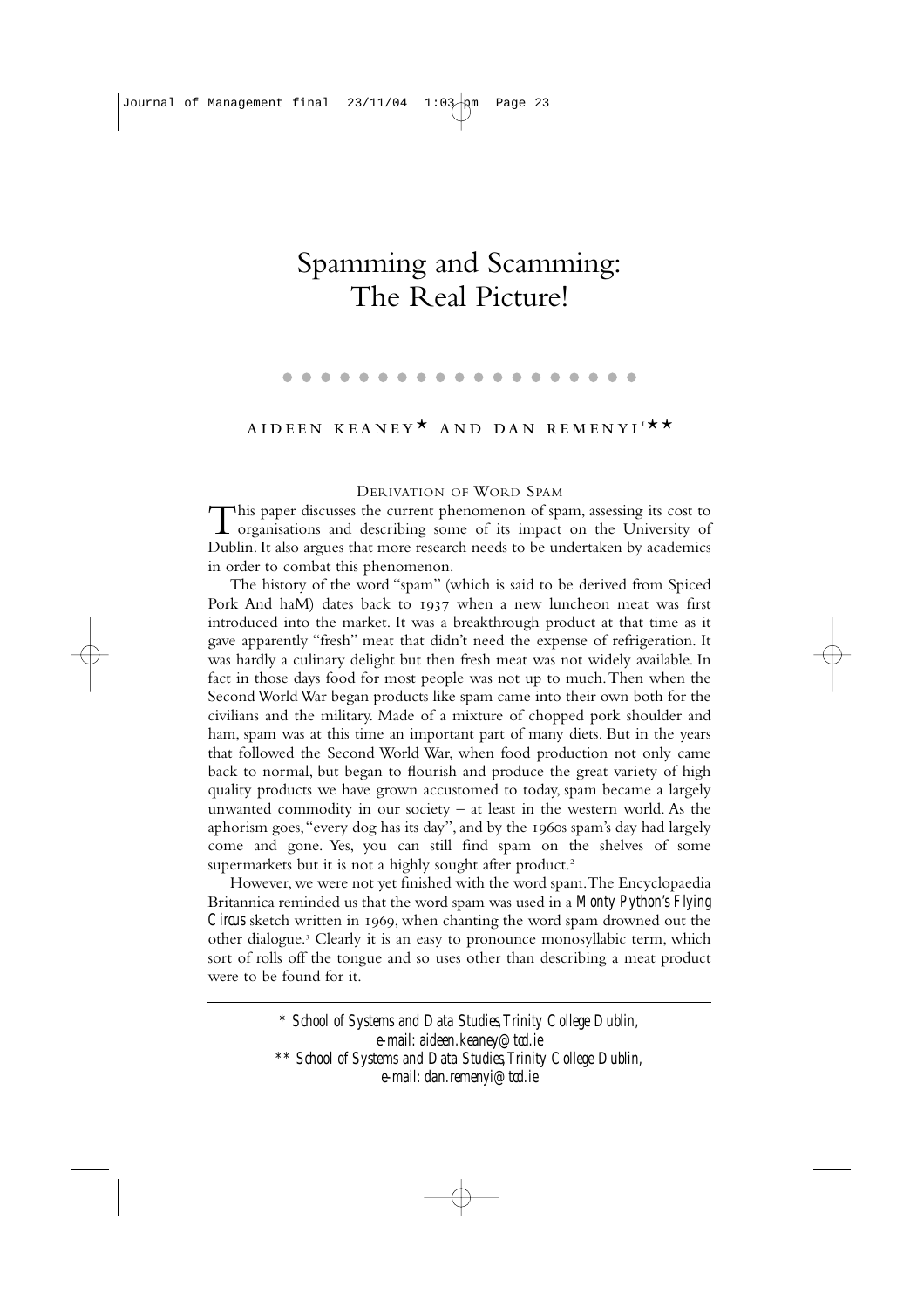#### DEFINITION OF THE WORD "SPAM"

Today the word spam has been taken over by the users of the Internet to refer to unsolicited commercial e-mail (UCE) or unsolicited bulk e-mail (UBE). However, its definition is not so clear-cut. One possible definition is a false commercial offer made by e-mail; another popularly understood definition has evolved to include all unwanted e-mail. Mulligan (1999) defines spam as "huge volumes of unsolicited messages, irrespective of content". *The New Penguin Dictionary of Computing* (2001) defines spam as "the sending of an unrequested and unwanted e-mail to multiple recipients, usually for the purpose of advertising".There are a number of additional nuances here, which need to be considered.Unsolicited e-mail from charities seeking funding for relief projects may not be regarded by some recipients as spam. Information which the receiver finds useful from sources such as the publishers of e-zines for example may also not be regarded as spam. So clearly what constitutes spam for one individual may not be spam for another. For now, there is no distinction between the unsolicited e-mails that are called spam and those that might be considered a legitimate marketing strategy (Schaub, 2002). For the purposes of this paper, we will define spam as "the sending of an un-requested and unwanted e-mail to multiple recipients".

There appears to be approximately 200 major spam-sending organisations. This estimate was supplied by Steve Linford of Spamhaus at the Spam Summit held on I July 2003 by the All Party Internet Group of the UK House of Commons, which is referred to as APIG. According to Linford, these organisations are increasingly operated by individuals who have no regard to any laws or regulations. He claims that those working against the spammers are often harassed and threatened. He believes that the spam problem is likely to grow at exponential rates over the next few months and years.

#### USER ATTITUDES TO SPAM

Spam represents the largest growing sector of Internet activity. Spam used to be thought of as rather harmless, but if this ever was really the case, it is no longer so. Spam is now a hazard and is increasingly seen as such. Users can have a strong emotional reaction to spam. Many users are highly annoyed by these constant, uncontrollable intrusions to their work. Add to this the sometimes offensive and fraudulent nature of spam and it is not surprising that the annoyance caused by these unwanted messages can be a greater distraction than the intrusion itself. Adam ( $2002$ ) states that the rapid increase in the availability of e-mail has resulted in "e-mail overload": users now have cluttered in-boxes containing hundreds of messages, including outstanding tasks and partly read documents. Spam can now be added to this "overload".

Users can also feel that spam threatens their privacy. Fahlman (2002) states that a concern for most of us is the fear that our personal information will fall into the hands of unscrupulous marketers, who will then intrude upon us with unwanted calls and messages. Han and Maclaurin (2002) found in a survey of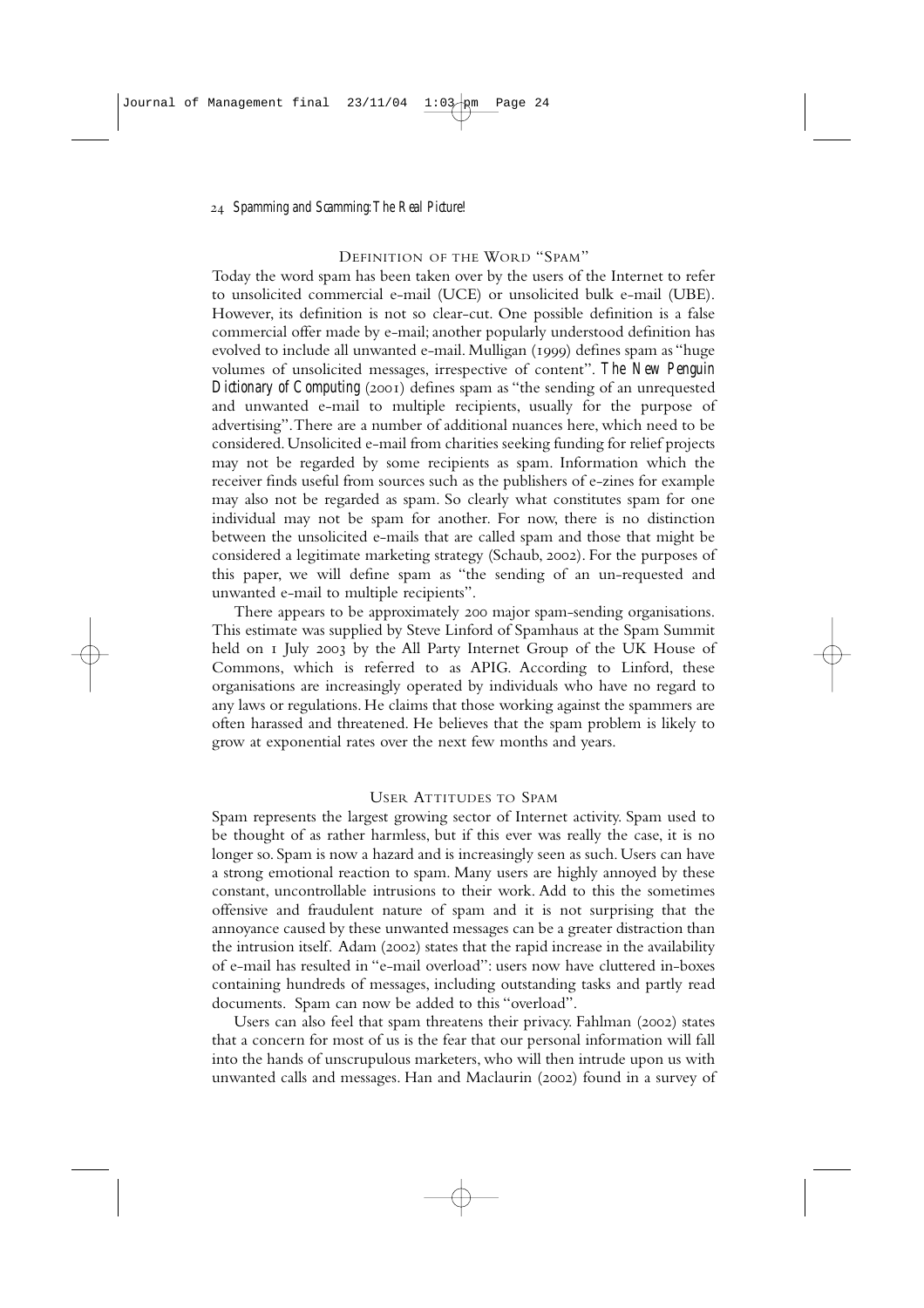attitudes to online privacy that a number of respondents labelled spam as a major privacy issue.

One danger that has been articulated is that users may feel so threatened by spam that they may lose trust in technology and turn away from the central application of the Internet Revolution e-mail.

#### NATURE OF SPAM

So exactly what is this menace that has the potential to diminish our use of email? We start by examining the different types of spam. In 2003, the USFTC (Federal Trade Commission) carried out a study analysing the contents of a random sample of spam drawn from a variety of sources available to FTC staff. They found that messages fell into eight general categories.These are shown in Figure 2.1.

#### **Figure 2.1: Eight Categories of Spam Offers as Defined by the US FTC, 2003**

| <b>Type of Offer</b> | <b>Description</b>                                                              |
|----------------------|---------------------------------------------------------------------------------|
| Investment/          | Work at home, franchise, chain letters etc.                                     |
| <b>Business</b>      |                                                                                 |
| Opportunity          |                                                                                 |
| Adult                | Pornography, dating services etc.                                               |
| Finance              | Credit cards, refinancing, insurance, foreign money offers etc.                 |
| Products/            | Products and services other than those coded with greater specificity.          |
| <b>Services</b>      |                                                                                 |
| Health               | Dietary supplements, disease prevention, organ enlargement etc.                 |
| Computers/           | Web hosting, domain name registration, e-mail marketing etc.                    |
| Internet             |                                                                                 |
| Leisure/             | Vacation properties, etc.                                                       |
| Travel               |                                                                                 |
| Education            | Diplomas, degrees, job training etc.                                            |
| Other                | Catch-all for types of offers not captured by specific categories listed above. |

Figure 2.2 describes the prevalence of each of these different types of spam. It can be seen that the so-called Investment/Business Opportunity, Financial and Adult offers accounted for over half of all messages.

The country of origin of these spam messages is also interesting, as shown in Figure 2.3. In March 2003, the US accounted for nearly 60 per cent of all spam activity.<sup>4</sup> Adding in Canada and Europe, we can account for 70 per cent of the origins of spam.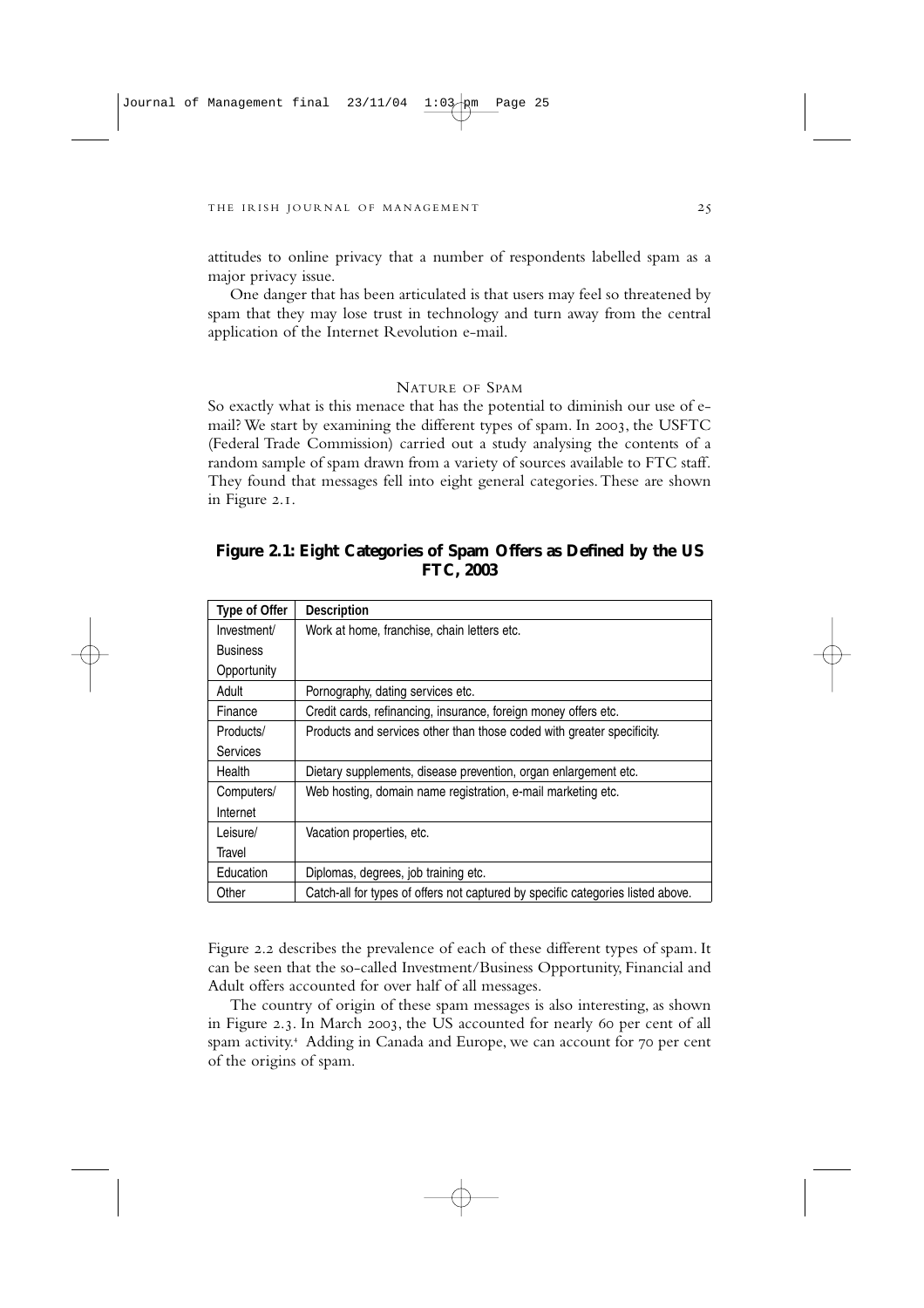

**Figure 2.2: Offers Made via Spam\***

 $*$ FTC, 2003



**Figure 2.3: Spam Activity by Country of Origin\***

\* MessageLabs, March 2003

Some sectors of the economy are more vulnerable than others to the threat of spam. Figure 2.4 shows a distribution of spam in December 2003. It reflects for the European region, the percentage of e-mail in each sector containing unwanted content.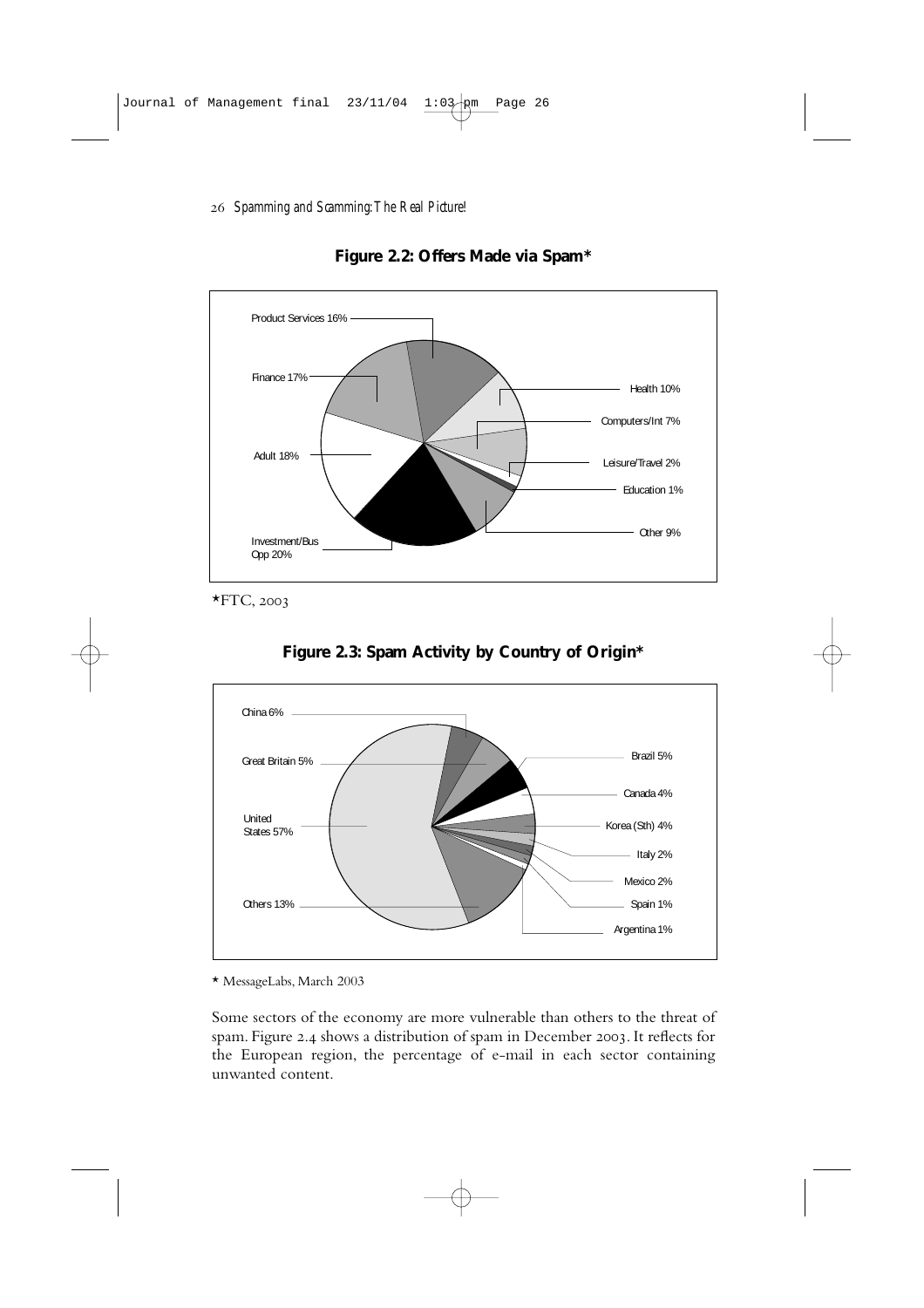| <b>Sector</b>                               | Percentage of Spam       |
|---------------------------------------------|--------------------------|
|                                             | <b>E-Mail per Sector</b> |
| Accommodation and Catering                  | 67%                      |
| Education                                   | 63%                      |
| <b>IT Services &amp; Telecommunications</b> | 63%                      |
| <b>Administration and Support</b>           | 62%                      |
| <b>Health Care</b>                          | 61%                      |
| Chemical & Pharmaceutical                   | 56%                      |
| <b>Real Estate</b>                          | 54%                      |
| <b>Professional Services</b>                | 48%                      |
| Non-Profit                                  | 46%                      |
| Retail                                      | 46%                      |
| <b>General Services</b>                     | 45%                      |
| Recreation and Leisure                      | 43%                      |
| Manufacturing                               | 42%                      |
| Marketing, Media and Publishing             | 42%                      |
| Agricultural                                | 36%                      |
| Finance, Banking and Insurance              | 35%                      |
| <b>Wholesale and Distribution</b>           | 34%                      |
| <b>Transport and Utilities</b>              | 23%                      |
| Government and Public Sector                | 22%                      |
| <b>Building and Construction</b>            | 17%                      |

**Figure 2.4: Market Distribution of E-mail Spam\***

\* MessageLabs, December 2003

#### **SCAMMING**

The FTC (2003a) currently estimates that in the US  $70$  per cent of spam is, in terms of current law, illegal.Attempted fraud is one of the more popular illegal spams. Probably the best known are the Nigerian e-mail scams where some person, often purporting to be the son or daughter of a famous but now dead politician or military figure, has an amount of money – often tens or sometimes hundreds of millions of US dollars (the largest sum we have seen was US\$500,000,000 – half a billion dollars), which for some reason they need to launder and if we send them our bank account details they will lodge this money in our bank account.These people say that they have found our name in a book on the shelf of their deceased father or they got our name from their Chamber of Commerce. One colleague has received an e-mail from a swindler who had designated himself as The Reverend, to the effect that the Lord had directly given him our colleague's name and e-mail address and had recommended him as an extremely honest and trustworthy person. Another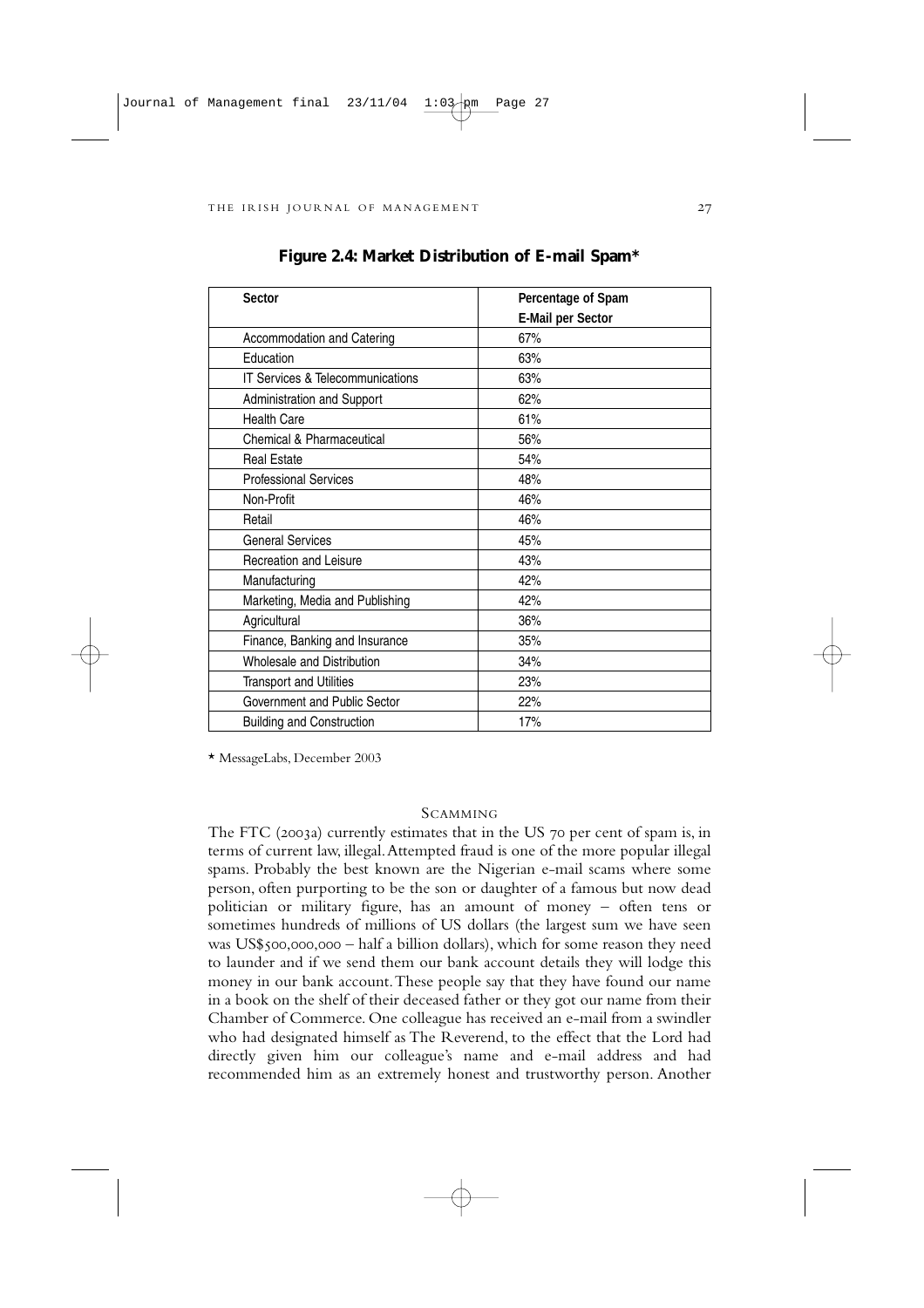colleague was very amused to see that the Lord was an e-mail user and that his name was already in the Lord's directory and with such positive connotations. What interests us is the sheer gall of these swindlers and the fact that this activity has been increasing in intensity since we received our first e-mail invitation to swindle the Nigerian Government three years ago.

Usually the fraudulent offer is that you will retain 20 per cent of the capital transferred for your trouble.We do not know anybody who has attempted to collaborate with these swindlers, but we do know someone who says that a friend of his did.Apparently this friend of a friend sent off his details and a few days later was told by the original e-mailer that the funds were ready for transfer but that a difficult bank manager in Nigeria was delaying the process. He was then told that a payment of  $US$25,000$  would speed up the bank manager considerably. The money was sent. A week later another e-mail informed him that there was now a difficult customs and excise officer who was holding up matters and that a US\$20,000 would expedite this link in the money transfer chain.Time went by and more and more awkward characters, all of whom were delaying the transfer, crept out of the woodwork.We do not know how much money this person sent off in the hope of making his millions. There was a case reported in the US in 2002 where a woman embezzled over a million dollars from her employers just to feed one of these e-mail swindlers in the hope that they would eventually make her "rich quick". Instead of getting rich she went to jail. It has been said that every day of the week there are people waiting in the lobbies of London hotels for the "big" cheque to be handed over to them by their Nigerian benefactor: all they get is the bill for the coffee they consume while waiting.The UK's National Criminal Intelligence Service<sup>6</sup> states that frauds similar to this committed by West African crime groups is estimated to cost the UK at least  $\mathcal{L}_3$ . billion a year.

Besides eliciting money it also appears that the swindlers are involved in identity theft. Hinde (2002) states that this crime is one of the fastest growing crimes in the US. Identity theft refers to circumstances whereby professional fraudsters acquire sufficient information about an individual to be able to access their bank accounts and lines of credit and thus to help themselves to cash and credit and other facilities to which they are not entitled. In many cases the individual whose identity is stolen becomes blacklisted for exceeding credit limits and generally appearing to be financially irresponsible. Identity thieves also break the law in other ways using the name of their victims and this can result in considerable personal inconvenience. In 2003 in South Africa, Stephen Bond, a retired Englishman on holiday, was actually imprisoned at the request of the FBI as a result of his identity being stolen.<sup>7</sup> The FTC recently released alarming figures about identity theft. More than 27 million Americans have been victims of identity theft over the last  $\zeta$  years, including 9.9 million in the last year. Losses attributed to identity theft totalled nearly  $$48$  billion for businesses in the last year, while consumer victims reported  $$5$ billion in losses.<sup>8</sup>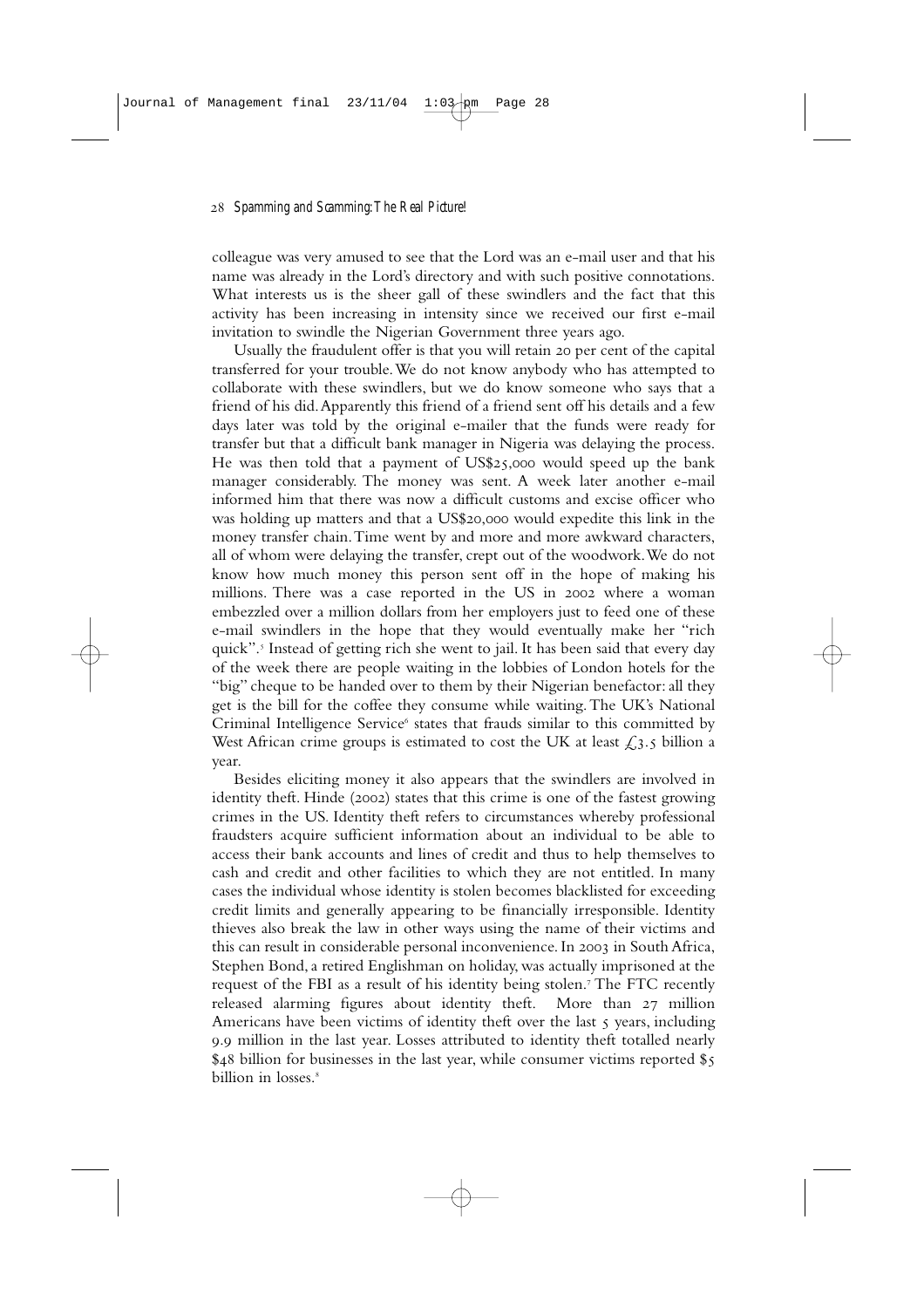Another interesting scam is the invitation to collect your winnings from the lottery.You are advised by e-mail that you have won a lottery for which you have not purchased a ticket.A typical message reads:

You are allotted to ticket number  $3 - 0382 - 8642 - 032$ , with serial number FV-UX654 drew the lucky numbers  $453 - 7333 - 7042 - 992$ , and consequently won in category C.You have therefore been approved for a lump sum pay of 750,000.00 Pounds Sterling in cash credited to file REF NO. SLP/026- $5B8C8N85074$ , This is from total prize money of  $11,250,000.00$  Pounds sterling shared among the international winners in the category C.All participants were selected through a computer ballot system drawn from 30,000 names from Australia, New Zealand,America,Asia, Europe and North America as part our International Promotions Program, which is conducted annually.9

When the prize was claimed from this source the following message was emailed:

Thank you for your claims submission. Find attached is your claims form.We will be processing your claims immediately with this form.You are required to forward 750.00 Pounds (SEVEN HUNDRED AND FIFTY) for our processing charges with the UK Gaming Commission and The Lottery Board, which represents 0.1% of your total winnings. This is mandatory, as it will enable us in a timely manner, allocate your winnings with our issuing finance house, for them to immediately forward your winnings to your nominated account.<sup>10</sup>

It would be very interesting to know how many people forwarded a cheque for  $\sqrt{2750}$ . This is such a serious problem by both e-mail and postal mail that the UK government now has a TV advertising campaign "Prizewinner or *prize fool*?"<sup>11</sup> warning people against these scams.

We have not attempted to supply a definitive list of scams presented in spam but rather to highlight some of the more frequently offered "financial opportunities".

There are other potentially criminal activities being offered, such as the provision of cigarettes at prices that suggest they are probably counterfeit. There are also "real" Rolex watches being offered for US\$65. You can have US\$200 for free by signing up with an online casino. In September 2003, we saw for the first time direct offers of hard drugs and undisguised child pornography.

#### STEM THIS TIDE OF SPAM

To stem this tide of spam, many companies are installing anti-spam filtering software.This software tries to identify spam and deletes it or moves it to a junk folder.To bypass these filters, the spammers are becoming more sophisticated and resorting to more elaborate tricks to get their message through. One way they do this is by using a variety of social engineering methods to induce the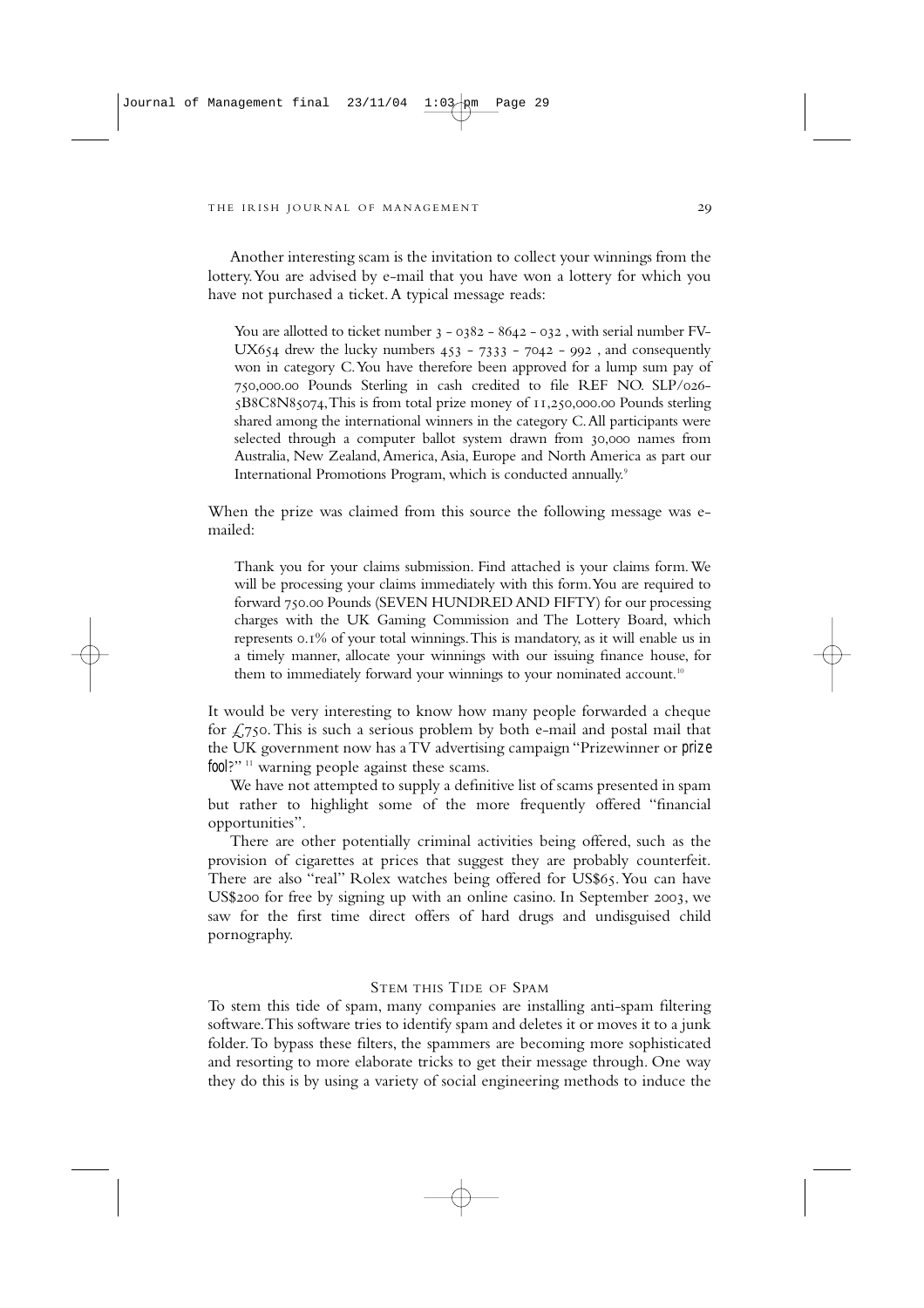recipient to open and read the content of the message being sent. Kevin Mitnick (2002), probably one of the most infamous social engineers, defines social engineering as "using influence and persuasion to deceive people by convincing them that the social engineer is someone he is not, or by manipulation.As a result, the social engineer is able to take advantage of people to obtain information with or without the use of technology." To achieve this, spammers often send spam from an e-mail address that is spoofed or forged, concealing the identity of the sender.The e-mail will be sent from an address that you will recognise. One common example is that the sender comes disguised as a corporate network administrator with the subject line: "Your mailbox is over its size limit."12 You are then asked to load some software to clear your mailbox and in so doing you actually give the spammer full access to your PC. A more recent trend that spammers are using to hide their identities is the use of "open-proxy"13 machines.This is an approach that has been used by hackers and virus-writers for some time.

The spammers' "compendium of tricks" for getting access is large and growing. Some can be extremely simple such as misspelling keywords that an anti-spam package would be looking for, for example "V<sub>Iagra</sub>". Others are much more technical in nature.

All in all, this means that spammers are generally one step ahead of the software and technical solutions. Cranor and LaMacchia (1998) carried out a six month study analysing the performance of anti-spam software filters in AT & T and Lucent Technologies.They found that the effectiveness of their filters had degraded considerably during the months of the study due to spammers changing tactics. It requires considerable effort to keep up with the spammers. This ongoing struggle with spammers is sometimes referred to as an intellectual arms race and, like the war on drugs, it is not likely that it can be won – the amount of talent spammers can buy is certainly a match for the developers of the spam filters.

#### THE ECONOMICS OF SPAM

Of course spam is much like unwanted mail in the postal system, unwanted faxes or unsolicited phone calls, but it differs in one major way: virtually everyone but the spammer bears the cost of this nuisance.

Once the spammer is set up there is little or no cost to despatch a million e-mail messages. Conversely, using printed commercial brochures there is the cost of creating, printing and mailing and this is borne by the sender, not the receiver. According to Mulligan (1999), spam is very much like receiving unwanted mail with postage due!

Figure 2.5 shows the costs associated with sending printed mail shots and sending spam e-mail.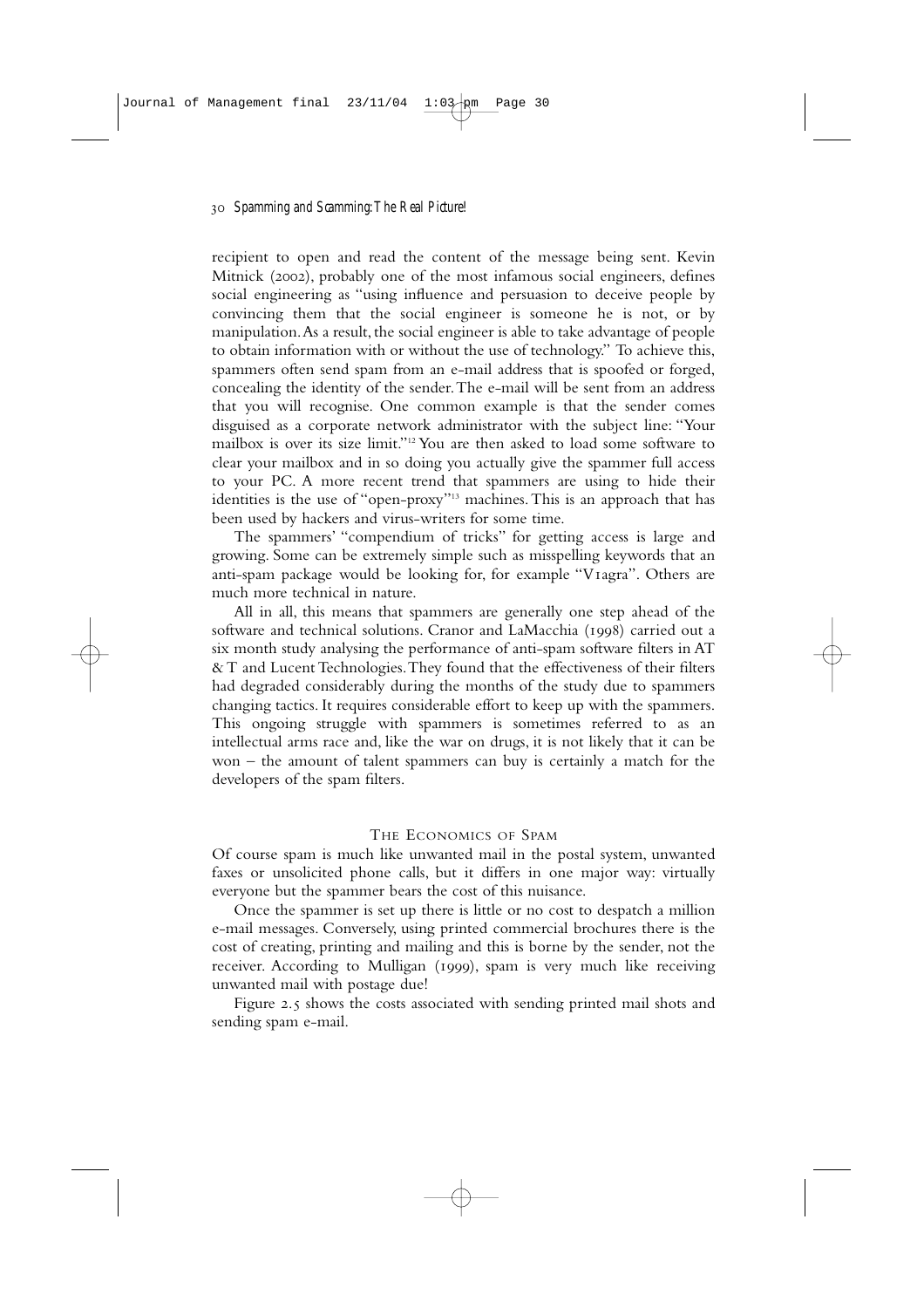| PRINTED MAIL SHOTS |                                 |
|--------------------|---------------------------------|
| Cost:              | 25 cents per piece or more      |
| Response rate:     | 3% or less                      |
| Cost per response: | \$8 or more                     |
| <b>SPAM E-MAIL</b> |                                 |
| Cost:              | one hundredth of a cent or less |
| Response rate:     | 0.25% or less                   |
| Cost per response: | 4 cents or less                 |

**Figure 2.5:The Economics of Spam**

*Source*: www.computerworld.com

Even a tiny percentage in uptake can generate substantial income for spammers. A recent article in the *Economist* (2003) suggests that a response rate as low as one in 100,000 justifies many bulk mailings, as their overheads are minimal. Wood (2003) states that one million e-mail addresses can cost as little as 63p and one million spams take about four hours to send by dial-up at a cost of only  $\mathcal{L}$ , 2.40. Of course it is very unlikely that any spammer would be using a dial up line and thus even this cost is not likely to actually be incurred. So it is clear that the economics are all in favour of the spammers.

In Figure 2.6 Schwartz and Garfinkel (1998) identify four separate groups that suffer at the hands of spammers and suggest how the spam actually adversely affects the organisation.

| Group         | <b>Nature of Nuisance</b>                                                        |  |  |  |  |  |  |  |
|---------------|----------------------------------------------------------------------------------|--|--|--|--|--|--|--|
| <b>Users</b>  | For users, there is the waste of time spent sifting through and deleting         |  |  |  |  |  |  |  |
|               | unwanted messages. There is also the danger that a user may be drawn into a      |  |  |  |  |  |  |  |
|               | spam offer and thus waste even more time. If a user is using a dial-up           |  |  |  |  |  |  |  |
|               | connection, there can be an additional cost just downloading these unwanted      |  |  |  |  |  |  |  |
|               | messages. There is a danger that genuine e-mails can get lost amongst the        |  |  |  |  |  |  |  |
|               | spam. For some of the newer spam solutions, there is also an overhead in         |  |  |  |  |  |  |  |
|               | maintaining filters and white lists. There can be a perceived privacy intrusion. |  |  |  |  |  |  |  |
|               | (Gopal, Walter et al., 2001). There is also the unsuitable and unsavoury nature  |  |  |  |  |  |  |  |
|               | of some of these e-mails.                                                        |  |  |  |  |  |  |  |
| Organisations | Companies have to increase the capacity of their mail servers and network        |  |  |  |  |  |  |  |
|               | infrastructure to deal with these additional mails. Companies also invest time   |  |  |  |  |  |  |  |
|               | and effort into installing anti-Spam software that tries to counteract this      |  |  |  |  |  |  |  |
|               | problem. Much of a systems administrator's time can be spent dealing with this   |  |  |  |  |  |  |  |

**Figure 2.6: Groups that Bear the Cost of Spam\***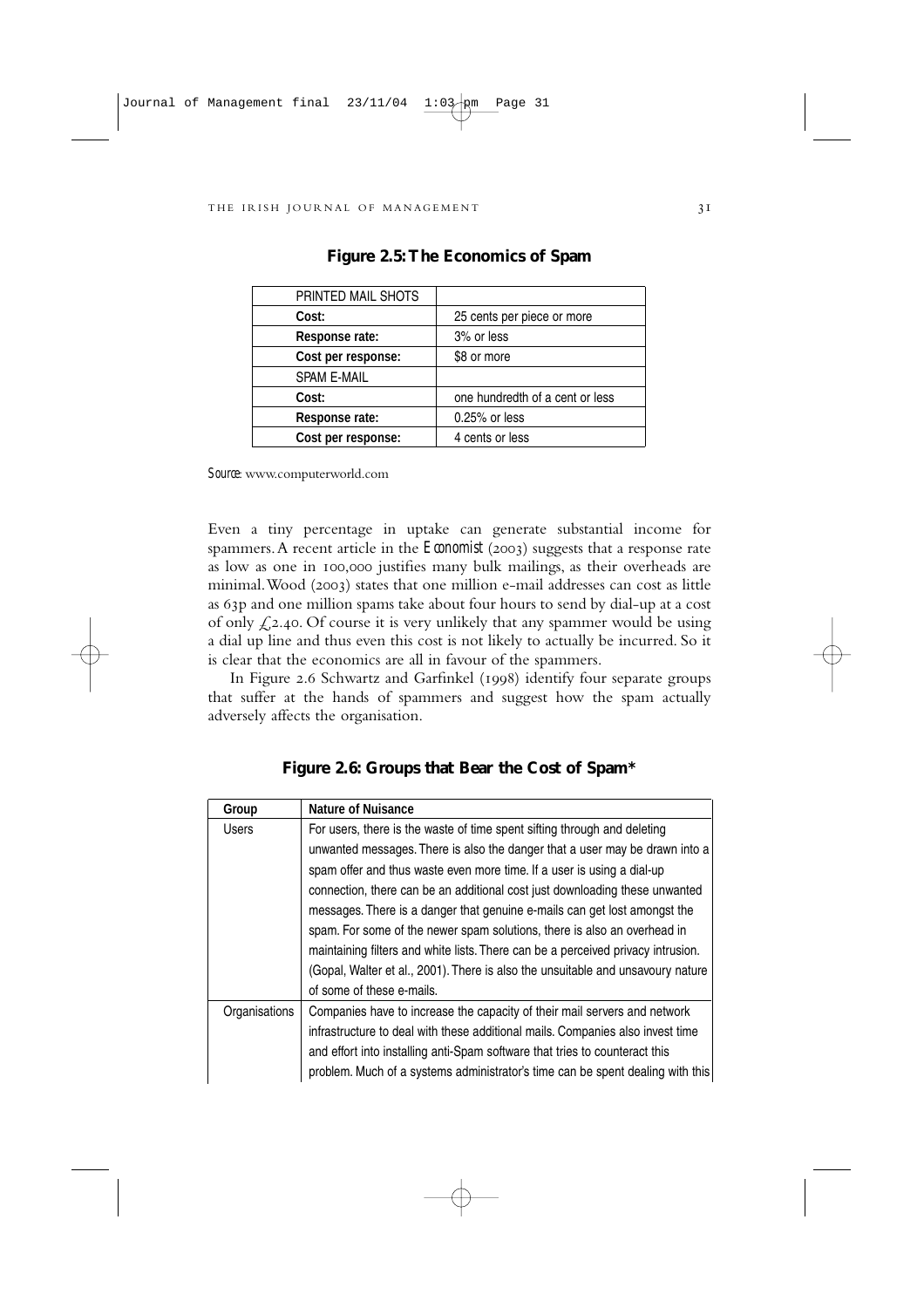## *Spamming and Scamming:The Real Picture!*

|             | problem. Another additional cost is the support/helpdesk facilities that are<br>needed to deal with user complaints. |
|-------------|----------------------------------------------------------------------------------------------------------------------|
| Innocent    |                                                                                                                      |
| bystanders  | Spammers often relay their messages through other computers on the                                                   |
|             | Internet, often without the knowledge of the owner. This constitutes a theft of                                      |
|             | service. It can also result in problems for the unsuspecting relay as people                                         |
|             | mistakenly think that the relay is the spammer.                                                                      |
| <b>ISPs</b> | They bear increased storage, transmission and computing costs. In excess, it                                         |
|             | can lead to denial of service for other e-mail and network traffic. (Denning,                                        |
|             | 1999). Recently, an Irish ISP fell victim to serious problems with spam. The                                         |
|             | sheer volume of spam being relayed through the organisation overloaded                                               |
|             | internal systems and caused an outage.                                                                               |

\* Based on the Schwartz and Garfinkel (1998) taxonomy

## QUANTIFYING SPAM

It is clear that spam is a very profitable business for those engaged in it, but just how much is it costing business and the rest of society? Before we can answer that we need to try to ascertain how large this problem actually is. MessageLabs is a leading provider of managed e-mail security services to businesses worldwide. They scan millions of e-mails everyday (in December 2003 they scanned 463 million e-mails). Their findings (see Figure 2.7) over the last year and in particular the first few months of this year have been interesting (Wood, 2003).

## **Figure 2.7: Percentage of Spam in Mail, January 2003 – December 2003\***<sup>14</sup>



\* MessageLabs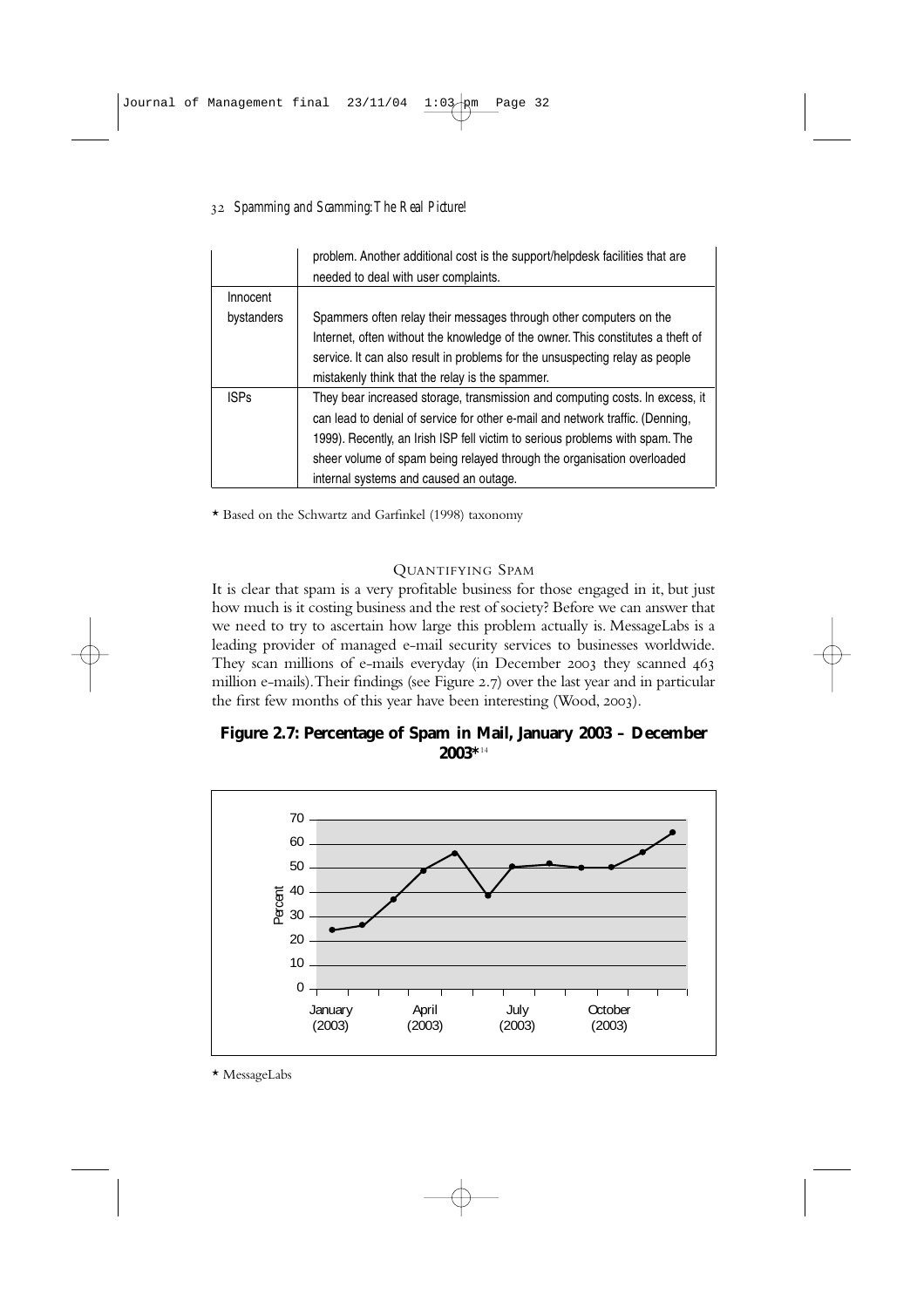The latest statistics for other spam filtering companies confirm this trend. In May 2003, SpamTrap (www.spamtrap.net.au) recorded that 55.8 per cent of all customers' e-mail was spam. If these trends continue, there could be a 600-700 per cent increase in spam growth year to year. Care has to be taken when interpreting statistics from companies such as these.These figures may not be representative, as the incidence of spam is almost certainly higher amongst the clients of spam filtering vendors than other companies. It is clear, however, that the problem is large and growing.

#### HOW MUCH DOES SPAM COST ORGANISATIONS?

As previously shown in Figure 2.6, there are four main ways in which spam can incur costs. The first is the loss to the user in productivity, personal communication costs and the costs associated with maintaining spam filters. In addition, it is worth reflecting on how much genuine e-mail is lost in the volumes of spam. The second cost is to the organisation in relation to upgrading the e-mail infrastructure to cope with the additional burden of spam.There is also a burden on its helpdesk/support facilities.The third cost is to innocent bystanders (using open relays) and comes into effect when an organisation's computer's response is degraded by unauthorised traffic.There is a knock-on cost when the innocent bystander is accused of being the spammer and their e-mail facilities are blocked.15 A fourth cost is borne by ISPs.They have similar costs to businesses but on a far larger scale as they have a much higher throughput to deal with. They incur considerable costs in blocking spam. AOL has blocked 2.3 billion spam e-mails in the last year.

Ferris Research<sup>16</sup> (2003) estimate that spam will cost US corporations more than \$10 billion dollars in the coming year. They estimate that, on average, it takes  $4.4$  seconds to deal with a message, this equates to  $$4$  billion in lost productivity for US businesses each year. Another \$3.7 billion is a result of companies having to buy more powerful servers and more bandwidth as well as diverting staff time. The rest of the \$10 billion can be attributed to companies providing help-desk support to users. This equates to a cost of \$14 per user per month.

The worldwide costs are of course higher.A similar study by The Radicati Group<sup>17</sup> projects the worldwide losses for companies, in terms of additional servers they have to deploy and manage to process spam, will amount to \$20.5 billion in 2003. The European Union estimate that spam will cost \$8 Billion in bandwidth costs alone worldwide in 2003.

The predicted cost of spam to organisations does vary quite considerably in each of these studies. Figure 2.8 looks at the yearly costs of spam per employee as reported by a selection of studies.

The difference in suggested cost can be attributed to how sophisticated the research was for each report.An estimate of the cost of spam to an organisation may focus on a number of issues such as: the volume of e-mail sent and received each day; the volume of spam; the time spent dealing with spam; the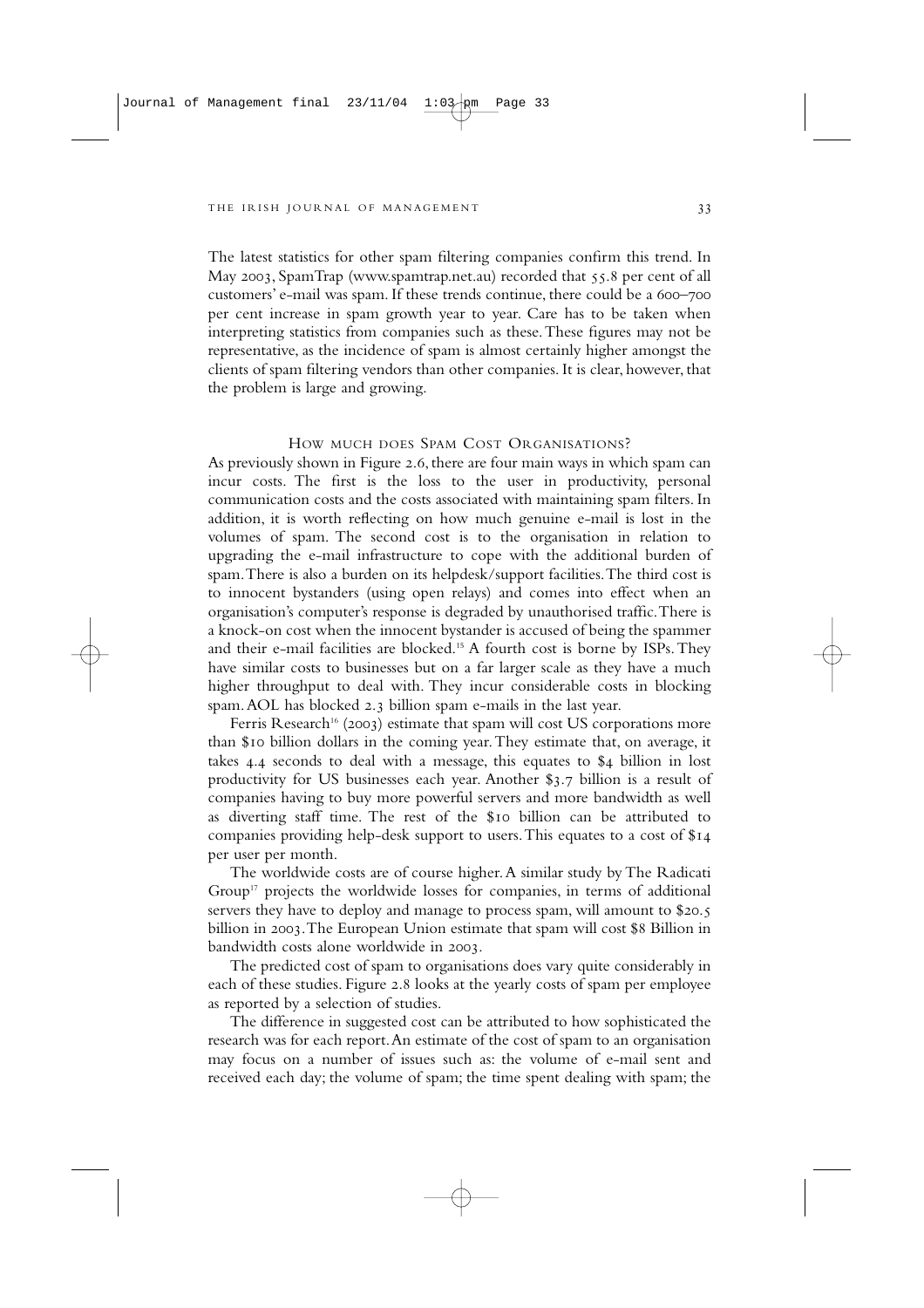percentage of bandwidth used for mail services; the additional IT infrastructure needed to cope with spam; helpdesk/support facilities; employee numbers; average hourly salary per employee; work hours.

| <b>Study</b>                                                | Yearly cost of<br>Spam per Employee | Attributed to:                                                                                                                             |
|-------------------------------------------------------------|-------------------------------------|--------------------------------------------------------------------------------------------------------------------------------------------|
| Nucleus Research Inc. July 2003                             | \$874                               | Loss of user productivity, based<br>on 1,000 employees with average<br>earnings of \$30 per hour                                           |
| Ferris Research, January 2003                               | \$168                               | Loss of user productivity & IT<br>and helpdesk costs                                                                                       |
| Computer Mail Services -<br>online calculator <sup>18</sup> | \$150                               | Loss of user productivity based<br>on 1,000 employees with<br>average earnings of \$30 per<br>hour and receiving 10 spam<br>messages a day |
| Radicati Group, June 2003                                   | \$49                                | Loss of user productivity based<br>on 10,000 employees                                                                                     |

**Figure 2.8: Yearly Cost of Spam per Employee as Reported by Various Studies**

Of course, the real cost of spam needs to be assessed in terms of the actual cash dispersed by the organisation as a result of the spam attacks; therefore, incorporating notional amounts for staff time and cost is often highly questionable.

Furthermore, users do not always just delete these unwanted mails, they often talk to their colleagues about these spam messages and sometimes exacerbate the situation by passing these messages around. In some instances users can be drawn into purchasing the products and services advertised by spam and some of these are scams.

There is also a less tangible social cost to spam.A material portion of spam is frequently offensive in nature.While this can be quite disturbing for some adults, it can actually be damaging to children, and parents are now restricting children's use of e-mail.

UNIVERSITY OF DUBLIN: THE TRINITY COLLEGE EXPERIENCE The University of Dublin is located in the centre of the city and is most commonly known as Trinity College Dublin (hereafter referred to as TCD). It is Ireland's oldest university, dating back to 1592. TCD has approximately 20,000 e-mail users and receives up to 900,000 e-mails a day. Figure 2.9 shows the average daily volume of e-mails to and through TCD.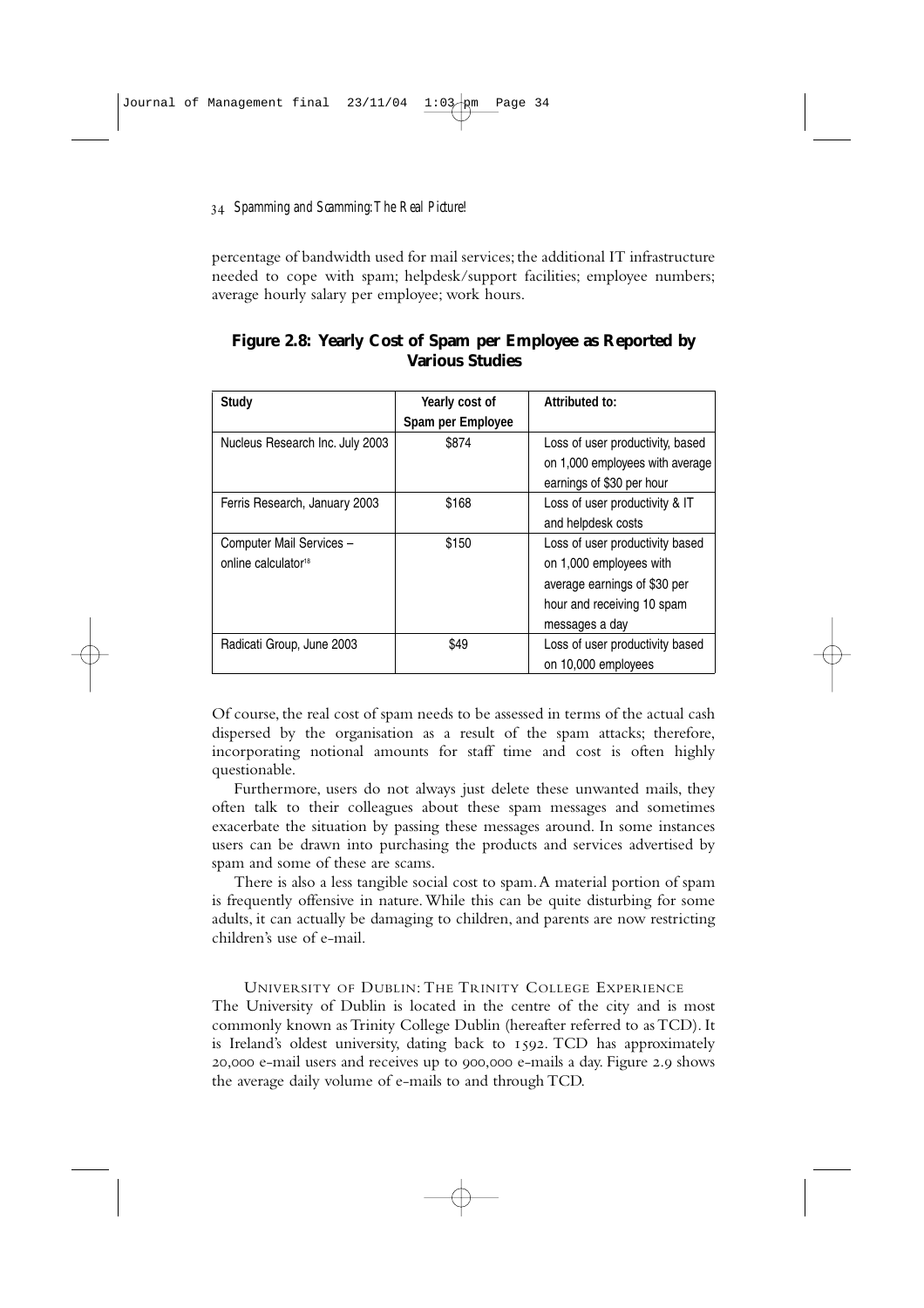

**Figure 2.9: Monthly Volumes of E-Mail to and through TCD, June 2000 – June 2003**

In conjunction with the increased volumes of e-mail has been the increase in the amount of spam.The issue of spam was initially identified in the autumn of 2001 and since then has become an increasing problem. Figure 2.10 shows the quantity of spam received each month by the IS services manager.This is only the experience of one user who has kept details of his level of spam receipt.





*Source*: IS Services,TCD

*Source*: IS Services,TCD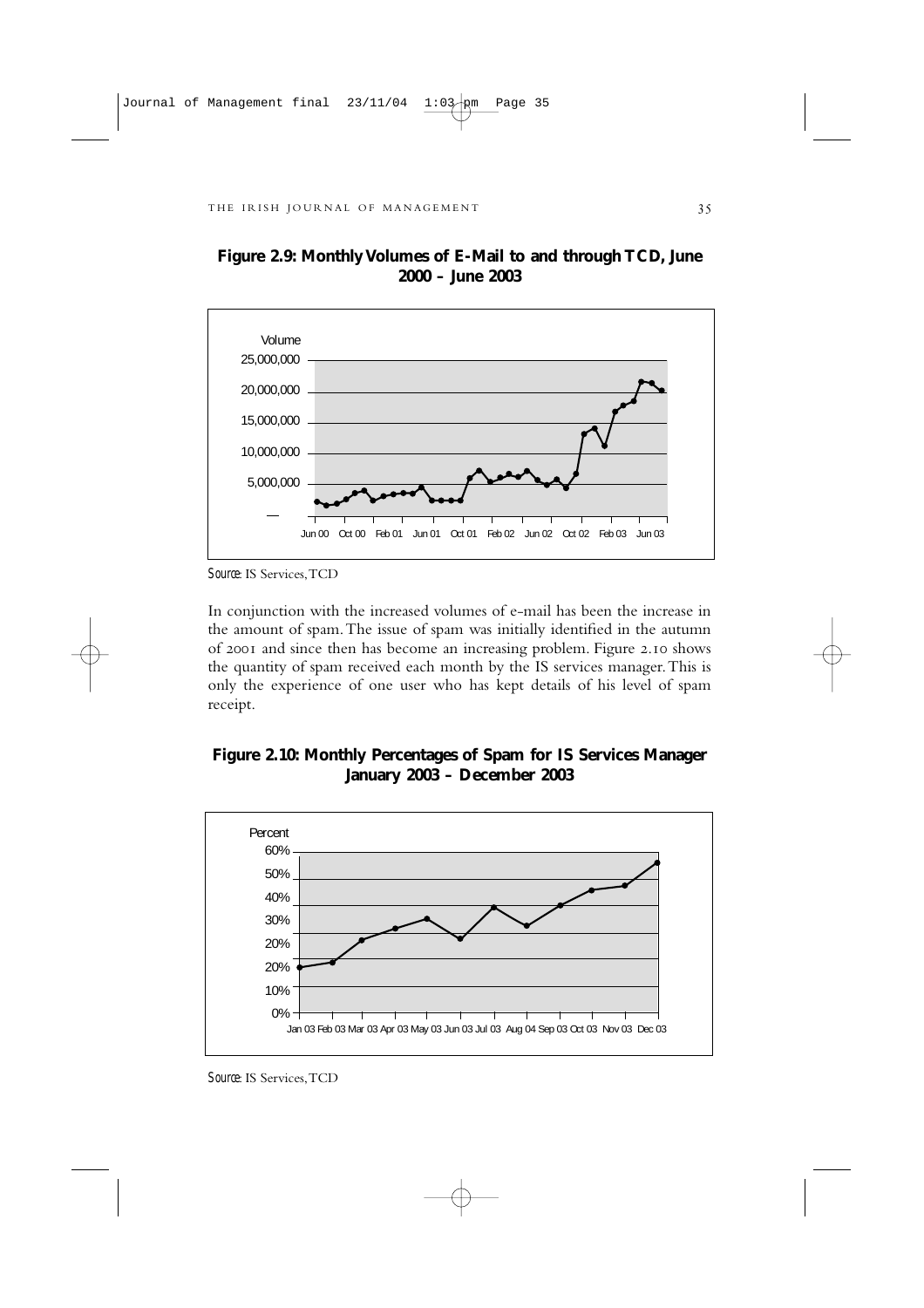It is clear from Figure 2.10 that the amount of spam being received by the IS services manager does follow the trend as shown by MessageLabs in Figure 2.7. However, the percentage of spam for the IS services manager are lower and hit a peak of 56 per cent in December 2003. For the university, as a whole, it is estimated that on occasions 85 per cent of e-mail arriving is spam. However, the overall estimated daily average of spam is approximately  $\overline{45}$  per cent.

The spammers are harvesting the university's e-mail addresses from a number of sources: old usenet (bulletin board) postings; membership of mailing lists; opt-in web pages and opt-out e-mails. The longer established e-mail accounts get more spam. More recently, spammers have been using brute force attacks to reach users. The university receives 500,000 brute force attacks a day. A brute force attack is a "Dictionary attack".The spammer simply sends to a variety of common names hoping to find them in this particular domain. Another recent trend is for spammers to take advantage of read-receipt functionality in e-mail programs. This function automatically sends an acknowledgement to a spammer informing him or her that you have read their e-mail.They therefore know that they have found a valid address. Users may not know that this facility is installed and running in the background.

### THE DAMAGE DONE BY SPAM

Spam has caused TCD an increasing number of problems, which may be categorised as follows:

- . the annoyance factor caused to staff and students in receiving this unwanted mail
- . the loss of real e-mail among the spam
- . the cost of needing bigger personal systems to cope with the greater through put due to the spam
- . the problem of some of the html e-mail actually containing illegal photographs<sup>19</sup>
- . the university may also have a legal liability if its staff and students are exposed to certain unsuitable e-mails
- . the potential for staff and students becoming involved in some of the scams presented in the spam notices.

In addition to these problems and potential problems there have also been two spam-based denial-of-service attacks on the university's e-mail system in the last year. One occurred when approximately 10 million e-mails were sent to TCD in one weekend.The e-mail infrastructure was unable to cope with this volume of e-mail and this in turn had knock-on consequences for two other universities who were holding some of these mails waiting for the TCD e-mail system to come back online.

It is generally thought that the biggest cost to the university has been the loss of productivity. As said before, there are 20,000 e-mail users and if each user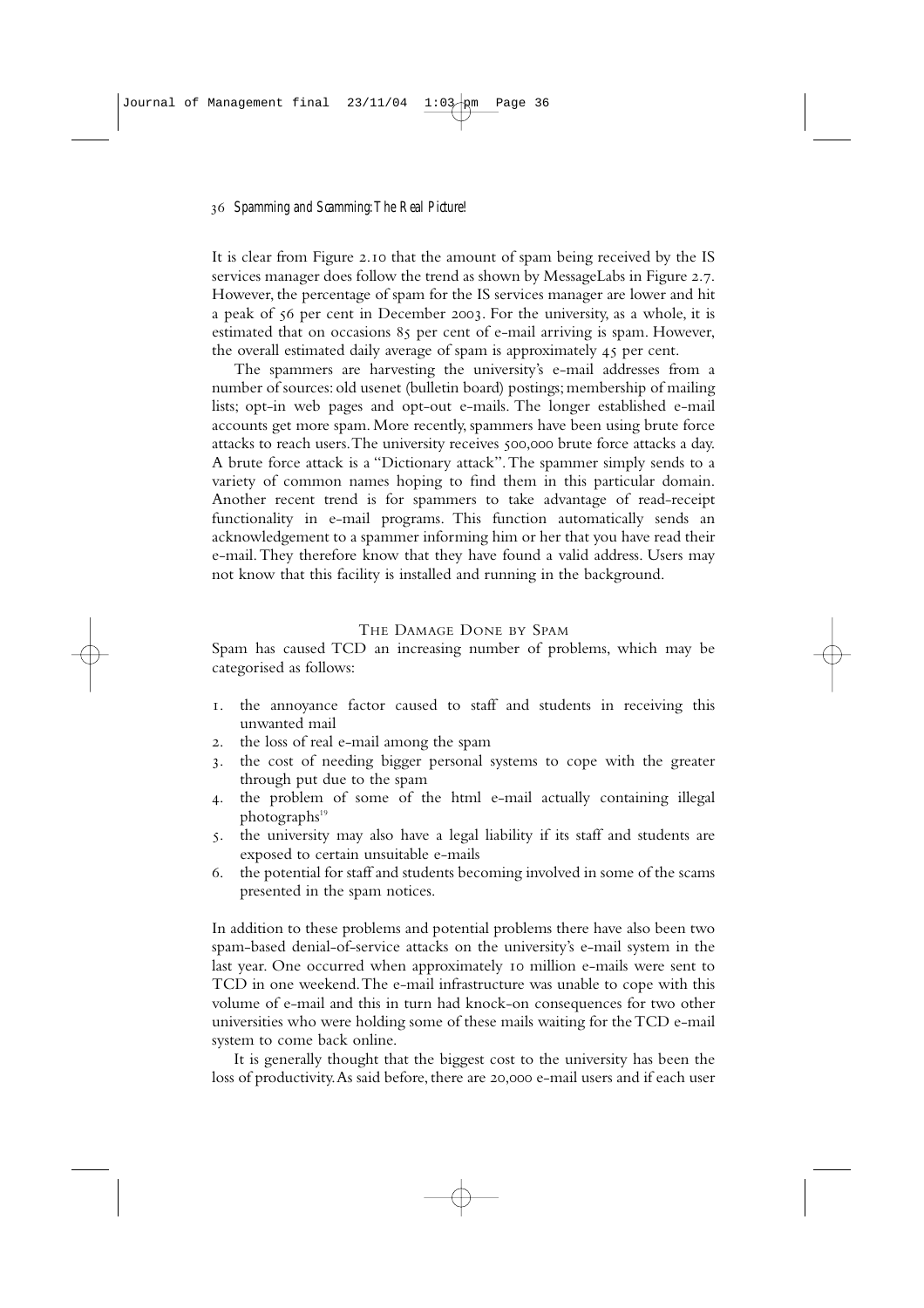spends a conservative estimate of  $\varsigma$  minutes a day clearing unwanted mail, then over a year the university has wasted approximately 608,300 hours dealing with spam. If we narrow this down to the staff members with active e-mail accounts of which there are  $2,800$ , the wasted time is  $85,200$  hours per year. Using an eight-hour day and the average wage, the university is incurring spam-related losses of  $E_I$  million.<sup>20</sup>

Of course TCD's problems are in no way unique and the difficulties described here are experienced by many other universities and other organisations around the world. Perhaps the situation in TCD is exasperated by the fact that there is an attitude in TCD that blocking spam is in essence a type of censorship.

#### POSSIBLE SOLUTIONS

It is not the intention of this paper to address the solution to the spamming problem in detail. However, it is necessary to say that it is clear that spam is a major problem that is on the increase. It is a considerable annoyance for organisations as they bear the majority of the costs related to this activity. As already mentioned, the cost to the spammers relative to the receivers of the spam is minimal.

The solutions proposed to date are to:

- . install more sophisticated hardware and software filters to protect organisations from spam
- . educate users to avoid doing anything that may help or encourage spammers;
- 3. introduce legislation to make spam unlawful<sup>21</sup>
- . change the charging arrangements for e-mail.

It is unlikely that any one of these alone will solve the problem of spam. However, as well as installing hardware and software filters it is incumbent upon a university to ensure that it provides extensive education on the problems and dangers to its members becoming involved with any offers presented by spam. Scams are not always all that obvious to young and inexperienced individuals. The principle of *in loco parentis*<sup>22</sup> alone makes this an essential aspect of why they need to combat spam and scams.

But it is clear that the growth in spam cannot be allowed to continue. Sooner or later major action will have to be taken on this issue and, whatever happens, it will no doubt involve additional controls and thus expense.These controls may require government and international agencies to collaborate. These organisations would also have to work together if charging per unit email despatched was to be globally introduced.After all, the Internet is a global issue and it will require global regulations to actually ensure that it is not being attacked and abused.There are certainly interesting times ahead and the sooner a multilateral debate on how to establish policy which will contend with spam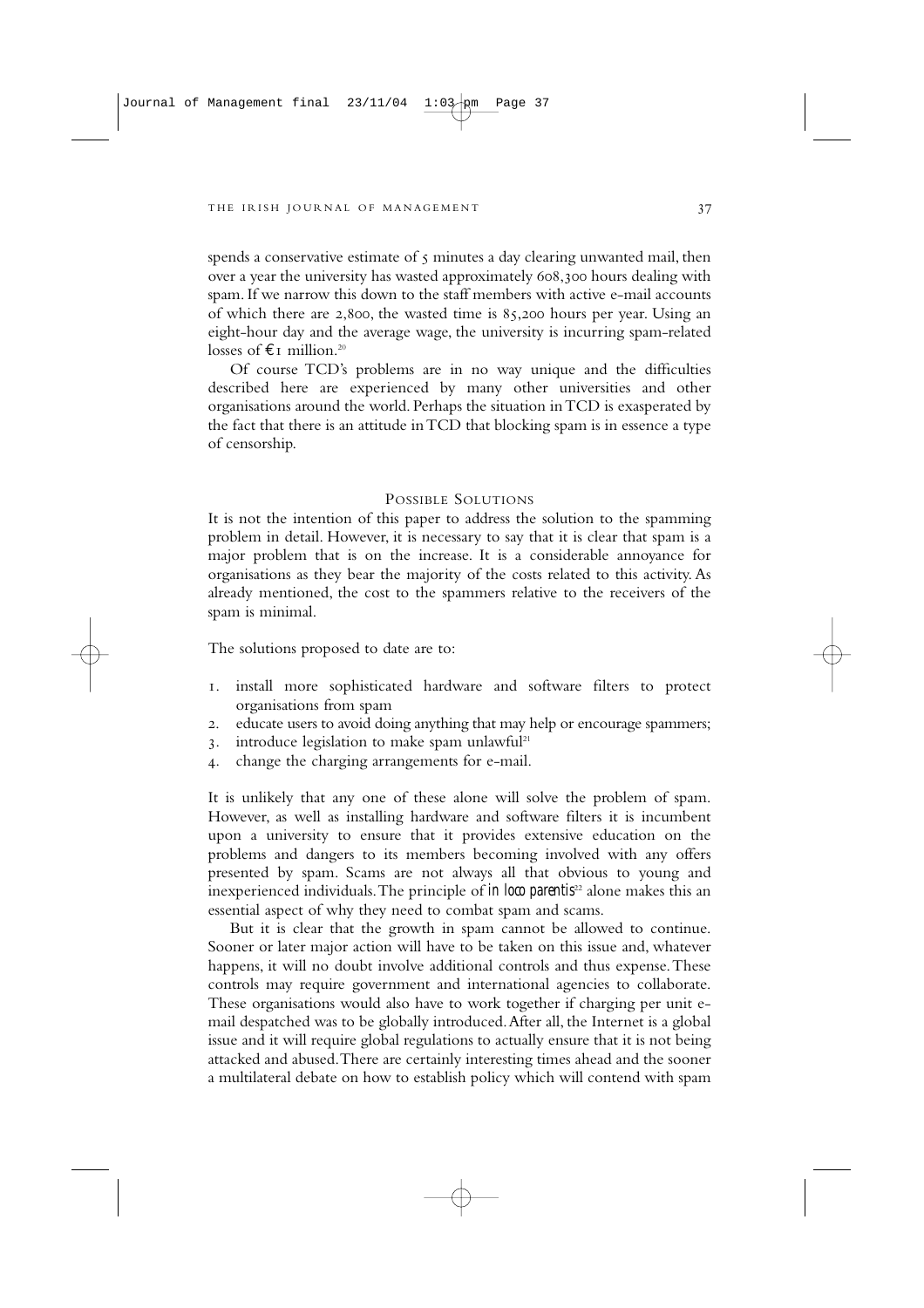is initiated the better. It always takes a very long time to establish a policy where there are many stakeholders and this is an issue that affects a large number of stakeholders.

## FUTURE RESEARCH

Despite the increasing menace of this problem there is surprisingly little research related to spam, or the scams offered in the spam, published in the IS management journals.This subject does not appear to have been taken up in any material way. This is despite the fact that the subject has a lot to offer from an intellectual point of view.There is the whole range of policy with regards to actual and potential legislation and codes of practice. There are the management issues, which range from how to ensure organisations are not subjected to fraudulent practices as a result of spam and scams, to the technical issues involved in information systems security management. There are of course articles mostly written by journalists on this subject published in the popular press but in general they are not well focused nor do they present their arguments rigorously.The spam and scam subject needs much more rigorous attention.There are many policy issues to be investigated and aired and there are many interest groups involved. There are numerous opportunities to consider how algorithms or heuristics may be improved to foil the effectors of spammers. And the results need to be given a high degree of visibility.

If satisfactory progress is to be made in the struggle against spam then the IS academic research community needs to become more involved in this area of study.To date, the little academic literature in this field has focused on the computer science research aspects of hardware and software issues related to spam, and not on the social and management issues.

An Anti-Spam Research group (http://www.irtf.org/asrg) has been set up to understand the problem and collectively propose and evaluate solutions to the problem. IS academics could actively contribute to the research group by addressing issues such as:

- . Organisation problems faced due to spam
- . ISP problems faced due to spam
- . Defining spam
- . Privacy considerations
- . Deployment considerations for solutions being proposed
- . Quantifying and categorising spam
- . Identifying scams
- . Disseminating information about scams
- . Developing requirements for solutions
- . Developing a taxonomy of spam solutions
- . Evaluating proposed solutions
- . Developing best practices documents.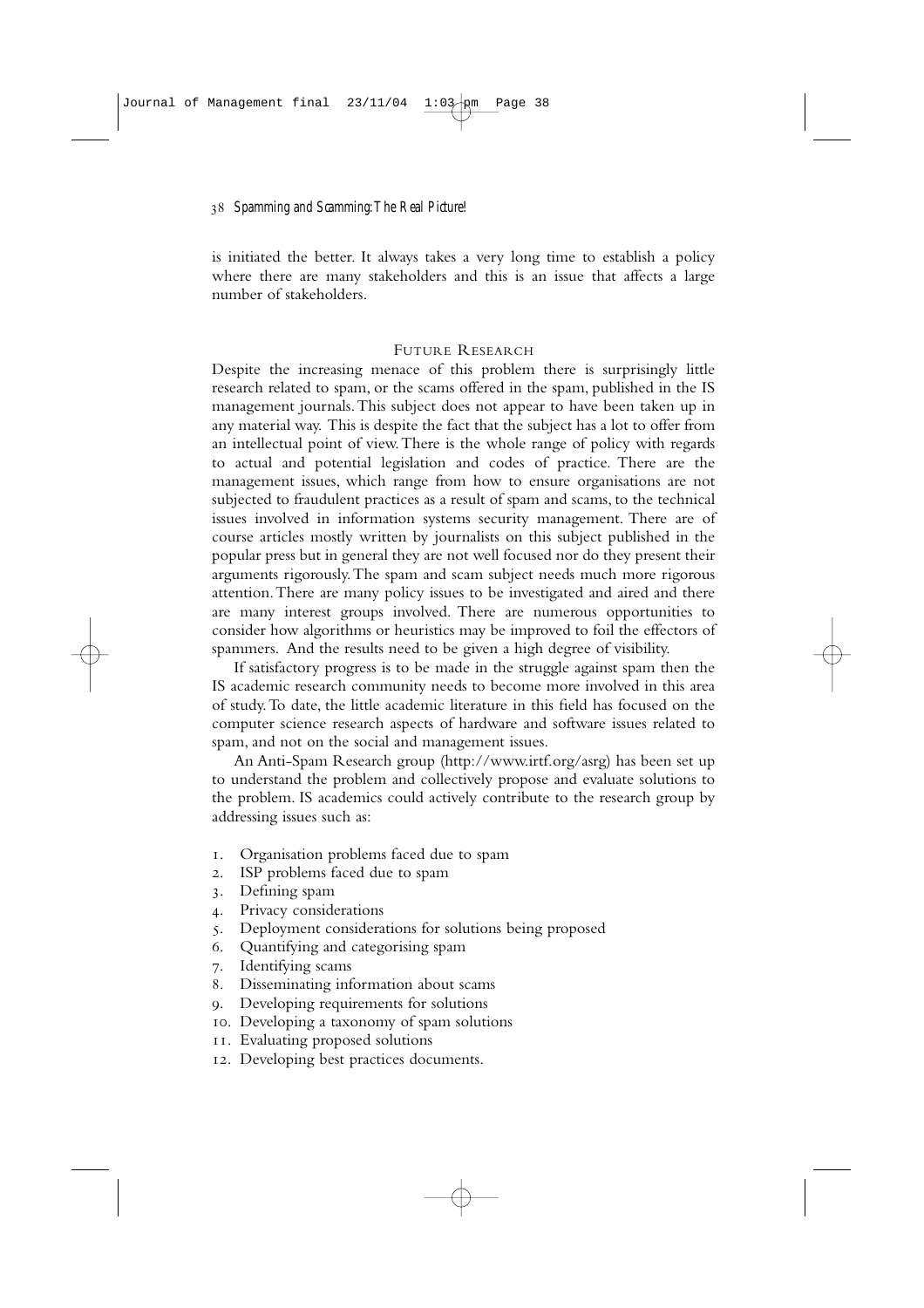Each of these areas offers major research opportunities and the sooner the academic community takes an active interest in spam and scamming as a research topic the better. Rigorous research findings would enable well conceived and well understood policies which have a good chance of success to be put in place at the national level and at the corporate level too. It would also provide individuals with a better understanding of what is actually happening and how they need to be involved in the struggle against spam.

We will continue with our research work on spam at TCD.

- The authors would like to thank the IS services manager in Trinity College Dublin for providing facts and figures used in this paper.
- For more details of the meat product from which the name has been borrowed see http://media.hormel.com/anm/templates/spam\_museum.asp?articleid=8&zoneid=11. In fact according to http://www.safetyalerts.com/recall/f/02.2/f0001930.htm in "Anderson, IN (SafetyAlerts) - US Department of Agriculture's Food Safety and Inspection Service said that Mr. Pizza Inc. is recalling approximately 210 pounds of fully cooked, ready-to-eat pork luncheon meat that may be contaminated with Listeria monocytogenes."
- There is much more about this subject on the web beginning with http://www. stmoroky.com/reviews/films/hlygrl.htm
- Current and upcoming legislation in the USA is thought to be likely to move Spammers out of that country and into the developing world. It was suggested at the APIG Spam Summit on July 1, 2003 that many of the illegal child pornographic sites are being located or relocated in parts of the former Soviet Union.
- See http://www.thirdage.com/news/archive/990726-03.html?std and http://www. freep.com/news/locoak/checks21\_20020921.htm for details of these types of frauds.
- Details of the scam and a Nigerian fraud e-mail gallery is available at http:// www.ncis.gov.uk/waocu.asp
- 7 See http://www.timesonline.co.uk/article/0,,1-591965,00.html
- 8 See http://www.csoonline.com/metrics/viewmetric.cfm?id=602
- The detail of a discussion between the Spammer and someone "interested" in collecting the money is provided at http://www.tactics4wealth.com/
- The typing errors have been deliberately not corrected.
- 11 Details of the ad campaign are at http://www.dti.gov.uk/ccp/scams/page2.htm# prizedraws
- 12 See http://news.zdnet.co.uk/story/0,,t269-s2108342,00.html
- A proxy server is a computer that is used to consolidate Internet access for an organisation. These proxies can sometimes be mis-configured and can be left "open" or insecure and anyone on the Internet can then use it as a relay for their own anonymous Internet activities.
- 14 The drop in the percentage of Spam in mail in June 2003 may be attributable to the start of the summer holiday season or it could possibly be due to new anti-spam measures such as proposed law suits by Microsoft.
- With more and more blacklists being created this is an increasing problem which causes interruption and loss of business to many innocent e-mail users.
- Ferris Research is a San Francisco-based market and technology research firm that specialises in messaging and collaboration technologies, such as e-mail, instant messaging, wireless handheld connectivity and virus and spam control.
- The Radicati Group publishes extensive market studies analysing market size, trends,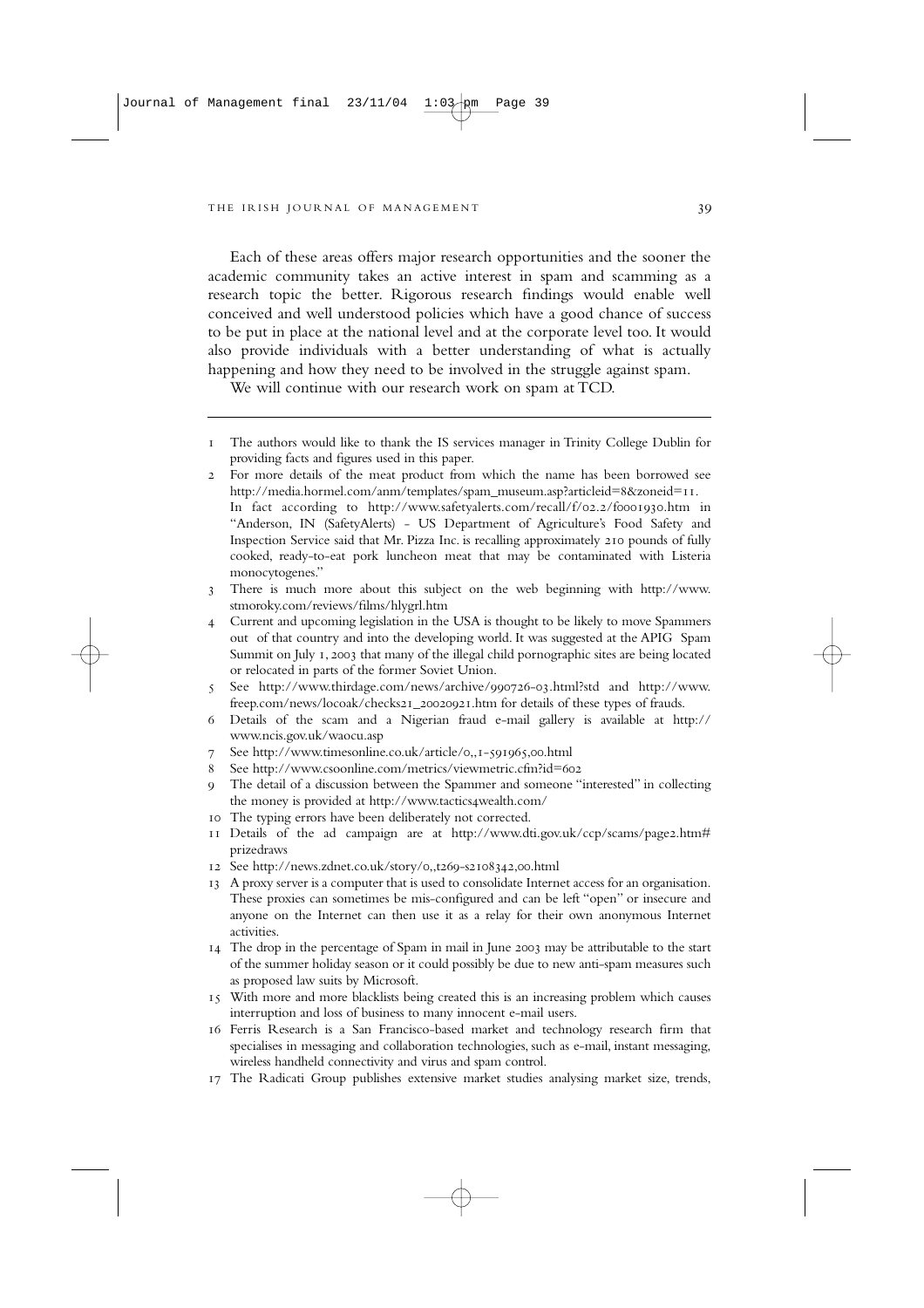forecasts, as well as offering competitive product and vendor intelligence. (www.radicati.com)

- http://www.cmsconnect.com/Marketing/spamcalc.htm
- 19 At the APIG Spam Summit held on July 1, 2003 it was stated that between  $75$  and  $85$  new pornographic websites supplying photographs of sexual explicit situations in which children are involved are set up on the web each week. Spam is then used to attract visitors. Pornographic photographs are actually e-mailed.
- As we mentioned above this type of figure has to be viewed with caution,as the university is unlikely to have to spend anything to make up this annoying loss of staff productivity. Nonetheless we regard this type of calculation worth doing if for no other reason to give some tentative substance to the annoyance caused by Spam.The real cost to the university is incurred in improving the e-mail infrastructure to cope with the additional e-mail load and installing software to detect Spam.
- As implied above this will probably only drive spammers to set up in countries where these laws don't apply.
- *In loco parentis* translates for the Latin as "In the position or place of a parent".This refers to the fact that the university has some responsibility for its students' welfare over and above the purely academic issues.This was seen as a very important issue in former times when young people only attained their majority at the age of 21. In today's world when young people attained their majority at only the age of 18 the issue is not as important. There will be few students who will be under 18 years of age but they need to be catered for.

#### REFERENCES

"False Claims in Spam", Federal Trade Commission: 15, 2003.

- "Spam Control: Problems and Opportunities", San Francisco, Ferris Research, 2003.
- *Economist*, the, (2003) "Stopping Spam", Vol. 367, No. 8321, p. 66.
- Adam, R. (2002) "Is E-Mail Addictive?" *Aslib Proceedings*, Vol. 54, No. 2, pp. 85-94.
- Cranor, L.F. and LaMacchia, B.A. (1998) "Spam!" *Communications of the ACM*, Vol. 41, No.  $8, pp. 74 - 83.$
- Denning, D.E. (1999) *Information Warfare and Security*, Addison Wesley.
- Fahlman, S.E. (2002) "Selling Interrupt Rights: A Way to Control Unwanted E-Mail and Telephone Calls", *IBM Systems Journal*, Vol. 41, No. 4, pp. 759-66.
- Gopal, R.D., Walter, Z. et al. (2001) "Admediation: New Horizons in Effective E-mail Advertising", *Communications of the ACM*, Vol. 44, No. 12, pp. 91-6.
- Han, P. and Maclaurin, A. (2002) "Do Consumers Really Care About Online Privacy?" *Marketing Management*, Vol. 11, No. 1, pp. 35-8.
- Hinde, S. (2002) "Spam, Scams, Chains, Hoaxes and Other Junk Mail", *Computers & Security*, Vol. 21, No. 7, pp. 592-606.
- Mitnick, K.D. (2002) The Art of Deception, Indiana: Wiley.
- Mulligan, G. (1999) Removing the Spam: E-mail Processing and Filtering, Mass.: Addison-Wesley.
- Pountain, D. (2001) *The New Penguin Dictionary of Computing*, London: Penguin Books.
- Schaub, M.Y. (2002) "Does Europe Allow Spam? The State of The Art of the European Legislation with Regard to Unsolicited Commercial Communications", *Computer Law & Security Report*, Vol. 18, No. 2, pp. 99-105.
- Schwartz, A. and Garfinkel, S. (1998) Stopping Spam, O'Reilly & Associates.
- Wood, P. (2003) "A Spammer in the Works", *MessageLabs*, Vol. 11.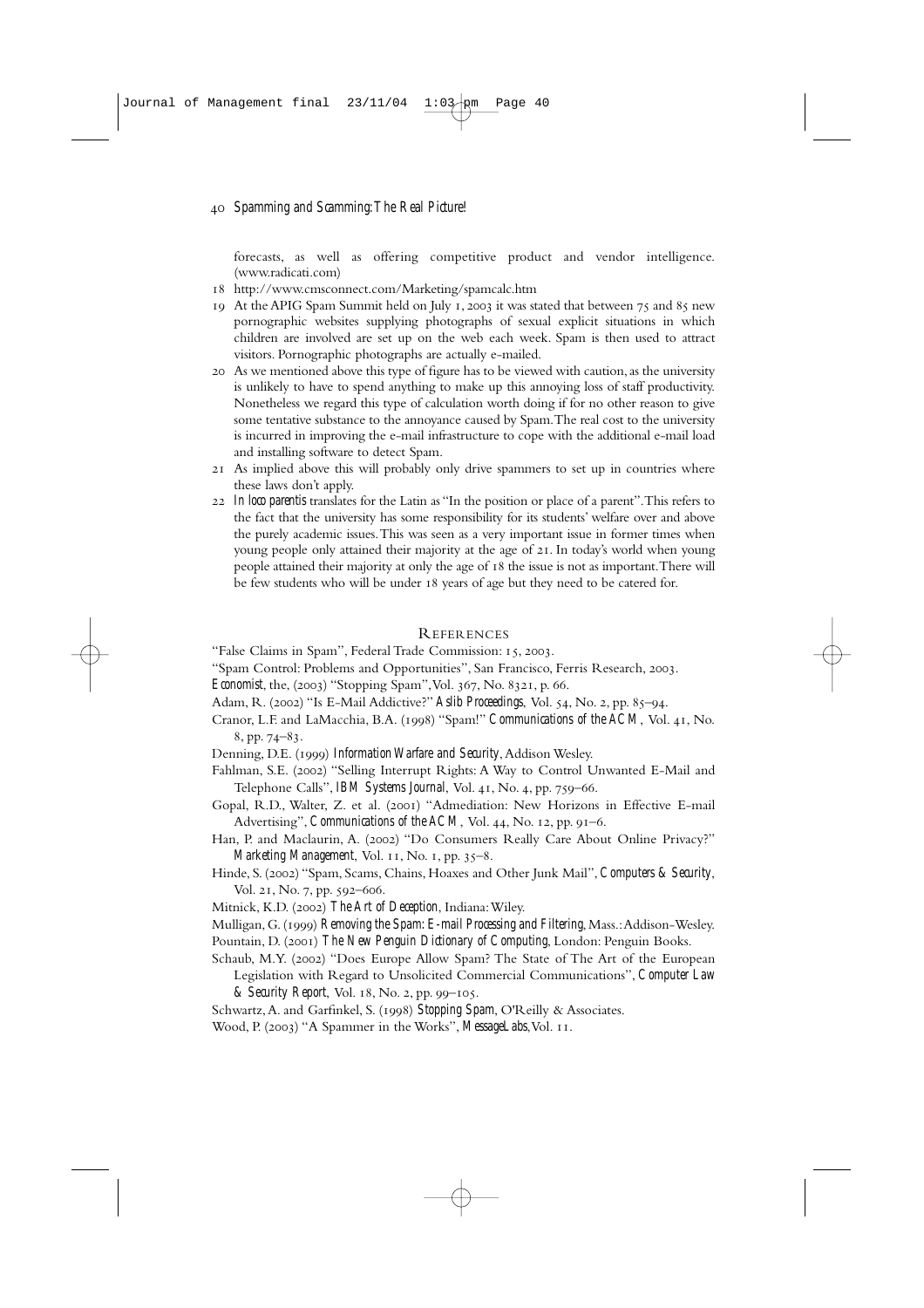# Have Total Quality Management, Business Process Re-Engineering and the Learning Organisation been Replaced by Knowledge Management?

*An Exploration of the Meaning, Popularity and Practical Relevance of Late th Century Management Theories*

#### . . . . . . . . . . . . . . . . . . .

# SHARON RYAN<sup>\*</sup> AND JOHN HURLEY<sup>\*\*</sup>'

#### INTRODUCTION

Total Quality Management (TQM), Business Process Reengineering (BPR), the Learning Organisation (LO) and Knowledge Management (KM) are just four of many management techniques that emerged in the latter part of the zoth century. All four techniques have been called fads or fashions, by definition easy to dismiss with each new idea replacing the last, KM being the latest technique, subsuming the LO and superseding TQM and BPR. However, just because these initiatives are labelled as fashions, this does not mean that they do not have enduring effects. "Management fashions are not cosmetic and trivial. Management fashions shape the management techniques that thousands of managers look to in order to cope with extremely important and complex managerial problems and challenges" (Abrahamson, 1996: 279). In a turbulent and changing world there is a "desperate quest" for new approaches to management (Eccles and Nohria, 1992: 2). This desperation has led to dissatisfaction with existing paradigms of management and the search for new paradigms (Hamel and Prahalad, 1994).

This paper examines the fashion metaphor as a descriptor for the growth and decline of management initiatives. In addition, the characteristics and lifecycles

> *\* Business School, Dublin City University. \*\* Business School, Dublin City University.*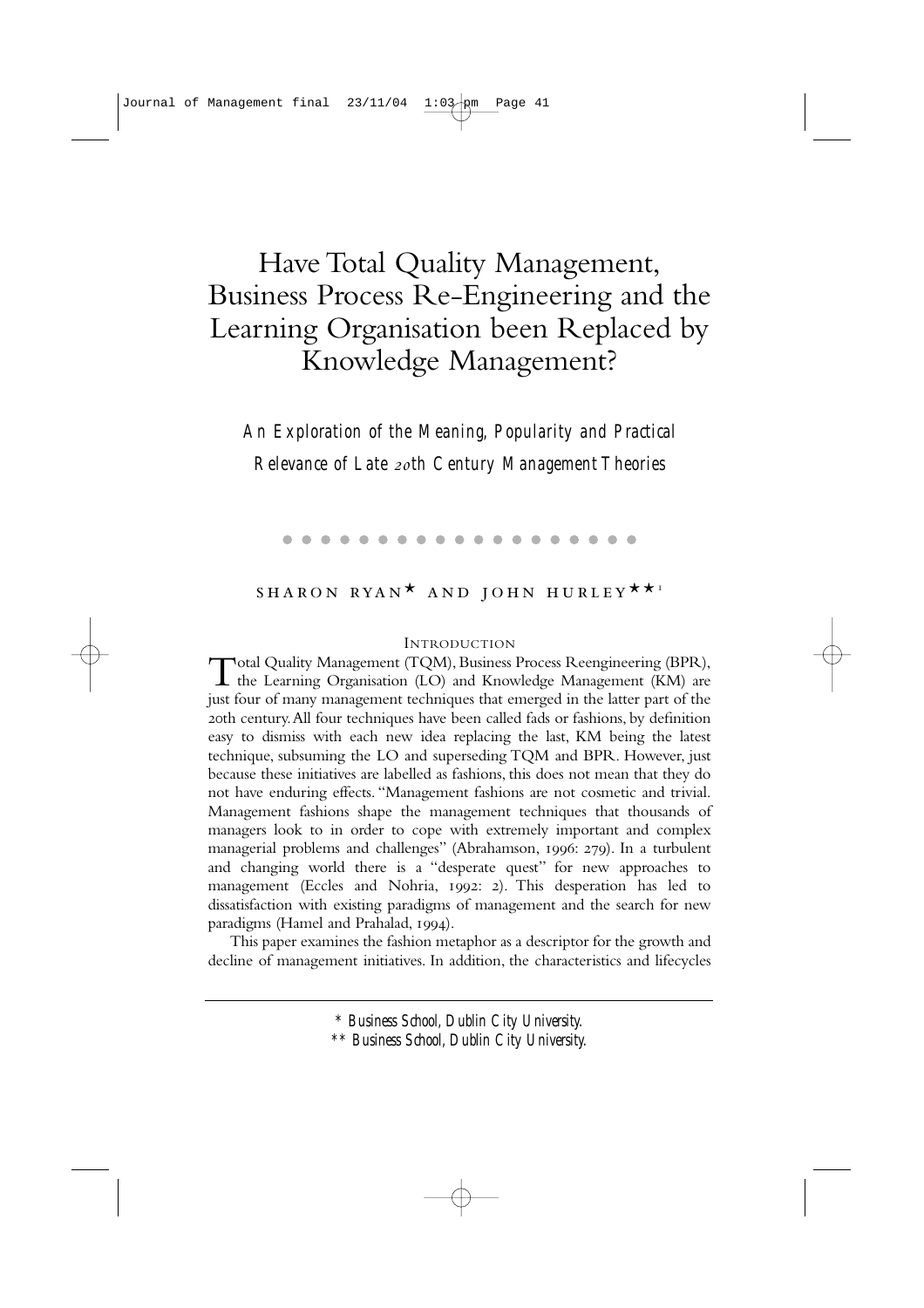of fads and fashions are outlined.The four discourses (TQM,BPR,LO and KM) are compared and discussed in light of the fashion metaphor, with particular emphasis on the origins of each technique, problems of definition and reasons for decline in interest. Finally, a bibliometric analysis is employed to evaluate the adherence to the fashion metaphor of the four management approaches and the results are discussed with respect to existing theory.

## ARE TQM, BPR, LO AND KM FADS, FASHIONS OR ENDURING CLASSICS?

In order to answer this question a distinction needs to be made between classical management theories and management theories that adhere to the fashion metaphor. Classical management theories such as division of labour have enduring qualities that are applicable and repeatable. Classics emerge from practitioners' response to social and economic challenges and are "complex, multifaceted, and applied in different ways to different businesses" (Miller and Hartwick, 2002: 27). The four management theories under discussion have arisen in response to social and economic challenges but the main exponents of these theories are "fashion setters" and their place in management history as classics is questionable.

## **The Fashion Metaphor**

The fashion metaphor is often used to describe the adoption, diffusion and decline of management ideas, with the terms fads and fashions being used interchangeably. However, there is a subtle difference between the two: fads peak and decline within five years, whereas management fashions are more enduring, briefly showing signs of maturity before declining (Ponzi and Koenig, 2002: 2). The two terms will be used interchangeably in this paper.

Fads and fashions are developed by fashion setters who, generally speaking, are consultants, management gurus, business schools and business mass-media publications (Abrahamson, 1996). Others hold that it is the adopters themselves that create the fads that in turn influence the management rhetoric (Carson, Lanier, Carson and Berkenmeier, 1999) or at least play a part in the diffusion of fads (Newell, Robertson and Swan, 2001).

## **Characteristics of Fads and Fashions**

Kieser (1997) outlined two main characteristics that define a fashion. Firstly, the "new" management idea is presented as a radical departure from current practice and so is not merely "old wine new bottles". Secondly, the idea is presented as an imperative to prevent disaster. In an article in the *Harvard Business Review*, Miller and Hartwick (2002) presented a comprehensive list of qualities that typify fads incorporating Kieser's characteristics (Table 3.1). These authors contend that the characteristics of fads, which allow them to become so popular and diffuse so rapidly, are also their undoing.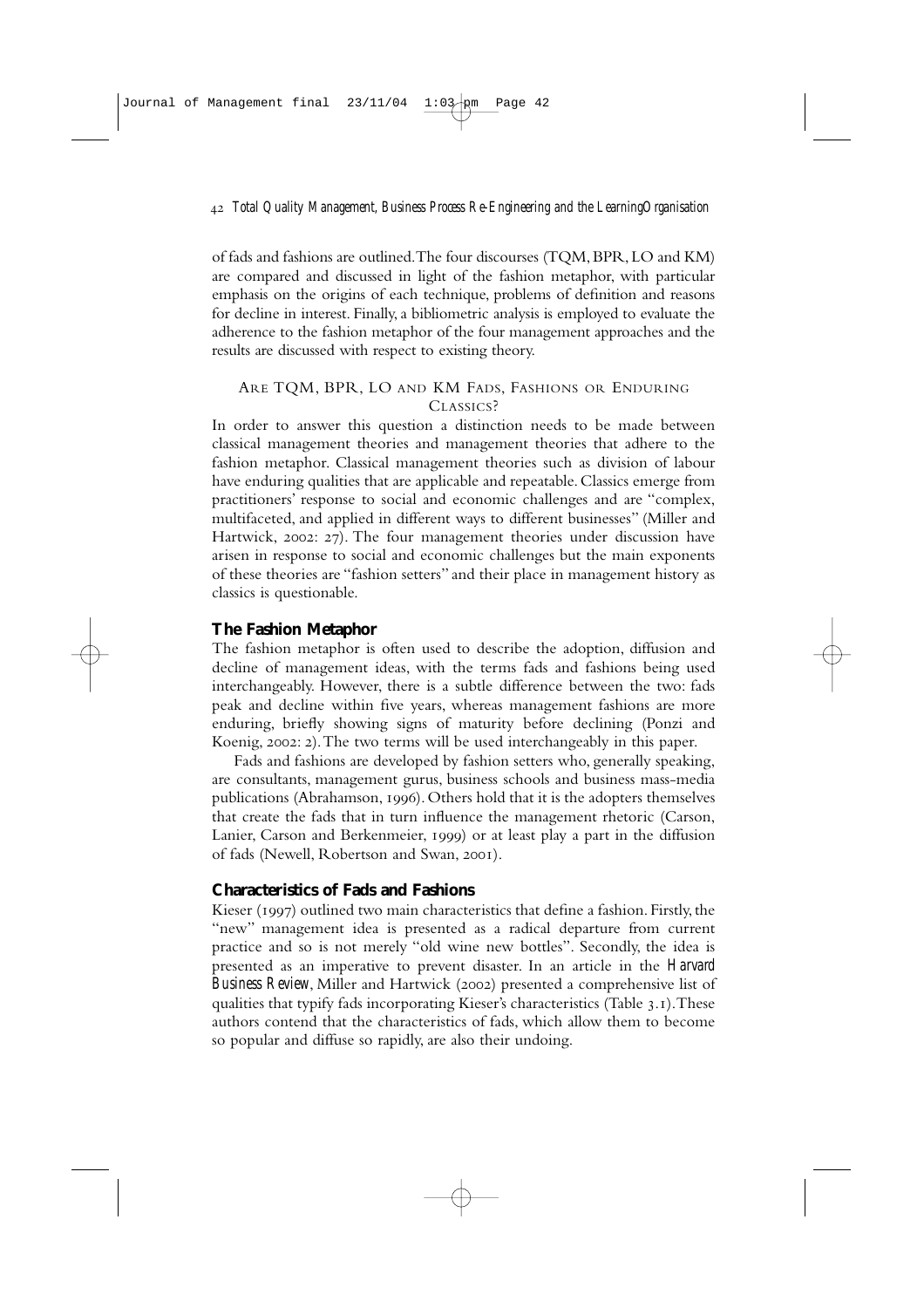| <b>Characteristic</b>              | <b>Explanation</b>                                        |
|------------------------------------|-----------------------------------------------------------|
| Simple                             | Easy to understand and communicate with buzzwords         |
|                                    | and acronyms.                                             |
| Prescriptive                       | Tell managers what to do which allows misinterpretation   |
|                                    | to occur.                                                 |
| Falsely encouraging                | Promise outcomes such as effectiveness and                |
|                                    | performance.                                              |
| One-size-fits-all                  | Universal relevance that apply to almost any industry     |
|                                    | organisation or culture.                                  |
| Easy to cut and paste              | Can be partially applied, certain fad features can be     |
|                                    | grafted onto standard operating procedures.               |
| In tune with the Zeitgeist         | Focus is on current concerns in the business world at the |
|                                    | expense of fundamental issues and problems.               |
| Novel, not radical                 | Often repackaged ideas sold as radical and new.           |
| Legitimised by gurus and disciples | Gain prestige through their proponents rather than        |
|                                    | empirical evidence.                                       |

| <b>Table 3.1: Characteristics of Fads</b> |  |
|-------------------------------------------|--|
|-------------------------------------------|--|

Source: Adapted From Miller and Hartwick (2002)

The nature of fads and fashions lends itself to rapid diffusion and popularity peaks. But not all new initiatives are taken up or popularised; some "new" ideas become dispersed and others do not. Rogers (1993) suggests this may be because innovations are subject to "Bandwagon Effects" where the more people who take up the idea, the more pressure there is to do so. Simplicity and ambiguity are linked and fashion-setters can highlight uncertainty while at the same time offering simple solutions (Scarbrough and Swan, 2001). In a study in 2002, Ernst and Kieser, using a series of semi-structured interviews with managers and consultants, found that consultants tend to both increase and decrease managers' anxiety (perceived control) by pointing out new types of organisational problems and providing new solutions that are often management fashions. Conversely, they also help re-establish managerial control by providing managers with relevant information and tools, and by enabling them to reinterpret their organisation's current situation.

## APPLICATION OF THE FASHION METAPHOR TO TQM, BPR, LO AND KM

The origins and defining characteristics of each management technique are examined using the framework for characteristics of fads and fashions outlined by Miller and Hartwick (2002) in Table 3.1.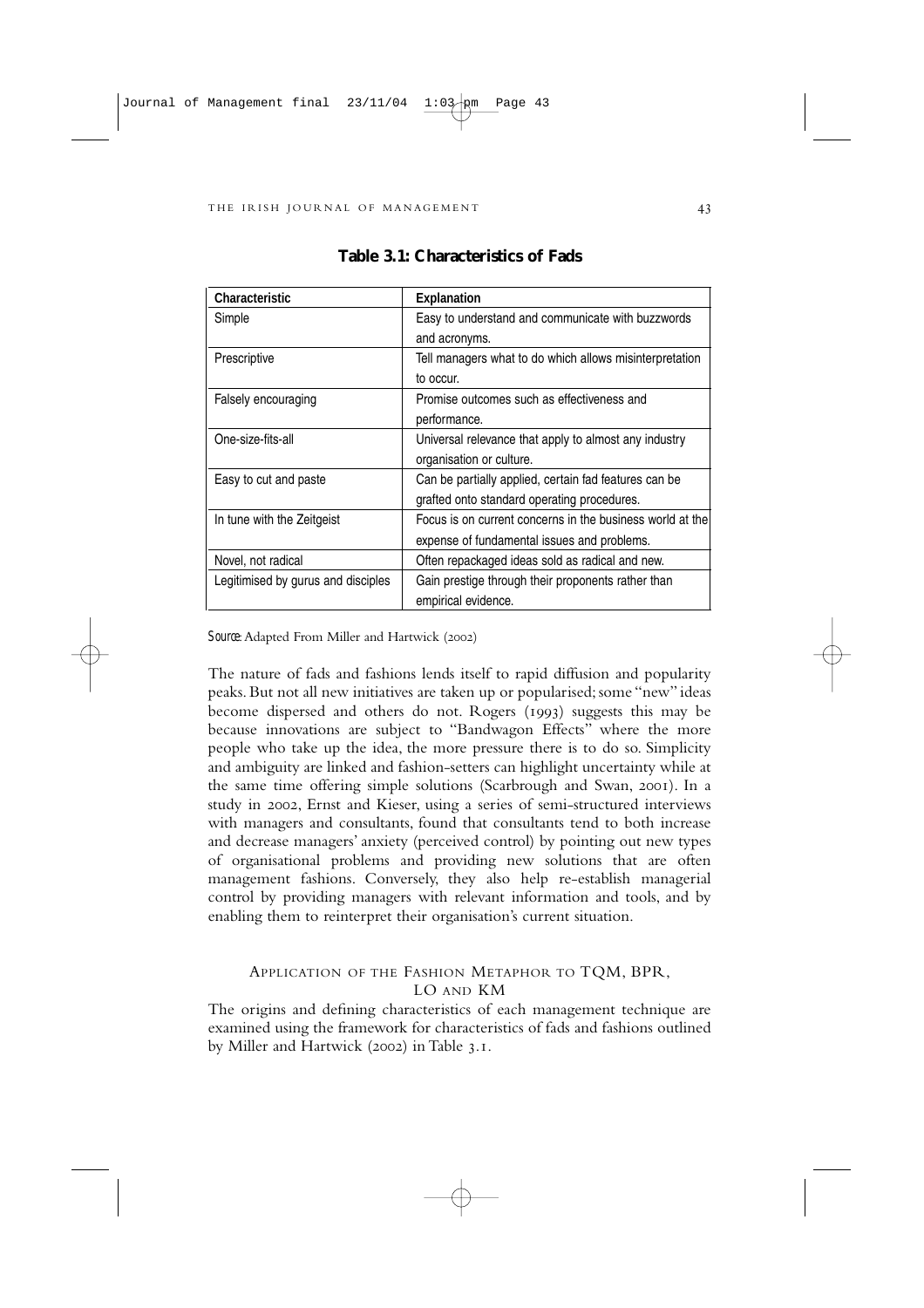## **Origins of TQM, BPR, LO and KM**

The origins of all four management initiatives have their roots in other theories and can therefore be considered to be novel not radical (Miller and Hartwick, 2002). Beginning with TQM, it is not easy to establish the exact date the term Total Quality Management was first used (Martinez-Lorente, Dewhurst and Dale 1998). TOM grew out of the Quality movement in the 1950s in Japan and more recently out of the 1980s fashion of Quality Circles (Juran, 1986). The term TQM is most probably a substitute for  $TQC - Total$ Quality Control (Feigenbaum, 1961) and an examination of the definitions of TQM and TQC found that there are no apparent differences in meaning (Martinez-Lorente et al., 1998).

The origin of BPR is in value engineering, which was developed by General Electric in the 1940s as a technique to improve products through redesign: anything that did not contribute to the utility of the product was eliminated.This redesign idea was applied to processes and so to the birth of BPR, which can be traced to two papers published in 1990 (Davenport and Short, 1990; Hammer, ).BPR emerged partially in response to the lack of emphasis on information technology (IT) in TQM.

The LO was expounded by Senge in his book *The Fifth Discipline* (1990) and has its roots in the organisation development movement of the 1960s advocated by authors such as Argyris and Schon ( $1978$ ) and Blake and Mouton ( $1964$ ).

KM, according to Beckmann (1999), was first coined by Dr Karl Wiig in  $1986$ who wrote one of the first books on the subject called *Knowledge Management Foundations* published in 1995. KM, like BPR, came to prominence because it was seen to fill the IT gap left by the LO.The profile of the KM literature is similar to that of BPR, with  $51.2$  per cent of articles referring to the role of IT in BPR (Tinaikar, Hartman and Nath, 1995). "KM is not a development of, but rather a divergence from, the literature on the  $LO - a$  new fashion in its own right with a new focus on tools and systems, rather than on people and processes" (Scarbrough and Swan, 2001: 7).

Each innovation is novel, not radical, with its roots in other movements, but what all four have in common is that they address a gap in the existing management literature and are "in tune with the Zeitgeist" capturing the contemporary management rhetoric (Miller and Hartwick, 2002). BPR acknowledges the IT gap and concentrates on processes. LO highlights the importance of the organisation's culture and KM advocates the capture of knowledge within the organisation, reflecting the rhetoric of the "information era". The switch in abbreviation from TQC to TQM without any apparent change in meaning is indicative of the contemporary Zeitgeist.

All four management ideas have concomitant gurus. TQM was based on Deming's W. Edwards "14 points" (1986), Joseph Juran's "Quality Trilogy" (1986) and Philip Crosby's "Quality Maturity Grid" (1979). However, it is interesting to note that none of these actually use the term TQM. BPR is associated mainly with Hammer and Champy (1993), the LO with Peter Senge, and KM with Nonaka and Takeuchi (1995) and Davenport and Prusak (1998).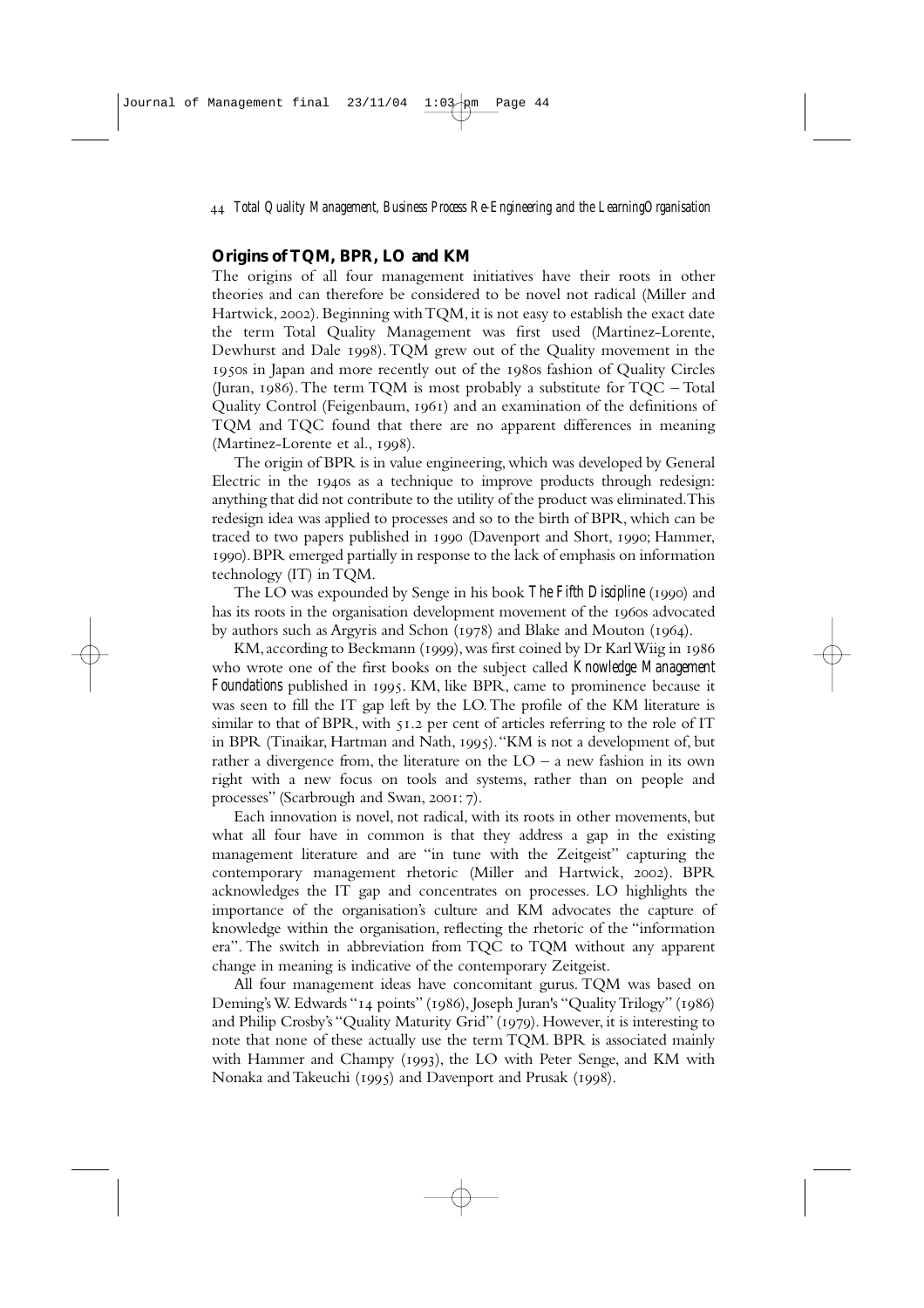## **Defining TQM, BPR, LO and KM**

Continuing with the characteristics of fads outlined in Table 3.1, "simple". "ambiguous", "prescriptive", "one-size-fits-all" and "falsely encouraging" may be used to characterise the multitude of definitions for each management concept and their concomitant techniques.All four techniques have confusion in application of the technique and many competing definitions. All are premised on the notion that it is imperative for competitive advantage to engage in the management practice that is being promoted. It is often difficult to find one single definition; as different consultants or business schools take up the fad, they add their definitions to the already growing plethora.

One of the simplest definitions for TQM is "an organisation wide effort to improve quality through changes in structure, practices, systems and above all attitudes" (Dale and Cooper, 1992). The aim of TQM is to reduce variation in products and processes, which leads to improved quality and productivity (Banks, 2000). The customer is extremely important in TQM and this initiative has a set of statistical techniques associated with it to monitor the performance. There is, however, no singular set of practices that defines TQM with different fashion setters opting for different practices. Other paradigms, such as six sigma, kaizen and reengineering compete with TQM for prominence. These paradigms are sometimes seen as part of TQM or else separate paradigms adding to the confusion. TQM set about improving existing processes incrementally whereas BPR radically transforms them creating brand new ones, but again there is no universal or proven BPR method. According to Valentine and Knights (1997), there are two types of BPR literature: radical BPR and reflective, revisionist BPR, the latter emerging as a response to difficulties in implementing radical BPR initiatives. Radical BPR has a topdown implementation, with leaders driving change and technology enabling that change. Employees do not participate in decision-making. BPR may be defined as "initiatives large and small, radical and conservative, whose common theme is the achievement of significant improvements in organisational performance by augmenting the efficiency and effectiveness of key business processes" (Wastell, White and Kawalek, 1994: 23).

BPR was revised and as a result is more pragmatic, but now resembles the language of TQM.

One may tentatively conclude that "in practice, BPR is emerging as a new umbrella concept under which a number of quality initiatives fall" (Valentine and Knights, 1998: 84). Again, this adds to the confusion and ambiguity characteristic of fads.

Senge defined a LO as "an organisation that is continually expanding its capacity to create its future" ( $1990: 14$ ). This contrasts with bureaucratic organisations, which potentially obstruct learning and prevent free flow of information*.* Senge described five disciplines necessary for becoming a LO: personal mastery, mental models, shared vision, team learning and systems thinking ( $1990: 185$ ). The LO is often confused with the concept of Organisational Learning which, according to Schwen, Kalman, Hara and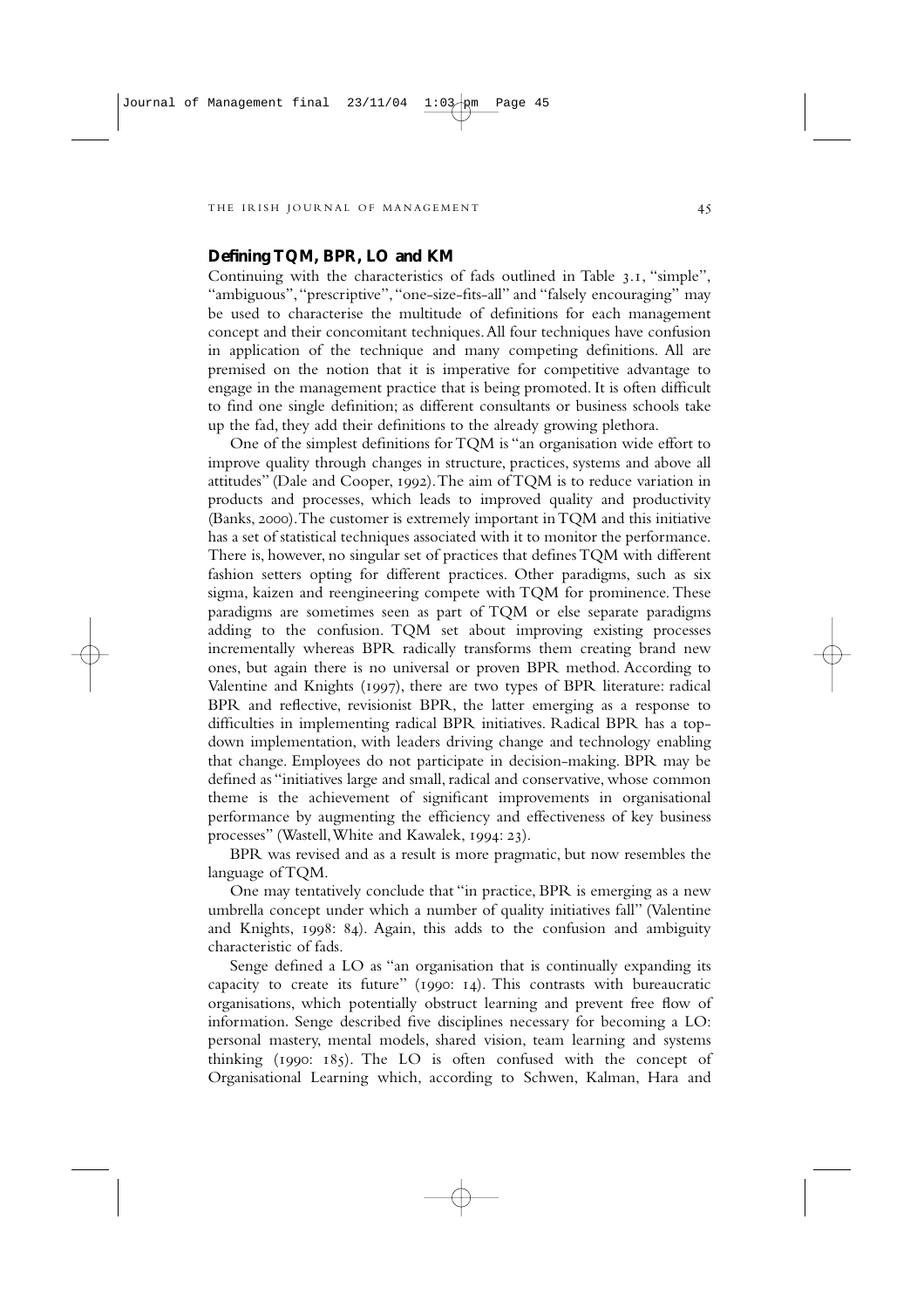Kisling  $(1998)$ , was coined by Herbert Simon in  $1953$  and is "the adaptive change process that is influenced by past experience, focused on developing or modifying routines, and supported by organisational memory" (Nonaka and Takeuchi, 1995: 45). Organisational Learning is part of the LO but is independent and can take place in bureaucratic organisations. Again there is confusion of definition, allowing for misinterpretations*.* Current theories of the LO have several gaps that need filling, particularly concerning the implementation of learning processes, structures and the underlying psychodynamic nature of organisations (Starkey, 1998).

KM is an ill-defined area in the management literature. Like the previous three management theories, it is ambiguous, general, falsely encouraging and prescriptive."The term is so vague that it is easy to dismiss.Worse, it has been jumped on by consultants, who know a good fad when they see one" (Jackson, ). Other theorists see KM as a genuine core competitive advantage (for example McKern, 1996; Ruggles, 1998; Skyrme and Amidon, 1997). There are many themes in the KM literature including the nature of knowledge, information management, information technology, people management (knowledge roles, knowledge workers), knowledge creation, knowledge sharing, transfer of learning, intellectual capital, tacit knowledge and so on. Scarbrough, Swan and Preston conducted a review of the knowledge management literature and produced the following broad definition: "Knowledge management: Any process or practice of creating, acquiring, capturing, sharing and using knowledge wherever it resides, to enhance learning and performance in organisations" (1999: 1). It appears that KM has taken over from and incorporated the LO, leading to confusion and a blurring of boundaries between the two management innovations.

All four theories were initially thought as having organisation-wide implications, but in practice they become easy to cut-and-paste (Miller and Hartwick, 2002). This cut-and-paste practice is seen as the reason and excuse made for the failure to deliver on promise, since managers may only implement certain aspects of the management technique grafted onto existing procedures (Banks, 2000). In terms of fads and fashions, TQM has given way to BPR and LO has been subsumed by KM. All possess the characteristics of fads and fashions as outlined by Kieser (1997) and Miller and Hartwick (2002). To examine further the fad-like qualities of all four techniques, it is necessary to look at the life cycle of each to ascertain if they conform to the typical diffusion characteristics of management fads (Abrahamson, 1996; Ponzi and Koenig, 2002).

#### LIFE CYCLES OF FADS AND FASHIONS

TQM, BPR, LO and KM possess fashion-like characteristics and should therefore follow a bell-shaped curve life cycle, which was first demonstrated by Abrahamson (1996) in his work on the life cycle of Quality Circles in the 1980s. Using a bibliometric technique (counting published articles), he tracked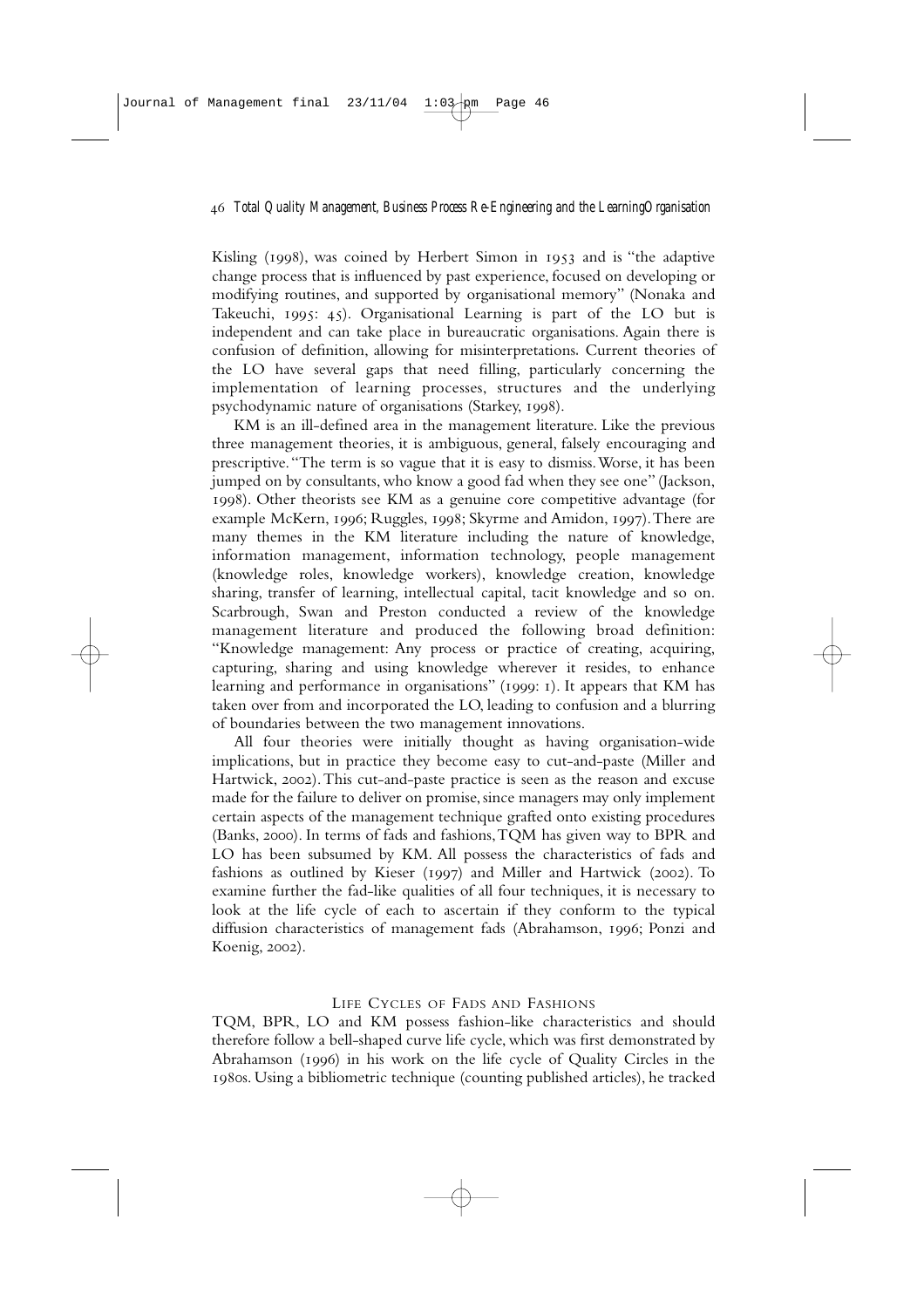the development of the Quality Circle life cycle on the ABI Inform database and found that it had a bell shaped pattern. Ettorre (1997) proposed that a fad goes through a life cycle of  $\zeta$  stages (Figure 3.1). Stage 1 is "Discovery" when articles first begin to appear. Stage 2 is "Wild Acceptance" when concept becomes very popular. Stage 3 is the "Digestion" phase where criticisms are levelled against the concept. Stage 4 is "Disillusionment" where the idea is found not to be a panacea and fails to deliver on promise. Finally, Stage 5 is "Hard Core" when only true supporters remain loyal to the technique.

In examining the life cycle, it can be seen that during the disillusionment phase the next fad has begun to emerge, showing how fads replace one another. It is useful to note that "while there may be an upward and downward trend to most fashions, the slope (rate of increase and decrease in number of articles) for each fashion is different.This is likely to depend on the existence of other fashions and events" (Spell, 1998, as cited in Gibson and Tesone, 2001;  $124)$ .





*Source*: Adapted from Ettorre (1997: 35)

It is proposed in this paper that TQM, BPR, LO and KM follow the same predictable bell shaped life cycle as outlined by Abrahamson (1996) and Ettorre (1997). Furthermore, it is expected that each new management innovation will be replaced at the disillusionment stage, as a new fad emerges.The following section presents a comparison of the life cycles of TQM, BPR, LO and KM and traces the emergence and decline of each discourse.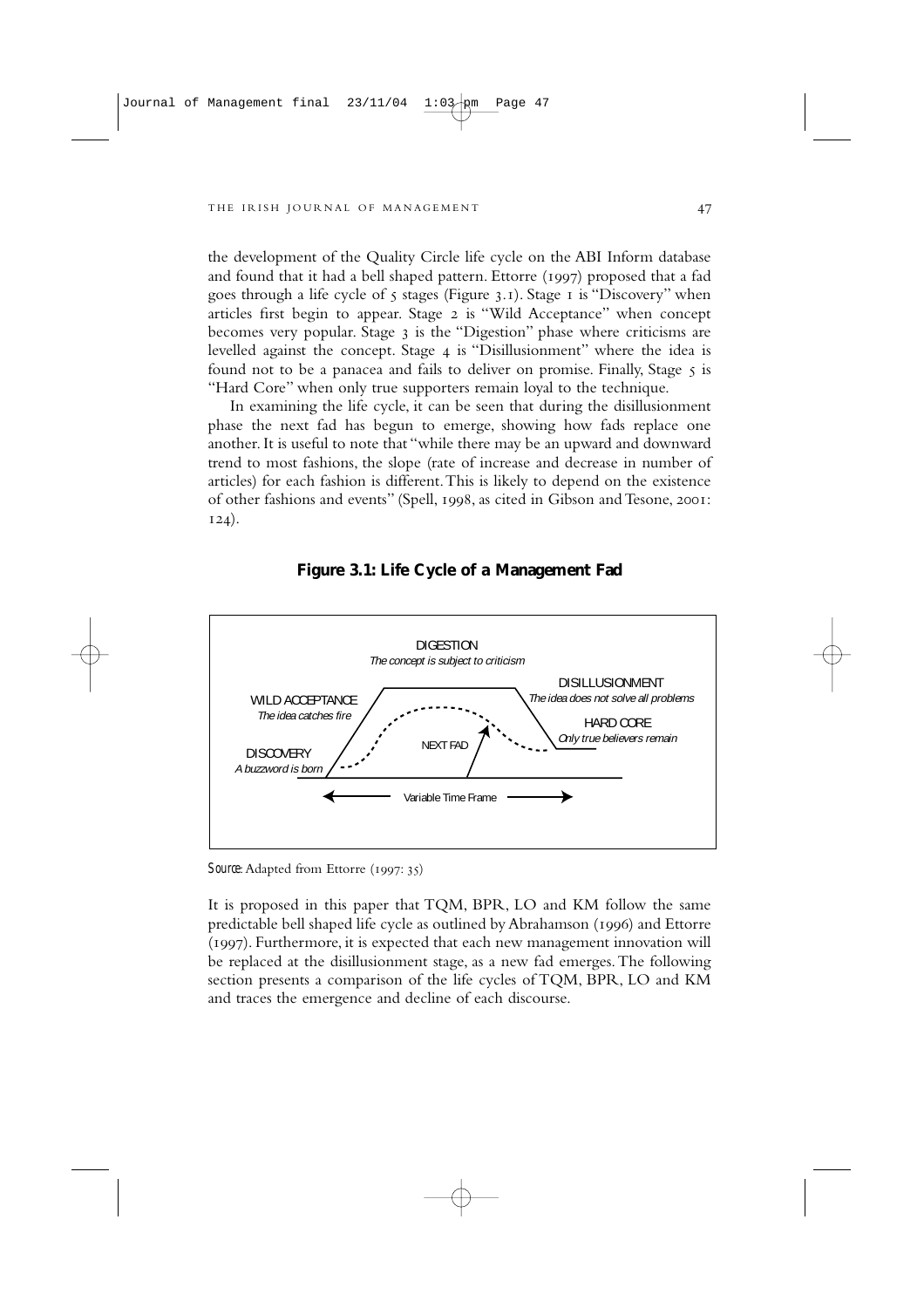## A COMPARISON OF THE LIFE CYCLES OF TQM, BPR, LO AND KM USING A BIBLIOMETRIC ANALYSIS

## **Rationale**

A bibliometric technique was employed to investigate and compare the life cycles of TQM, BPR, LO and KM. Previous analyses have found bell shape distributions for these concepts, but all four have not previously been directly compared.The bibliometric technique provides a reliable analytical approach to trace the development of a concept. Previous researchers have used this technique: Ponzi and Koenig (2002), using ABI Inform and Science Citation Index, tracked TOM and BPR from 1990 until 2000, demonstrating the bellshaped distribution of these management initiatives, with TQM peaking in 1993 and BPR peaking in 1995. Scarbrough and Swan (2001) and Scarbrough et al. (1999) also used a bibliometric technique and tracked the literature for the LO and KM using the comprehensive on-line journal databases ProQuest Direct (PQD) and BIDS. They covered the period 1990 to 1998 and found a decline in references to the LO since  $1995$  which was reflected in the sharp increase in references to KM.These movements follow the bell-shaped pattern. Wilson (2002) conducted a similar study, tracing KM only, and found an exponential rise in KM literature following 1997.

## **Method and Results**

Article counts were conducted on 10 August 2003, from Web of Science and EBSCO Business Source Premier. These databases were selected because of their comprehensive coverage of the academic literature. Counts were conducted annually to cover the period from January 1990 until the end of July for each of the four management phrases located in title, abstract or descriptor fields. Each database's results were taken separately to account for overlap of journals. The EBSCO Business Source Premier contains peer reviewed and industry articles; however, only the peer-reviewed articles were counted to allow for comparison with the Web of Science (WOS) database, as the WOS articles are all peer reviewed.The counts for EBSCO and WOS are tabulated in Tables  $3.2$  and  $3.3$ , respectively.

## **Table 3.2: EBSCO Article Count for TQM, BPR, LO and KM from January 1990–July 2003**

|            |     | 110.0111111010310111011 |     |     |               |     |     |     |     |               |     |     |               |       |
|------------|-----|-------------------------|-----|-----|---------------|-----|-----|-----|-----|---------------|-----|-----|---------------|-------|
|            | ΄90 | ΄91                     | ΄92 | ΄93 | $^{\prime}94$ | ΄95 | ΄96 | ΄97 | ΄98 | $^{\prime}99$ | ΄00 | ΄01 | $^{\prime}02$ | ʹ03   |
| <b>TQM</b> | 80  | 95                      | 153 | 314 | 289           | 293 | 253 | 300 | 308 | 263           | 265 | 229 | 199           | 170 l |
| <b>BPR</b> | 0   |                         | 2   | 15  | 59            | 40  | 47  | 55  | 75  | 31            | 29  | 21  | 19            | 27    |
| LO         |     | 9                       | 13  | 21  | 30            | 40  | 32  | 35  | 37  | 36            | 54  | 51  | 42            | 34    |
| <b>KM</b>  | 3   | 5                       | 6   | 4   |               | 5   | 27  | 38  | 97  | 166           | 220 | 301 | 367           | 227   |

#### **No. of Articles per Year**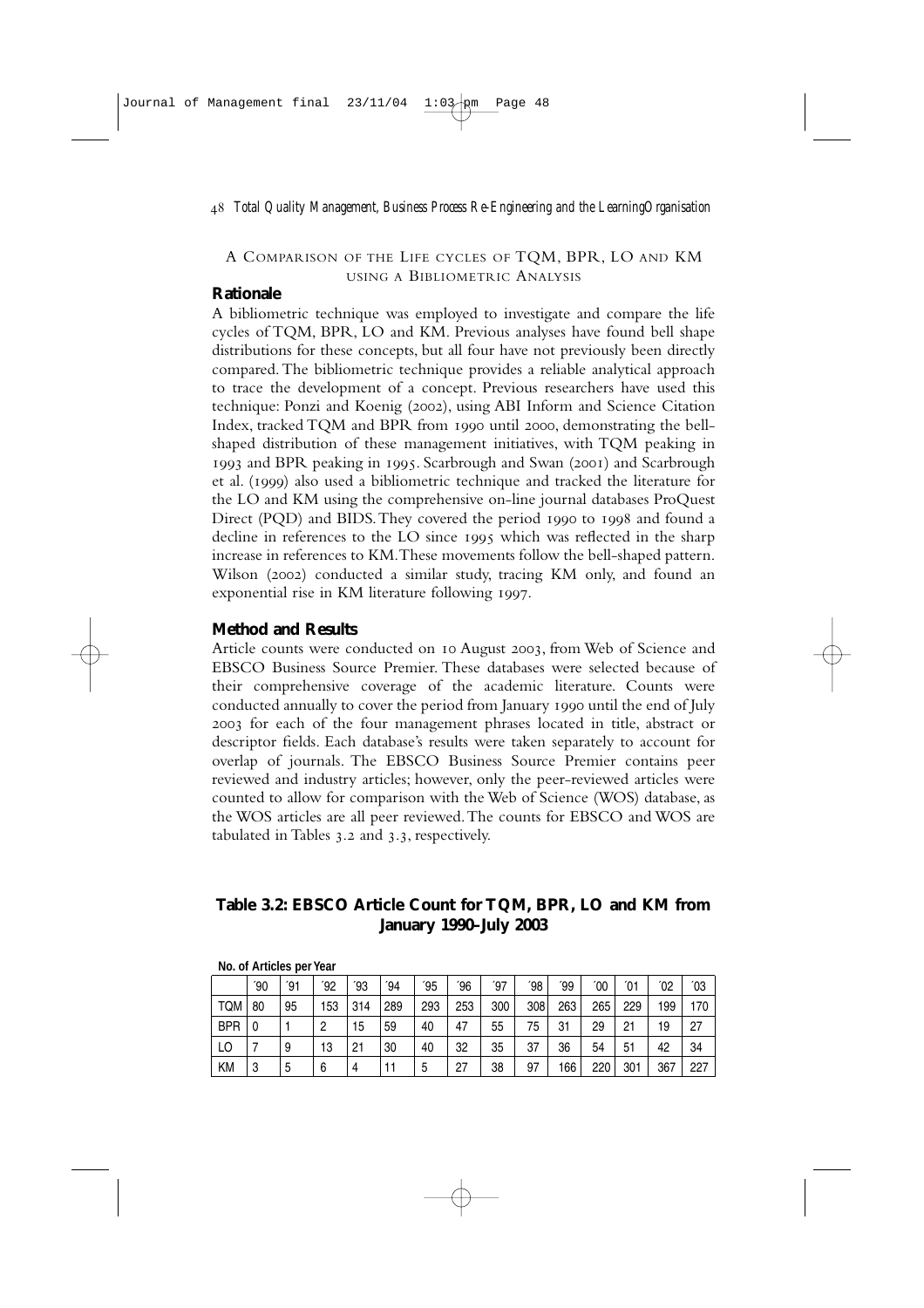**No. of Articles per Year**

|            | $^{\prime}90$ | ΄91 | '92 | ʹ93            | $^{\prime}94$ | $^{\prime}95$ | $^{\prime}96$ | ΄97 | $^{\prime}98$ | '99 | 00 <sup>'</sup> | $^{\prime}$ 01 | $^{\prime}02$ | '03 |
|------------|---------------|-----|-----|----------------|---------------|---------------|---------------|-----|---------------|-----|-----------------|----------------|---------------|-----|
| <b>TQM</b> | 14            | 40  | 128 | 187            | 198           | 251           | 206           | 179 | 187           | 157 | 149             | 143            | 115           | 104 |
| <b>BPR</b> | 0             | 0   | 0   | $\overline{c}$ | 30            | 43            | 49            | 57  | 70            | 48  | 45              | 30             | 29            | 26  |
| LO         | 3             | 6   | 5   | 9              | 17            | 24            | 21            | 22  | 36            | 25  | 35              | 40             | 31            | 16  |
| ΚM         | 3             | 8   | 2   | 8              | 9             | 16            | 12            | 37  | 69            | 121 | 151             | 249            | 274           | 254 |

## **Table 3.3:WOS Article Count for TQM, BPR, LO and KM from January 1990–July 2003**

The article counts for EBSCO and WOS are graphically represented in Figures 3.2 and 3.3, respectively. These lifecycle comparison graphs of TQM, BPR, LO and KM resemble the bell-shaped pattern consistent with the previous literature (Abrahamson, 1996; Ponzi and Koenig, 2002; Wilson, 2002). The bell shapes appear smaller (although they are not), since counts are plotted logarithmically to represent all data against a single scale. The resulting plots provide a proportional representation of the different rates of increase and  $\frac{1}{2}$  decrease in publications for the four discourses. Figure 3.2 shows the comparison between all four management techniques on the EBSCO Business Source Premier for peer reviewed articles.

## **Figure 3.2: Comparison of Peer Reviewed Article Counts on the EBSCO Database for TQM, BPR, LO and KM from January 1990– July 2003**

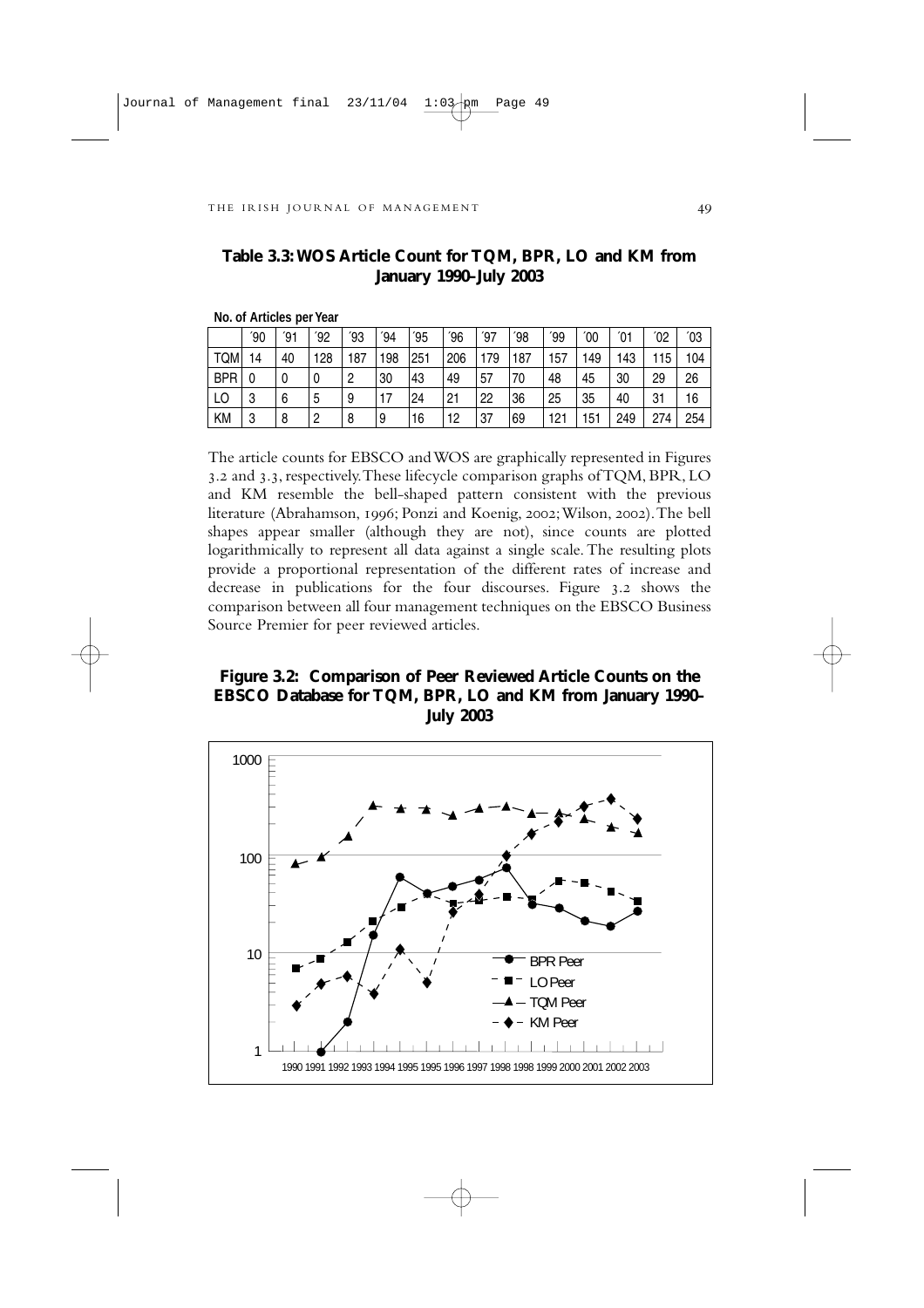The data depicted in Figure 3.3 is consistent with previous findings in the area. TOM reached a peak of wild acceptance in  $1993$  with a count of  $314$  articles. This was followed by a long digestion stage with article counts rising again to 308 in 1998. Then followed the disillusionment stage. As TQM reached its peak, BPR entered the discovery stage and reached wild acceptance in with 75 articles. In 2002 BPR was in the disillusionment stage of the life cycle. The LO came to prominence in  $1993$ , had a small peak in  $1995$  and reached the height of wild acceptance in 2000 with  $54$  articles. By 2002 the LO was in the digestion stage. KM entered the discovery stage in 1996 and began to rise exponentially from  $1997$  reaching  $367$  articles in 2002. The figures for 2003 are consistent with the trend but it would be misleading to discuss actual figures, since it was not a complete annual count.

## **Figure 3.3: Comparison of Article Counts on Web of Science Database for TQM, BPR, LO and KM from January 1990–July 2003**



The results of the article counts on the Web of Science database are similar to the EBSCO results.TQM was at the height of the wild acceptance stage in with 251 articles, while BPR entered its discovery stage and peaked in 1998 with 70 articles, the LO peaked in 2001 with 40 articles. Similar to the article trends on the EBSCO database KM reached a total of  $274$  articles in 2002.

#### **DISCUSSION**

These results indicate that the life cycles of TQM, BPR, LO and KM follow the bell-shaped pattern of fads and fashions (Abrahamson, 1996). The rise and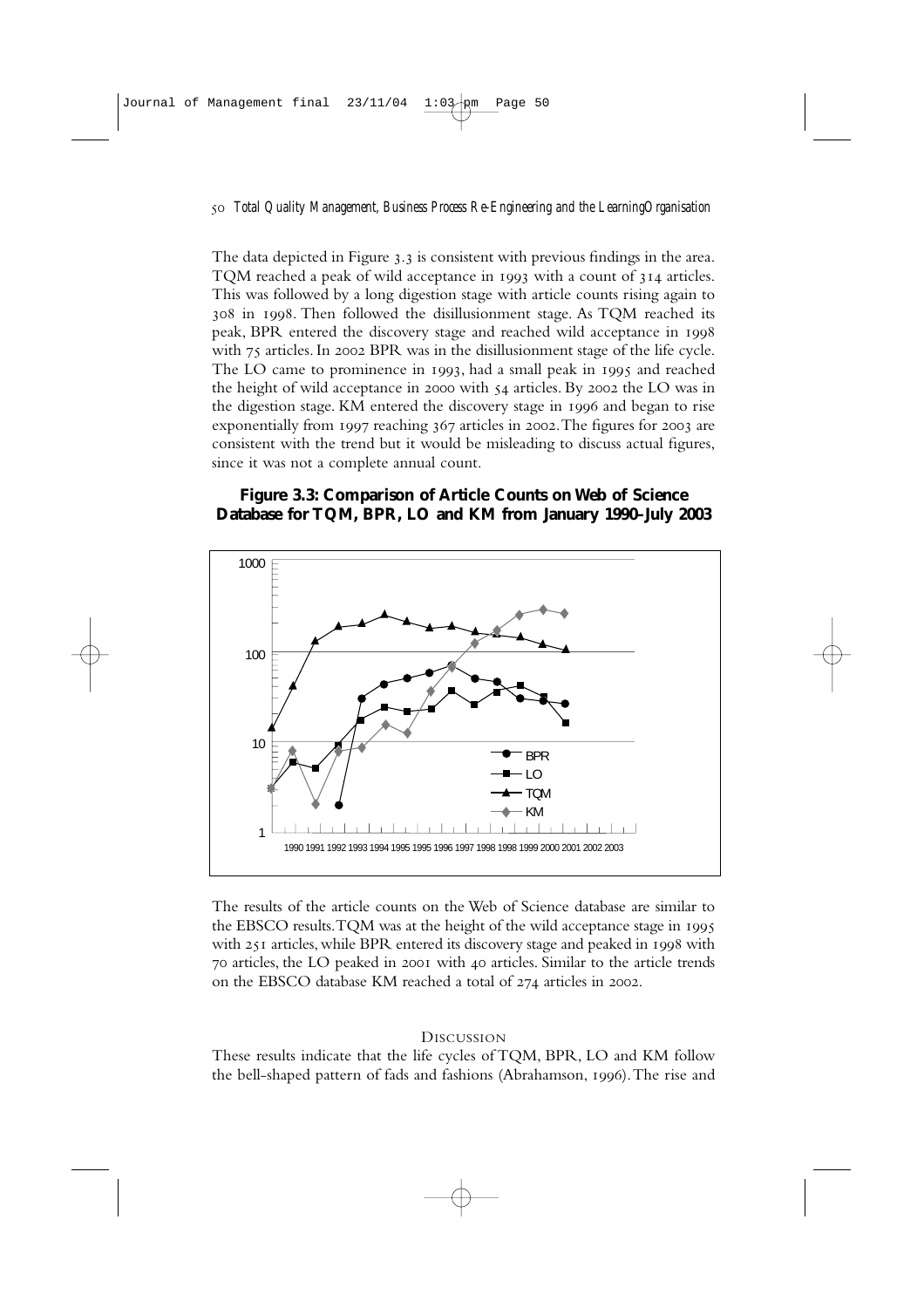fall of the management techniques are, for the most part, consistent with previous findings by Scarbrough and Swan (2001). Ponzi and Koenig (2002) and Wilson (2002). However, Scarbrough and Swan (2001) found that the LO declined after 1995, whereas in the present study the LO showed a rise in 1995 (the LO also showed a second small peak on WOS in 1998) and then rose to new heights in 2000 (EBSCO) and 2001 (WOS). A possible reason for this relates to the theoretical origins of the concepts. The LO and KM both emerged from the organisation development movement which may have led to confusion and overlap in definitions, with KM coming under the same heading as the LO (Scarbrough et al., 1999; Wilson, 2002). Another similar pattern can be seen in the rise and decline of TQM and BPR, which both originate in the quality movement. TQM declined after 1993 but rose again in 1998, the same year BPR reached its peak. Again this is probably due to the confusion and overlap in the definitions of the two concepts (Valentine and Knights, 1998). A second reason for these findings reflects an inherent problem with using the bibliometric technique; just because a management technique appears frequently in the literature it does not follow that it is because it is being advocated.

The five stages of the life cycle proposed by Ettorre  $(1997)$  seem apt in describing how each individual fad emerges and follows a bell-shaped pattern. The results of the present bibliometric analysis show that each new fad replaces the last but not as Ettorre's life cycle indicates. New fads do not emerge at the disillusionment stage, but begin to appear earlier. BPR entered the discovery stage at the height of the wild acceptance stage for TQM, and KM began to emerge in 1997, which followed the initial wild acceptance peak in the LO literature.

Perhaps the most notable aspect of this study is that the peak count in KM exceeds the peak count of any of the other management initiatives on both databases.The article counts in this study are smaller than in previous studies (for example Ponzi and Koenig, 2002), because only peer reviewed articles were counted and these have a slower rate of publication than industry articles.

The results illustrate that fads and fashions follow a predictable life cycle: as one fad enters the wild acceptance stage a new one emerges. All of the four management techniques are still in existence, upheld by a hard core, with TQM still having a substantial body of support. If the trends found in this study continue, then the LO is about to enter disillusionment stage with KM reaching the peak of wild acceptance and moving into the digestion stage of Ettorre's life cycle. However, there appears to be confusion and overlap of definition between the LO and KM which have emerged from the organisation development literature and between TQM and BPR which have emerged from the quality movement.

#### **Has KM Replaced TQM, BPR and LO?**

The three management initiatives TQM, BPR and the LO all declined in popularity, most likely for the very same reasons they became popular (Miller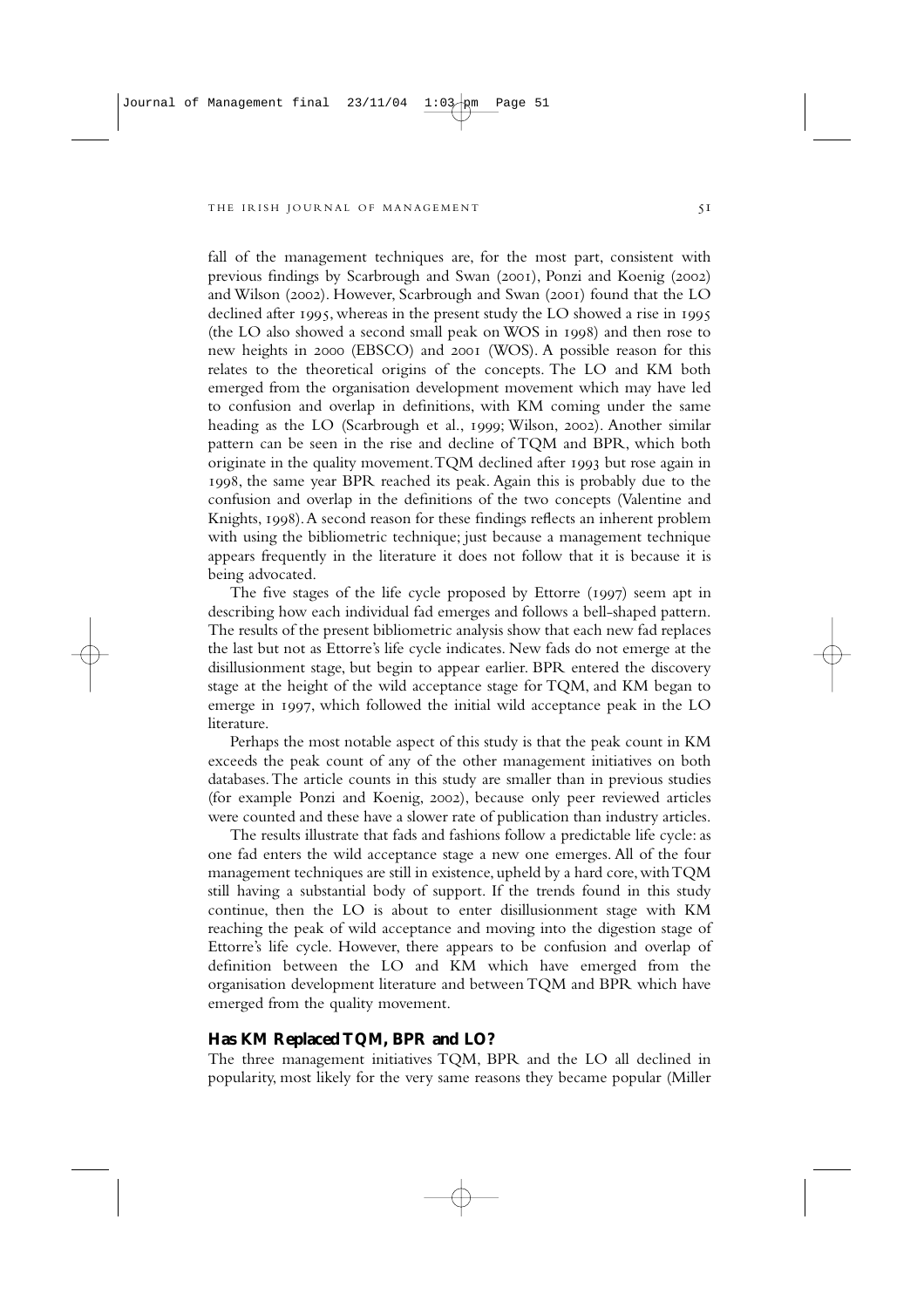and Hartwick, 2002). They were simplistic and difficult to implement due to their ambiguity, which led to initial wide interpretations but failed to deliver on promise. Implementers of TQM and BPR initiatives did not see a return on their investment (Kearney, 1992; Rigby, 1998). Part of the reason for the decline in interest in the LO since  $1995$  was its lack of emphasis on practice and the apparent disregard of advances in IT and management information systems (Scarbrough et al., 1999). Conversely, it was (in part) the overemphasis on IT that caused BPR to decline (Valentine and Knights, 1998).

KM is currently at the forefront of management theory, with a publication rate that is rising exponentially. A KPMG survey conducted in 1997 found that of the 200 large US firms studied, 80 per cent of corporations had knowledge initiatives (KPMG, 2000). KM appears to have incorporated the LO and overtaken TQM and BPR in prominence in the literature. Although the literature on KM is rising, many articles now are beginning to appear which are critical of the concept, leading this researcher to conclude that KM is now entering the digestion phase and will ultimately reach the stage where there are only hard core followers.

Two problematic themes are repeatedly showing up in the KM literature: the confusion over knowledge and information, and the "conversion" of tacit knowledge into explicit knowledge. According to Wilson, it is necessary to distinguish between information and knowledge: "Failure to do so results in one or other of these terms standing as a synonym for the other, thereby confusing anyone who wishes to understand what each term signifies" (2002: ). Knowledge involves the mental processes in an individual's mind whereas information is codifiable and easily communicated. It has been argued by Smoliar  $(2003)$  that we do not manage the knowledge that is in people's heads, we manage the people themselves, and a more useful term would be "interaction management". KM may therefore be seen as object as in managing information and also as subject as in managing people and the two should not be confused.

The conversion of tacit knowledge to explicit knowledge is a major theme in the KM literature (Nonaka and Takeuchi, 1995). However, tacit knowledge is personal and is defined as "we know more that we can tell" (Polanyi, 1966: ), and means simply that. We cannot make explicit that which is "inarticulable", what we can do is express previously unexpressed or implicit knowledge (Wilson, 2002). These problems have led to most of the confusion in the literature, and are indicators of fad-like qualities in KM.

## CONCLUSIONS AND PRACTICAL IMPLICATIONS

TQM, BPR, LO and KM follow the predictable bell-shaped life cycle of fads and fashions, when one fad reaches a peak and a new fad begins to emerge. Although these management practices may be considered fashions, this need not necessarily have negative implications.

KM has taken over the mantle as the latest fashion in management practice,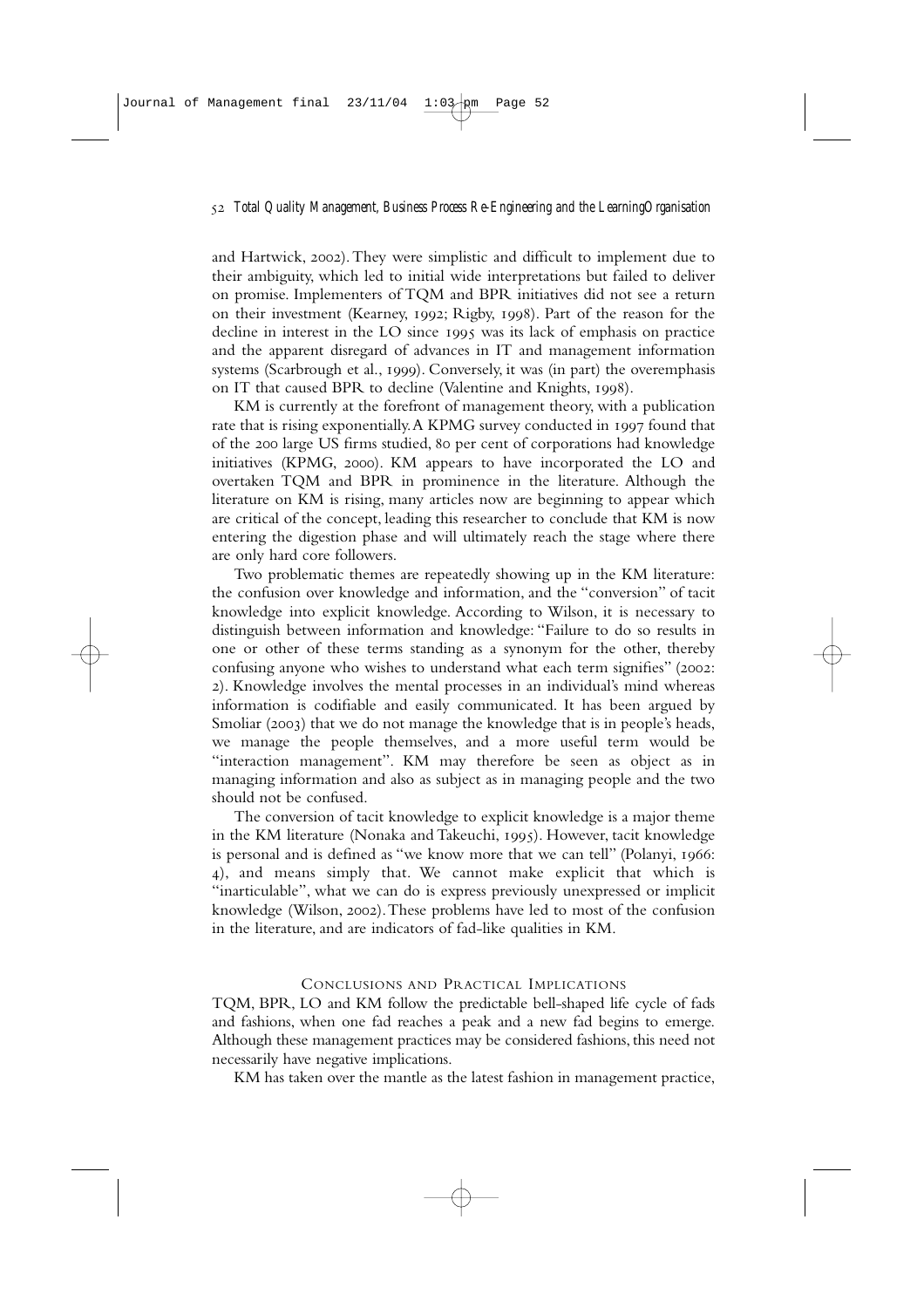though dismissing KM as simply a management fad could be a lost opportunity to understand how knowledge is developed, gained and used in organisations, and ultimately in society (Bouthillier and Shearer, 2002). If the confusion surrounding the epistemology is not cleared up, then it will surely go "out of fashion" like its predecessors only to be replaced by a new fad.

The problems of overlapping definitions and blurred boundaries between the concepts make them difficult to test empirically and easy to dismiss. Dismissing any of the management discourses, not just KM, as mere fads could be premature.The consequences of management fashions can be far reaching and permanent; they focus attention on neglected areas and identify gaps in the management literature.Without TQM there would be less emphasis on quality, without BPR we would have paid less attention to our business processes and without the LO we may not have highlighted the importance of culture and learning. Each fad provides an increment to our body of knowledge of how best to manage, and these increments can be incorporated into new theory. Instead of looking for a panacea or a best way to manage, perhaps we can learn from the best parts of each initiative.

In order that the potential benefits or best parts that management fashions and fads have to offer are not lost, business school researchers need to test new ideas and management practices empirically not just anecdotally. It would also be useful if management innovations were viewed with the long-term consequences in mind. The confusion and ambiguity surrounding management theories need to be clarified; this may lead to a slower uptake of the idea but will allow time for digestion and testing. If an organisation were considering adopting a new management technique, then perhaps it would be helpful to avoid bandwagon effects, especially the emotional drives to relieve anxiety and to be up to date. It is better to be a little unfashionable and check for empirical evidence, than to jump on the bandwagon at great cost.

#### **REFERENCES**

Abrahamson, E. (1996) "Management Fashion", *Academy of Management Review*, Vol. 21, No.1, pp. 254-85.

Argyris, C. and Schon, D.A. (1978) *Organizational Learning*, Reading, MA: Addison-Wesley. Banks, J. (2000) The Essence of Total Quality Management (2nd edn), London: Prentice Hall.

Beckman, T.J. (1999) "The Current State of Knowledge Management", in J. Liebowitz (ed.) *Knowledge Management Handbook*, New York: CRC Press, pp 1-22.

Blake, R.R. and Mouton, J.S. () *The Managerial Grid*, Houston,TX: Gulf Publishing.

Bouthillier, F. and Shearer, K. (2002) "Understanding Knowledge Management and Information Management: The Need for an Empirical Perspective", *Information*

The authors gratefully acknowledge the financial support of DCU Business School in conducting this research.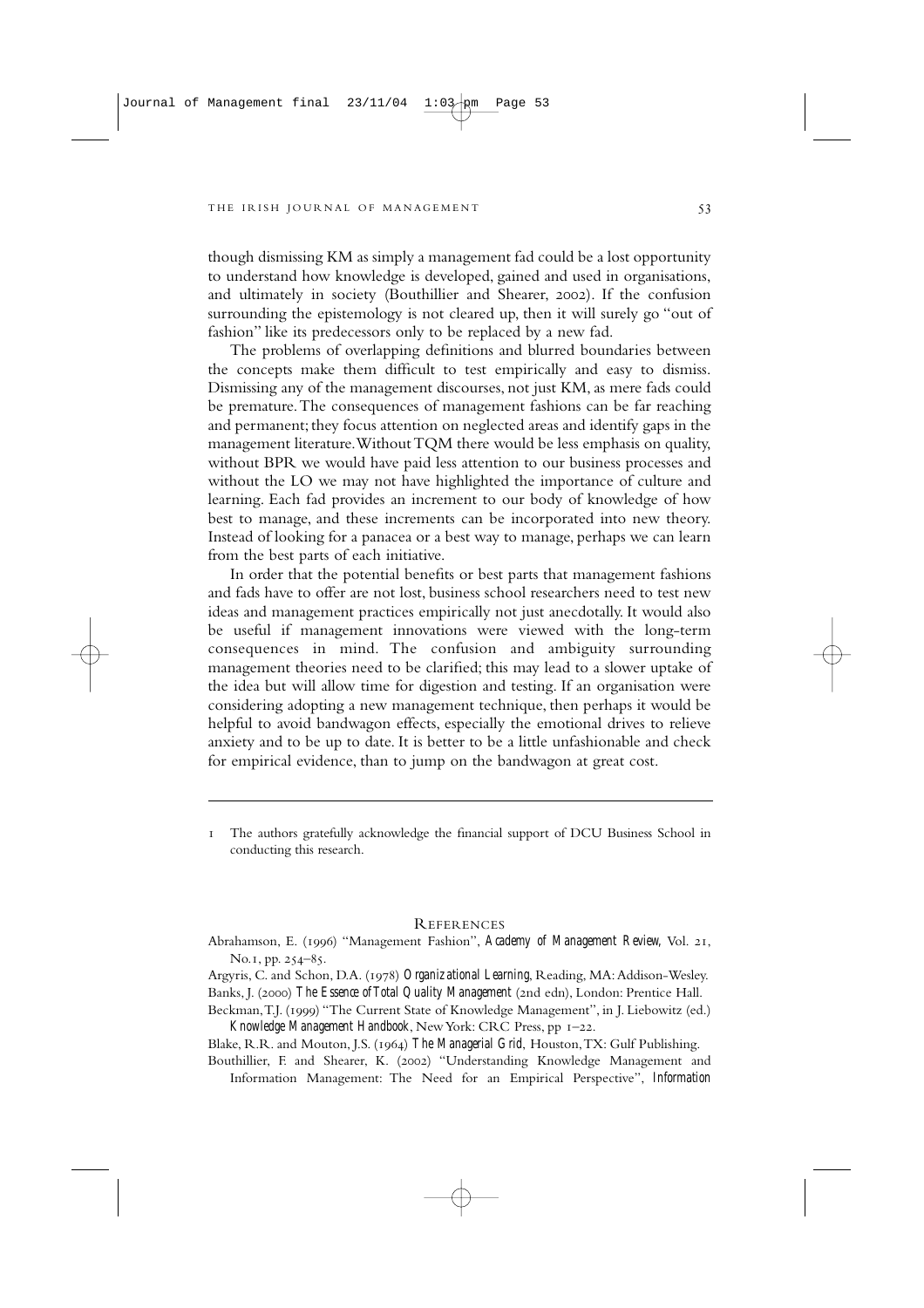*Research*, Vol. 8, No. 1, paper no. 141 (Available at http://InformationR.net/ir/8- $I$ /paper141.html)

- Carson, P.P., Lanier, P.A., Carson, K.D. and Berkenmeier, B.J. (1999) "An Historical Perspective on Fad Adoption Abandonment: Developing Theory from the Management Fad Jungle", *Journal of Management History*, Vol. 5, pp. 320-33.
- Crosby, P. () *Quality is Free*, New York: McGraw-Hill.
- Dale, B.G. and Cooper, C.L. (1992) *Total Quality and Human Resources: An Executive Guide*, Oxford: Blackwell.
- Davenport, T.H. and Short, J.E. (1990) "The New Industrial Engineering: Information Technology and Business Process Redesign", *Sloan Management Review*, summer, pp.  $11 - 27$ .
- Davenport, T.H. and Prusak, L. (1998) Working Knowledge: How Organizations Manage What *They Know*, Boston, MA: Harvard Business School Press.
- Deming, W.E. (1986) *Out of the Crisis*, Cambridge: Massachusetts Institute of Technology.
- Eccles, R.G. and Nohria, N. (1992) *Beyond the Hype: Rediscovering the Essence of Management*, Boston, MA: Harvard Business School Press.
- Ernst, B. and Kieser, A. (2002) "Consultants as Agents of Anxiety and Providers of Managerial Control", *Academy of Management Proceedings*, pp. C–C.
- Ettorre, B. (1997) "What's the Next Business Buzzword?" *Management Review*, Vol. 86, No.  $8, pp. 33 - 5.$
- Feigenbaum, A.V. (1961) Total Quality Control, New York: McGraw-Hill.
- Fineman, S. (2001) "Fashioning the Environment", *Organization*, Vol. 8, No. 1, pp. 17–31.
- Gibson, J.W. and Tesone, D.V. (2001) "Management Fads: Emergence, Evolution, and Implications for Managers", *Academy of Management Executive*, Vol. 15, No. 4, pp. 122-33.
- Hackman, R.J. and Wageman, R. (1995) "Total Quality Management: Empirical, Conceptual and Practical Issues", *Administrative Science Quarterly*, Vol. 40, No. 2, pp. 309-44.
- Hamel, G. and Prahalad, C.K. (1994) "Strategy as a Field of Study: Why Search for a New Paradigm?" *Strategic Management Journal, IS (Special Issue)*, summer, pp. 5-16.
- Hammer, M. (1990) "Reengineering Work: Don't Automate, Obliterate", *Harvard Business*  $Review$ , July–August, pp.  $104-12$ .
- Hammer, M. and Champy, J. (1993) *Reengineering the Corporation: A Manifesto for Business Revolution*. New York: HarperCollins.
- Jackson, T. (1998) "Melding of Minds to Master the Intangibles: Management Sharing Knowledge: A Growing Number of Companies are Learning the Value of Invisible Assets using Knowledge Management", *Financial Times*, London, 15 June.
- Juran, J. (1986) "The Quality Trilogy: A Universal Approach to Managing for Quality", *Quality Progress*, Vol. 19, No.8, pp.19-24.
- Kearney, A.T. (1992) *Total Quality-Time to Take off the Rose-tinted Spectacles*, London: ISF Publications.
- Kieser, A. (1997) "Rhetoric and Myth in Management Fashion", *Organization*, Vol. 4, pp.  $49 - 74$
- KPMG Consulting () *Knowledge Management Research Report*, London: KPMG Consulting.
- Lee, W.B. and Skarke, M.G. (1996) "Value-added Fads: From Passing Fancy to Eternal Truths", *Journal of Management Consulting*, Vol. 9, No. 2, pp. 10-15.
- McKern, B. (1996) "Building Management Performance for the 21st Century", *The Practising Manager*, Vol. 17, No. 1, pp. 13-19.
- Martinez-Lorente, A., Dewhurst, F. and Dale, B.G. (1998) "Total Quality Management: Origins and Evolution of the Term", *TQM Magazine*, Vol. 10, No. 5, pp. 378-86.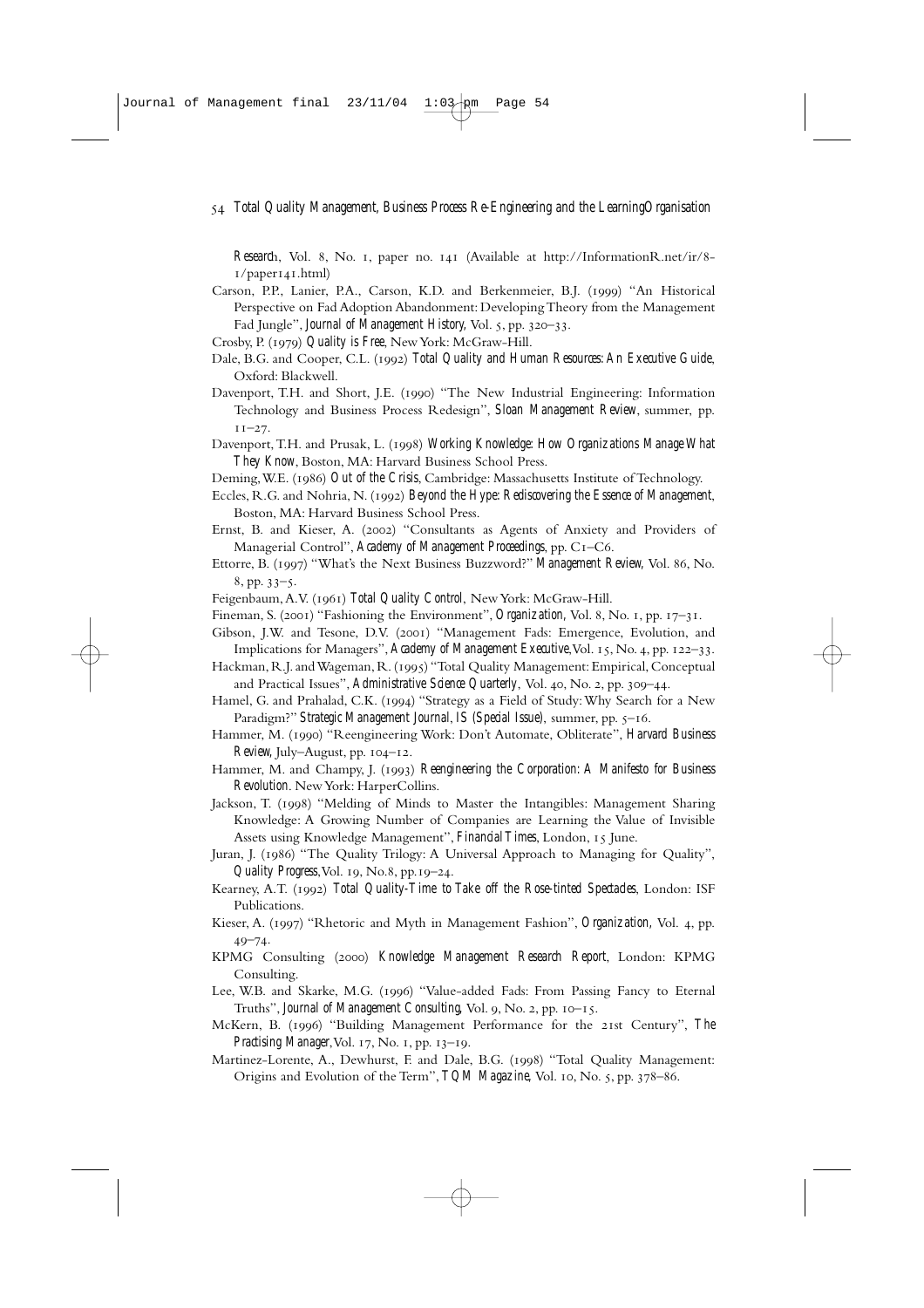- Miller, D. and Hartwick, J. (2002) "Spotting Management Fads", Harvard Business Review, Vol. 80, No. 10, pp. 26-7.
- Newell, S., Robertson, M. and Swan, J. (2001) "Management Fads and Fashions", *Organization*, Vol. 8, No. 1, pp. 2-15.
- Nonaka, I. and Takeuchi, H. (1995) The Knowledge Creating Company, New York: Oxford University Press.
- Polanyi, M. (1966) The Tacit Dimension. London: Routledge.
- Ponzi, L. and Koenig, M. (2002) "Knowledge Management: Another Management Fad?"*Information Research*, Vol. 8, No. 1, Paper no. 145 (Available at http:// InformationR.net/ir/8-1/paper145.html).
- Rigby, D.K. (1998) "What's Today's Special at the Consultants Café?" Fortune, Vol. 138, No.  $5, pp. 162 - 3.$
- Rogers, E. (1993) *Diffusion of Innovations* (3rd edn; first published 1962), New York: Free Press.
- Ruggles, R. (1998) "The State of the Notion: Knowledge Management in Practice", *California Management Review, Vol. 40, No. 3, pp. 80-9.*
- Scarbrough, H., Swan, J. and Preston, J. (1999) *Knowledge Management: A Literature Review*, London: Institute of Personnel and Development.
- Scarbrough, H. and Swan, J. (2001) "Explaining the Diffusion of Knowledge Management: The Role of Fashion", *British Academy of Management*, Vol. 12, pp. 3–12.
- Schwen, T.M., Kalman, H.K., Hara, N. and Kisling, E.L. (1998) "Potential Knowledge Management Contributions to Human Performance Technology Research and Practice", *Educational Technology, Research and Development*, Vol. 46, No. 4, pp. 73-85.
- Senge, P. (1990). *The Fifth Discipline: The Art and Practice of the Learning Organisation*, London: Doubleday.
- Skyrme, D. and Amidon, D. () *Creating the Knowledge-Based Business*, London: Business Intelligence.
- Smoliar, S.W. (2003) "Interaction Management: The Next (and Necessary) Step Beyond Knowledge Management", *Business Process Management Journal*, Vol. 9, No. 3, pp. 337–53.
- Starkey, K. () "What Can We Learn from the Learning Organization?" *Human Relations*, Vol. 51, No. 4, pp. 531-46.
- Tinaikar, R., Hartman A. and Nath, R. (1995) "Rethinking Business Process Re-Engineering: A Social Constructionist Perspective", in G. Burke and J. Peppard (eds) *Examining Business Process Re-Engineering: Current Perspectives and Research Directions*, London: Kogan Page, pp.  $107 - 16$ .
- Valentine, R. and Knights, D. (1998) "TQM and BPR Can You Spot the Difference?" *Personnel Review*, Vol. 27, No. 4, pp. 78-85.
- Wastell, D.G., White, P. and Kawalek, P. (1994) "A Methodology for Business Process Redesign: Experience and Issues", *Journal of Strategic Information Systems*, Vol. 3, No. 1, pp. 23-40.
- Wilson,T.D. () "The Nonsense of 'Knowledge Management", *Information Research*, Vol. 8, No.1, Paper no. 144 (Available at http://InformationR.net/ir/8-1/paper144.html).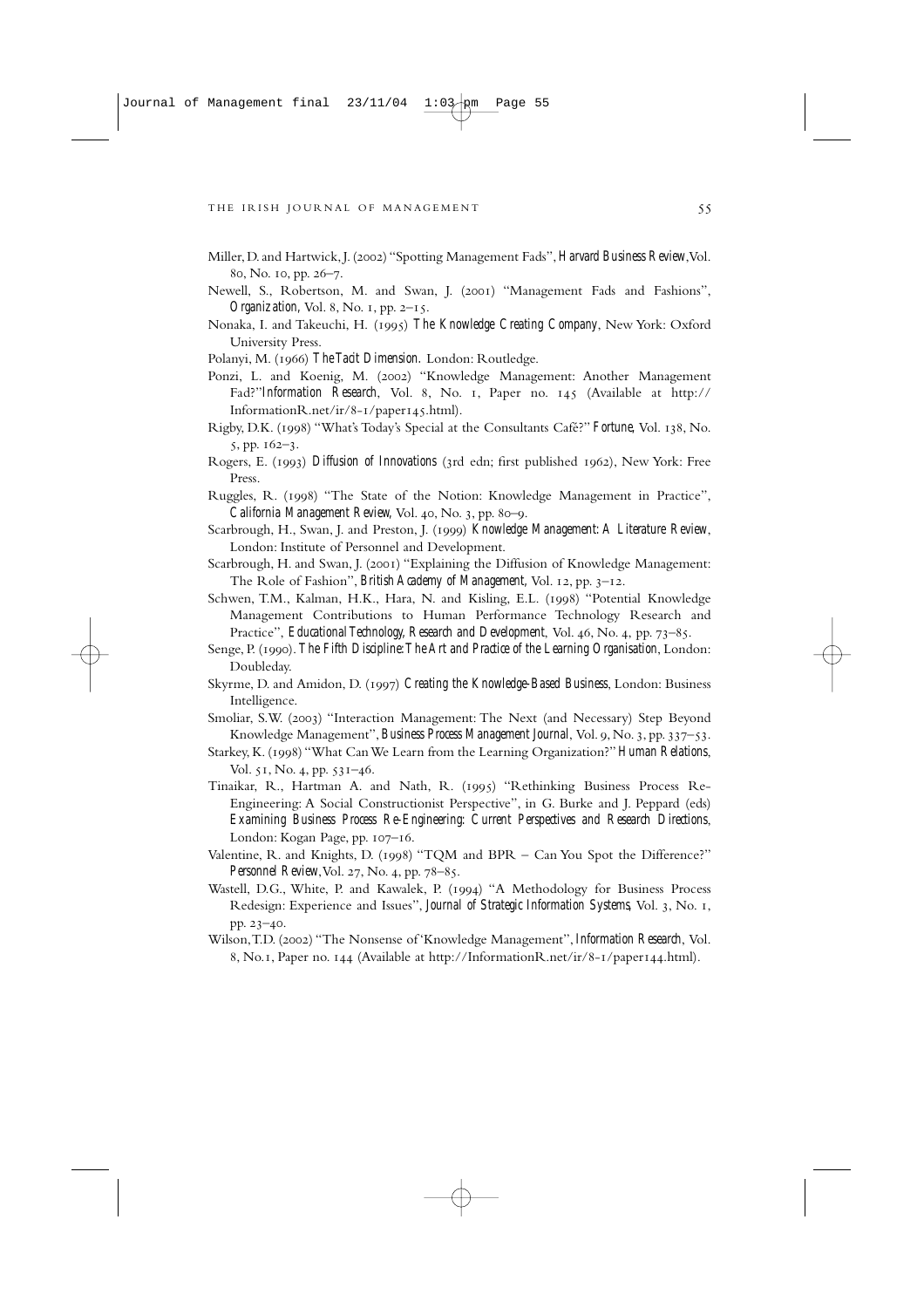# Managing the Marketing-Design-Manufacturing Interface:An Empirical Investigation of the Underlying Problems and Solutions

. . . . . . . . . . . . . . . . . . .

# DR SEÁN DE BÚRCA<sup>\*</sup>, DR BRIAN FYNES<sup>\*\*</sup> AND E. ROCHE \*\*\*

### **INTRODUCTION**

 $A$ <sup>ll</sup> firms face the common challenge of creating distinctive capabilities and improving their economic performance. The challenge is particularly acute when you consider how the internal network of intra-organisational relationships impinges on how firms manage their relationships with organisations outside the firm. Indeed, organisations have become increasingly concerned about stimulating and facilitating communication between the various internal functional areas and the external network of customers and suppliers. This concern is motivated because of the significant impact these interfaces have on an organisation's business strategy.

The business and financial success of most organisations depends on their ability to identify the needs of customers and to create products that fulfil these needs with regard to both cost and quality quickly.Achieving these goals is not solely a marketing, design or manufacturing function; instead, it is a crossfunctional, boundary spanning process that permeates the interfaces between these functions (see Figure  $4.1$ ).

The marketing function mediates the interactions between the firm and its customers. Typically, marketing personnel identify product opportunities by examining customer needs, defining market segments for targeting and

*\* Department of Marketing, Smurfit Graduate School of Business, UCD, Blackrock, Co. Dublin, e-mail: sean.deburca@ucd.ie \*\* Department of Business Administration, Smurfit Graduate School of Business, UCD, Blackrock, Co. Dublin, e-mail: brian.fynes@ucd.ie \*\*\* Department of Management and Organisation,Waterford Institute of Technology, Co.Waterford, e-mail: evelyn.roche@wit.ie*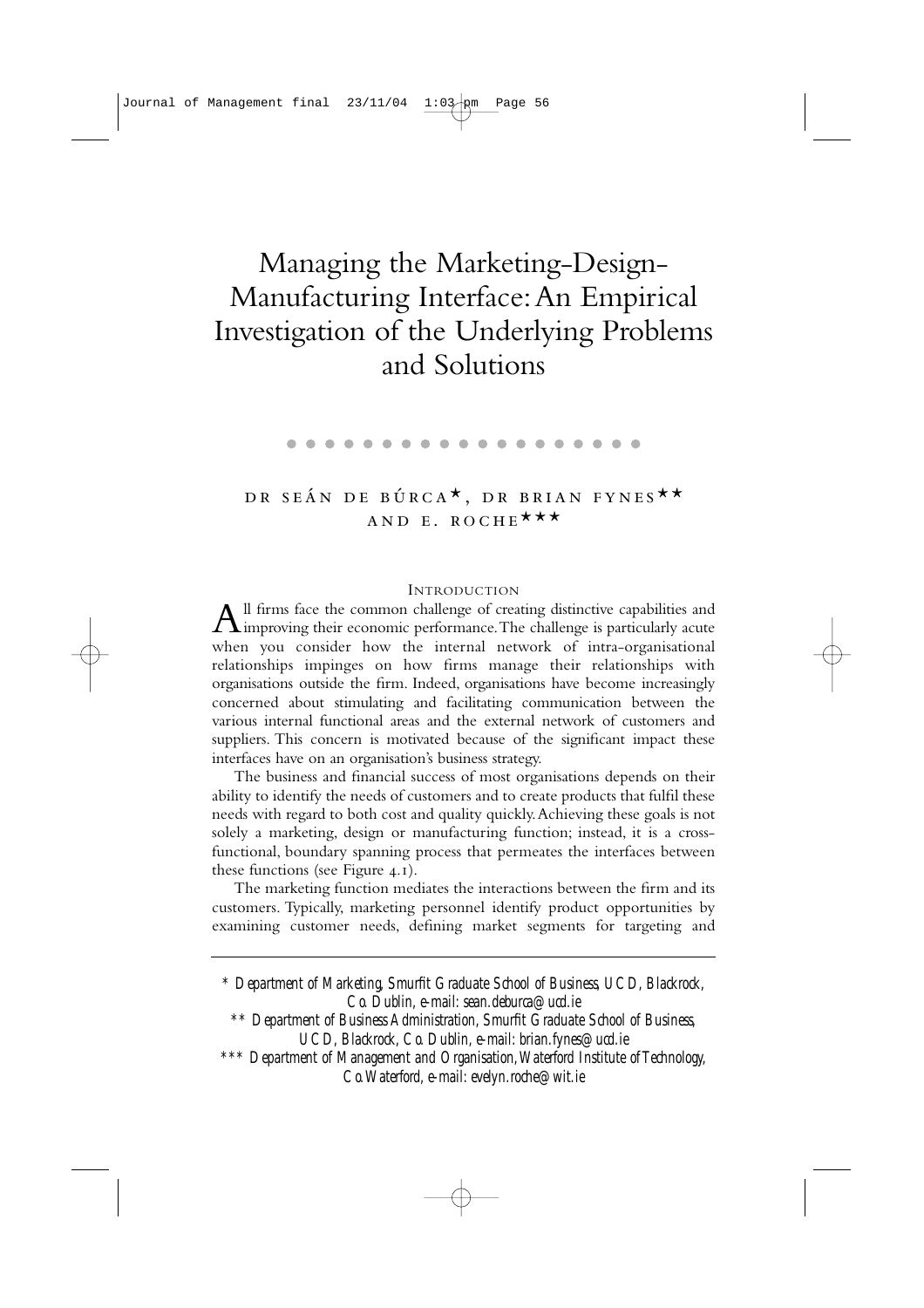positioning. In addition, marketing is responsible for product launches, promotion and brand development, pricing and channel distribution negotiations, and after sales service.

The design and engineering function focuses on defining the physical form of the product to meet customer requirements best. It is responsible for both engineering design (the development of a product from its technical conception through detail design, and the design of the related manufacturing process and tooling) and industrial design (the aesthetics, styling and userinterface dimension).

The manufacturing function is responsible for designing and operating the production system in order to manufacture the firm's product lines. This involves management choices with regard to production technology, process management, quality, logistics and capacity planning.

The management of these relationships can have a clear impact on business strategy. Manufacturing strategy and design strategy produce the order winners and qualifiers and through its marketing strategy enables an organisation to meet its corporate objectives of growth, survival, profits or return on investment (Figure  $4.1$ ).

**Figure 4.1: Business Strategy and the Marketing-Manufacturing Interface**



*Source*: Fitzsimons et al. (1991)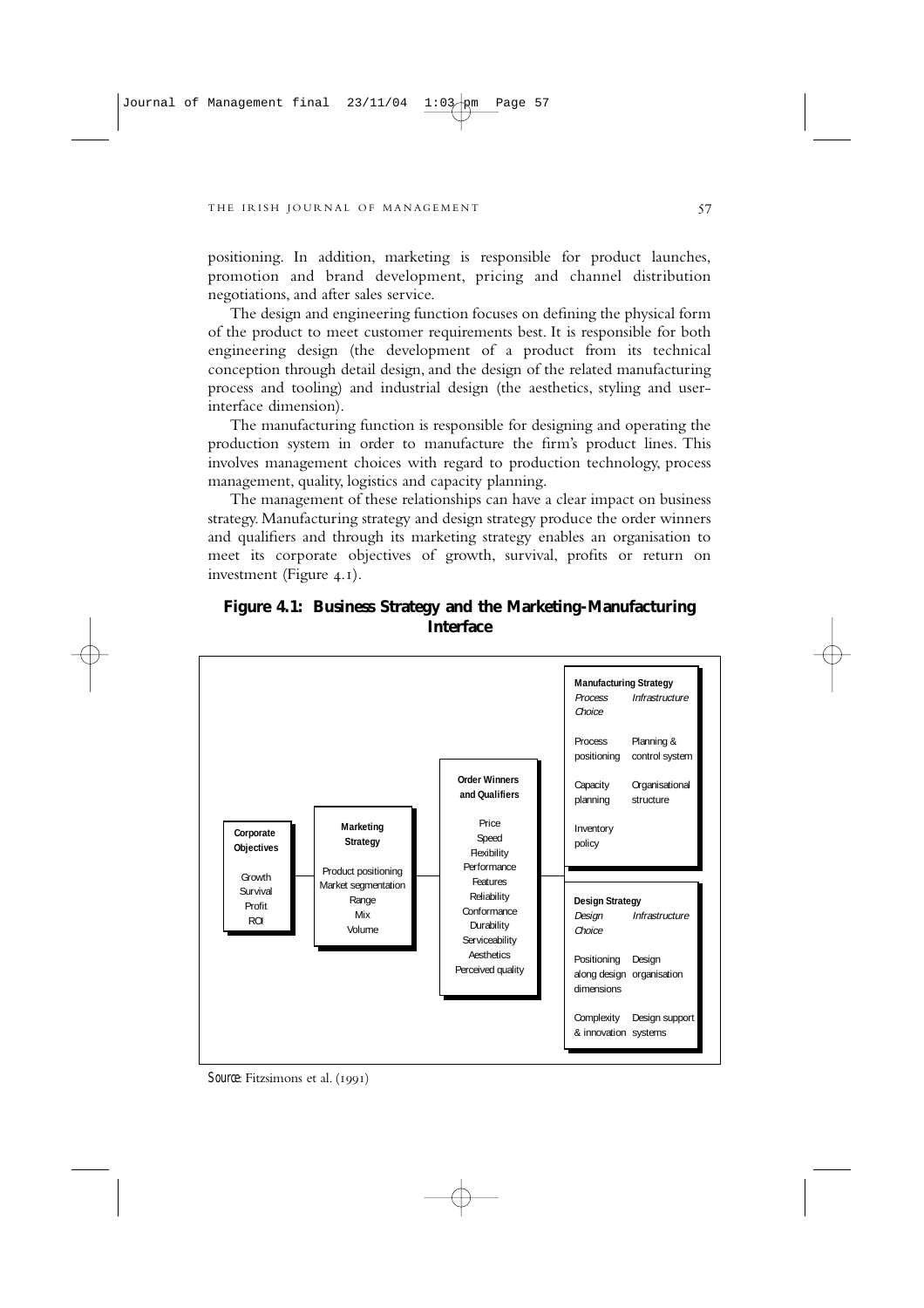#### THE MARKETING-DESIGN-MANUFACTURING INTERFACE

The literature on the relationship between marketing, design and engineering and manufacturing is considerable (Biemans, 1995; Davies-Cooper and Jones, 1995; Gupta, Raj and Wilemon, 1987; Hanson, Voss, Blackmon and Claxton. 1996: Hise, O'Neal, Parasuraman and McNeal, 1990; Moenaert, Souder, De Meyer, 1994; Pegels, 1991). Many of the problems in the relationship between marketing and design stem from the different backgrounds of marketers and designers which foster a lack of interest in each other's work and thinking in stereotypes (Biemans, 1995). A summary of some of these stereotypical perceptions is outlined in Table  $\alpha$ . Any analysis of how these interfaces are managed needs to address the role of design and engineering within the organisation (Davies-Cooper and Jones, 1995). This role may be either negligible or substantial. In the former case, the product design and specification will typically be provided by the customer (as in basic subcontract manufacture), whilst in the latter case the design will typically be developed in-house (companies who design, manufacture and market their own products).Alternatively, some companies carry out both sub-contract and own-product functions. How to manage the above interfaces will be to some extent dependent on the strategic role of design and engineering within the organisation.

The differences in cultures and perceptions can impact negatively on the success of product development. Indeed empirical research suggests that collaborative efforts between marketing and R&D during the actual designing of new products appear to be a key factor in explaining the success levels of new products (Hise et al., 1990). Davies-Cooper and Jones (1995) identified the following problems at the marketing-design and engineering interface. Firstly, marketing executives did not fully understanding the design process. Secondly, there was a lack of clear information supplied to the design team from marketing executives.Thirdly, there was little evidence of mutual respect between the functions and finally, there was a lack of market research and no co-ordination with sales.

| <b>Marketing People about Technical People</b> | <b>Technical People about Marketing People</b> |
|------------------------------------------------|------------------------------------------------|
| Have no sense of time                          | Want everything now                            |
| Don't care about costs                         | Are aggressive and too demanding               |
| Have no idea of the real world                 | Are unrealistic                                |
| Hide in the laboratory                         | Make promises they cannot keep                 |
| Cannot communicate clearly                     | Are involved only in advertising and PR        |
| Should be kept away from customers             | Are focusing on customers who do not know      |
| Require customers to adapt to themselves       | what they want                                 |
| Lack a service and customer orientation        | Make bad predictions                           |

**Table 4.1: Marketing and Design and Engineering – How they view each other**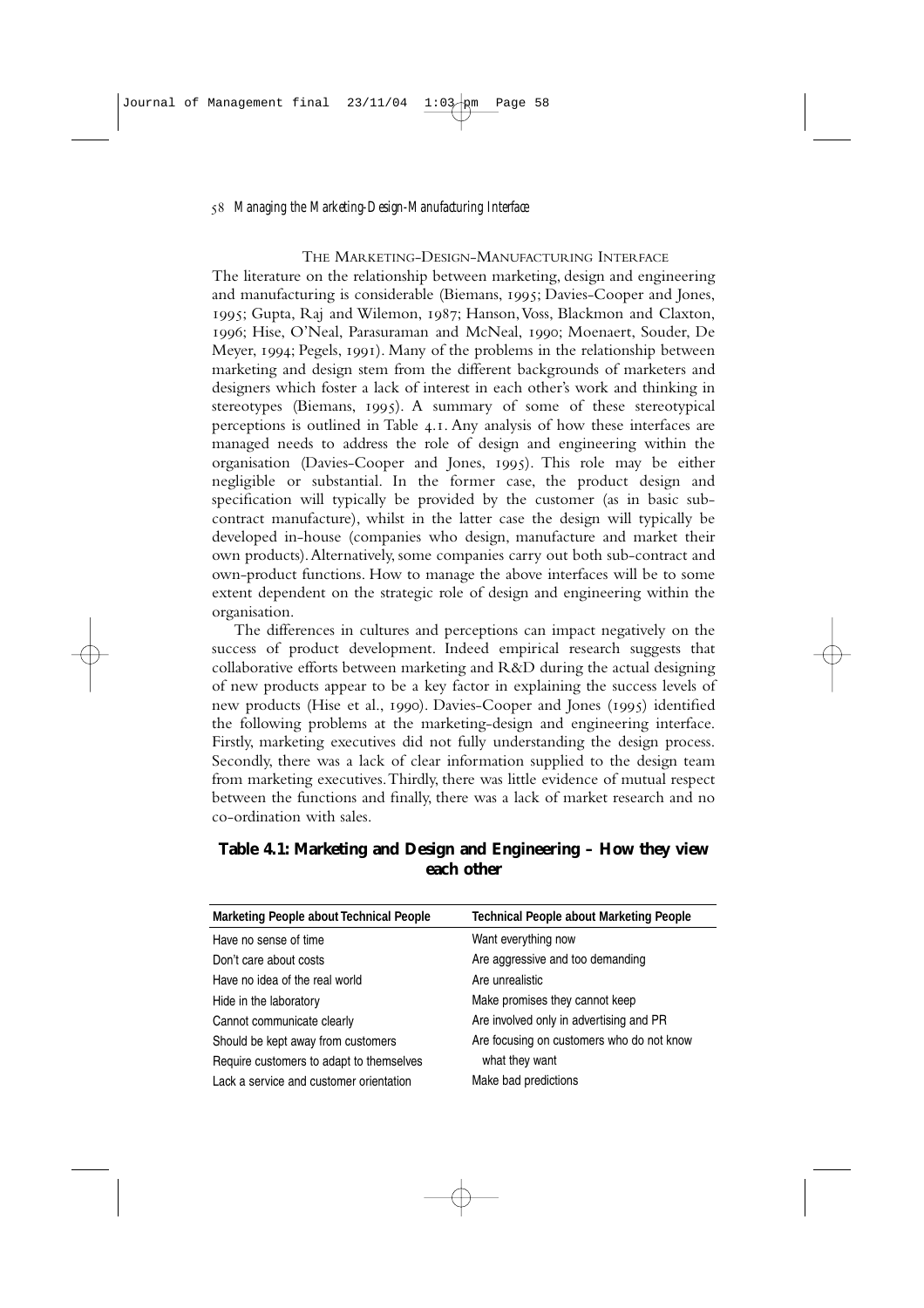| Inadequate attention to competitive issues | Cannot make up their minds                          |
|--------------------------------------------|-----------------------------------------------------|
| Are always looking for standardisation     | Change the design specification frequently          |
| Are inflexible                             | Are too impatient                                   |
| Are very conservative                      | Are more interested in playing golf                 |
| Have a narrow view of the world            | Are always in a hurry                               |
| Always underestimate costs                 | Do not trust technical people                       |
| Have no sense of humour                    | Set unrealistic goals for profit margins            |
| Are off in another world                   | Do not understand technology                        |
| Are passive                                | Are not interested in the scientists' or engineers' |
| Do not understand customers                | problems                                            |
| Cannot stick to schedules                  | Are too quick in introducing a new product          |
| Are only interested in technology          | Want to ship products before they are ready         |
| Are slow                                   |                                                     |
| Never finish developing a product          |                                                     |

*Source*: Biemans (1995)

With respect to the marketing and manufacturing interface there is a lack of clear and explicit policies that enable managers to manage the problem areas constructively. There is no set of agreed rules within which marketing and manufacturing can operate (Song, Montoya-Weiss and Schmidt, 1997). Each group develop their own functional strategies that relate to the total corporate strategy and neglect to pay particular attention to the needs of other internal functions.There are no measurements of performance against an agreed set of criteria which focus specifically on interfunctional problems.

The rift between the two groups is further escalated because both parties are evaluated and rewarded on the basis of different criteria. Shapiro diagnosed the situation as follows:

… the marketing people are judged on the basis of profitable growth of the company in terms of sales, market share, and new markets entered. Unfortunately, the marketers are sometimes more sales-oriented than profitoriented. On the other hand, the manufacturing people are often evaluated on running a smooth operation at minimum cost. Similarly unfortunately, they are sometimes more cost-oriented than profit-oriented. (1987: 108)

In terms of the co-operation between design and manufacturing function, Davies-Cooper and Jones (1995) in the same study identified the following problems at the design and engineering-manufacturing interface. On one hand, design and engineering did not understand the manufacturing implications of their decisions. On the other hand, manufacturing was seen as constraining design and engineering. The main focus of the manufacturing dissatisfaction centred on not being involved early enough in the design project. They also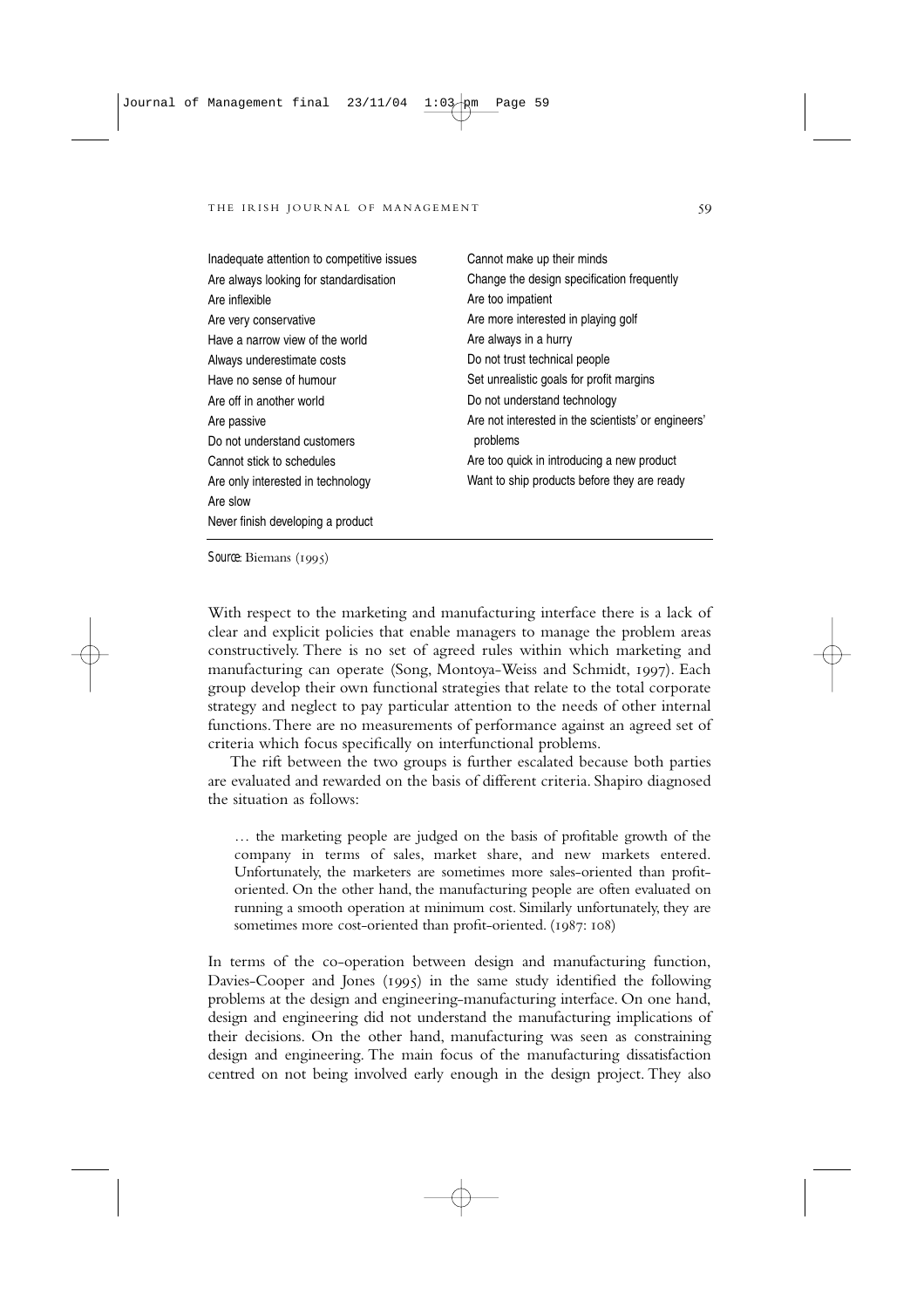criticised the design function for not using the same components for prototypes as intended for production.

Other empirical studies have highlighted the benefits of close interaction between design and engineering and manufacturing (Francis and Winstanley, ).They highlight the critical role of frequent consultation in order to ensure that the final product design is within the boundaries of the manufacturing capabilities of the organisation. Close co-operation assists design engineers to design products for ease of manufacture, low cost and high quality. Furthermore, design engineers can provide useful inputs on manufacturing decisions on tooling and on sourcing and supply options. Design teams thus need to have a comprehensive understanding of current and planned process technologies (Francis and Winstanley, 1988). This interface is further complicated by the rapid rate of technological change and shorter product life cycles.

In many new product development projects a large portion of the manufacturing costs are committed early on in the design process. The  $80/20$ rule first reported by Downey (1969) in the British Aerospace industry found that approximately 80 per cent of manufacturing costs are committed during the first 20 per cent of the design process. Similarly, the use of tools and techniques such as value analysis, quality function deployment and Taguchi methods can be used extensively early on in the design process in order to design quality into the product. Best practice in design management can thus have a direct impact on order-winning criteria such as price, quality and time-to-market.

It is clear these interfaces need to be co-ordinated and managed effectively. Indeed, organisations have become increasingly concerned about stimulating and facilitating communication between the various functional areas. This trend is particularly evident in the area of new product development because of its crossfunctional nature. Simultaneous engineering, quality function deployment and cross-functional project teams are among the most widely used practices in this area. Developing new products can have a significant impact on the relationships between these functional areas as decisions taken in one area can cause adverse reactions elsewhere.This paper focuses on how this challenge might be tackled by articulating the problem areas that need to be addressed in co-ordinating and managing these interfaces. Principles of best practices from a range of companies credited with achieving best practices in the area are outlined as potential means to deal with these problem areas.

#### METHODOLOGY

The purpose of this research was to examine the problem areas that need to be addressed in co-ordinating and managing the internal interfaces within companies and to identify principles of best practice to deal with these problem areas.The sample frame chosen consisted of ten companies who had won the Supplier of the Year Award. These companies were chosen because they had been officially recognised for their excellence in meeting their customers' requirements. It was envisaged that their achievements in managing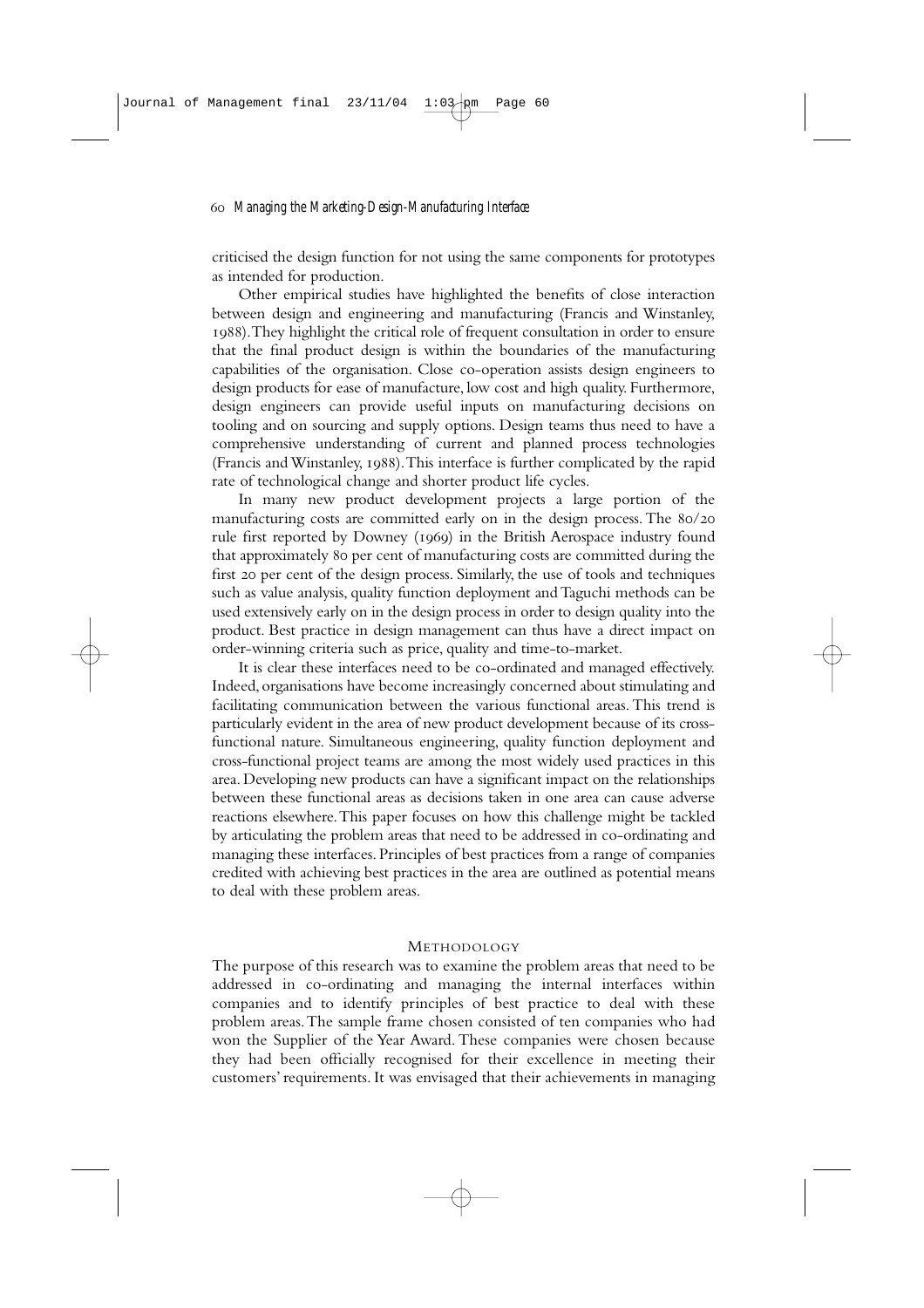their external relationships would enable them to respond to the internal interface management issues. As a result, their modes of operation, values and insights were particularly enlightening. Given the fact that a detailed probing of each company's attitudes, values and activities was required for this research, in-depth interviews were deemed the most appropriate research instrument to employ. Furthermore, to facilitate accurate analysis of the data collected, without losing any of the complexity or content of these interviews, the NUD.IST software package for qualitative analysis was utilised.

The following section provides a brief description of the companies who agreed to take part in the research. In order to maintain the confidentiality, which these firms requested, the names of individuals and companies are not mentioned.

### **Company A**

Company A is a well-established metal pressing company, with a reputation for efficient problem solving and quality control. Set up in 1980, it is one of Ireland's most modern press shops with its own design and tool-room facility. It has a dynamic, young and highly skilled workforce of 120 employees, who have a variety of modern production facilities at their disposal. This company is uniquely capable of manufacturing components from the tool design stage right through to the finished product. A full range of sub-assembly and finishing services are also provided, including powder coating and pad printing. Quality approvals and systems include Ship-to-Stock, Just-in-Time (JIT) status, ISO 9000, Statistical Process Control (SPC) and Materials Requirement Planning (MRP).The company also has a continuous investment programme to take full advantage of the latest developments in technology.

#### **Company B**

Established in 1964, this company is one of the largest and most modern printing plants in Ireland, employing a team of 115 young professionals. Its comprehensive state of the art equipment and facilities include design, typesetting, finished art studio, plate making, printing and fully automated finishing. In effect, the company is capable of providing the complete print solution, from initial concept to final delivery. In 1987 they became the first print company in Ireland to be awarded the Quality Mark of the Irish Association.The following year, they won the Supplier of the Year Award, while in 1990 they achieved ISO 9000 certification. Several of their vendors have also granted them Ship-to-Stock vendor approval. This company has achieved market leadership largely by developing a unique sensitivity to the requirements of healthcare customers in highly specialised areas such as labelling, inserts, instruction leaflets and booklets.

## **Company C**

Set up by four brothers in 1974, this company quickly built up a reputation as a high quality, reliable supplier. Concentrating on the Irish market initially, they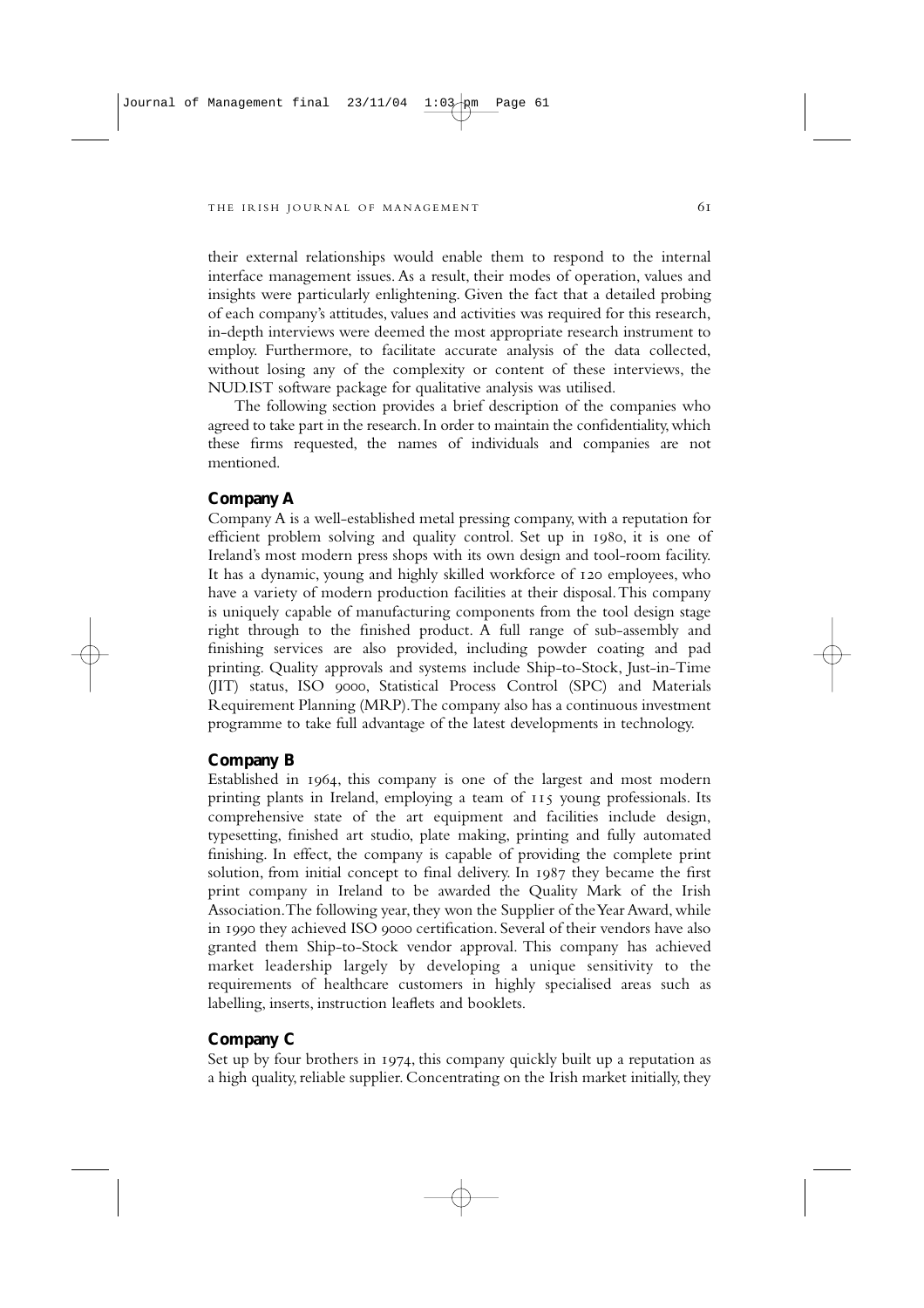gradually expanded their customer base to include countries right across Europe, from England to Sweden, Norway, Finland and Germany (where they have been particularly successful). Operating from two modern factories in the Carlow region, they employ a workforce of 150 highly skilled personnel and have an impressive turnover in excess of  $\epsilon$ 8 million per annum. Over 80 per cent of their outputs are exported, while major customers include Volvo, Michigan Euclid, Clark Equipment, Linde, Moffett Industries, Tenco and Ellickson Engineering. This company specialises in manufacturing hydraulic cylinders, ranging from  $25$ comm in diameter and up to  $7m$  in length. Most of their products are custom made to very exact standards. Having operated systems such as JIT and Ship-to-Stock long before they became recognised supplier requirements, the company achieved the ISO 9002 award in 1993 and is currently in the process of setting up a World Class Manufacturing (WCM) system.

## **Company D**

Based in the Galway region, this company first began operations in 1977 and currently employs highly motivated and skilled workers. Its activities include sheet metal cutting and forming, tooling, machining, fabrication of mainframes for the computer industry, automated sub-assembly for the automotive industry, machined components for industrial and home appliances, and enclosures to IPS65. The company has the facilities to engage in prototype development, jig and fixture designing, tool pressing, spraypainting, stamping and silk screening, and powder coating polishing. The company's main customers operate in a diverse range of industries, including the computer, automotive, textile, medical, electronic and domestic appliance industries. It is located both in the United States and throughout Europe. Quality standards achieved by this supplier include ISO 300, ISO 9002 and Ship-to-Stock.

## **Company E**

Company E is a relatively young company, having only commenced trading in Cork in 1982. It operates in a niche market, manufacturing PTFE-lined pipes and PTFE-lined systems for customers involved in the chemicalpharmaceutical industry. Basically, the company welds pipes together and then lines them with steel, so that they are chemically resistant for the transfer of acids. By introducing a moulding facility, it was also able to mould raw materials polymer into the fittings, giving them greater flexibility in terms of producing specials for their customers. The company's products are of an exceptionally high quality, meeting Federal Drug Administration Approval and earning it Quality Vendor Awards and the ISO 9002 award in 1994.

## **Company F**

This company designs and manufactures PVC, uPVC and co-extruded plastic profiles for truck trailers, fridges, showers, windows, electrical trunking, seal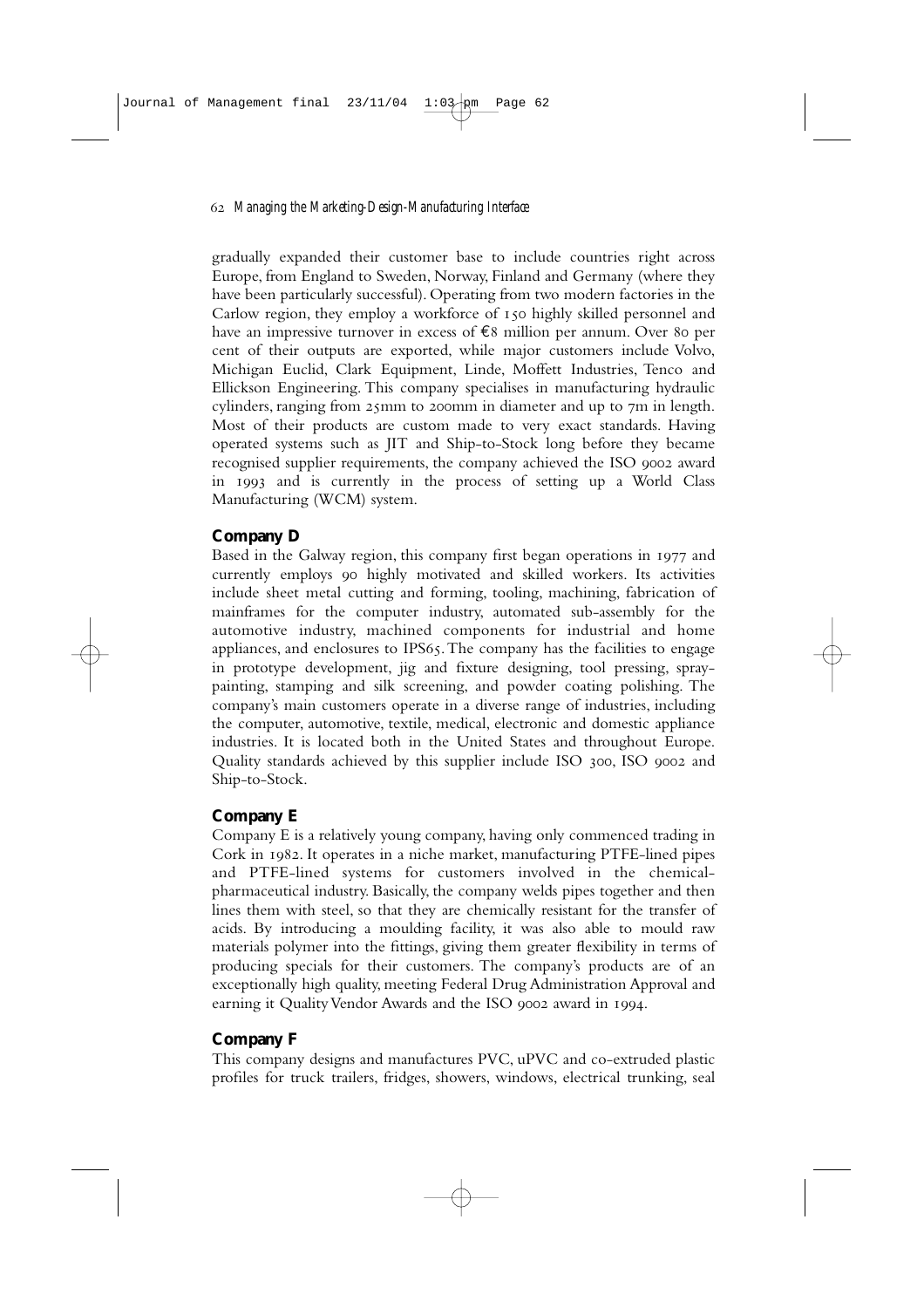gaskets and other products. Established in Dublin in 1984, it now employs 24 people and has annual sales of over  $\epsilon_{1.9}$  million. It operates IIT and Ship-to-Stock systems for many of its main customers. Two years ago, the company embarked on a  $\epsilon$ 750,000 expansion programme, which is set to increase its workforce by 50 per cent in the near future. Initially, it concentrated on the Irish and British markets, but in 1995 the company began to consider more distant markets and has since won substantial orders from Germany, Scandinavia and the Middle East, worth more than  $\epsilon$ 250,000.

## **Company G**

Established in 1977, this company produces a comprehensive range of high quality printed and structured components, using a variety of materials from polycarbonate film to aluminium sheets. Its product range includes nameplates and decals, instrumentation and control panels, membrane touch switches, RFI and EMI shielding, structured plastic insulation components and precision printed and fabricated overlays. It has a workforce of  $112$  highly skilled and motivated employees, serving an impressive list of multinationals, including Thermo King,Apple, Oki (Scotland), Mitsubishi, Compaq, Motorola and Dell. In 1986, this firm became one of the first Irish indigenous manufacturing firms to achieve ISO 0000 accreditation. It now holds ISO 0002 status, Ship-to-Stock vendor status with many key customers and the "Q" mark of the Irish Quality Association. In addition, 80 per cent of its products have Underwriter Laboratories and Canadian Standards Authority recognition.

#### **Company H**

Since it was first set up in  $1081$ , this company has maintained a continuous record of growth and achievement.With an enthusiastic and skilled workforce of people, it specialises in the production of high quality precision-turned components up to 60mm in diameter, in materials ranging from mild steels to nylon.The company is capable of carrying out a wide range of activities with these components, including drilling, form cutting, milling and both internal and external threading. It can also engage in heat treatment, surface grinding and other finishes. Principal customers include Thermo King,Apple, Ericsson, ABB Rolex, Krups and Hewlett Packard amongst others. In terms of quality approvals and systems, it has achieved ISO 9002 and the Irish "Q" Mark, while it is currently operating Total Quality Management, Kanban, Zero Defects and Statistical Process Control (SPC) systems.

#### **Company I**

Based in Galway, this company was established in 1980 and has since expanded to include a total of 68 employees. Concentrating its efforts on meeting the needs of multinational Original Equipment Manufacturers (OEMs), it produces specialist fasteners and components for use in the mechanical and electronic equipment manufacturing sectors. With a turnover of between  $\epsilon_3$ million and  $\epsilon_5$  million per annum, some of its major customers include IBM,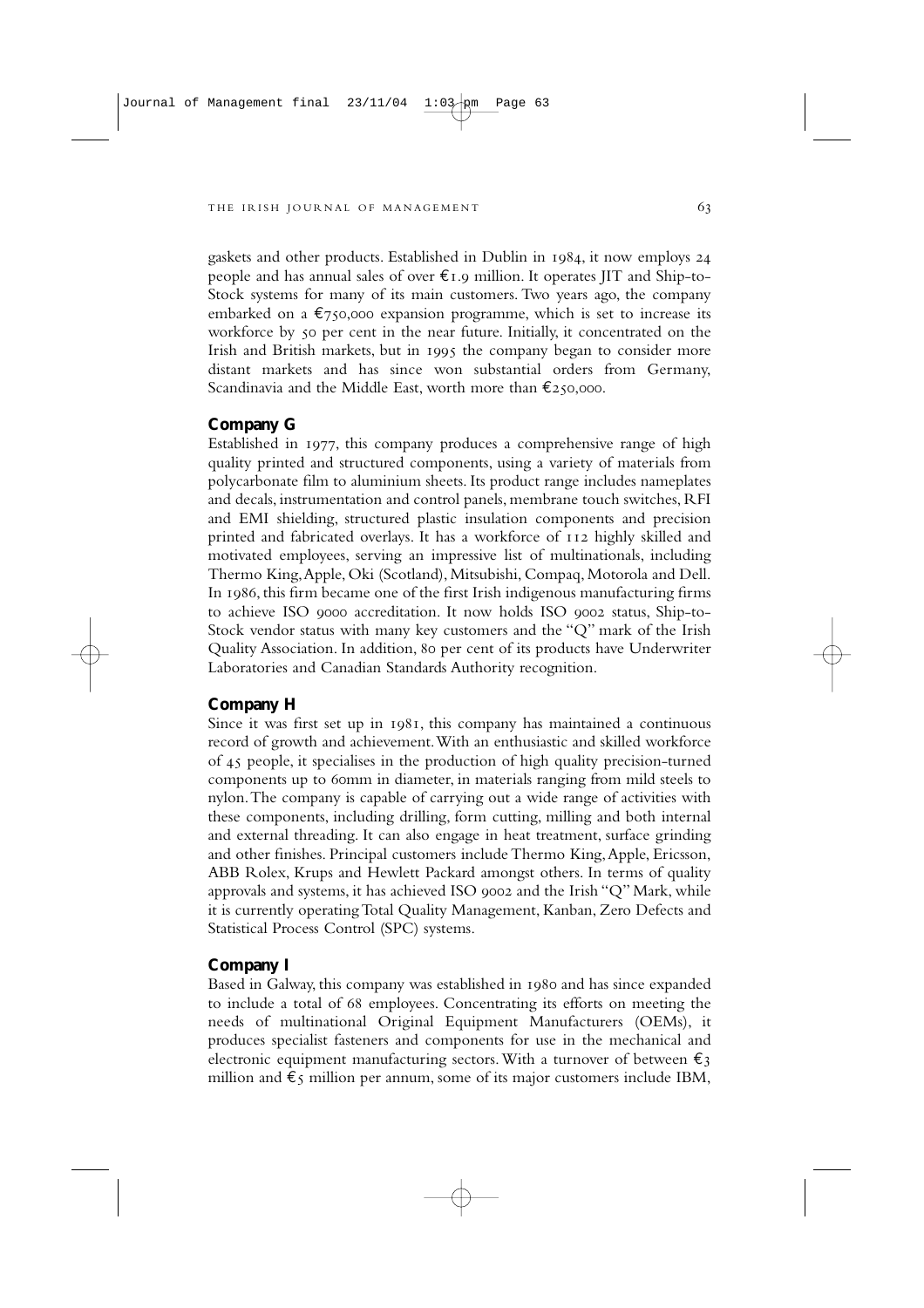Philips UK, Danfoss A/S and Thermo King Europe. In addition to the Supplier of the Year Award, the company has also received the IQA award and ISO status.With key customers, it operates SPC, JIT and Ship-to-Stock systems – in some cases, the company has even attained Ship-to-Line status.

## **Company J**

One of Ireland's longest established engineering sub-contracting companies, Company J was set up in 1973 with a working capital of a mere  $\epsilon_{400}$ . It now has a skilled workforce operating at two modern hi-tech factories in Waterford, producing annual sales of up to  $\widetilde{\epsilon}_3$ , million. This company provides high quality machined components, assemblies and moulds for customers in a wide range of sectors, including process control equipment, automobile components, food processing, computers and medical equipment. Recently, the company has decided to concentrate on the medicare sector in particular. Principal customers include Allied Signal, Amdal, Bausch and Lomb, Milton Bradley and Summit Technology. Already accredited with ISO 9002, Ship-to-Stock, Ship-to-Line and (in one instance) World Class Supplier Status, the company aims to implement a World Class Manufacturing (WCM) system by the end of 1997.

### FINDINGS

The purpose of this research was to examine the problem areas that need to be addressed in co-ordinating and managing the interfaces. The sample frame chosen consisted of companies who had won the Supplier of the Year Award since its introduction in  $1084$ . We felt this sampling frame was an extremely appropriate choice, as these companies had been officially recognised for their excellence in meeting their customers' requirements. As a result, their modes of operation, values and insights were particularly enlightening.

On the whole, the findings strongly supported the literature.The companies examined confirmed the differences in perfection across a number of areas. Our research points to key information flows between internal functions that lead to problem areas that need to be addressed in co-ordinating and managing these business process interfaces.

The main problem areas related to marketing and design and engineering interface concern the identification of order-winning criteria, sales order processing, specifying customer requirements, handling customer enquiries, communicating customer-led modifications to designs, negotiations on pricing and delivery dates. There was strong evidence of what Biemans (1995) defines as "thinking in stereotypes". Respondents believe that a possible explanation lies in how each group's performance is measured. These metrics are not mutually agreed and often run counter to one another. In addition, respondents felt they are reinforced by the education and training background of each group where there is little effort to foster an understanding in each other's work and bridge the differences in cultures.

With respect to the marketing-manufacturing interface, our research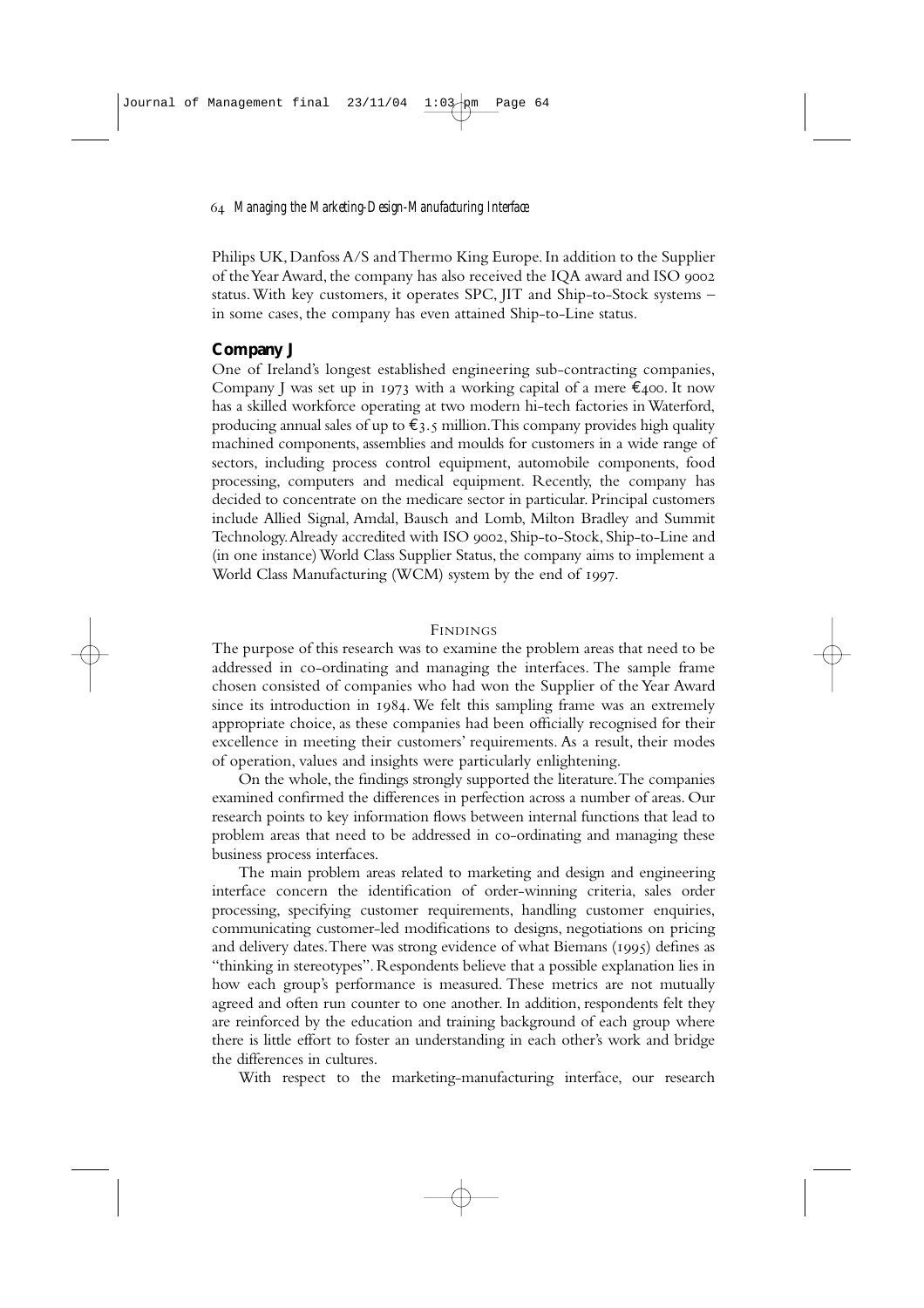highlights the following interface issues that caused problems: forecasting, production scheduling, delivery capability, quality assurance, cost control, new product development and after-sales service. Similar sentiments as above were expressed between these groups.Both believe that their strategies reflect the total corporate strategy but they fail to accept in following such strategies that they neglect to pay particular attention to the needs of other internal function.Again there is the problem of no common ground on performance metrics.

From the design and engineering-manufacturing perspective the key issues causing concern are: engineering change notices, production routings, tooling requirements, CNC programs, purchase orders and inventory availability. Lack of consultation and not being involved early enough in the design project is the main focus of criticism from manufacturing.While the technical nature of their work provides some common ground, design and engineering felt constrained by the manufacturing people who were mainly concerned with running smooth manufacturing operation at minimum cost.

Finally, it is evident from the research the extent of the problem areas that needed to be addressed in co-ordinating and managing the interface within companies.While the companies acknowledged the extent of the challenge, they also indicated the principles of best practice they adopted to address these problems.

### MANAGEMENT IMPLICATIONS AND CONCLUSIONS

The purpose of this research was to examine the problem areas that need to be addressed in co-ordinating and managing the interfaces within companies and to identify principles of best practices to deal with these problem areas. This section addresses the principles of best practices adopted by the companies as potential means to deal with these interface problem areas. If companies are to manage this interface more effectively and improve interfunctional communication, the following integration mechanisms identified by our research study and other research (Moenaert et al. 1994) provide considerable scope for relationship enhancement in achieving best practice.

Firstly, top management should foster and nurture a positive degree of interest, trust, awareness and support between functional teams.This should assist in addressing the different orientation and experience of the people involved. Managers perceived themselves as culturally different and only seem to be at ease in their own functional areas. Essentially the kind of strategic thinking and leadership that needs to happen is for marketing to focus on external customers with a clear understanding of manufacturing capability.

Secondly, cross-functional groups organised as venture teams, new product project teams, temporary task forces under the direction of a strong project manager are among the most frequently used methods of introducing the above mechanisms (Gupta et al., 1987). Furthermore, the composition of such crossfunctional groups should be structured to address other boundary spanning activities.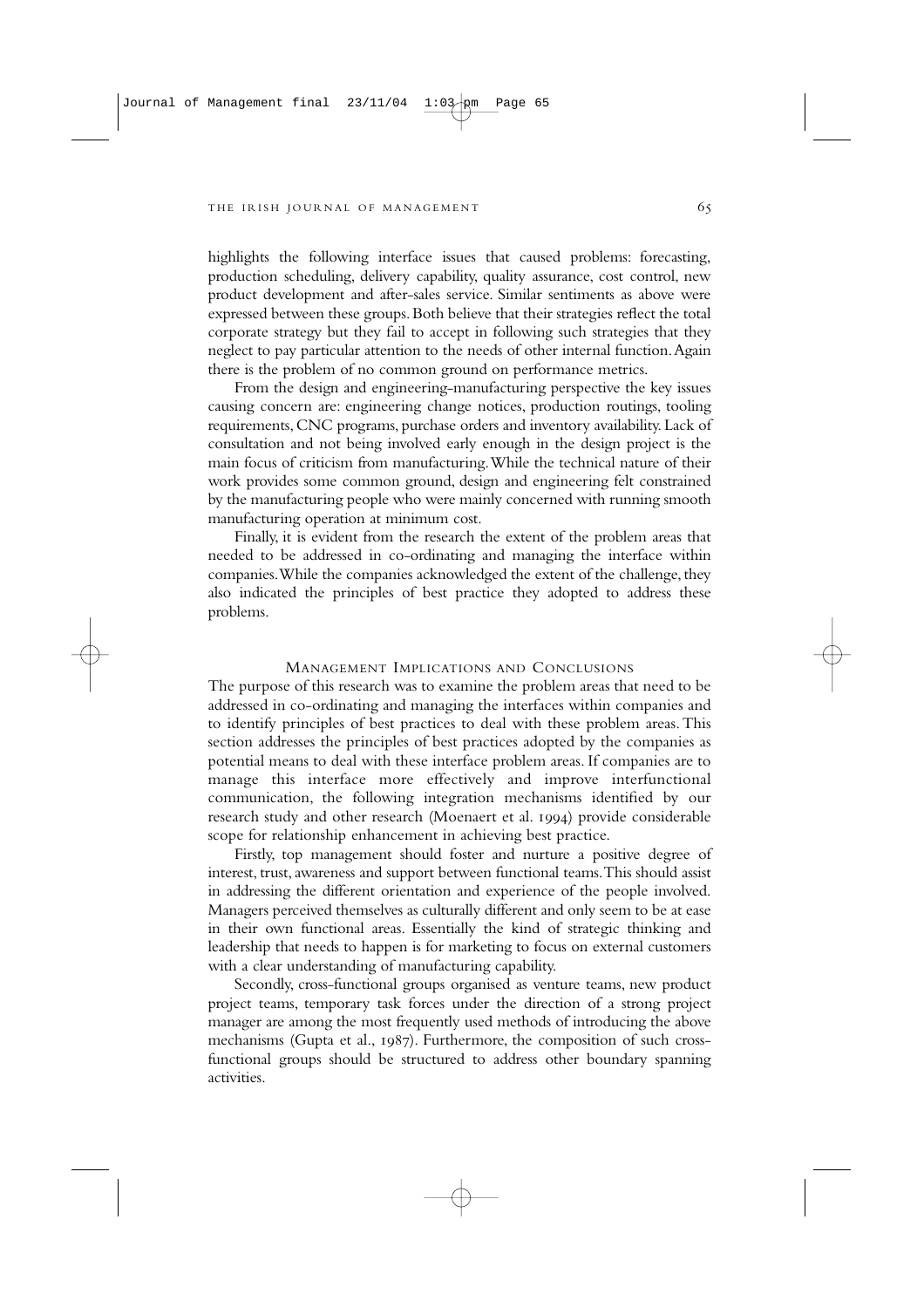Thirdly, rules and procedures should be formalised within project teams. This should increase the amount of communication flows between functional areas and ensure the early involvement of both functions in the product development process.These rules and procedures should also provide mechanisms for conflict resolution and can serve as a platform for further informal communication.Clear and explicit policies enable managers to manage problem areas constructively. While each group can develop their own functional strategies that relate to the total corporate strategy, they must do so by paying particular attention to the needs of other internal functions.

Fourthly, decentralisation of decision-making and power down through the organisation should be implemented.Typically this will have a positive impact on interfunctional communication. Moreover, role flexibility or out-of-role behaviour (e.g. marketing personnel running lab tests) should be encouraged in order to enhance interfunctional communication. In addition, informal interfunctional contacts should be organised to generate mutual respect by sharing experiences and concerns.

Fifthly, performance metrics should mutually be agreed and established. Measuring performance against an agreed set of criteria, which focuses specifically on interfunctional problems, is essential for the effective management of these relationships.

Finally, some organisations have created mixed career paths to deepen and foster understanding between functional areas. Managers cross over functional lines during their development thus ensuring they will better understand the activities, concerns and values of their colleagues in other functional areas.

In conclusion, it is important to acknowledge that there are financial implications resulting from these measures.The interface between finance and the other functional areas has received less coverage in the literature. This is probably because of the less frequent level of interaction at this interface. Nonetheless, the central role that financial analysis plays in any organisation has a major impact on performance. Issues such as project management, costing and pricing, profit margin analysis and return on investment, net present value analysis, funding requests and performance metrics should be addressed.

### REFERENCES

- Biemans, W.G. (1995) "Internal and External Networks in Product Development", in M. Bruce and W. Biemans (eds) *Product Development: Meeting the Challenge of the Design-Marketing Interface*, Chichester: John Wiley & Sons, pp.137-60.
- Davies-Cooper, R. and Jones, T. (1995) "The Interfaces between Design and other Key Functions in Product Development", in M. Bruce and W. Biemans (eds) *Product Development: Meeting the Challenge of the Design-Marketing Interface*, Chichester: John Wiley & Sons,  $pp.181 - 98$ .

Downey,W.G. () "Development Cost Estimating", *Report for the Steering Group for the Ministry of Aviation,* HMSO, London.

Fitzsimons, J.A., Kouvelis, P. and Mallick, D.N. (1991) "Design Strategy and its Interface with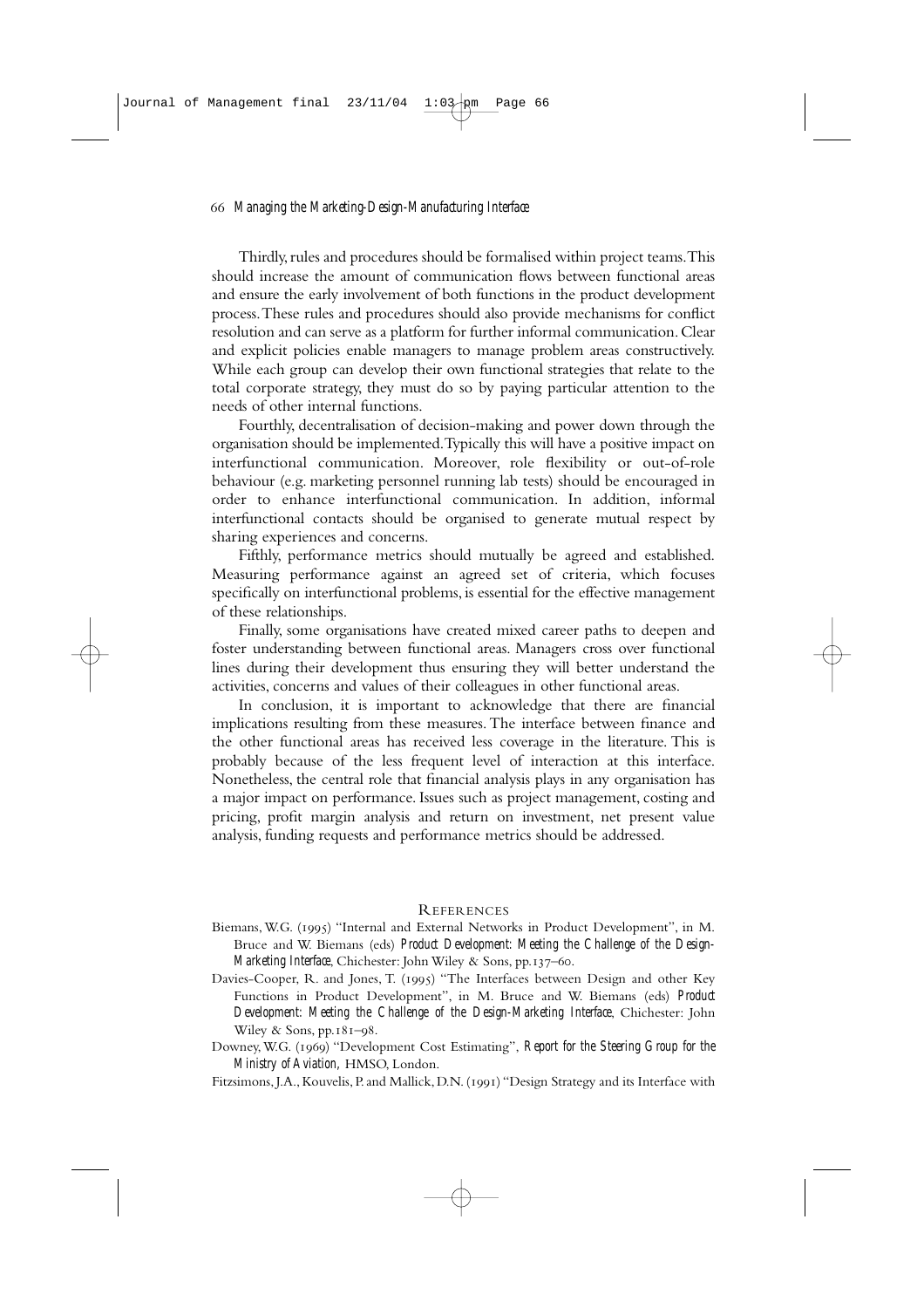Manufacturing and Marketing: A Conceptual Framework", *Journal of Operations Management, Vol. 10, No. 3, pp. 398-415.* 

- Francis, A. and Winstanley, D. (1988) "Managing New Product Development: Some Alternative Ways to Organise the Work of Technical Specialists", *Journal of Marketing Management, Vol. 4, No. 2, pp. 249-60.*
- Gupta, A.K., Raj, S.P. and Wilemon, D. (1987) "Managing the R&D-Marketing Interface", *Research Management*, March–April, pp. 38–43.
- Hanson, P. Voss, C., Blackmon, K. and Claxton, T. (1996) Made in Europe 2, London: IBM Consulting/London Business School.
- Hise, R.T., O'Neal, L., Parasuraman, A. and McNeal, J.U. (1990) "Marketing/R&D Interaction in New Product Development: Implications for New Product Success Rates', *Journal of Product Innovation Management*, Vol. 7, pp. 142–55.
- Moenaert, R.K., Souder, W.E., De Meyer, A. and Deschoolmester, D. (1994) "R&D-Marketing Integration Mechanisms, Communication Flows, and Innovation Success", *Journal of Product Innovation Management, Vol. 11, pp. 31-45.*
- Pegels, C.C. (1991) "Integrating Functional Areas for Improved Productivity and Quality", *International Journal of Operations and Production Management*, Vol. 11, No. 2, pp. 27–40.
- Shapiro, B.P., Rangan, K.V., Moriarty, R.T. and Ross, E.B. (1987) "Manage Customers for Profits (not Just for Sales)", Harvard Business Review, September-October, pp. 101-108.
- Song, X.M., Montoya-Weiss, M.M. and Schmidt, J.B. (1997) "Antecedents and Consequences of Cross-Functional Co-operation: A Comparison of R&D, Manufacturing, and Marketing Perspectives", *Journal of Product Innovation Management*, Vol.  $14$ , pp.  $35-47$ .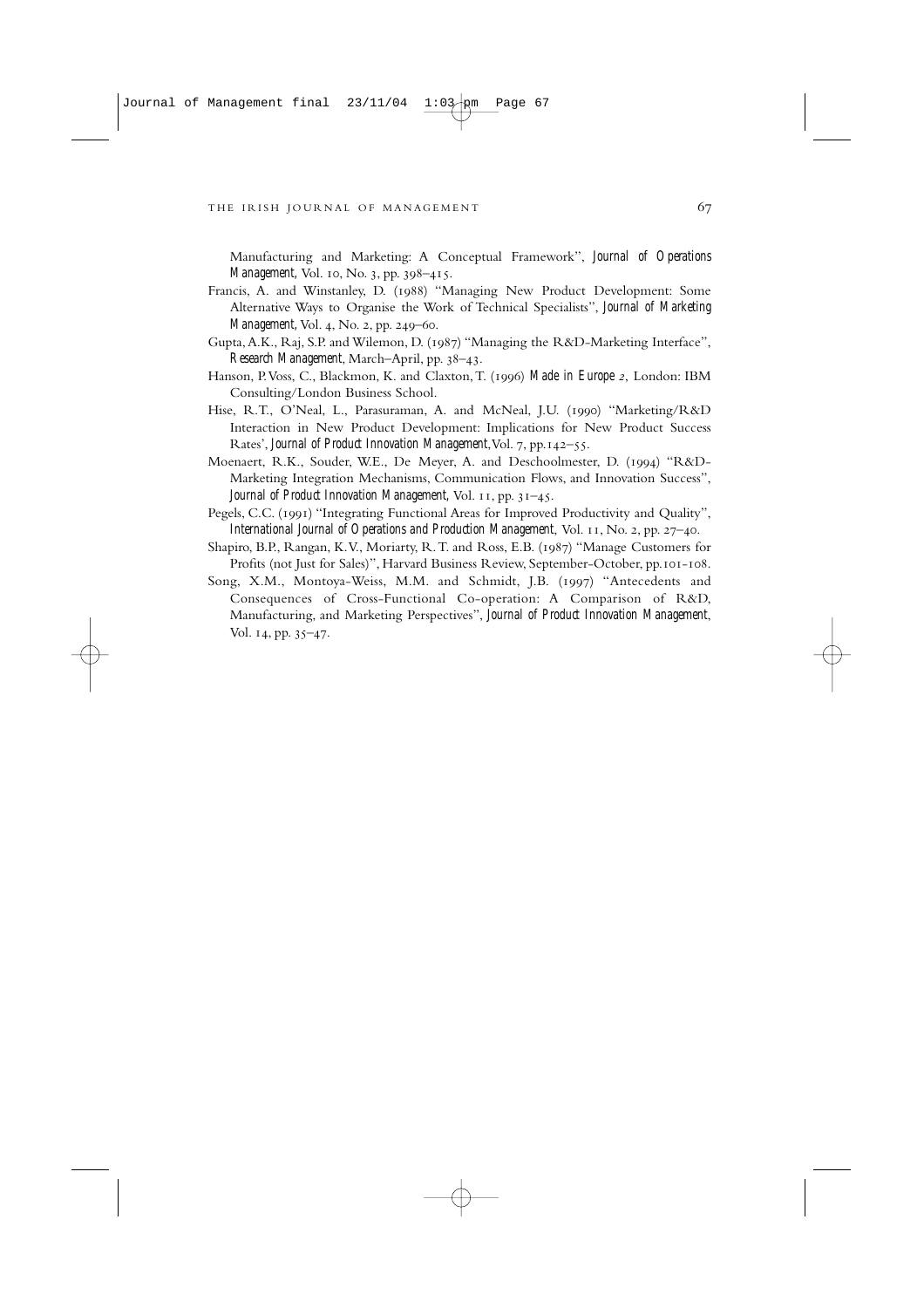# Quantification of Output Growth and Value-Added Captured by the Irish Food Processing Sector

### . . . . . . . .

# JOHN O'CONNELL, LAURENCE HARTE AND DERMOT RUANE<sup>\*</sup>

### INTRODUCTION

 $V^{\text{alue-added}}$  is defined as the value of output less the value of intermediate inputs consumed (Hill,  $1971$ ). It may be measured for any entity in which economic activity is conducted. It may be expressed in gross or net terms. In accounting terms, gross value added consists of the sum of the values of wages/salaries, profits and depreciation. Gross value added (GVA) represents the payment to all the factors of production in the defined business entity.A measure of net value-added excludes the value of depreciation.

Value-added is the basis for measurement of Gross National Product (GNP) and Gross Domestic Product (GDP) and equates with the word "product" in these terms.Economic growth in a country or region is conventionally measured by reference to change in either GNP or GDP at constant prices.

Few statistics have such a key role to play in the formulation and assessment of economic policy as the rate of economic growth. In the long term, the gradual improvement in the standard of living of the community, which could be regarded as the prime objective of economic activity, is largely determined by the rate of growth. Indeed, the rate of growth achieved by a country has come to be regarded as a direct measure of the degree of success or failure of its economic policies ... (Hill, 1971).

This paper is concerned with the measurement of value-added in the Irish food processing sector. Food processing in Ireland is a significant economic activity in the national context. The GVA arising from food processing in 1998 was IR $\angle$ 1.7 billion (Irish Statistical Bulletin, June 2000). GNP in that year was IR $\sqrt{(}53.2)$ billion (National Income and Expenditure 1999). Food processing, strictly defined, therefore contributed  $\alpha$  per cent of GNP. In that year,  $41,441$  people were employed in food processing (Irish Statistical Bulletin, ibid.). Total employment in that year was 1,495,000 (Agri Food 2010, Main Report, 2000). Food processing therefore contributed 2.8 per cent of Irish employment in 1998.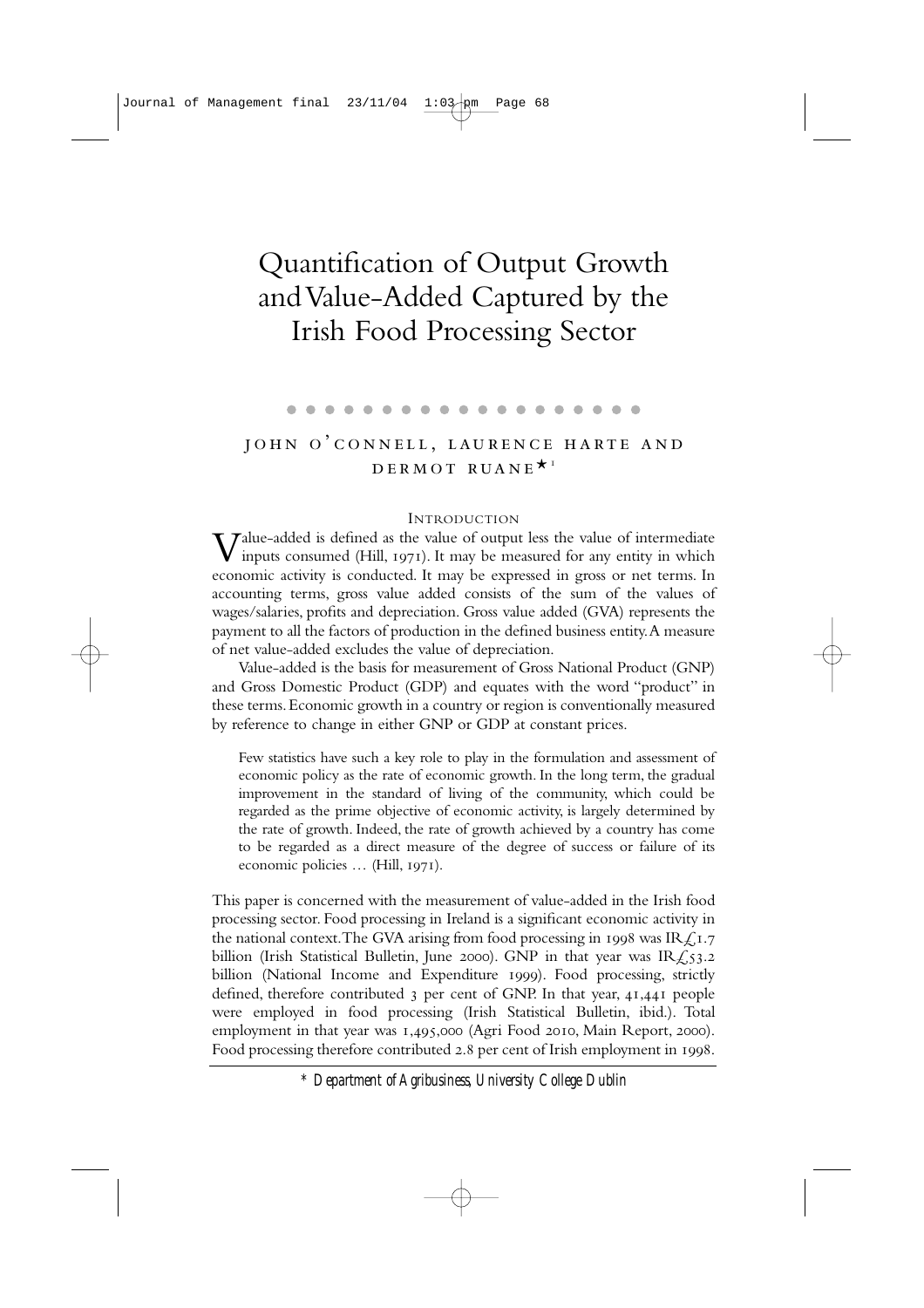Apart from its direct contribution to GNP and employment, food processing is inextricably linked to incomes and employment in Irish farming which in 1998 also contributed approximately 3 per cent of GNP but accounted for 8.6 per cent of employment (Agri Food 2010, 2000).

The main focus of this paper is measurement of change in net output of food processing at current prices. Net output is a more comprehensive measure of "value-added" than the published value-added measure and for reasons discussed below is used in preference to that more restrictive measure. Quantification of either definition of "value-added" at constant prices rather than current is more difficult and entails consideration of many conceptual and technical issues relating to the suitability of index numbers. It is a complex and specialised area of work as can readily be appreciated from some of the published work (Diewert, ). It is felt that dealing with these methodological issues should form the subject of a paper in their own right.

### DATA AND CONCEPTS

The data used in this paper are, for the most part, data compiled by the Central Statistics Office (CSO) and predominantly those of the Census of Industrial Production as published in the Irish Statistical Bulletin. Some CSO data from Supply Balances are also used as are data published by the Department of Agriculture, Food and Rural Development (DAFRD).All are secondary data.

For Census of Production purposes GVA is equal to production value minus the value of intermediate consumption (Irish Statistical Bulletin, ibid.). Production value is the total turnover of the enterprise irrespective of whether that value derives from production activities related to the main processes of the business.Intermediate consumption value comprises the value of all purchases by the business. Subsidies are excluded and indirect taxes (with the exception of VAT) are included. GVA as published in the Census of Industrial Production reports is therefore measured at current market prices rather than at factor cost. It is a measure of what the business or industry keeps of its market earnings to pay for its factor resources.

Another concept for which census data are presented is that of net output. Net output is equal to the value of gross output minus the value of industrial input. Gross output includes the value of goods and services sold by the business, but other items, for example, royalties are excluded. It is a factor cost measure in that the value of subsidies is included and indirect taxes excluded. For most industries the value of gross output is somewhat smaller than the production value as used in GVA calculation.

Industrial input comprises the value of raw materials, fuels and industrial services. Input costs such as royalties, freight, telecommunications etc. are included only in intermediate consumption. Industrial input is a significantly smaller measure of input than intermediate consumption as used in GVA calculation. In value, it averaged  $78$  per cent of intermediate consumption over the data period. In practice therefore, net output always exceeds gross value added.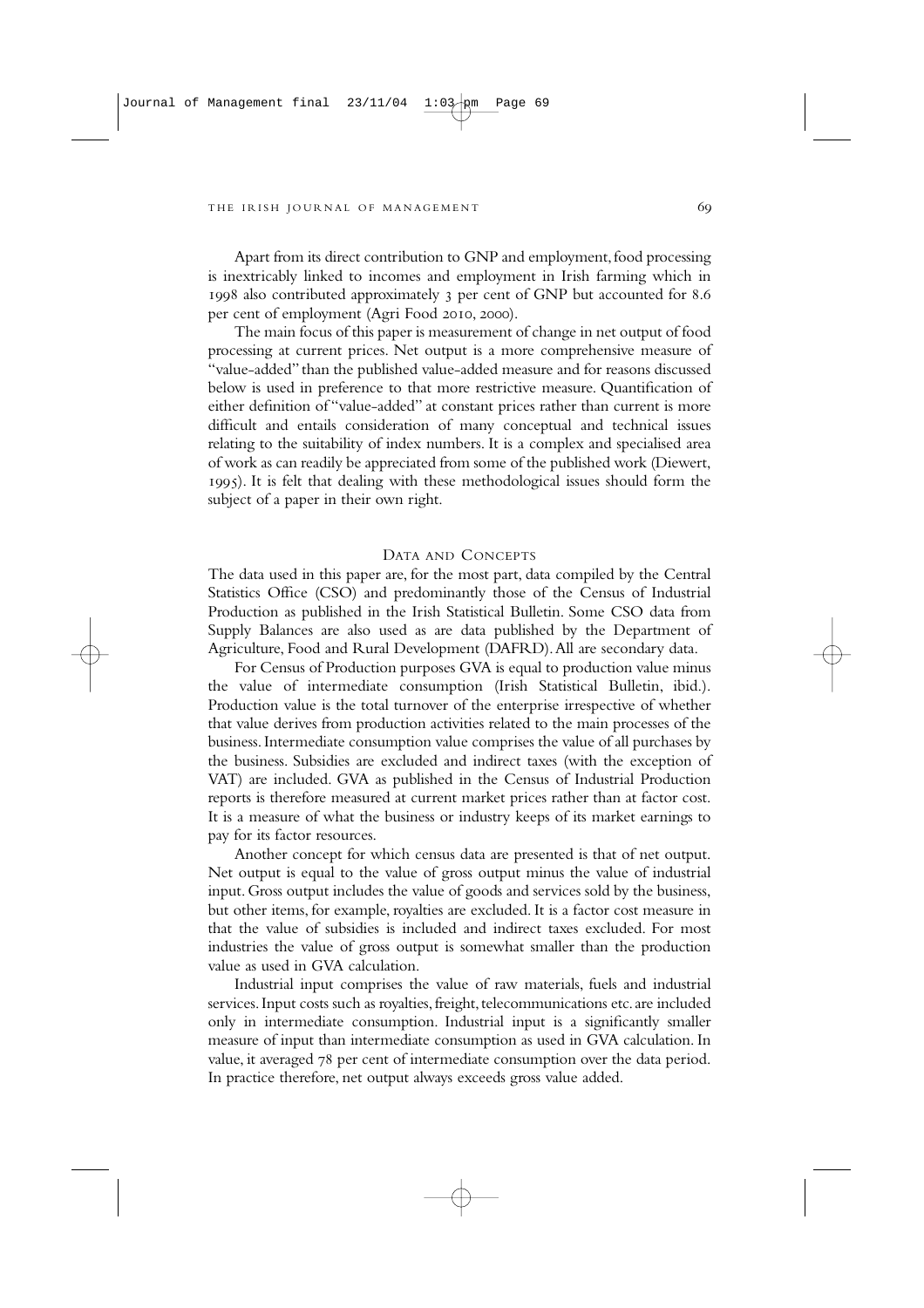While GVA is measured at market prices, net output (NO) is measured at factor cost. Because of this and because of the definitional aspect described above, NO is therefore a more complete measure of the value-added or "servicing" of raw material by processors than GVA even though the inputs involved in that "servicing" may come from other sectors, for example freight and telecommunications.

For these and other reasons discussed below under "Methodology", the NO measure was used here in preference to the GVA.

### **METHODOLOGY**

The first part of this analysis examines the growth rate of the food processing sector in total and that of individual industries within it. It makes comparisons between food processing and the national economy. Growth rates of volume of production are estimated from linear equations of best fit.

The second part of the analysis focuses on the estimation of change in the value of net output per physical unit of input for two major food processing industries,namely,dairy product manufacturing and meat processing.NO is used here in preference to GVA both because it is a more comprehensive measure of the "servicing" by processors of raw material input than is GVA and also because the perspective of the author was to try to get some idea of the degree to which major agricultural inputs into processing are being "added to" over time by way of processing services. NO is the difference between a measure of revenue (R) and a measure of costs (C) and may be denoted as follows:

 $NO = R - C$ 

Change in NO may come about because of change in R, C or both.

Change in NO is specified as follows:

 $\Delta NO = f(\Delta SI, \Delta BPM, \Delta NP, \Delta PP, \Delta PS, \Delta IC)$ 

where:

|             | $\Delta NO$ = change in absolute net output at current prices                     |
|-------------|-----------------------------------------------------------------------------------|
| ΔSI         | $=$ change in scale or volume of major agricultural raw material going for        |
|             | processing                                                                        |
|             | $\Delta$ BPM = change within product mix as it existed in base period             |
|             | $\Delta NP$ = change in product mix arising from introduction of new products not |
|             | existing in base period                                                           |
| $\Delta PP$ | $=$ change in product selling price                                               |
| $\Delta PS$ | $=$ change in unit cost of processing services                                    |
| $\Delta$ IC | $=$ change in unit cost of material inputs                                        |

All changes arising from individual factors may be interpreted on a *ceteris paribus*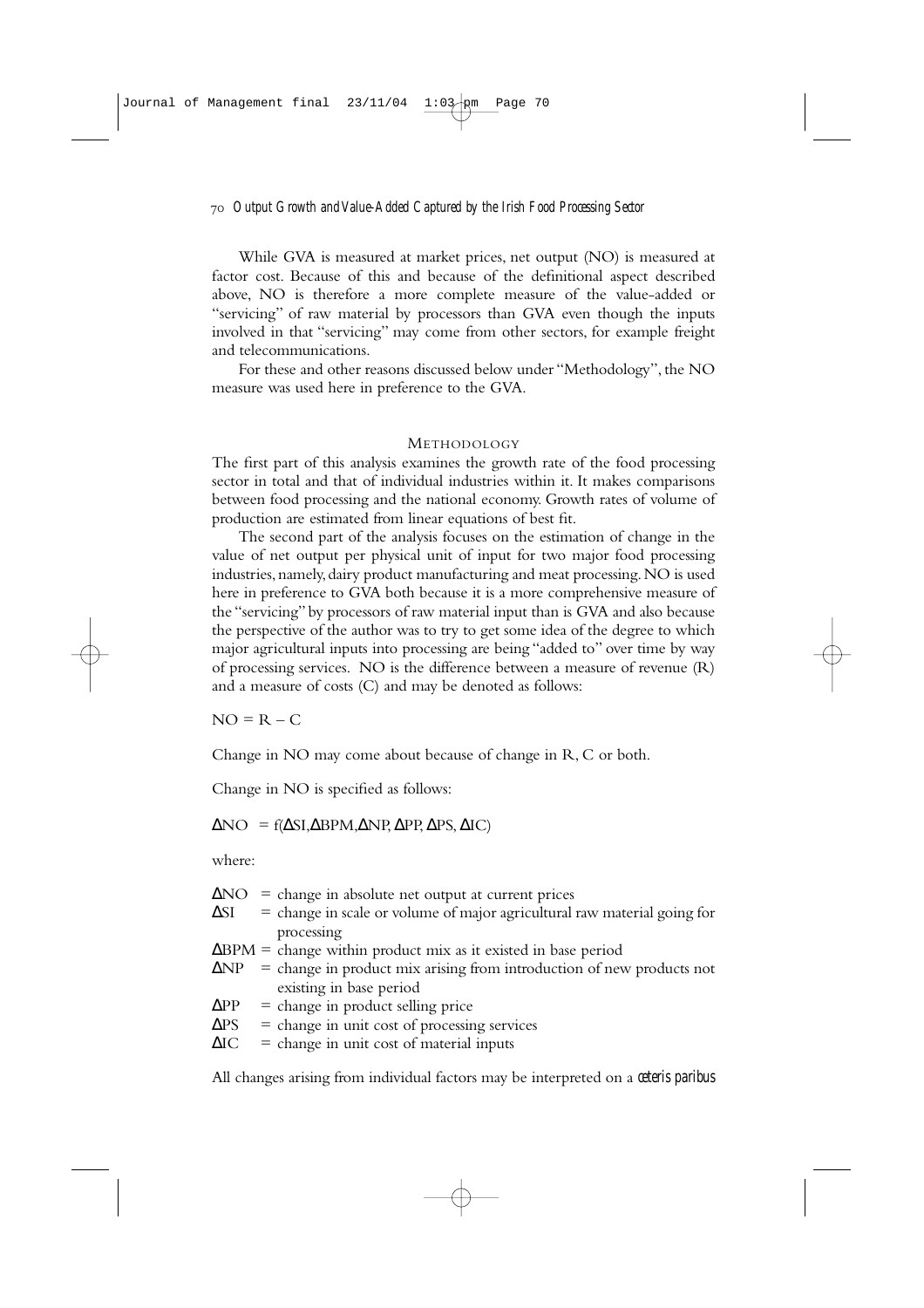or "other factors remaining constant" basis.Thus, on that basis, NO would be expected to double (∆NO) if the scale or volume of the major agricultural input into processing doubled (∆SI). Similarly, given that a mix of products of differing levels of processing/marketing services exist in the base period,change *within the confines of that product mix* (ΔBPM) will cause NO to change. The introduction of new products (∆NP) which did not exist in the base period product mix will also cause NO to change except in the unlikely event that the new products replace existing products with the same NO levels.

A change in product selling prices (∆PP) will cause NO to change. Such a change may be a general market price level change or it may be specific to the firm or industry concerned. Specific selling price changes may arise, *inter alia*, because of changing product quality unique to the firm or industry, changes in buyer perception arising from changes in marketing (foe example branding and distribution) strategies.Change in unit cost of processing services (∆PS) is largely determined as the net outcome of changes in costs and productivity of labour and capital.

Finally because NO, like GVA, is defined as the difference between a measure of revenue and input costs, it follows that NO can also change because of change in materials input costs (∆IC).The input cost of most interest here is the price of the main agricultural input and change in NO will be examined in the context of change in the prices of those agricultural products.

The methodology firstly involves taking the value of NO in the base year and applying the rate of change in the volume of the main agricultural raw material input to it. This generates a new series of NO which builds on the product mix as it existed in the base year. It is an estimate of the change that would have arisen in NO if nothing other than the scale or volume of the main agricultural raw material had changed. The difference between the published NO and this estimated NO is therefore explained in terms of the aggregate effects of changes in all other variables, namely, change in the product mix (∆BPM,∆NP),change in product prices (∆PP),change in unit cost of processing services ( $\Delta PS$ ) and change in raw material unit input ( $\Delta IC$ ).

Secondly, the change in this series (i.e. difference between published and estimated NO) is divided by the volume of the main agricultural input to give an estimate of the *change* in the level, in value terms, of processing service per unit of agricultural raw material used. Conceptually, if the effects of changing unit cost of processing services could be removed, i.e. if one could deflate the series by a price index of processing services, one would have derived a measure of the change in the level, in volume terms, of processing services per unit of agricultural raw material used.This could be referred to as change in the intensity of the processing function. An increasing value for this ratio over time would mean that processors were adding increased volume of processing services to each unit of agricultural raw material processed.

Such a measure would be useful from a policy point of view. It is probably the case that when politicians and others refer to the need for greater valueadded in Irish food processing they are intuitively referring to the need to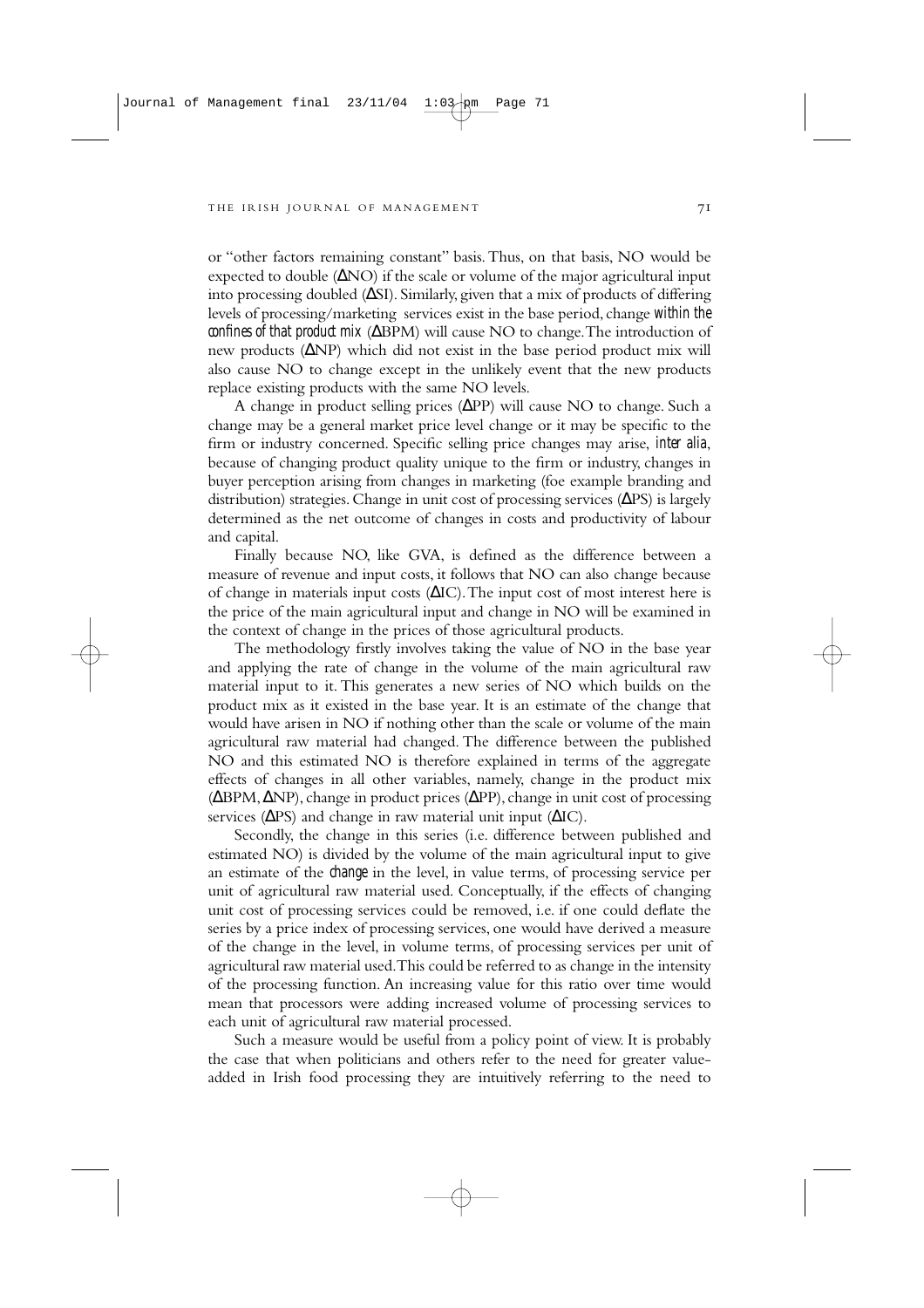increase the volume of processing services per unit of raw material input. In this paper, a step is taken in the direction of quantifying that concept.

It is probably also the case, however, that those spokespersons think of increased value-added only in terms of the application of increased capital, labour and material inputs which impact on product mix changes.

However, as pointed out above, change in the value of NO may also occur for many reasons other than product mix changes, amongst which are changes in product selling prices occasioned by, for example, better distribution channel strategy and branding effect.While difficult, it is not always beyond the bounds of research that such effects could be quantified in their own right.

For many years, CBF-The Irish Livestock and Meat Board had the objective of reducing the volume of Irish beef exports sold into wholesale markets and increasing the volume sold directly into higher paying supermarkets. A large measure of success was achieved in this regard (Irish Food Board, personal communication). An analysis of the UK beef market (O'Connell et al., 1981) estimated that processors selling beef directly to UK supermarkets received a positive price effect of  $5-8$  per cent over the same quality product when sold to wholesalers. Thus, the increased value-added effect (+∆NO) arising from a better price (∆PP) achieved through change in channel strategy was readily quantifiable. (It could be argued that the channel effect referred to here is more correctly treated as a product mix effect because, even though the physical product did not change, the conditions of sale were quite different).

CBF also had an objective of changing the product mix away from bone-in beef to boneless vac-pack product (∆BPM). In this case also a significant degree of success was achieved (CBF Annual Review, 1990) and similarly the valueadded gain arising was relatively easy to measure because both the necessary volume and price-effect data were available.

### **RESULTS**

# **Food Processing Sectoral Growth 1991–1999**

Table 5.1 presents growth rates calculated from annual volume of production indices for the food processing sector as a whole and for individual industries within it. Growth rates were estimated on the basis of a fitted trend line thereby incorporating all the observations in the nine-year data period in the calculation.

| <b>NACE code</b> | <b>Sector</b>                       | % annual change |
|------------------|-------------------------------------|-----------------|
| 411-423          | Food processing                     | $+5.6$          |
| 412              | Slaughtering and preserving of meat | $+1.3$          |
| 413              | Manufacture of dairy products       | $+1.7$          |

**Table 5.1: Average Annual Growth\* in Volume of Production, Ireland, 1991–1999**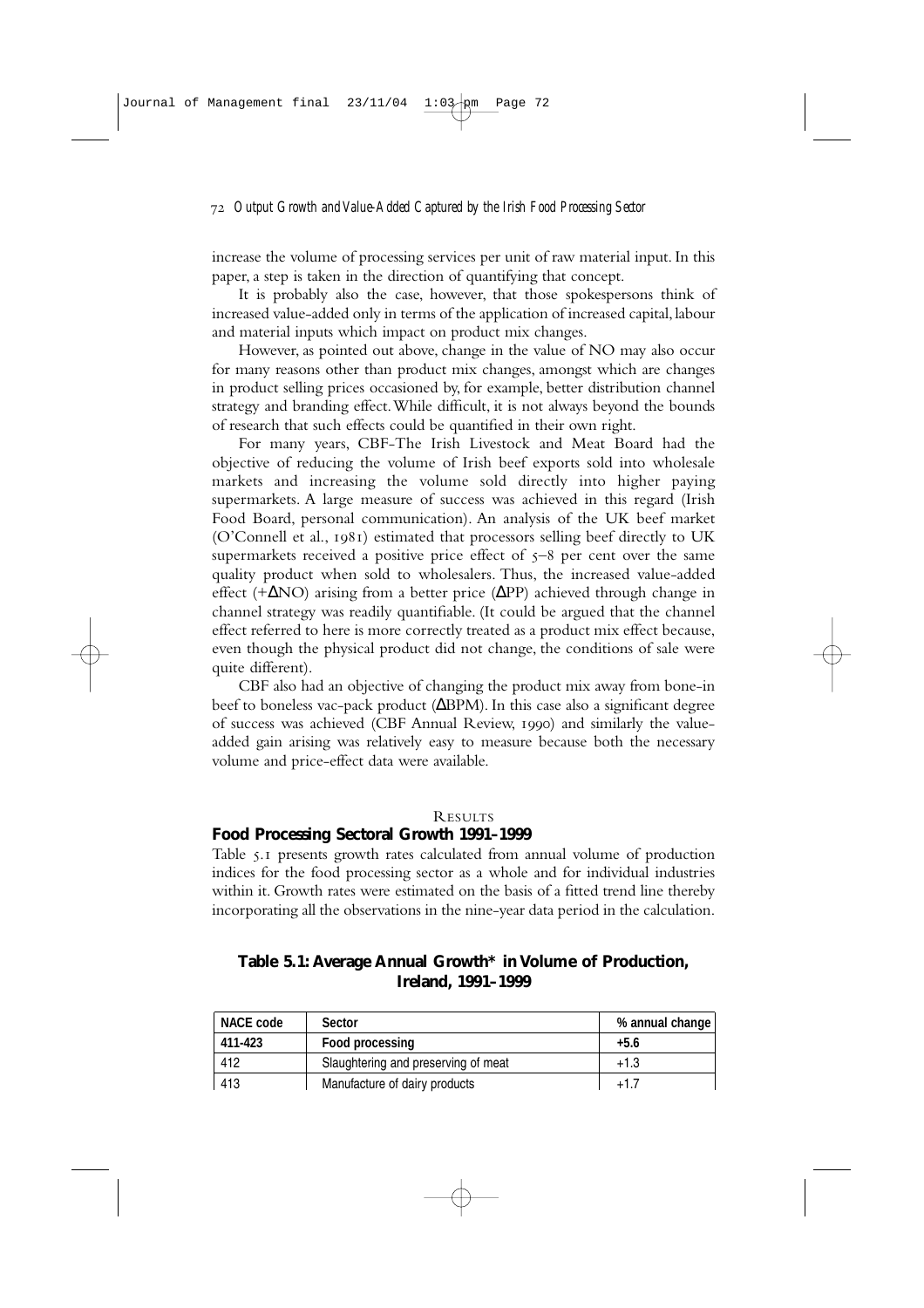| 416,422         | Grain milling and manufacture of animal and poultry | $+2.9$  |
|-----------------|-----------------------------------------------------|---------|
|                 | feed                                                |         |
| 419             | Bread, biscuit and flour confectionery              | $+5.7$  |
| 420-421         | Manufacture of sugar and cocoa, chocolate and       | $-0.3$  |
|                 | sugar confectionery                                 |         |
| 411,414,415,    | Other foods**                                       | $+9.5$  |
| 417-418 and 423 |                                                     |         |
|                 | <b>Manufacturing industry</b>                       | $+12.1$ |
|                 | <b>All industries</b>                               | $+11.4$ |

 $\star$  Calculated on the basis of a fitted line: log index no. = f (year)

\*\* "Other foods" comprise manufacture of vegetable and animal oils and fats; processing of fruit and vegetables; processing of fish; miscellaneous foodstuffs (i.e. NACE 417-418,423)

Volume of production of the Irish food processing sector grew at an average annual rate of 5.6 per cent over the 1991-1999 period. Growth was highest at an annual rate of 9.5 per cent in the "Other foods" category, followed by 5.7 per cent in "Bread, biscuit and flour confectionery" and a 2.9 per cent rate in "Grain milling and manufacture of animal and poultry feed".

However, growth was low at annual rates of 1.3 per cent and 1.7 per cent respectively in the industry's main commodity sectors of "Slaughtering and preserving of meat" and "Manufacture of dairy products".Volume of production declined in "Manufacture of sugar and cocoa, chocolate and sugar confectionery".

The overall growth rate of 5.6 per cent represents a very acceptable performance from what is a mature industry, although it is less than half the rate of growth achieved by Irish manufacturing generally in this period of unprecedented growth of the Irish economy.

The performance of the food sector which is largely an indigenous sector may be more fairly compared with performance of the total indigenous manufacturing sector. Following relatively poor performance in most of the 1980s O'Malley (1998) showed that the volume of production of the Irish indigenous manufacturing industry grew by what he regarded as quite a good rate of 4 per cent per year in the period 1987–95. While in the same period, all Irish industrial output grew by 9.9 per cent per annum but annual production in the OECD as a whole grew by only 2 per cent and that in the EU by only 1.7 per cent.

In addition, as illustrated by Harte ( $1998/99$ ), a focus only on domestic growth of the Irish food industry ignores the very impressive international growth of Irish-owned food companies over this period.

Within food processing, "Other foods" grew most rapidly. It is likely that growth in this category was driven primarily by the high income growth of Irish consumers with increasing demand for food variety and convenience. Development of French-type bread and in-store baking and the pioneering of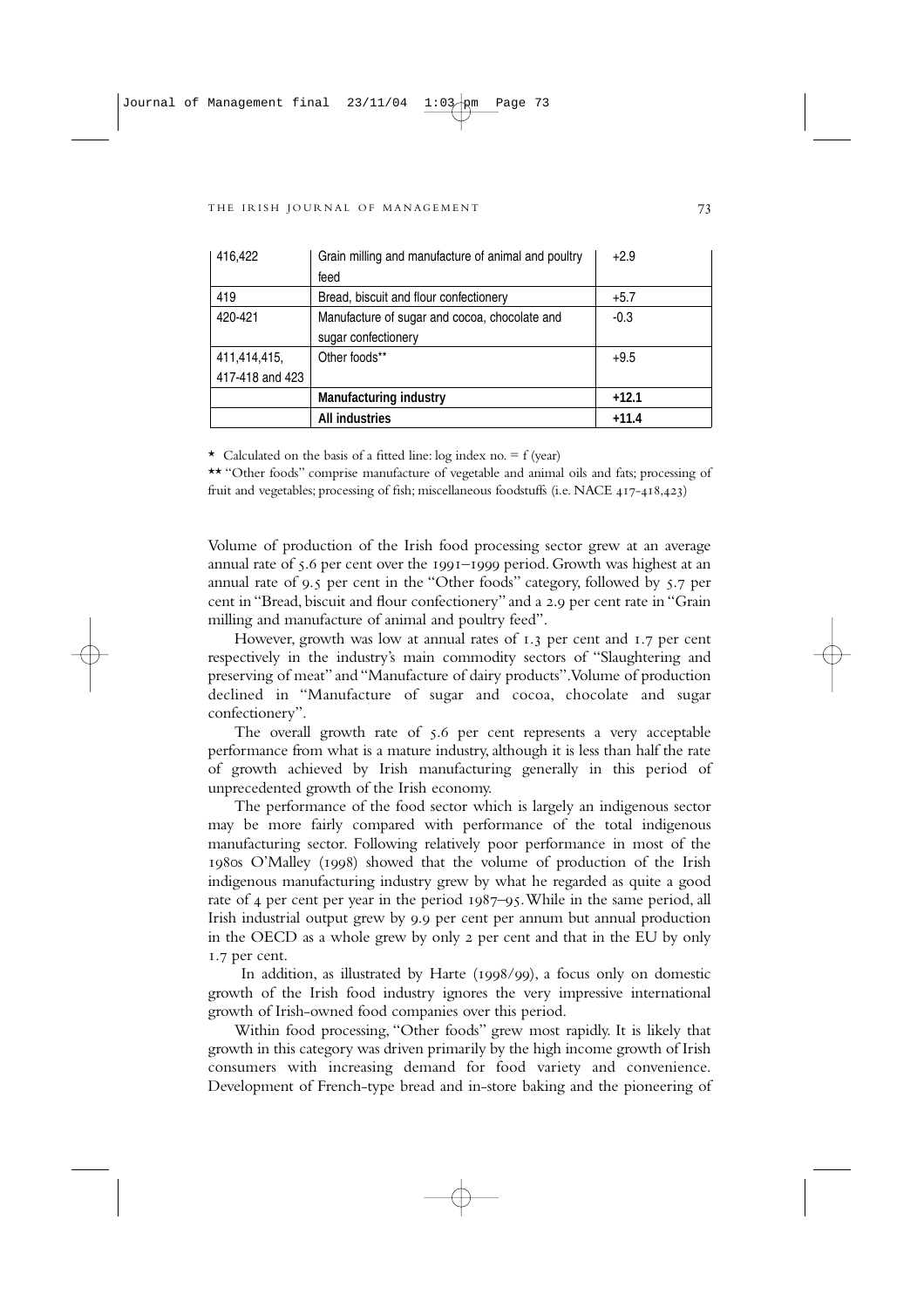their development by local companies is likely to have been an important factor in growth of the bread and grain milling sectors.

Growth in the dairy, meat and sugar sectors has been constrained by EU quota limits on farm production of the raw materials for these sectors. In addition, both the dairy and beef sectors have especially high commodity export contents and limited exposure to the fast-growing domestic market.

It is unfortunate that a breakdown of the "Other foods" category is not available. It would be of considerable interest to be able to get a better focus on the types of businesses that produced such high growth rates.

Apart from problems of industry classifications, the volume of production concept is also deficient to an extent.Volume of production, while of interest, is not necessarily a reliable indicator of the more important concept of value-added or of the wealth retained by an industry and which is the focus of this analysis.

A classification system introduced in (NACE Rev.) for the census of industrial production gives some greater breakdown of food processing. Values for turnover and gross value added and for gross and net output for this classification are available. It was argued earlier that net output was the preferred measure in this exercise. Since net output is a "broad" measure of value-added it is reasonably valid to compare it with GNP.This will give some indication of the relative size and growth of food processing although the result derived using net output will tend to overestimate the size of food processing as strictly defined. The results of this comparison are presented in Table 5.2. Both net output and GNP are expressed in factor cost terms.

|                 |                                                    | 1991                | 1998  | 1998 as % 1991 |
|-----------------|----------------------------------------------------|---------------------|-------|----------------|
| <b>NACE</b>     | <b>Sector</b>                                      | Net output as % GNP |       |                |
| 151-158         | <b>Food processing</b>                             | 8.5                 | 7.8   | 91.8           |
| 1511, 1512      | Meats                                              | 1.0                 | 0.66  | 66             |
| 153             | Fruit and veg.                                     | 0.22                | 0.12  | 55             |
| 155             | Dairy products                                     | 1.77                | 1.01  | 57             |
| 1571            | Animal feeds                                       | 0.29                | 0.18  | 62             |
| 1572, 1581      | Prepared pet foods                                 | 0.03                | 0.036 | 120            |
| 1582,           | Bread and flour confect.                           | 0.49                | 0.35  | 71             |
| 1583, 1584      | Sugar, cocoa, chocolate and sugar<br>confectionery | 0.63                | 0.31  | 49             |
| 1585, 1586,     | Macaroni, noodles, couscous etc.                   |                     |       |                |
| 1587            | Tea, coffee                                        | 0.10                | 0.13  | 130            |
|                 | Condiments, seasonings                             |                     |       |                |
| 154, 156, 1588, | Vegetable and animal oils and fats                 |                     |       |                |

**Table 5.2: Comparison of Net Output of Food Processing with GNP, Both at Factor Cost\***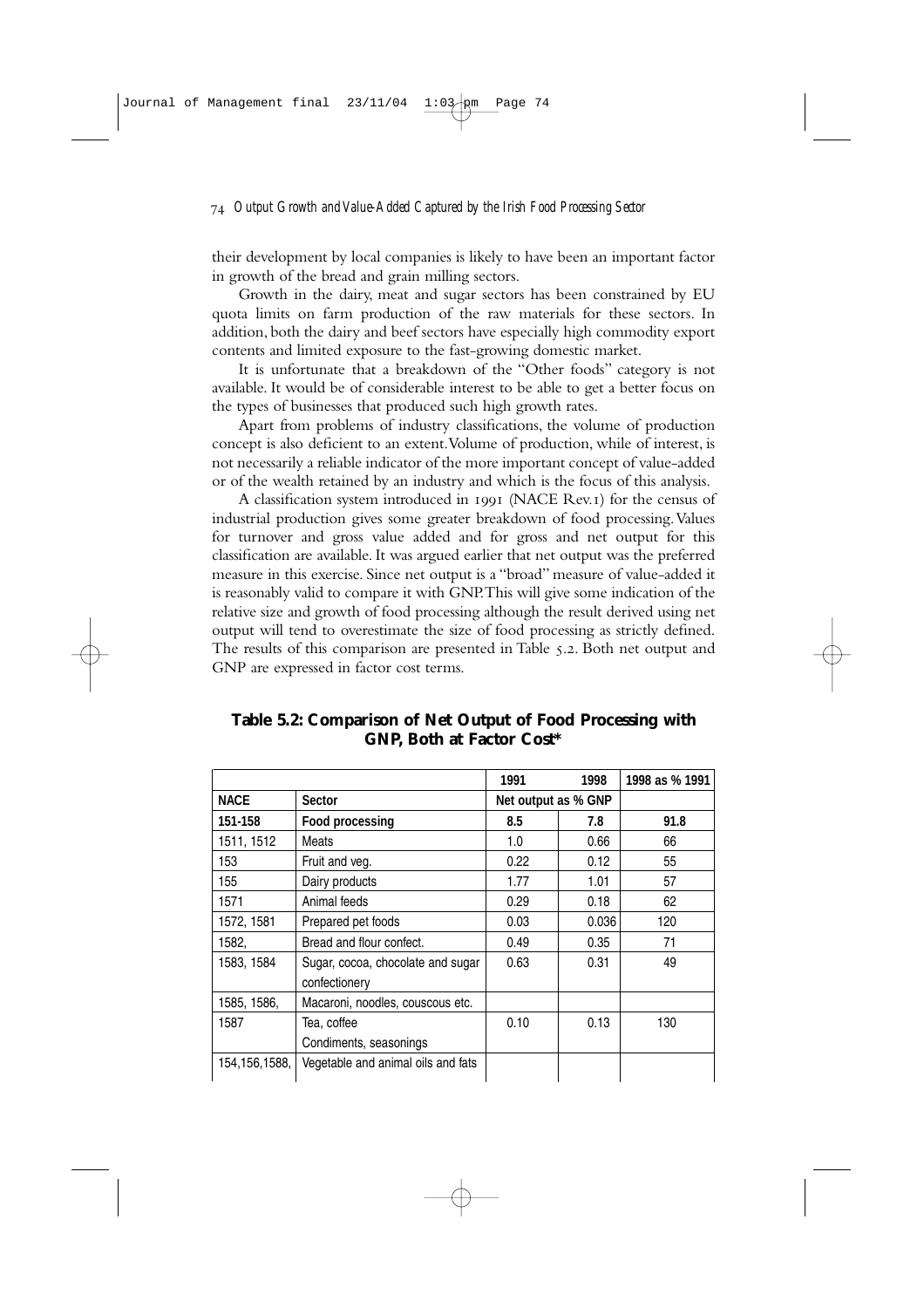| 1589 | Grain mill products, starches and | 3.46 | 4.53 | 131 |
|------|-----------------------------------|------|------|-----|
|      | starch products                   |      |      |     |
|      | Homogenised food preparations and |      |      |     |
|      | dietetic food                     |      |      |     |
|      | Other foods n.e.c.                |      |      |     |

*Note:* The NACE codes and related official titles of the industries named in Table 5.2 are given in Appendix 5.1

\* GNP at factor cost was estimated from data in "National Income and Expenditure 1999"

The net output of Irish food processing in 1998 comprised over 90 per cent of its 1991 position in GNP. In view of the extraordinary growth rates achieved by the Irish economy in the 1990s this performance is quite creditable given the demographic and income elasticity status for food of most of the markets into which Irish processors sell.

However, some industries have failed, to a significant degree, to keep pace with the growth in the general economy and this includes some major sectors. The "laggards" are "Sugar, cocoa, chocolate and sugar confectionery", "Fruit and vegetable processing", "Dairy products manufacture", "Meat processing" and "Grain milling and animal feeds".

The production of the raw materials for sugar and dairy processing are very severely restricted by EU supply-restricting systems and those for meat processing to a lesser degree.

Prepared pet foods improved their relative position by 20 per cent from a small base.

However, the last category in Table 5.2, namely the combination of "Vegetable and animal oils and fats; grain mill products, starches and starch products; homogenised food preparations, and dietetic food; and other foods n.e.c." closely followed by the second-last category, namely "manufacture of macaroni, noodles, couscous etc., tea, coffee, condiments and seasonings" were the star growth performers.

There is, however, a major difference of scale between the second-last and the last categories in Table 5.2. The manufacture of macaroni, etc., tea, coffee and condiments etc. (second-last category), while exhibiting high relative growth remained a relatively insignificant part of the economy and of the total food industry over the data period. Their gross output went from 0.67 per cent of total food processing gross output in 1991 to 1.26 per cent in 1998. At the same time their net output went from 1.2 per cent to 1.7 per cent of total food processing net output over the same period.

The scale figures for the last industry sector in Table 5.2, namely "Vegetable and animal oils and fats; grain mill products, starches and starch products; homogenised food preparations, dietetic food; and other foods n.e.c." are much larger. The gross output of the industries represented by these classifications was 16 per cent of total food industry in 1991 and 27 per cent in 1998.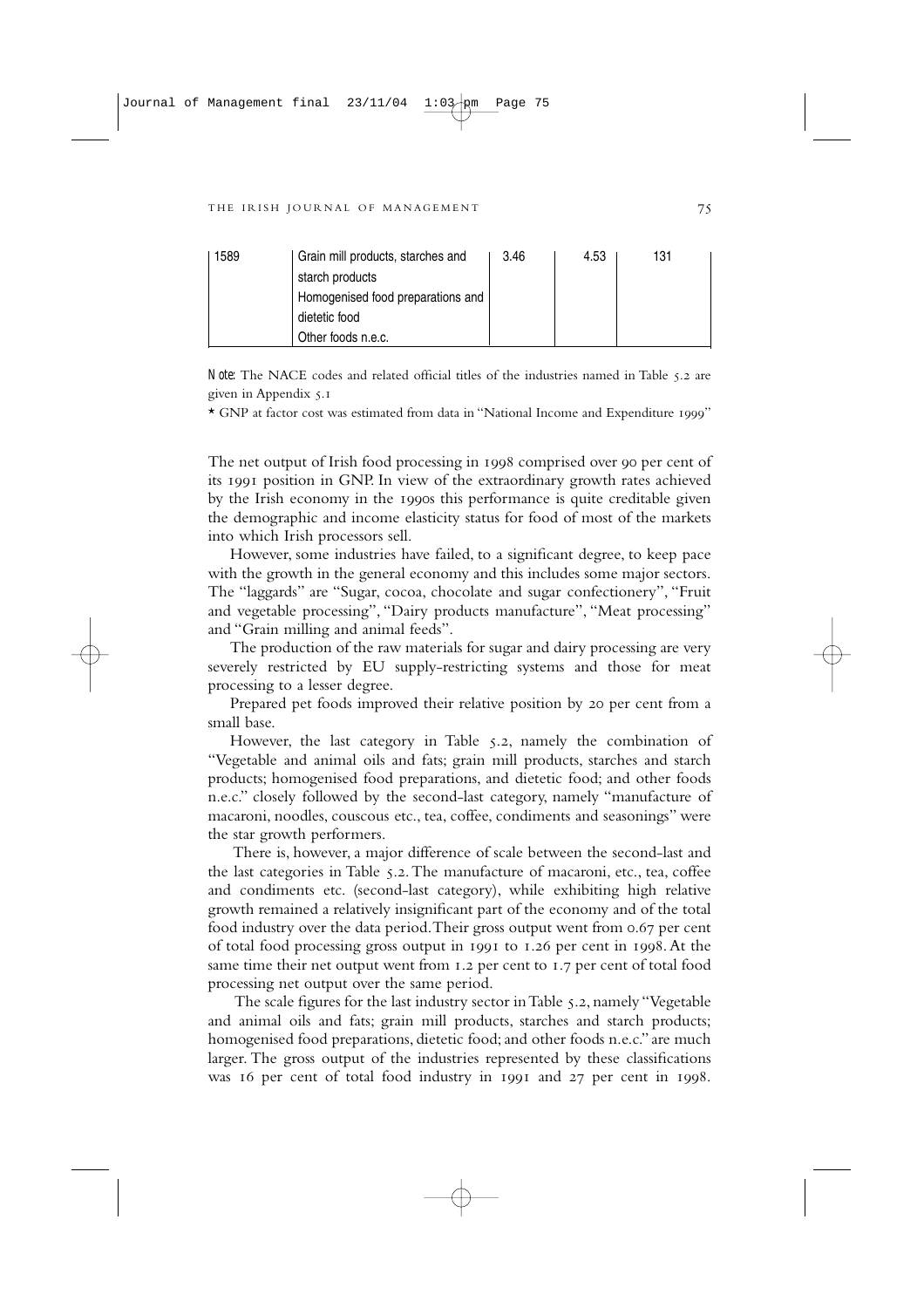Correspondingly their net output grew from 41 per cent of food industry net output in  $1991$  to  $58$  per cent in  $1998$ . These figures illustrate:

- the combined scale of the industries represented by these classifications
- their extraordinary growth-rate performance relative to food processing in general and relative to GNP
- the disproportionately high net output (value-added) per unit of sales.

Once again, it would be of great interest if a further breakdown were available for these classifications.

# ANALYSIS OF CHANGE IN VALUE-ADDED CAPTURED BY DAIRY AND MEAT PROCESSING

# **Dairy Product Manufacturing**

The rate of change in the volume of milk produced on Irish farms is applied to the base year net output for dairy manufacturing and a new net output series is generated labelled "scale effect" net output.The difference between the CSO NO and "scale effect" NO is the change in NO arising for all reasons other than change in scale of milk production. This series is expressed as Irp/litre of total milk supplied. These results are presented in Table 5.3.

| Year    | Change in   | <b>Actual Net</b> | <b>Expected NO</b> | "A-E" NO  | Rate of  | <b>Annual rate</b> |
|---------|-------------|-------------------|--------------------|-----------|----------|--------------------|
|         | milk supply | Output (NO)       | (Scale effect)     | £000      | change   | of change in       |
|         | compared    | £000              | £000               |           | in "A-E" | "A-E"              |
|         | to base     |                   |                    |           | to base  |                    |
|         | 1991        |                   |                    |           | year     |                    |
|         | ( %)        | "А"               | "F"                | "A-E"     | Irp/It.  | Irp/It.            |
| 1991    |             | 419,851           |                    |           |          |                    |
| 1992    | $+0.889$    | 488,944           | 423,583            | $+65.36$  | $+1.28$  | $+1.28$            |
| 1993    | $-0.178$    | 496,741           | 419,104            | $+77.64$  | $+1.54$  | $+0.26$            |
| 1994    | $+1.146$    | 377,782           | 424,662            | $-46.88$  | $-0.92$  | $-2.46$            |
| 1995    | $+1.482$    | 482,022           | 426,073            | $+55.95$  | $+1.09$  | $+2.01$            |
| 1996    | $+1.640$    | 527,306           | 426,734            | $+100.57$ | $+1.96$  | $+0.87$            |
| 1997    | $+0.869$    | 492,564           | 423,500            | $+69.06$  | +1.35    | $-0.61$            |
| 1998    | $-2.3$      | 471,930           | 410,194            | $+61,74$  | $+1.25$  | $-0.10$            |
| Average |             |                   |                    |           |          |                    |
| 1992    |             |                   |                    |           |          |                    |
| -98     |             |                   |                    |           |          | $+0.18$            |

# **Table 5.3: Actual and Expected Net Output in Dairy Processing**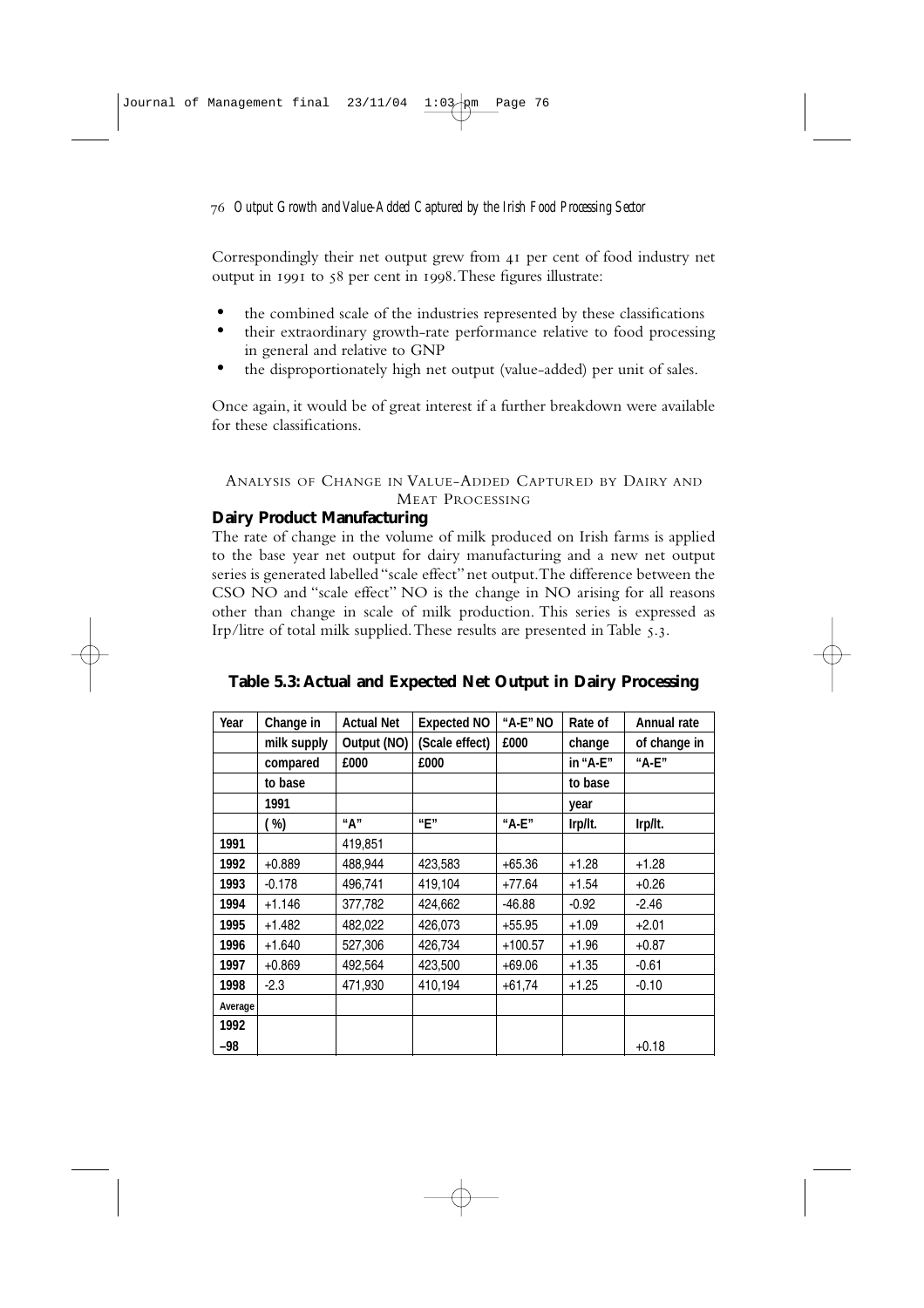With the exception of 1994 the changes in the A-E value-added both in  $\angle$  millions and on a per-litre-of-milk basis relative to the base year of 1991 were positive. On a *year-on-year* basis the annual increase amounted to  $+0.18p$  per litre. On an intuitive basis one is inclined to say that this is a modest increase. Since any scale effect is excluded it necessarily represents the change in monetary return per litre arising because of changes in product mix, distribution, promotions and possible change in producer milk price. It is estimated at current prices and therefore includes any changes in the unit price of the services that were employed in generating the increased value-added of  $0.18p$  per litre.

A common approach to the estimation of margins or values added of any kind at constant prices is that of double deflation (United Nations, 1993). Using that approach both the revenue and the input cost are deflated separately by what are deemed appropriate product price indices. O'Connell  $(1979)$  argued that the use of product price indices in either a single or double deflation system is inappropriate and may lead to misleading results. The value-added entity represents a *value* of services and if it is to be expressed in constant price terms should be deflated by an appropriate price index of services. Such indices are not published and would have to be estimated.The services involved would derive from labour and capital.The capital component would, very likely, pose severe practical difficulties in the estimation of a meaningful service price index.The exercise is not attempted here. It is felt that, if it is to be attempted, it is best done as a stand-alone exercise.

The data period of this exercise viz. 1991-98 was one of relatively low general Irish inflation averaging just over per cent per year (Irish Statistical Bulletin, September 2000).

Unit labour cost in dairy product manufacture increased by a little under 3 per cent per year (Irish Statistical Bulletin ibid.). It may be that the level of capital investment in dairy processing, while relatively low, (Personal communication Irish Co-operative Organisation Society) gave rise to enough productivity gains to at least offset this fairly modest labour cost increase and give a position of no change in the overall unit cost of dairy processing services.

It may be that there would be very little difference between the estimated value-added figure whether expressed in current price or constant price terms for this particular data period.Admittedly this is a rather weak and speculative conclusion.

The estimation of the A-E value figure as above provides an absolute figure expressed as p/litre or in  $\mathcal{L}$ millions. This approach has numerous advantages and opens up many possible avenues for further exploration and research. If a similar exercise were done for other countries, e.g. New Zealand, Netherlands, Denmark, one could reach some useful conclusions regarding the rate of change in an important performance measure in this country compared with our competitors. Furthermore if the total figure could be broken down into its components viz. those components arising from change in product mix,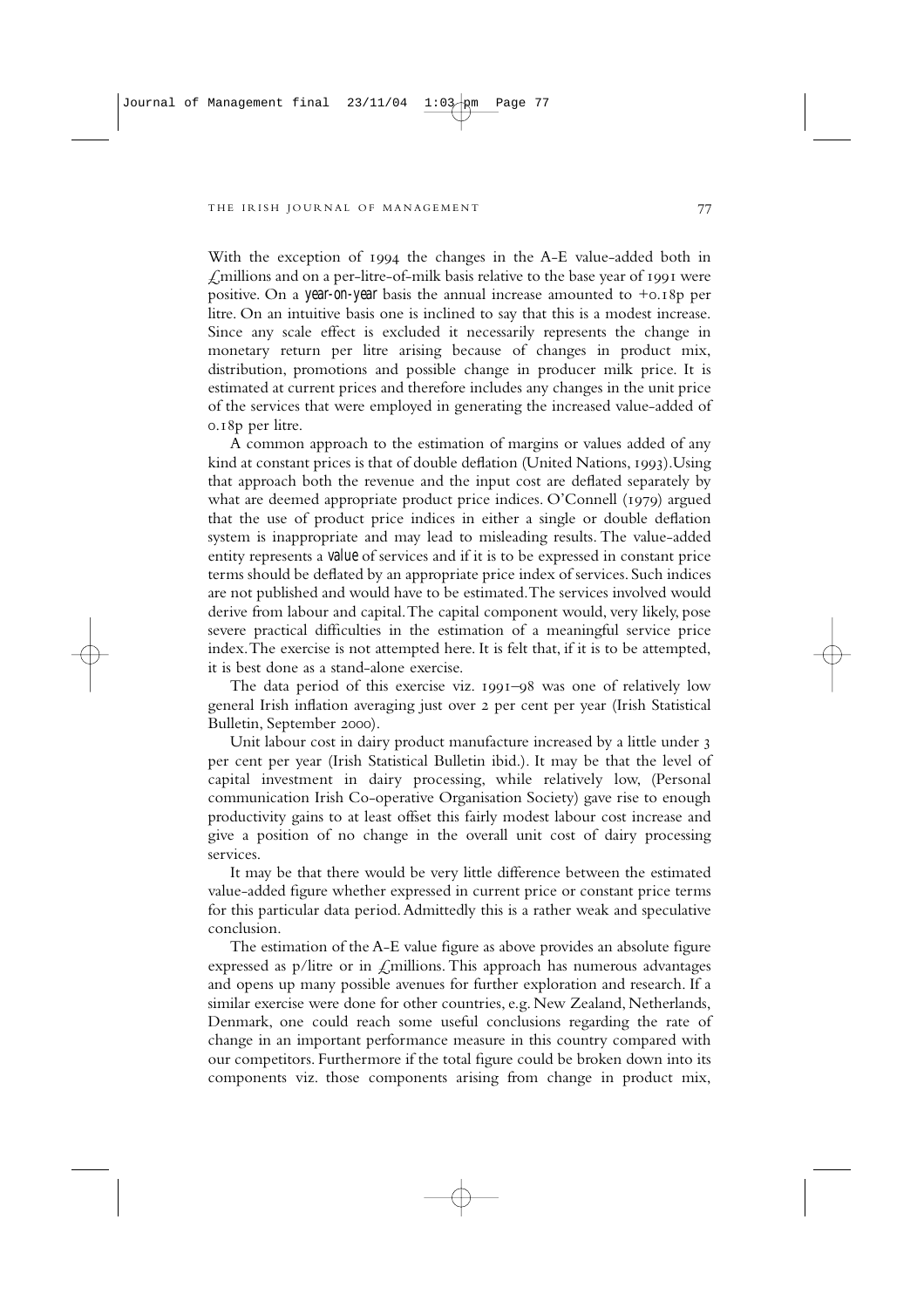distribution strategies and promotional activities one could begin to explain the basis for different performance as between countries.

The results for value-added gain as expressed here could, when combined with data relating to expenditure on such activities as product development and promotional expenditure, facilitate the quantification and assessment of benefit-cost outcomes.

As defined earlier, any measure of value-added is the difference between a revenue and a cost figure. It is possible therefore that the estimated gain in valueadded by the dairy processing industry may be achieved by reducing the price of inputs used in dairy processing or that the value realised for these gains is all retained by processors. It is also possible that the gain in value-added may be greater than that retained by the sector and that the difference is paid out to producers who thereby benefit from the value-adding activities of the processing sector through higher prices for milk.This latter effect which might be expected to be more relevant where the processing sector is largely comprised of farmerowned co-operatives is not captured in the present exercise.

Raw milk is by far the most important input, the production of which provides incomes for many thousands of dairy farmers. It was felt that an analysis of the relationship between milk prices paid to producers and the prices received by dairy processors over the data period would add further to an understanding of the value-creating and -sharing process. The position is presented graphically in Figure 5.1.



**Figure 5.1: Price Movements: Dairy Products and Milk**

The data for Figure 5.1 were taken from the Irish Statistical Bulletin. The data for dairy products represent price movements as experienced by Irish dairy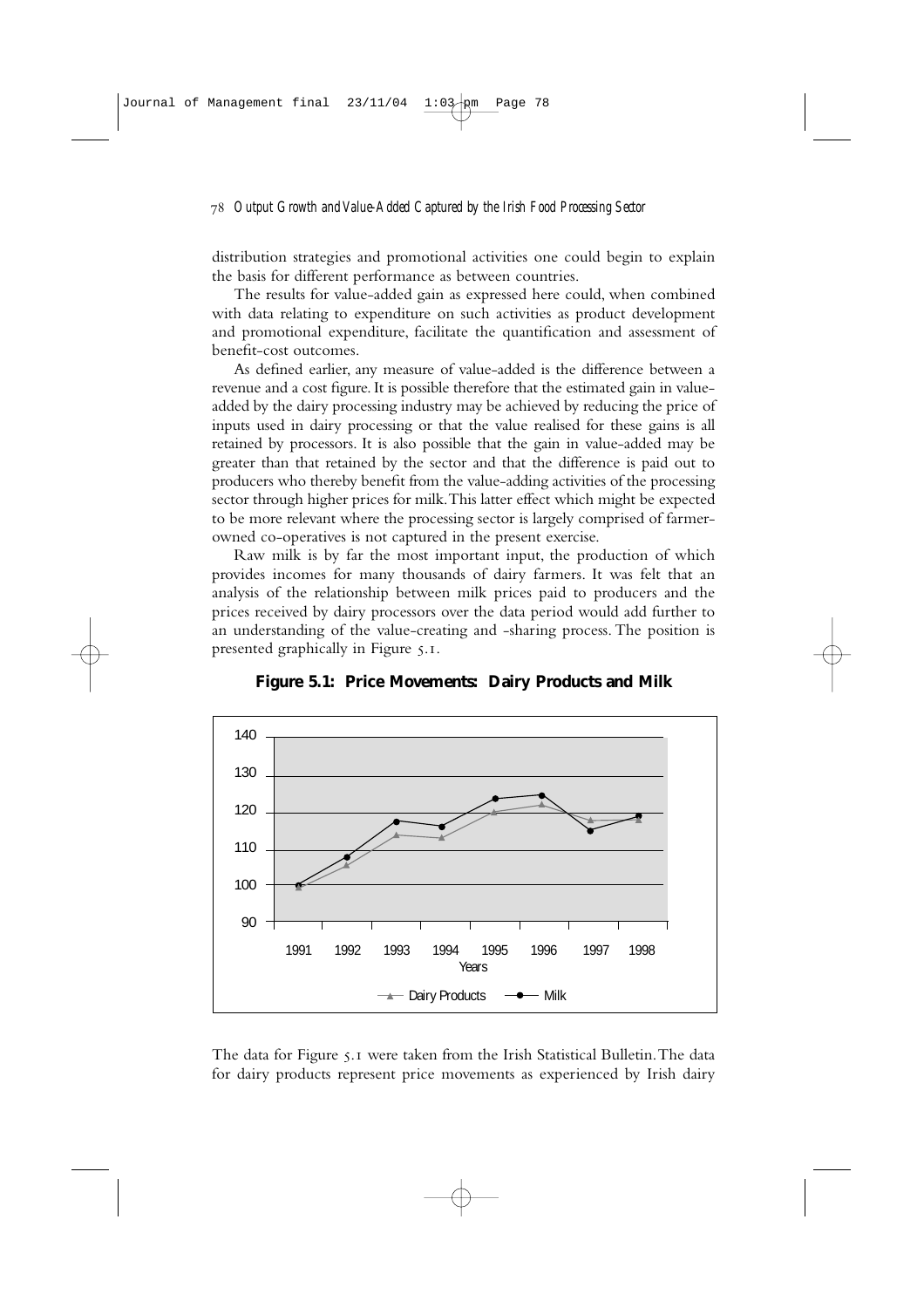processors.Those for milk represent price movements as experienced by Irish dairy farmers. Milk prices at farm level are determined by market prices and by EU export refunds and product subsidies paid to processors.The price data relating to processors are collected from processors by the Central Statistics Office (CSO). For those processors who sell through the Irish Dairy Board their "prices" are inclusive of EU refunds and product subsidies.This is not so for those who sell outside of the Board. Because of this there is a degree of non-comparability between producer and processor prices.

However, since the data are expressed in index number form and thus represent only movement in prices, they are likely to exhibit less error than absolute price data. In any case the graphs in Figure  $\zeta$ . behave quite well and in the firm belief of not fixing it unless it is broken the data are not subjected to further scrutiny.

Conceptually the graphs in Figure  $\zeta$ . are a diagrammatic method of presenting the story relating to value-added in the dairy industry.

The nature of the relationship between processor and producer prices provides some insights into the source of processor price gains.

If the dairy processing sector were increasing value-added because of activities on its part which require the allocation of resources at processing level, it would be expected that at least a proportion of any price increase thus earned would go to processors only.While such activity could have the effect of increasing producer prices it would certainly entail a widening gap between the price as received by processors and that received by producers.

If, however, a price increase is of a general market nature requiring no particular resource allocation on the part of the processing sector then it would be expected that a greater proportion of such price increase would be reflected in an increase in producer milk price. This latter effect is dependent on the processing margin being more of an absolute rather than a percentage margin in nature.<sup>2</sup>

On the basis of the movement of processor and producer prices as shown above it appears that processor price increases have largely been of the general market nature rather than having been earned by particular actions of Irish dairy processors.

This result is also consistent with the relatively low rate of increase in valueadded (NO per litre) as estimated separately in Table 5.3.

Notwithstanding a low rate of growth in value-added, it may nevertheless be somewhat re-assuring from a dairy farmer perspective, to observe in Figure 5.1, that in general terms at least, there is quite a close correlation between price movements as experienced by Irish dairy processors and those experienced by Irish dairy farmers for their milk.

Finally, it is worth noting that with one exception the price changes in Figure  $5.1$  are all positive. The fairly substantial price drop from  $1996$  to  $1997$ coincides with a significant fall in  $A-E NO$  in  $1997$  as estimated in Table 5.3. The  $1998$  NO in Table 5.3 shows a further small reduction while Figure 5.1 shows both prices increasing. However, the small reduction in processing NO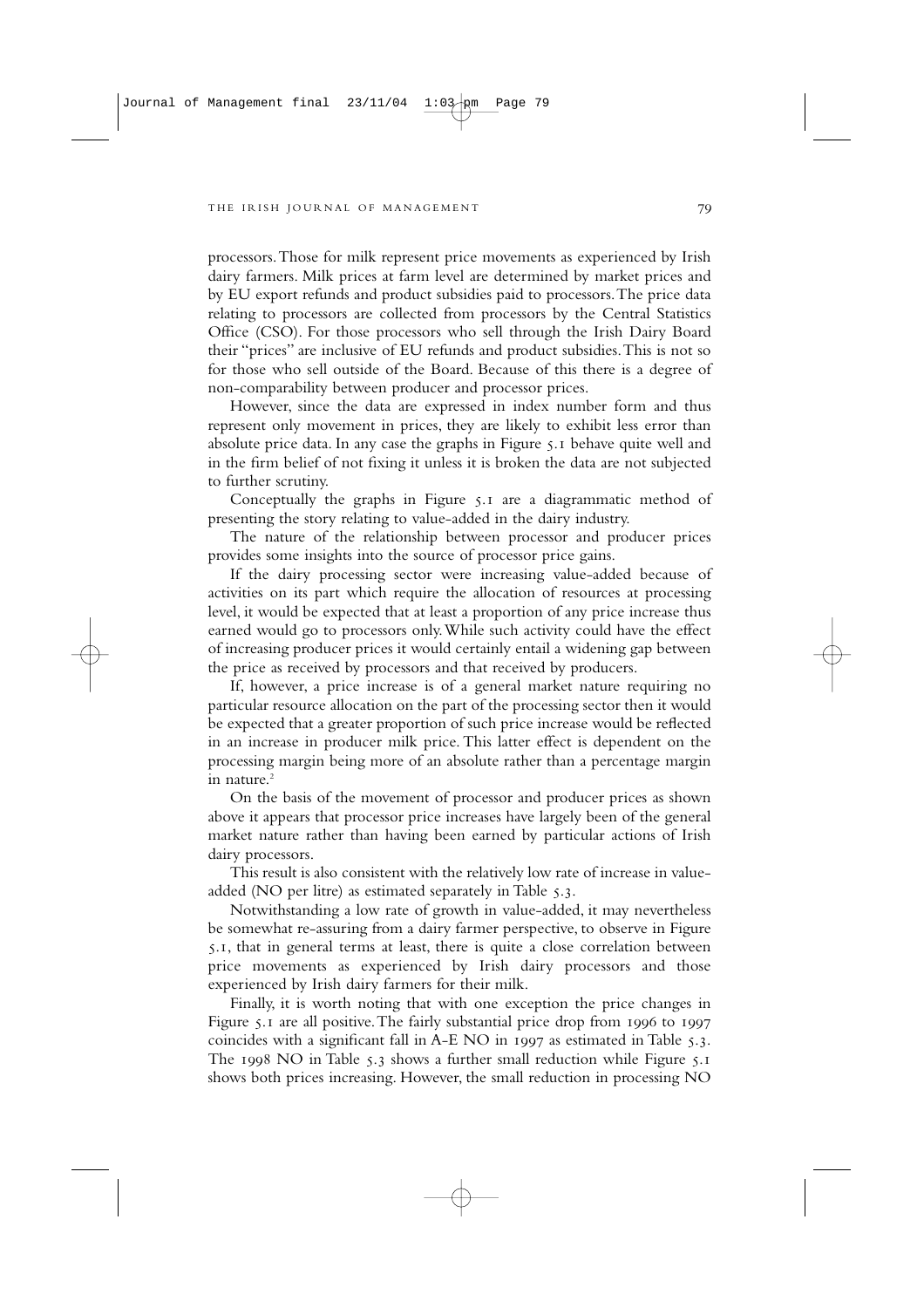could have been brought about by the fact that the milk price increased more than the processed product price in  $1997 - 98$ .

### **Meats**

A similar exercise is undertaken below for meats as was undertaken for dairy products. Data are presented in Table 5.4.

| Year           | Change in<br>slaughterings:<br>all compared<br>to base 1991 | <b>Actual net</b><br>output (NO) | <b>Expected NO</b><br>(Scale effect) | $H$ A-E $''$ NO |
|----------------|-------------------------------------------------------------|----------------------------------|--------------------------------------|-----------------|
|                | (%)                                                         | £000                             | £000                                 | £m              |
| 1991           | ---                                                         | 238,785                          | ---                                  | 0               |
| 1992           | $+2.9$                                                      | 247.501                          | 245,710                              | $+1.79$         |
| 1993           | $-0.7$                                                      | 255,817                          | 237,114                              | $+18.70$        |
| 1994           | $-6.7$                                                      | 248,053                          | 222,786                              | $+25.27$        |
| 1995           | $-2.4$                                                      | 288,122                          | 233,054                              | $+55.07$        |
| 1996           | $+4.5$                                                      | 309,829                          | 249,530                              | $+60.30$        |
| 1997           | $+8.5$                                                      | 305,514                          | 259,082                              | $+46.43$        |
| 1998           | $+13.4$                                                     | 307,999                          | 270,782                              | $+37.22$        |
| Av. for period | $+2.79$                                                     | 275.203                          | 245.437                              | $+34.97$        |

# **Table 5.4: Rate of Change in Slaughterings, Actual NO, Expected NO, Actual-Expected NO**

The rate of change in tonnage of slaughterings is applied to the base year net output thereby generating a new series of expected net output which is an estimate of what net output would have been if nothing else had changed other than the tonnage slaughtered.The difference between this and actual net output (A-E NO) is the amount of net output arising for all other reasons, e.g. new product development, price gains of a general market or specific Irish industry nature etc. This averaged  $HR \textless 34.97$  million/year in the data period. It reached a peak of  $HR f_0$ 60.30 million in 1996 and declined thereafter.

While the data refer to all meats the predominant meat is beef, which on a volume basis accounted for 68 per cent of all slaughterings in 1991 and 63 per cent in 1998 (Animal Production, 2000). Subsequent to the BSE crisis of 20 March 1996, the proportion of Irish beef marketed in the EU as a whole dropped from its peak figure of almost 60 per cent in 1995 to 40 per cent in (Trade Statistics). In addition, consequent on re-nationalisation of EU markets the Irish industry suffered a severe loss of better paying accounts within the EU for those sales still being made within the EU (Personal communication, Bord Bia).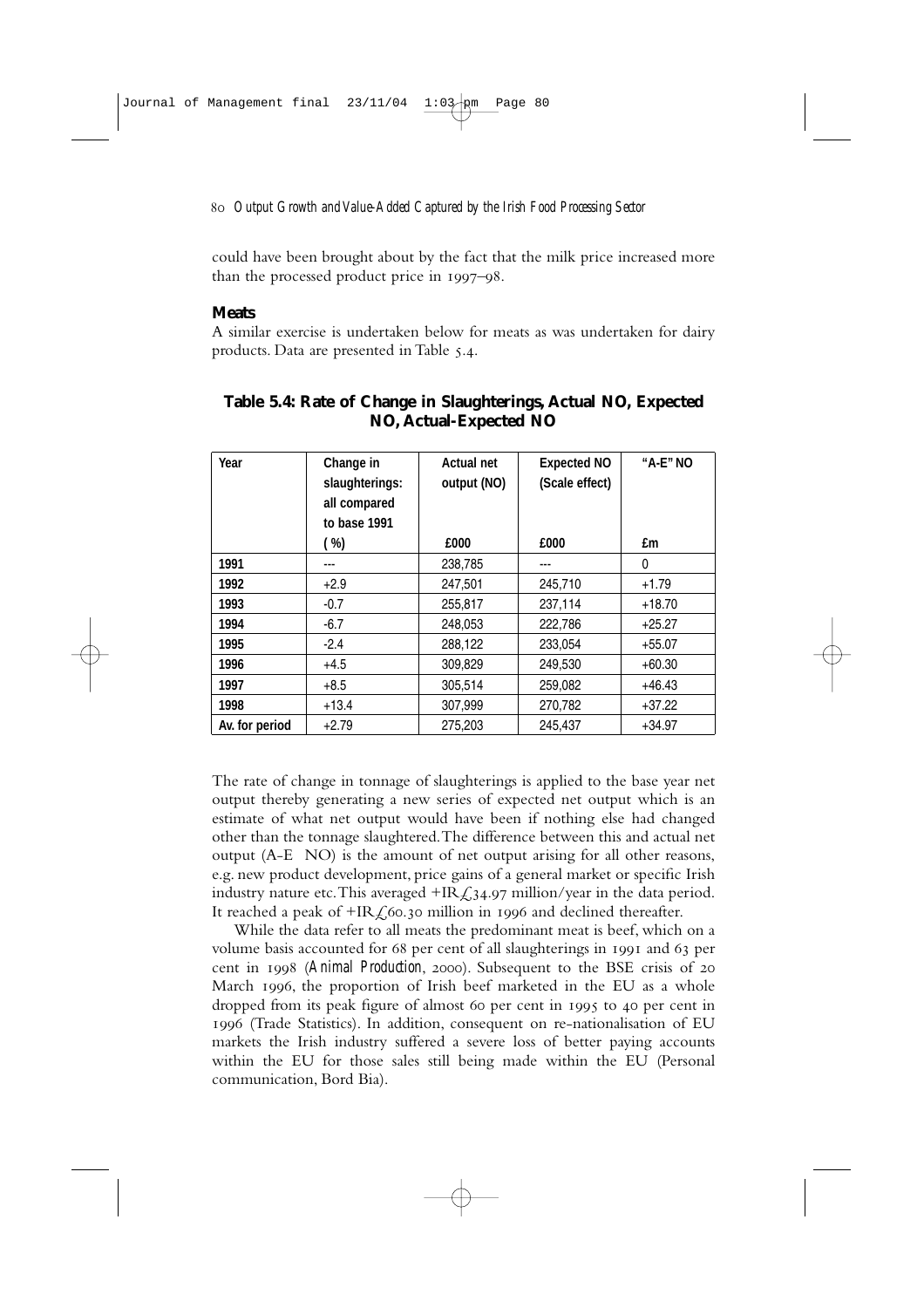In Table 5.5 the A-E NO estimates are expressed relative to tonnage of slaughterings.

| Year        | "A-E" NO/Kg slaughterings. | "A-E" NO/kg slaughterings. |
|-------------|----------------------------|----------------------------|
|             | All compared with base yr  | Year-on-year comparison    |
|             | IR P/kg                    | IR P/kg                    |
| 1991        | 0                          |                            |
| 1992        | $+0.19$                    | $+0.19$                    |
| 1993        | $+2.0$                     | $+1.78$                    |
| 1994        | $+2.9$                     | $+0.91$                    |
| 1995        | $+6.1$                     | $+3.3$                     |
| 1996        | $+6.3$                     | $+0.54$                    |
| 1997        | $+4.6$                     | $-1.39$                    |
| 1998        | $+3.6$                     | $-0.88$                    |
| 1992-98 av. |                            | $+0.64p/kg$                |

**Table 5.5: A-E Expressed Relative to Tonnes (cwe) Slaughterings**

As can be seen in Table 5.5, gains in value-added per kg of meat were made from 1991 through 1996, although the figures are somewhat erratic. The gains spilled over from the peak of 1995 into 1996 albeit in a modest way while thereafter there was an actual loss in value-added per kg.The average year-toyear change for the period was  $+o.64p/kg$ . This compares with an average farm price of IR $\sqrt{2.15/kg}$  carcass weight for heavy steers. The annual growth in value-added amounts to 0.3 per cent of the average farm price for the period.

As discussed in the context of dairy processing above, the results for meats would be of greater utility if similar results were available for other countries. Likewise it would be of interest and benefit if the individual components of the gains and losses in value-added shown above were estimated and related back to actions and costs incurred by the Irish industry in the achievement of gains.

As was done for dairying, an examination of the relationship between exfactory product prices and farm-level raw material (livestock) prices is carried out to test the possibility that processors might be increasing their value-added "at the expense" of Irish farmers.

It might be considered that this is more of a possibility in the meat industry than in the dairy industry given the long-held suspicions of farmers and their associations in relation to Irish beef processors, culminating in a blockade of beef factories in January 2000.

In addition, the Irish meat processing sector is predominantly in private ownership. The beef processing sector is over 95 per cent privately owned with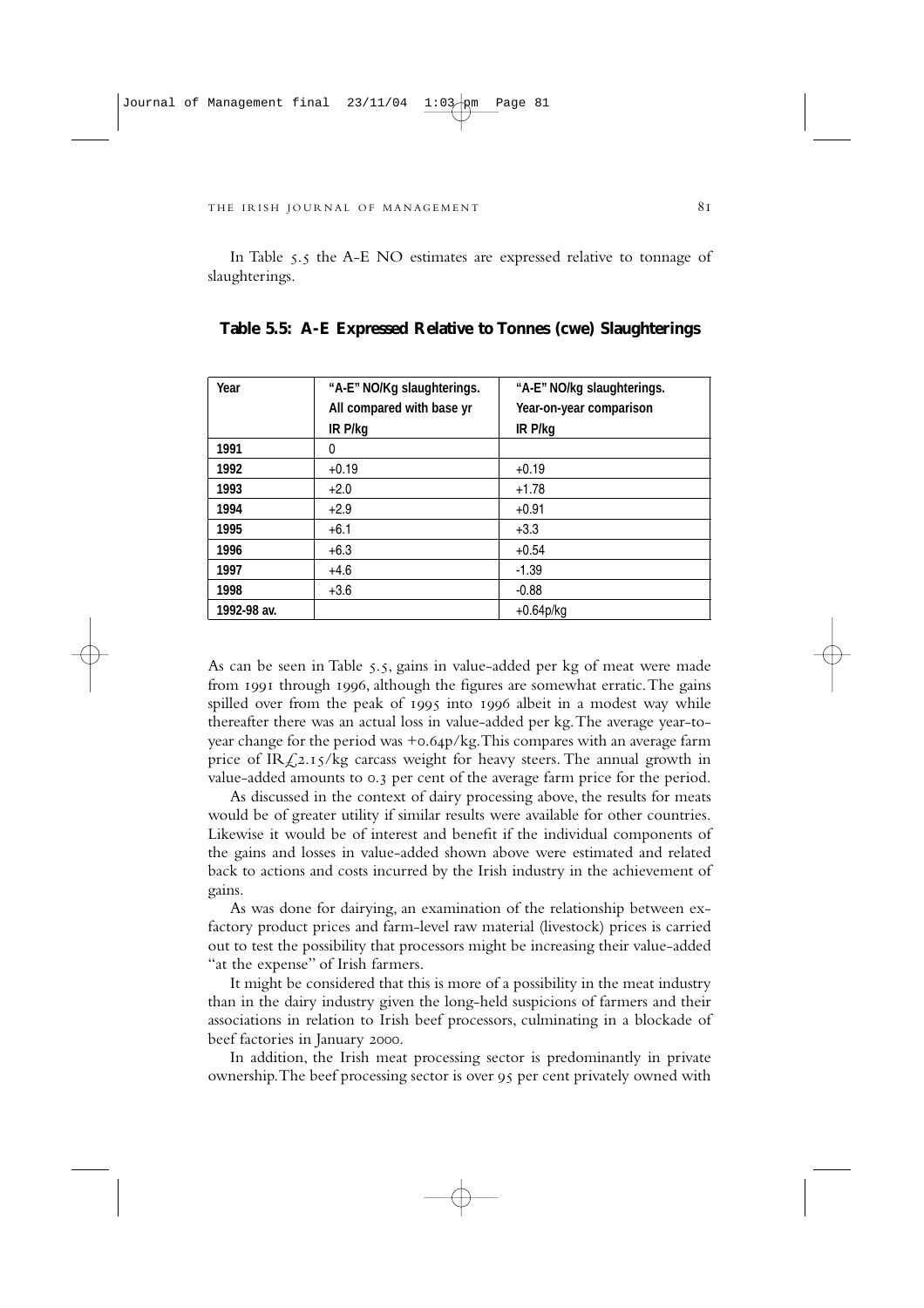less than  $\varsigma$  per cent in farmer ownership, which might be thought by some to be more likely to give rise to "rip-off" farmer prices than would occur in the dairy sector. Figure 5.2 shows prices as received by Irish meat processors and by Irish livestock producers. Both price series are published in the Irish Statistical Bulletin.

# **Figure 5.2: Irish Industrial Producer Meat Prices and Irish Livestock Prices**



As can be seen the relationship between movement in ex-factory meat prices and Irish livestock prices is quite close from 1991 through 1995, coinciding approximately with the period of growth in the A-E NO, but diverges progressively from then onwards.At first sight this is puzzling and, especially if you are a livestock farmer, even alarming. However, there are some further factors to be considered which can shed some light on this.

Firstly, because of the fact that there is no centralised marketing agency akin to the Irish Dairy Board operating in the meat sector, prices as received by meat processors and as recorded by the CSO are totally exclusive of EU export refunds (Personal communication CSO). On the other hand, prices as received by livestock farmers reflect EU refunds for both meat and livestock exports to non-EU destinations.The level of export refund per tonne of meat and meat equivalent of live exports declined significantly in 1997 and 1998 in the data period.

To make the comparison more valid therefore one must either take changes in refunds out of livestock price changes or add them to meat price changes and also allow for live exports.The latter was attempted here.

The methodology involved splicing an index number for export refunds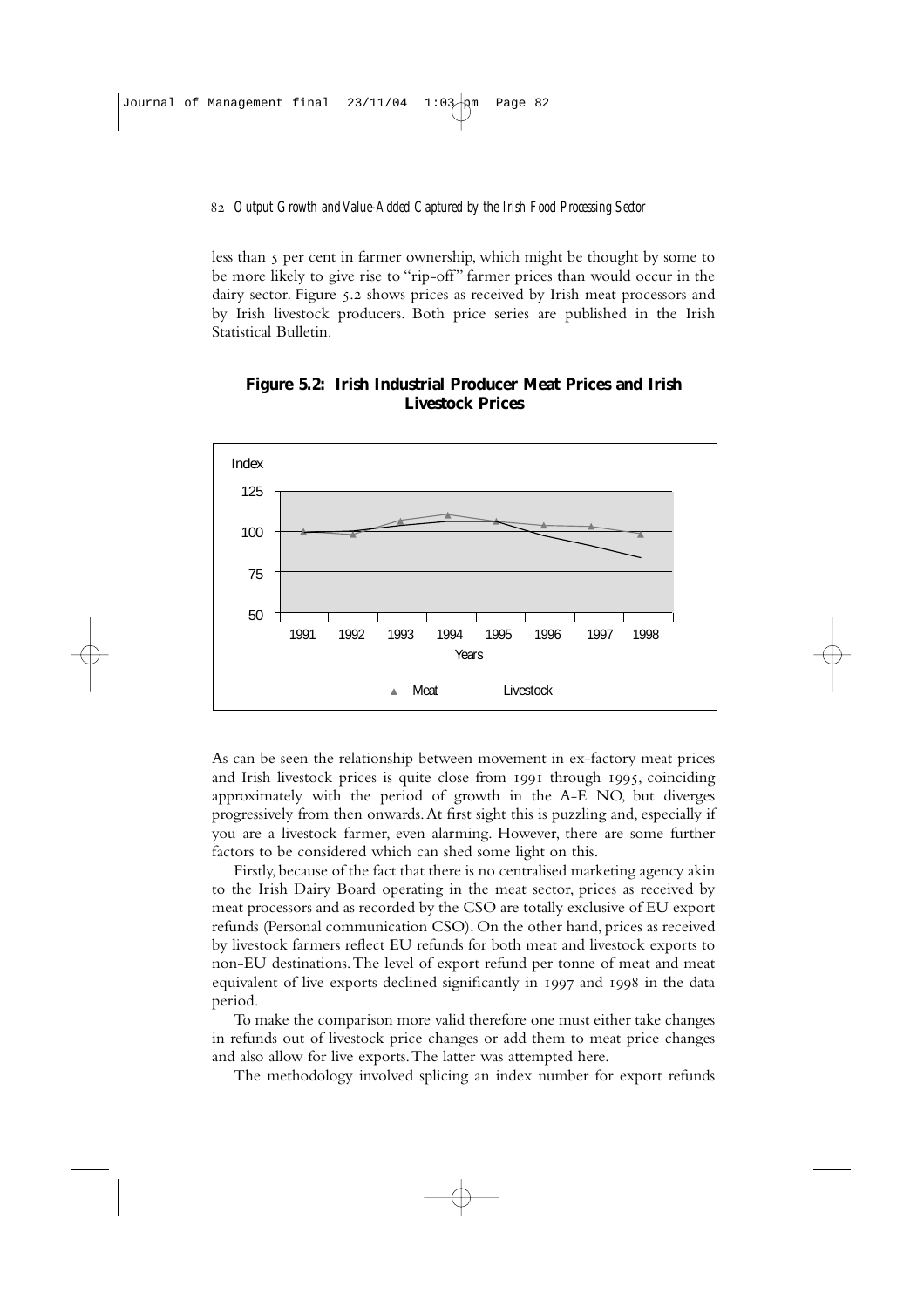onto the published CSO meat price index to give an index of returns incorporating both market price and EU refunds.Two weightings were used – a base or 1991 weighting and a current or 1997 (1998 not available at time of writing) weighting where the weightings represented the proportion of carcass weight equivalent of combined meat and live exports exported to EU and non-EU destinations. The former was applied to the published CSO price index while the latter was applied to an index of export refunds.

In turn, the index of export refunds was estimated by taking total meat and live exports refunds (DAFRD) received by Ireland, dividing by the carcass weight equivalent of Irish meat and live exports to non-EU destinations (Animal Production, 2000) and expressing the result in index number form.

There appeared to be some problem with the export refund data for the years 1991 and 1992 which was not resolved at time of writing. Accordingly the exercise is confined to the years  $1993 - 1998$ , which is reasonably satisfactory for present purposes since the divergence in Figure 5.2 which it is hoped to explain commenced in 1996.

Figure  $5.3^3$  compares the estimated movement in processor/live exporter returns with those in the CSO published livestock price (more correctly "returns") using 1991 weightings as described above. In 1991, 76 per cent of Irish meat and meat equivalent of live exports went to EU markets and 24 per cent went to non-EU markets.

# **Figure 5.3: Meat Processor/Live Exporter (A) and Livestock Farmer (B) Returns**



It can be seen in Figure  $\zeta$ , that when export refunds are taken into account the movements in processor/live exporter returns and those of livestock producers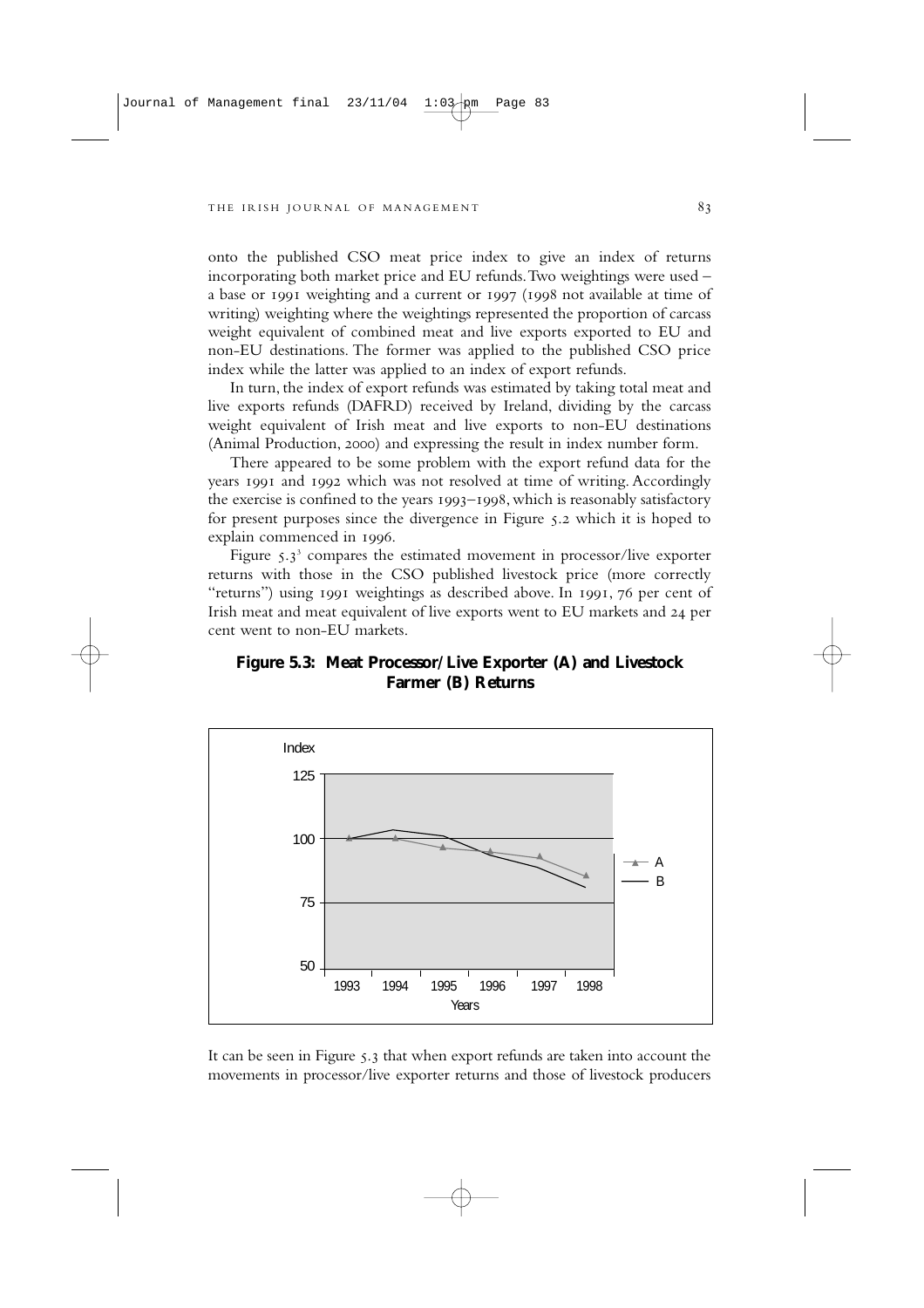are much closer than when the comparison is made simply between ex-factory processor market prices and producer returns as was done in Figure 5.2.

It is also relevant to point out that a charge for the disposal of specified risk material was introduced in 1996 which is not dealt with here but would have the effect of further closing the gap between the two graphs.

The effect of changing the weighting from a base weighting of 1991 to a more current weighting of  $1997$  can be seen in Figure 5.4.

# **Figure 5.4: Returns of Meat Processors/Live Exporters (A) and Livestock Farmers (B)**



In 1997, a higher proportion of combined meat and livestock exports went to non-EU destinations than in 1991. In 1991, 24 per cent went to non-EU; in 1997 the corresponding figure was 32 per cent. The influence of the greater importance of non-EU trade in the 1997 weighting would have the effect of giving greater impact to the refund cuts which occurred in 1997 and 1998. The graphs in Figure 5.4 using this weighting system show processor/live exporter returns falling faster from 1997 to 1998 than those for livestock farmers while that was not the case when the 1991 weighting was used.

While the exercise attempted here is undoubtedly crude and capable of refinement, the authors are reasonably satisfied that the evidence is consistent with the thesis that, in the data period, the change in value-added in the Irish meat processing sector was not brought about at the expense of Irish livestock producers.

However, it is an area of much interest and importance, especially to producers, and further work could profitably be done to develop it conceptually, to refine the data and methodology, and to bring the exercise more up to date if possible.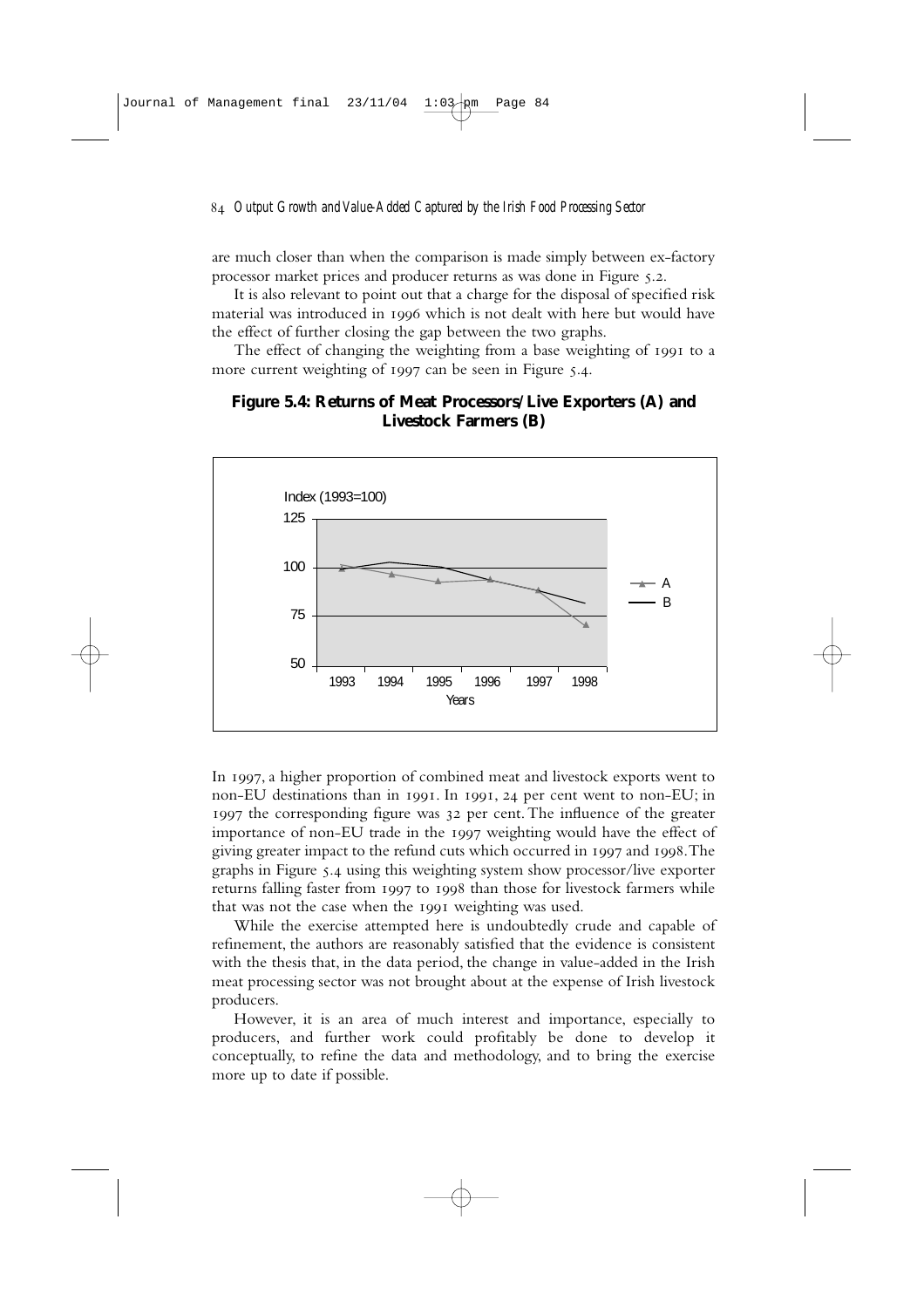### SUMMARY AND CONCLUSIONS

While not keeping up with the extraordinary growth of the Irish economy throughout the 1990s, Irish food processing nevertheless has grown at what, in other periods, would be regarded as a relatively high growth rate.This growth has not come from the large traditional sectors such as dairy processing, meat processing or sugar and related confectionery but from an assortment of newer type sectors. These include macaroni, noodles, couscous, tea, coffee, condiments, seasonings, vegetable and animal oils and fats, grain mill products, starches and starch products, homogenised food preparations, dietetic food and other foods n.e.c.

A new approach to the measurement of value-added was developed in this paper and applied to two relatively large processing sectors that are large scale purchasers of major products of Irish agriculture.The concept chosen was that of net output rather than gross value added. Figures for both are published by the Central Statistics Office.The net output measure was chosen because it is a wider and more complete measure of the total level of processing services attached to raw materials than is gross value added.

Changes in Net Output arising for reasons associated with changes in scale of the main agricultural raw material input were estimated and excluded thus giving a residual net output which arose for all other reasons. Change in this residual Net Output was expressed on a per-litre-of-milk and per-kilogram-of meat basis. If it were expressed in constant price terms it could be termed a measure of change in the intensity of processing. An increase in this ratio would indicate an increase in processing intensity and a decrease would indicate a decline in processing intensity.

Both dairy and meat processing showed an increase, on average, in the ratio at current prices in the period  $1991-98$ . In the absence of standards for comparison it is not possible to evaluate the significance of these increases rigorously, but on an intuitive basis they appear small.The average annual gain ranged from approximately  $4/5$  of  $\bar{1}$  per cent of the average price for milk over the period to approximately  $I/3$  of  $I$  per cent of the average price for meats.

The figure for dairy products was positive in  $1992, 1993, 1995, 1996$ (reaching a peak in  $1995$ , declining but positive in  $1996$ ) and negative in  $1997$ and 1998. For meats it was positive in 1992, 1993, 1994, 1995, 1996 (reaching a peak in  $1995$ , declining but still positive in  $1996$  and was negative in  $1997$ and 1998.

With the exception of 1994 the pattern of results is similar for dairy and meat products. For both dairy and meat processing a reasonably close relationship was found as between changes in ex-factory prices and farm-level prices for milk and livestock respectively.

Further work could usefully be done in relation to measuring changes in processing intensity at constant rather than at current prices; making intercountry comparisons; evaluation of the extent to which gains are general market gains or specifically Irish; decomposition of changes in processing intensity (either in constant or current price terms) into its components; and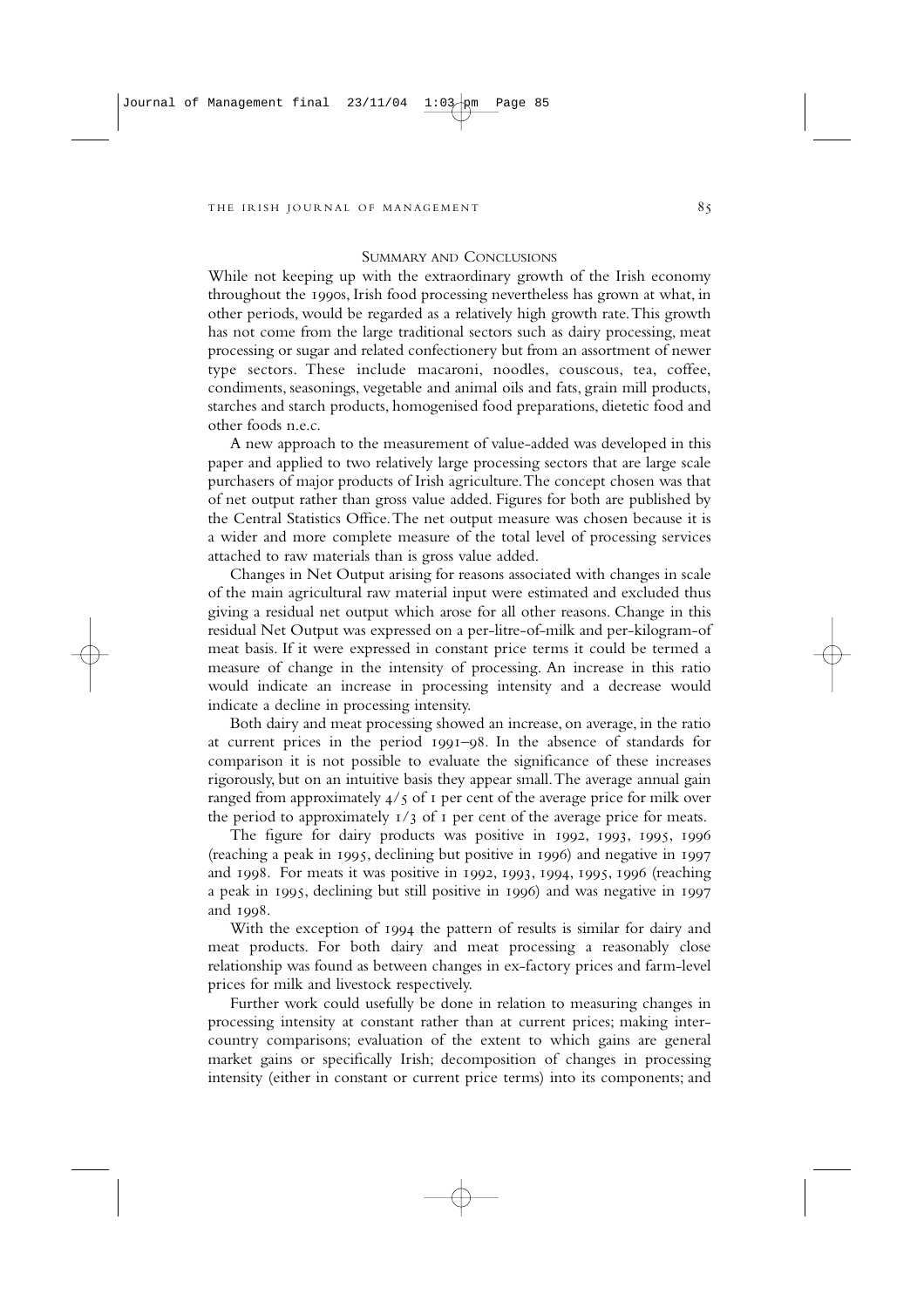evaluating the return to Irish expenditure designed to increase those components. However, the data and conceptual and methodological difficulties of doing this are formidable.

### APPENDIX 5.1

| <b>NACE Code</b>     | Title                                                                   |
|----------------------|-------------------------------------------------------------------------|
| 1511,1512            | Production and preserving of meat and poultrymeat                       |
| 153                  | Processing and preserving of fruit and vegetables                       |
| 155                  | Manufacture of dairy products                                           |
| 1571                 | Manufacture of prepared feeds for farm animals                          |
| 1572                 | Manufacture of prepared pet foods                                       |
| 1581,1582            | Manufacture of bread, fresh pastry goods and cakes, rusks and biscuits, |
|                      | preserved pastry goods and cakes                                        |
| 1583,1584            | Manufacture of sugar, cocoa, chocolate and sugar confectionery          |
| 1585, 1586, 1587     | Manufacture of macaroni, noodles, couscous and similar farinaceous      |
|                      | products, condiments and seasonings; processing of tea and coffee       |
| 154, 156, 1588, 1589 | Manufacture of vegetable and animal oils and fats; manufacture of grain |
|                      | mill products, starches and starch products; manufacture of             |
|                      | homogenized food preparations and dietic food and other food products   |

# **NACE Codes and Official Titles of Food Industries**

- The authors are grateful for assistance from personnel in a wide range of institutions.These are given in the References at the end of the paper. In particular, Michael Lucey of the Central Statistics Office was of immense help both personally and in directing the authors to other personnel and to relevant publications. In this piece of research, as in others, the personnel of the Central Statistics Office have been outstanding. Errors are the responsibility of the authors.
- $2$  The price movements in Figure  $5.1$  are, on the whole, supportive of this idea. With an absolute processing margin, then *ceteris paribus* when processor prices increase, producer prices should increase at a greater rate and when processor prices decline, producer prices should decline at a faster rate. This is true for  $4$  out of  $7$  of the price changes in Figure  $5.1$ . It is not the case for one, namely that from 1995 to 1996 while there appears to be no difference in two others namely, those from 1993 to 1994 and 1994 to 1995.
- 3 Base year for Figures 5.3 and 5.4 is 1993 and not 1991 as in previous figures.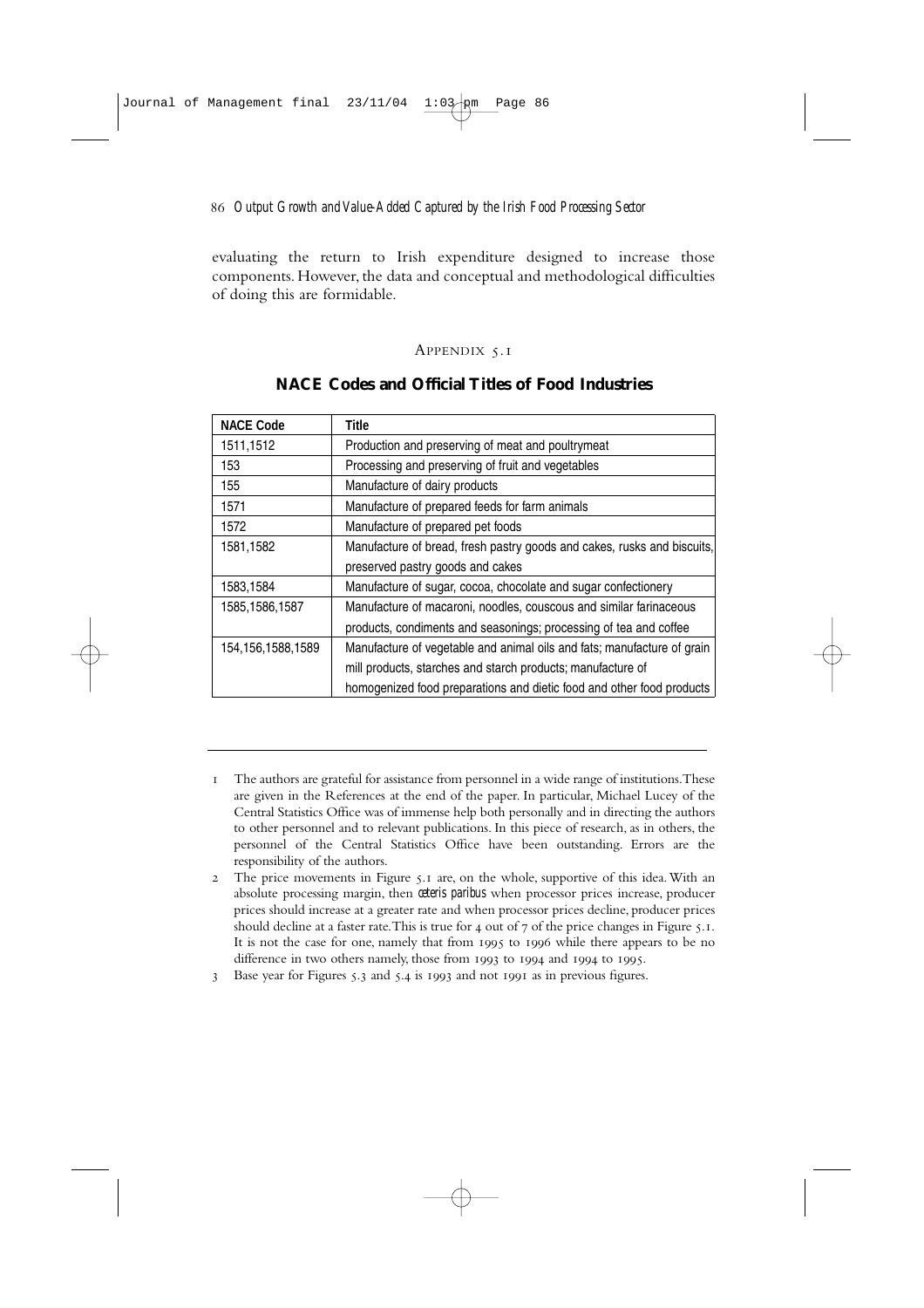### REFERENCES

- AgriFood 2010 (2000) Main Report, Government Publications Sales Office, Molesworth Street, Dublin 2.
- Diewert, W.E. () *Price and Volume Measures in the System of National Accounts*. Working Paper No. 5103, National Bureau of Economic Research, Inc. Cambridge, MA 02138, USA.
- Diewert, W.E. (1995) *Axiomatic and Economic Approaches to Elementary Price Indexes.* Working Paper No. 5104, National Bureau of Economic Research, Inc. Cambridge, MA 02138, USA.

EUROSTAT (2000) Animal Production.

- Harte, L.N. (1998/99) "Rapid Expansion of Irish Food Companies 1987–1997", *Proceedings of Agricultural Economics Society of Ireland* 1998/998, pp. 85-104.
- Hill, T.P. (1971) The Measurement of Real Product: A Theoretical and Empirical Analysis of the *Growth Rates for Different Industries and Countries*, OECD Economic studies series.
- Irish Statistical Bulletin, Central Statistics Office, Ireland.Various issues.

National Income and Expenditure 1999, Central Statistics Office, Ireland.

- O'Connell, J. (1979) "A Critique of Attempted Analyses of Aggregate Marketing Margins", *Journal of Agricultural Economics*, Vol. 30, No. 2,
- O'Connell, J., Ryan, O. and Kavanagh, J. () *The Marketing of Irish Beef in the United Kingdom with Special Reference to Price/Quality Relationships*, The Agricultural Trust, Bluebell, Dublin 12.
- O'Malley, E. (1998) "The Revival of Irish Indigenous Industry 1987–1997", in T.J. Baker, David Duffy and Fergal Shortall (eds) *Quarterly Economic Commentary*. April, Economic and Social Research Institute, Dublin.
- Personal communications. With personnel in Central Statistics Office, Irish Dairy Board, Irish Food Board, Department of Agriculture, Food and Rural Development, Irish Cooperative Organisation Society.
- Supply Balances, Central Statistics Office, Ireland.Various issues.
- Trade Statistics, Central Statistics Office, Ireland.Various issues.
- United Nations (1993) *System of National Accounts*, New York: United Nations.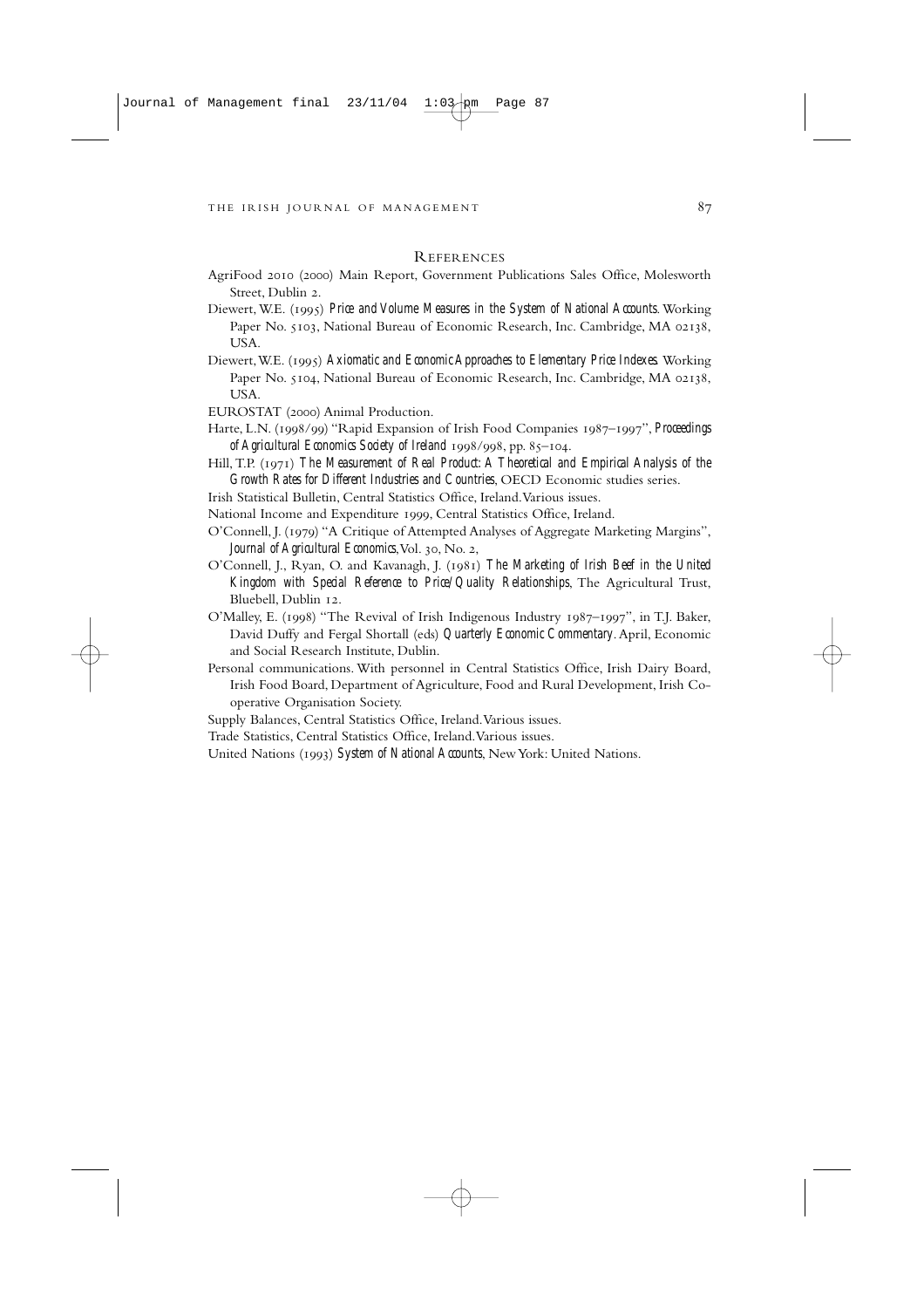# New Consumers and Football Fandom: The Role of Social Habitus in Consumer Behaviour

#### . . . . --------

# BRENDAN RICHARDSON<sup>\*</sup>

### INTRODUCTION

Association football (or soccer) is widely credited with being the most **T** popular sport in the world (Derbaix et al., 2002). Whether that claim is verifiable is not the topic of this paper.What is beyond question is that sports fandom is a source of excitement and pleasure for millions (if not billions) of consumers worldwide, and many of these consumers happily spend much of their discretionary income in the pursuit of their interest (Derbaix et al., 2002; End et al., 2002; Madrigal, 1995; Matsuoka et al., 2003). The loyalty of sports fans as consumers has therefore become firmly established on the academic research agenda in recent years (Kolbe and James, 2000; Mahony et al., 1999; Richardson and Dwyer,  $2003$ ).

### FAN BEHAVIOUR

Cialdini et al.  $(1976)$  concluded that basking in reflected glory, or BIRGing (End et al., 2002; Madrigal, 1995), was a key source of pleasure and benefit to the sports fan. BIRGing is the attempted raising of social esteem levels through increased association with highly successful others (Madrigal, 1995). This could be through wearing team apparel after a victory, or verbal association, such as use of the pronoun "we" when talking about the team, again after a victory (Cialdini et al., 1976; End et al., 2002). The tendency to BIRG is partly explained by social identity theory, which proposes that the motivation to boost self-esteem causes individuals to identify themselves strongly with a successful (and therefore positively perceived) group (End et al., 2002). Should the group, or in this case the team, experience failure, then the individual may seek to protect self-esteem through a process termed cutting off reflected failure, or CORFing, which involves disassociating oneself from the losing team (End et al., 2002: Madrigal, 1995).

> *\* Department of Management and Marketing, O'Rahilly Building, University College Cork, e-mail: brendanrichardson@ucc.ie*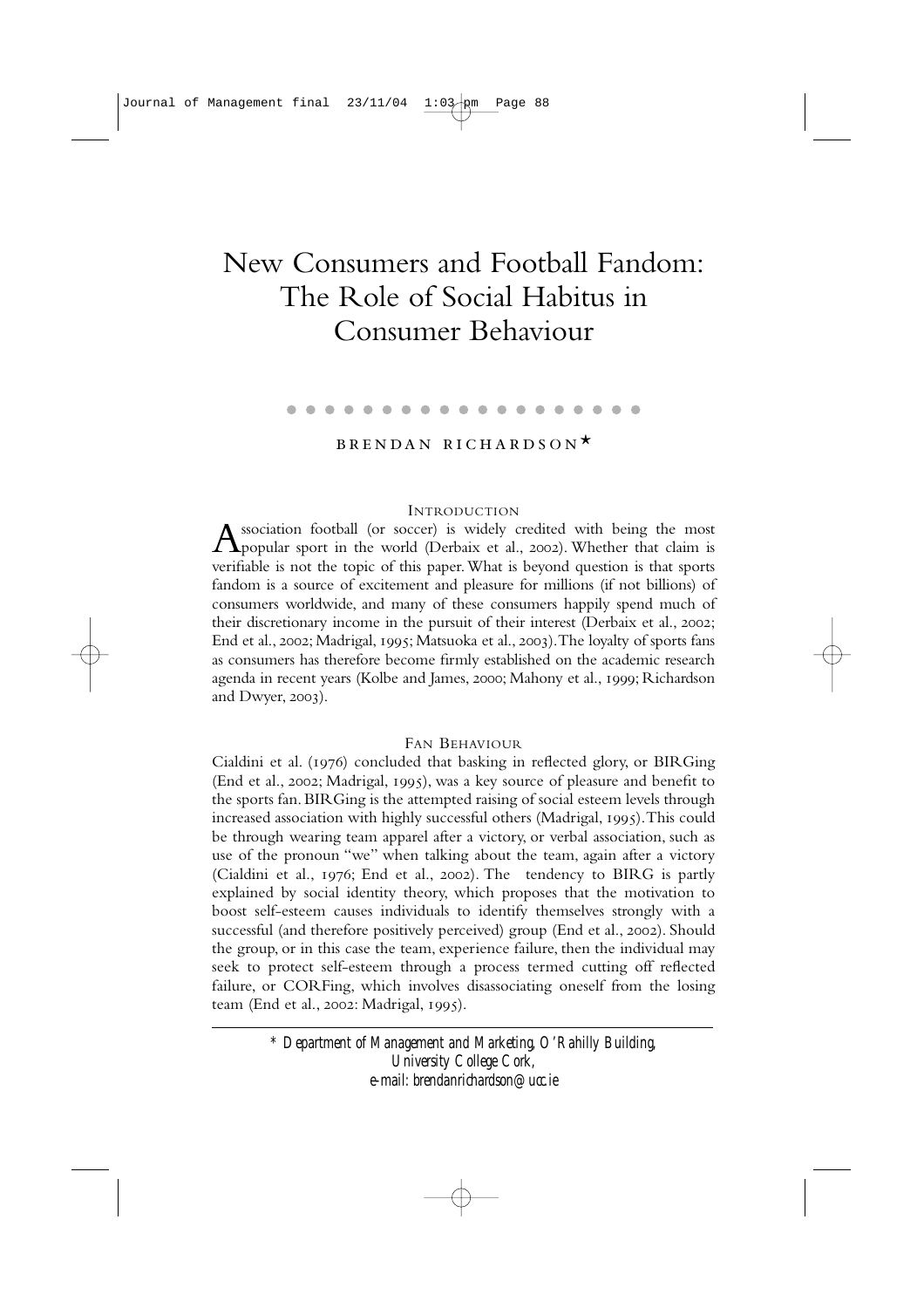Madrigal ( $1995$ ) suggests that these tendencies (i.e. to BIRG or CORF) help to explain the tendency of 'fair weather' fans to avoid attending matches when the team are going through an unsuccessful period and the increased attendance at matches during a successful period.That in itself is of interest, but it does not explain why many fans continue to attend games even at those times when the team is unsuccessful.

TEAM IDENTIFICATION, BIRGING AND CORFING Tendency to BIRG or CORF seems to be mitigated by the individual's level of *team identification*:

Team identification refers to a spectator's involvement with and psychological connection to a sport team. (Wann and Schrader, 2000: 160)

Wann and Branscombe's Sports Spectator Identification Scale,or SSIS (Madrigal, 2000, 1995; Wann and Schrader, 2000), utilises a Likert Scale test to measure the degree of team identification. Other studies (Matsuoka et al., 2003) have used amended versions of this scale to examine the same question, i.e. the extent to which the individual identifies with a particular sports team.

This measure is of interest because of the apparent differences in the behaviour of *high identifiers* and *low identifiers*. High identifiers display a far greater propensity for self-serving bias (team victories explicable in terms of internal controllable factors such as team ability or fans' strong vocal support; defeat explicable through external factors such as cheating by the opposition, poor refereeing or other external and uncontrollable factors) (Wann and Schrader, 2000). They have higher pre-game expectations than low identifiers  $(Madrical, 1995, 2003)$ , stronger emotional reactions during a game and are more inclined to engage in 'wishful thinking' and less inclined to be objective about the team's likely future successes (Madrigal, 2003). High identifiers also have stronger intentions *vis á vis* future game attendance (Matsuoka et al.,  $2003$ ).

High identifiers derive more enjoyment from their fandom than low identifiers:

… fans who view their association with the team as a more important facet of their self-identity tend to experience greater personal joy and seek greater individual association with the team when it experiences successful outcomes. (Madrigal, 1995: 222)

This greater tendency to BIRG is confirmed by other studies, which have also found that high identifiers have a much lesser tendency to CORF than low identifiers (End et al., 2002; Madrigal, 1995; Matsuoka et al., 2003). This difference in behaviour is not satisfactorily explained in the literature, however, even though some research has examined the issue. Madrigal  $(1995)$  suggests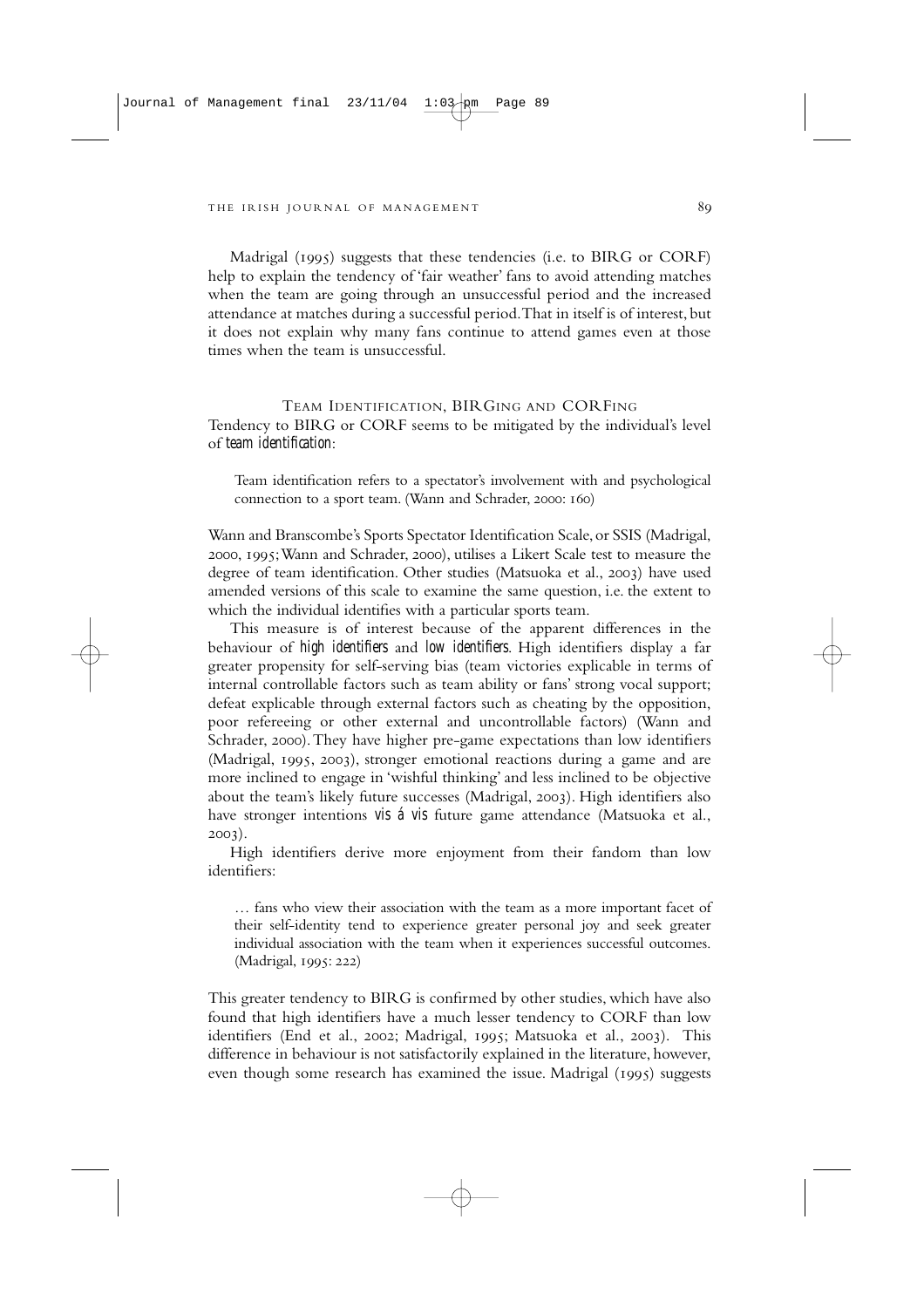that for the high identifier, the team is perceived as part of the extended self (Belk, 1988) which makes CORFing more difficult. End et al. (2002) argue that CORFing may not be an option for high identifiers, who perceive it as disloyal. Alternative tactics are therefore needed. These include attribution of failure to external factors such as poor refereeing. Further research is clearly needed, however.

### SELF-MONITORING

Other research on fan loyalty has investigated the effects of variables such as self-monitoring (Mahony et al., 1999; Richardson and Dwyer, 2003). Mahony et al. found some degree of linkage between high self-monitoring (a willingness to modify behaviour and/or appearance to ensure social acceptance, in this context engaging in team-switching to ensure association with a successful team) and propensity to team-switching among US college students. However, they failed to find any relationship between low selfmonitoring and the degree of psychological commitment to the team.A more recent study of soccer fans found no evidence of a relationship between high levels of self-monitoring and team-switching. Soccer fans demonstrated high levels of loyalty irrespective of their self-monitoring scores (Richardson and Dwyer, 2003).

Thus, when we consider that BIRGing does not explain the behaviour of large segments of the fan population, that only fans with low team identification scores engage in CORFing to any significant degree and that other psychological variables such as self-monitoring have to date failed to provide conclusive insights into fan loyalty, it becomes apparent that other variables, indeed other dynamics, should be explored. One such factor is community.

### FANDOM AND THE GROUP

Much of the research on loyalty has focused on fan identification with the team.This has been to the neglect of research on fan identification with other fans.The benefits of close identification with the 'in-group' of fellow fans of their favourite team include higher self-esteem, less depression and higher levels of life satisfaction among other things (Madrigal, 2000). It is possible that the positives of group or fan community membership far outweigh the negatives of team failure. Furthermore, once we acknowledge the reality of group membership, it suggests that factors such as compliance with group norms, out of a need or desire for ongoing acceptance and group membership, may be important determinants of fan behaviour (Madrigal, 2000).

Madrigal (2000) suggests that high identifiers are most likely to internalise the values of the group. He proposes group camaraderie as a consumable object. "Ultimate loyalty" towards this object arises when it becomes part of the extended self (Belk, 1988). Team affiliations become resistant to change because both team *and* fan community have become part of the extended self.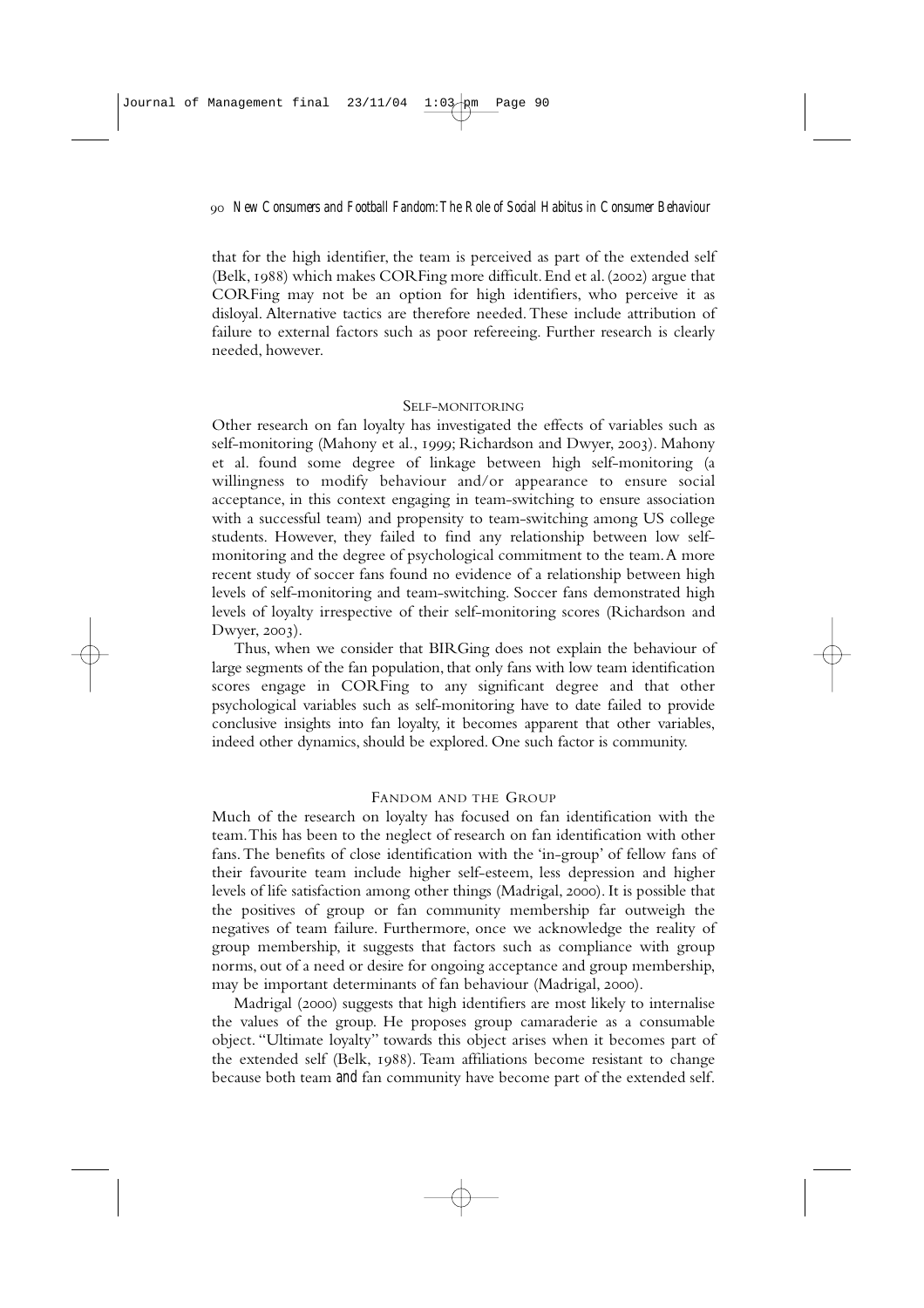This offers a more insightful explanation of fan loyalty than the proposal that Chicago Cubs fans stayed loyal to a mediocre baseball team simply because they were high identifiers (Madrigal, 1995: 210).

### GROUP PROCESSES IN CONSUMPTION OF SPORT

Holt (1995) and Madrigal (2003) noted that sportsmen's performances are evaluated against norms and expectations developed over time (consumption as assimilation).These expectations affect fans' sense of satisfaction with team performance. Group dynamics are central to this process, as they are to other aspects of the baseball fan consumption experience. Consuming as play and consuming as classification (Holt,  $1995$ ) involve high levels of interaction and identification with one's fellow fans. Derbaix et al. (2002) have found that these group processes play an important role among soccer fans. A sense of community, of group identity, processes and experiences, may be central to the phenomenon of soccer fandom.

It is unsurprising, therefore, to observe the growing calls in the literature for a more contextual approach to the study of sports consumption, such as a greater focus on the social milieu in which it takes place (Stewart et al., 2003), investigation of the effects of emotional contagion (Madrigal, 2003) and of the effects of group dynamics on fan loyalty (Kolbe and James, 2000). For example, the sense of community that fandom confers is itself a motivating factor in supporting a team (Kolbe and James, 2000). We therefore turn to the work of Maffesoli (1996), Cova (1997) and others, in order to explore this phenomenon of fan loyalty from a theoretical perspective appropriate for group consumption.

### COMMUNITIES OF CONSUMPTION

Of particular interest in the literature on post-modern communities of consumption is the suggestion that "the link is more important than the thing" (Muniz and O'Guinn, 2001). Cova (1997) speaks of the "desperate search" for social links. Brand choice is increasingly dependent on perceived social linking value. Consumer choices are made on the basis of opportunities for social interaction and participation in community that certain brands can provide. In this way, public icons, be they celebrities or football teams, increasingly function as totems around which consumers can congregate to share passion and emotion and thereby experience feelings of unity, of communitas, otherwise absent from their lives (Cova, 1997; Maffesoli, 1996). That passion, ecstasy and a sense of communitas can be experienced through supporting a football team has been established by a number of studies, the work of Derbaix et al. (2002) being but one example.

Of course, while many football fans may be supporters for this reason, i.e. to experience community, not all fans could be described as "desperately seeking" community in Cova's sense. The "lads" (King 1995, 1997) are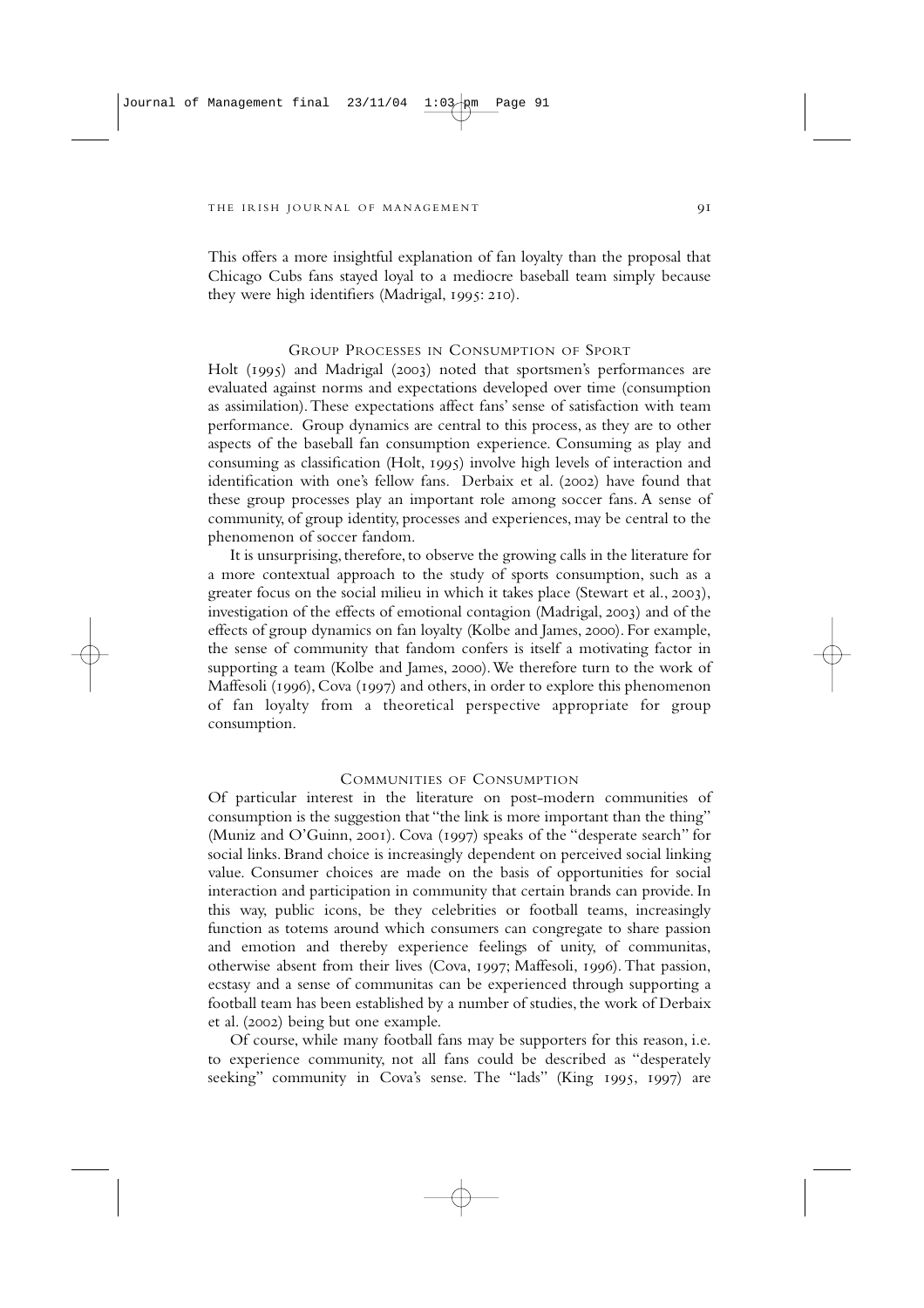"traditional" fans, socialised into their choice almost from birth.They have not made a calculated, post-modern, neotribal choice of which team to support. Yet they form a specific subculture of consumption, which renders a group perspective appropriate for research on their form of fandom.Thus, whether we study traditional or "new consumer" fans (King, 1995), we are likely to find that membership of the fan community will "cement" member loyalty towards the brand. The brand becomes an intrinsic part of the intra-member relationship. It is the tie that binds (Maffesoli, 1996). To walk away from the brand is to walk away from the set of social relationships and is thus practically unthinkable (Muniz and O'Guinn, 2001; Schouten and McAlexander, 1995).

While there has been some discussion in the literature as to whether football fandom is subcultural (Giulianotti, 1999; Marsh et al., 1997; Merkel, 1999) or neotribalistic in nature (Alabarces, 1999; Cova, 1997; Crawford, 2000: ), it is not, for the purposes of this study, a question of whether football fandom is a subculture, brand community or form of neotribalism, but rather of how the internal system of *cultural capital* (Bourdieu, 1984) works.

Cultural capital is present in all forms of consumption community (Crawford, 2000: 224–8; Muniz and O'Guinn, 2001; Thornton, 1997: 200). An exploration of cultural capital can therefore generate highly accurate and meaningful insights into the behaviour of all actors within the football fan community, irrespective of whether that community is a subculture, brand community or neotribal configuration.

### FAN AUTHENTICITY AND CULTURAL CAPITAL

One of the perennial issues among football fans and academics alike is the issue of fan authenticity. Some argue that all "new" fans are passive rather than participatory and therefore are not "real" fans (Redhead, 1993; Giulianotti,  $1999$ ). Others, for example Crawford (2000:  $45-9$ ), dismiss the contention that one particular definition of fandom can be privileged over another. King  $(1995, 1997)$  argues that, as fandom is itself an imagined concept, anyone who imagines themselves to be a fan is therefore, essentially, a fan. Both King and Crawford, however, overlook the reality that some fans *are* perceived by "novice" fans as possessing greater authenticity. The utilisation of a specific system of cultural capital (Bourdieu,  $1984$ ) by baseball fans to make such distinctions between themselves and others  $(Holt, 1995)$  suggests that a similar system, or systems, may be present in the football fan community.

### CULTURAL CAPITAL

Cultural capital functions as a means of preserving distinctions – not only between social classes, but between categories of fans as well. Cultural capital is a knowledge of how to consume, how to appreciate; and to understand what is worthy of appreciation and what is not one must have specialist knowledge, vocabulary, a way of perceiving that allows one to fully appreciate, understand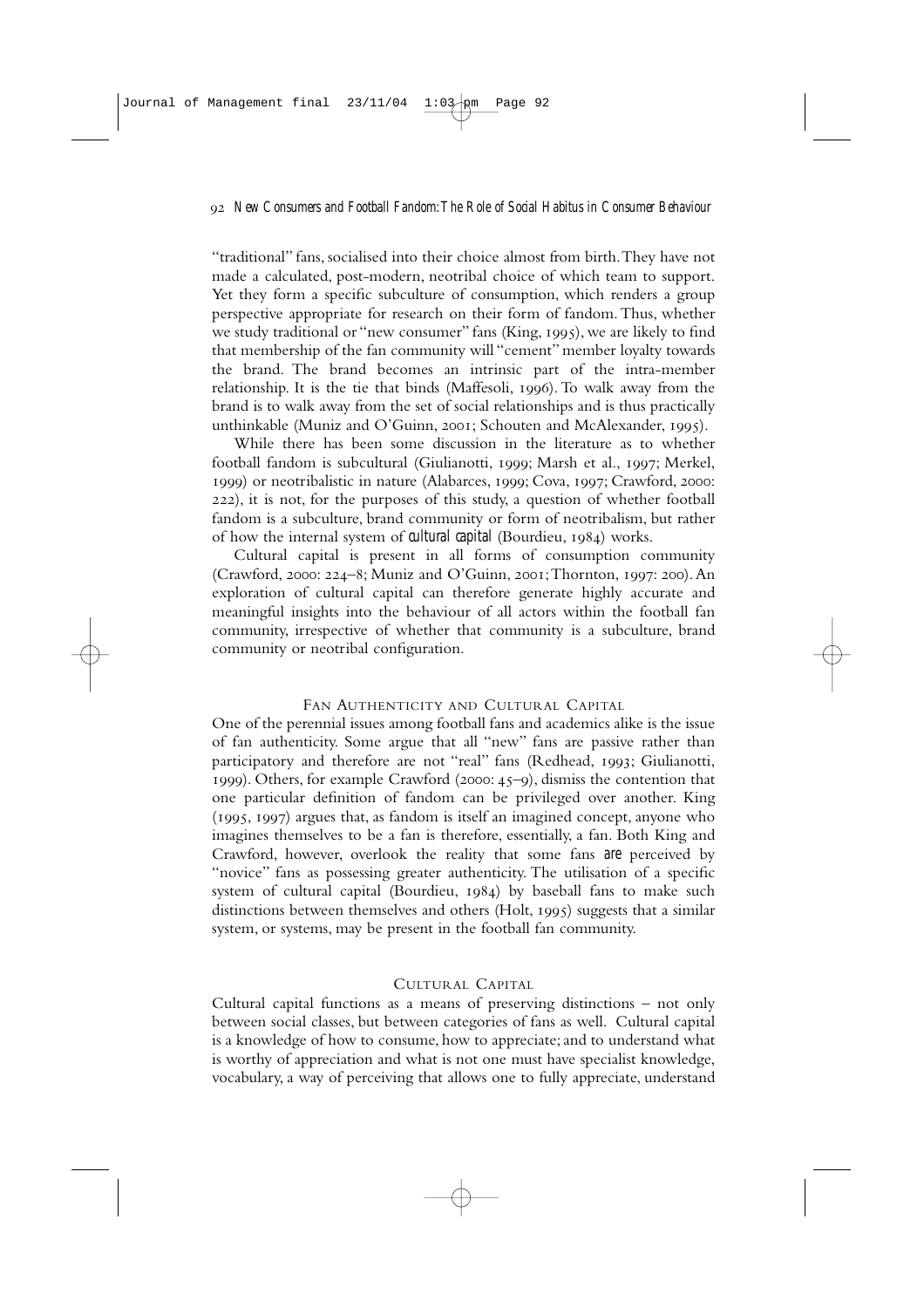and categorise cultural (and other) objects in a manner that others cannot.This specialist knowledge is organised in perceptual schemes termed 'programmes for perception' (Bourdieu,  $1984$ : 1). How this operates in the context of baseball fandom is outlined by Holt (1995: 7-10). Knowledge of *how* to perceive baseball allows fans to distinguish between themselves and others (Holt, 1995; 10), between those with strong allegiance to the team and those with none, for instance. Within the community, this knowledge can be manipulated to impress others (and thereby attain higher social status).Thus, the concept of cultural capital represents an appropriate conceptual framework with which to explore the phenomenon of football fandom.

### METHODOLOGY

The appropriateness of ethnography as an approach for studies of group consumption is well established in the literature (Celsi et al., 1993; Crawford,  $2000$ ; Holt,  $1995$ ; King,  $1995$ ; Schouten and McAlexander,  $1995$ ). Thus, ethnographic techniques such as non-participant observation can be used.The initial stages of this study involved non-participant observation in a number of Internet football fan forums, as well as participant observation at soccer matches.

### COMMENCING "NETNOGRAPHY"

Kozinets (2002) recommends observation of online forums with (a) high research-question relevance, (b) the highest levels of traffic, (c) high numbers of discrete posters, (d) the richest data and (e) the greatest level of betweenmember interaction of the type required by the research question.The forums monitored thus far, in adhering to most of these criteria, have proved very useful to the process of mapping out football fan culture and recording apparent patterns in fan behaviour. By recording those things that "real" fans say, do and value, one can begin to construct an understanding of the fans' system of cultural capital.

The monitoring period was timed to commence with pre-season for the English FA Premiership.This is a particularly significant time for football fans, the only time of the football season where all can delude themselves that this indeed will be "our" year, because "nothing has happened yet (this season) to disillusion us":

At the start of August we are all certain our strikers can manage overhead volleys into the top corner from 30 yards; our defenders are only waiting for the chance to recreate that Bobby Moore tackle; and that kid from the youth team really is set to be the next Zinedine Zidane. (*Four Four Two*, Sept. 2000)

Citynet, an unofficial eircom league forum for fans of Cork City FC, was also monitored. Pre-season for eircom league clubs was approximately six months prior to the start of the study, so not all categories of issues encountered were the same as the pre-season issues discussed on Premiership forums. A wide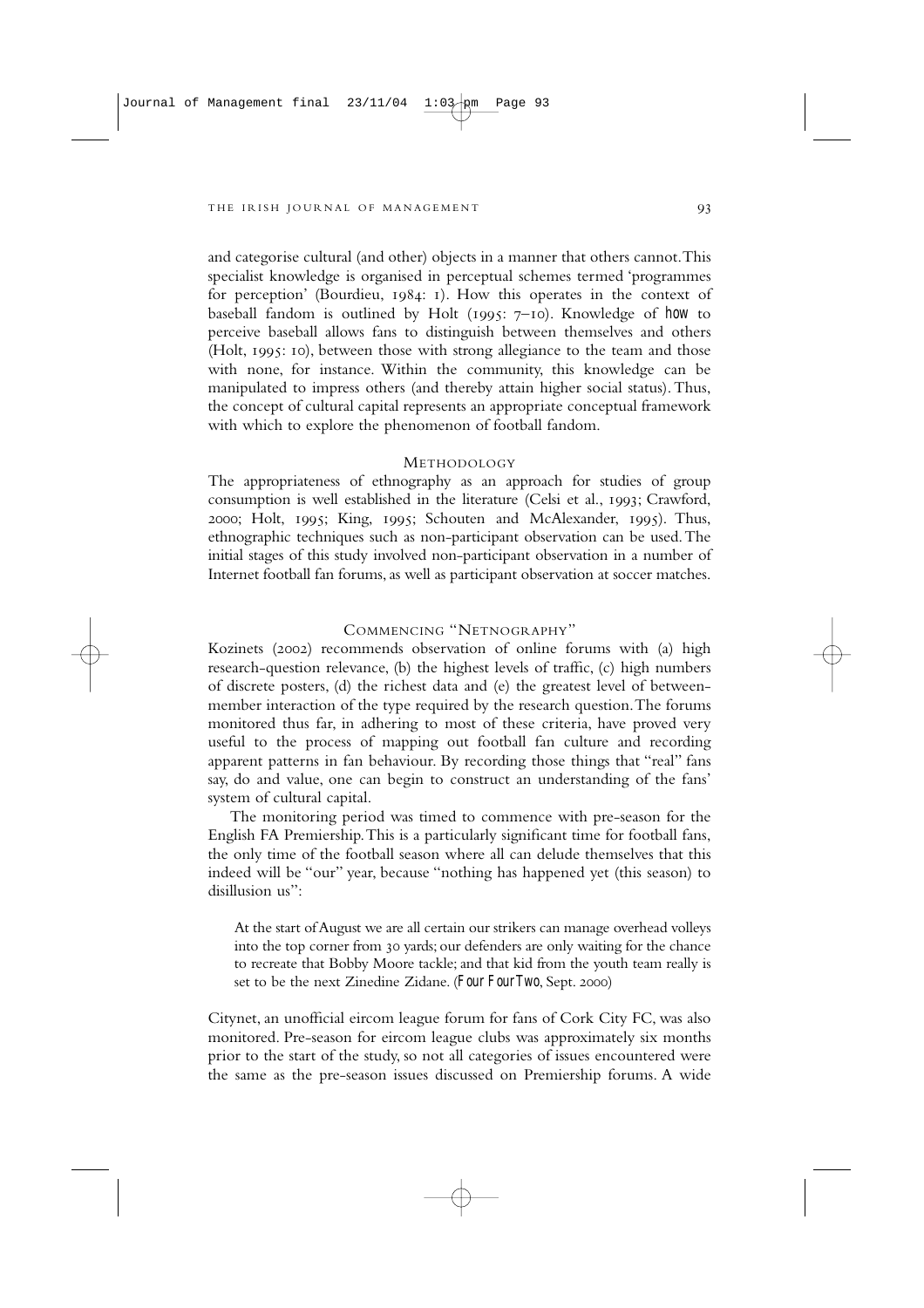range of fan-related issues were discussed on Citynet during this time. The issues that troubled or excited Cork City fans were the same issues that seemed to affect football fans at much bigger clubs: questions relating to the manager's or the board's competence were debated; the danger that some other club was about to "poach our star striker" was discussed; the referee's performance in a particular game was criticised and so on. For that reason, monitoring of the site was continued throughout the initial phase of the study.

### FOOTBALL FAN FORUMS IN THE PRE-SEASON PERIOD

One thread (Sunday 27 July) on Red All Over The Land (RAOTL), an unofficial Liverpool fans' website, contained a typical mix of speculation and pre-season optimism. Most of the speculation was concerned with the football player transfer market and the teams' prospects for the forthcoming season. Fans exercised their cultural capital through being able to speculate knowledgeably and expertly on these topics. Being able to speculate in this manner distinguished "expert" fans from non-experts, those with social currency/cultural capital from those without it.

That this is a recurring pattern rather than a once-off discussion is illustrated by discussions on the forum at other times. The fans on RAOTL often discuss items from the club's official website, such as opinion polls nominating the club's all-time best starting XI.When one official poll resulted in Steve McManaman being nominated in midfield, the fans on RAOTL suggested that "if you know your history" (RAOTL forum, November 2002), a number of other players could have been selected ahead of McManaman. What this illustrates, as much as anything else, is the fans' desire to distinguish between themselves and the type of "novice" fan who does not know very much about the club's history. Knowledge of the other players functions as a form of cultural capital to this end.

### SEASON TICKETS

During pre-season, a discussion took place regarding the delays some fans were experiencing in having their season tickets renewed. This included some criticism of the club's ticket office and its operation of the season ticket renewal system. While this discussion in itself gave no definitive indication of the presence of cultural capital, subsequent discussions regarding the waiting list for season tickets strongly indicated that season tickets are a repository of cultural capital.To be a season-ticket holder is to be regarded as one of the inner circle of elite fans. If not a season-ticket holder, one at least should be on the waiting list.To be able to relate to other fans about this issue and compare experiences seems to form a key part of the system of social currency or cultural capital among the fans. It might also be speculated that the season ticket, as a form of hierophanous sacred consumption object (Belk et al., 1989), bestows cultural capital on the holder because it marks them out as one of the elite.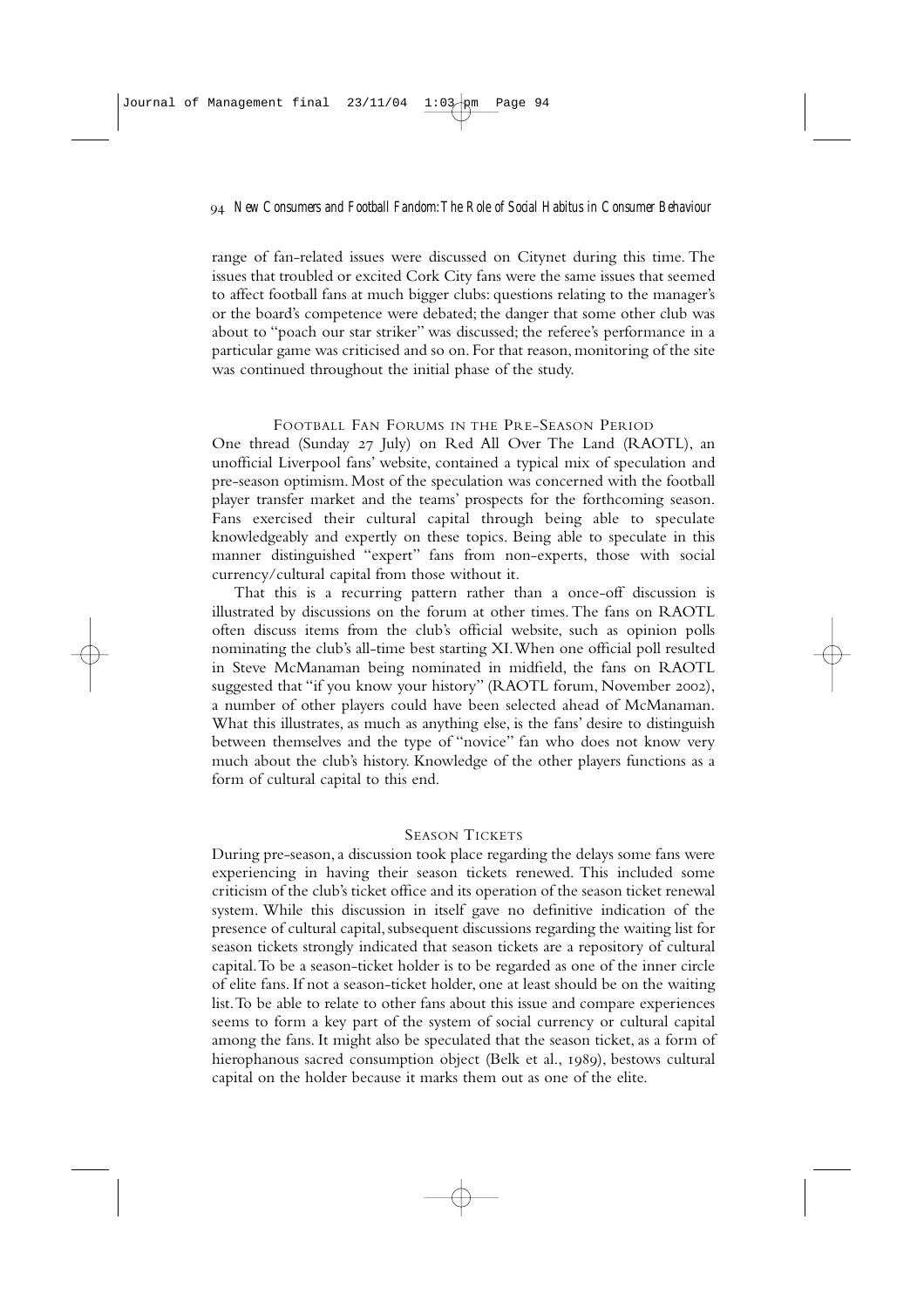### LOSS OF CULTURAL CAPITAL

Issues from the previous season were very much to the fore for some fans. In early August 2003, fans on the *WestHammersFC* website forum were busy arguing over who was to blame for West Ham being relegated from the Premiership. Many of them blamed the manager, often the scapegoat of first resort for football fans everywhere (another alternative tactic to CORFing for high identifiers, perhaps).

The fans were also deeply upset about the loss of star players to rival clubs. King (1995, 1998) has argued that male solidarity and pride play a central role in traditional fandom. Losing star players to rival clubs is a deep blow to such pride and resulting feelings of hurt and embarrassment doubtless contribute to various forms of behaviour such as protesting, returning season tickets and so on.

In both cases (i.e. relegation and loss of players to other clubs), what the fans may have experienced was a loss of cultural capital. Participation in the Premiership provides opportunities for one's team to play against football's elite clubs. This in itself provides fans with opportunities for the acquisition and utilisation of cultural capital. Match programmes and ticket stubs for games against the likes of Manchester United or Arsenal are tangible proofs of one's bona fides as a fan and concrete evidence of the experiences the fan can relate to others.Relegation to a lower division,where opposition is provided by clubs such as Grimsby Town, is rather less prestigious and lacks the capacity to confer distinction on the fan. Being able to claim that you "… were there the night we beat Grimsby …"may not confer the same level of social currency as being able to reminisce about being in the crowd for the match against Chelsea. Hence some loss of cultural capital is experienced,which might help to explain reduced consumption levels on the part of some fans. Conversely, it is also possible that the ticket stub from the Grimsby game might be *higher* in cultural capital, as it implies the holder is a "true blue" fan, i.e. present for both unglamorous as well as glamorous fixtures.

### "THE SCUM"

This post (name withheld<sup>1</sup>) is from the Cork City FC unofficial website, Citynet (Monday 14 July):

"When we playing the scum?"

This message was posted without any further explanation or indication as to who the "scum" were. It was an enquiry as to whether a date had been arranged for a previously cancelled league match against Shamrock Rovers. The lack of regard for Shamrock Rovers among Cork City fans is readily apparent from the fact that nobody needed to be told who the "scum" were. The poster received several replies without the name "Shamrock Rovers" being mentioned once.Across football fan terrain in general, the identity of the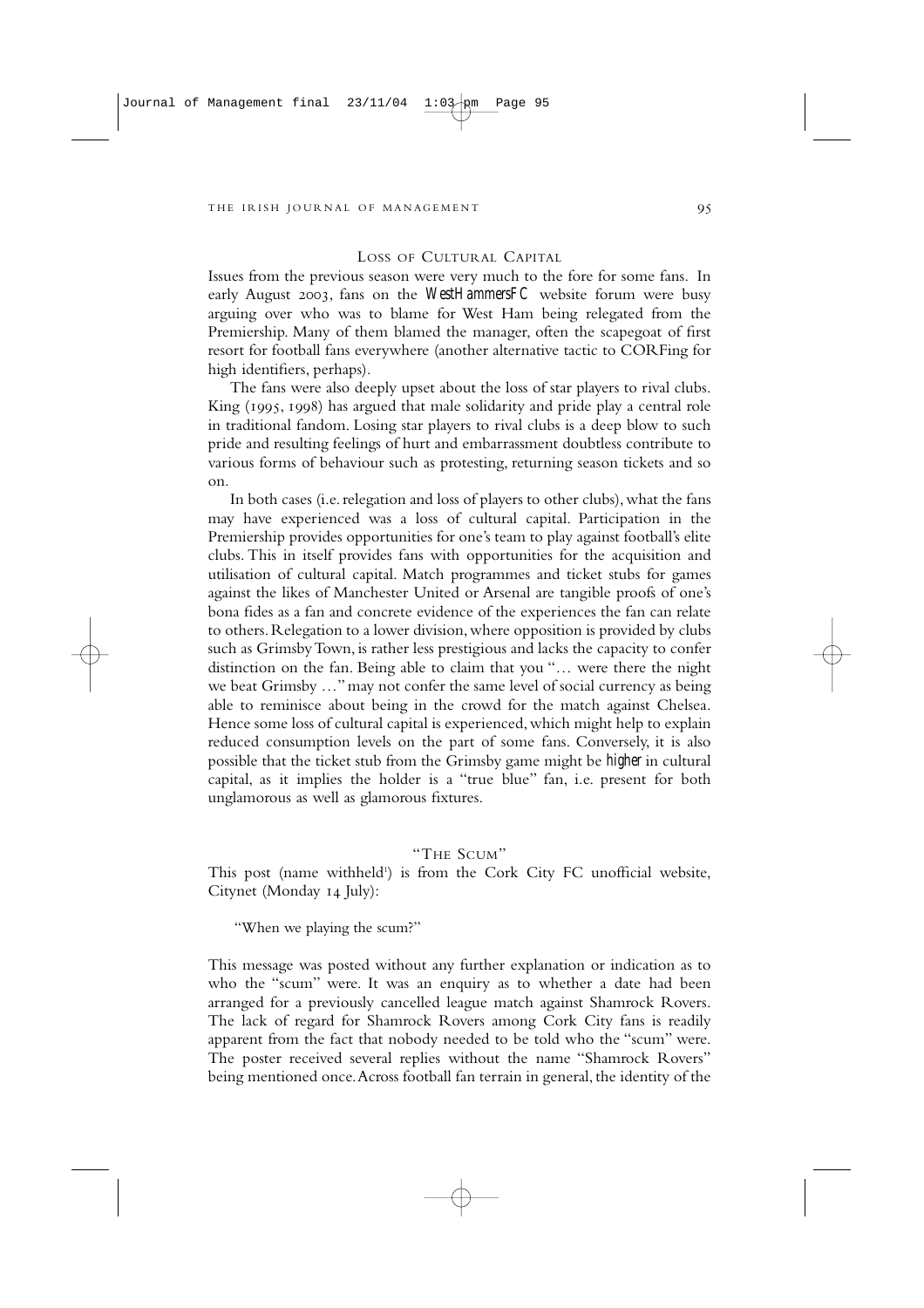"scum" may vary but the idea that they are "scum" does not. Arsenal fans understand it to refer to Tottenham Hotspur and vice versa; Liverpool fans usually understand it to mean, not their near neighbours Everton, but Manchester United.

This indicates that shared meanings are understood within the community associated with a particular club. Knowing who the "scum" are is a fundamental part of the system of social currency or cultural capital within any team's fan community.Tickets for matches against the "scum" will be sought after more than tickets for other matches; anecdotes from matches where "we" beat the "scum" will be more highly valued; and victories over the "scum" are more likely to be subsequently celebrated in song than victories over other clubs.This points to the pivotal role played by particular rival clubs in the fan community's system of cultural capital. Knowing who to derogate, how to derogate them and why they are to be derogated helps the community to define who they themselves are, by clarifying who they are not (Muniz and  $O'Guinn. 2001$ .

## OTHER RESEARCH: WATERFORD UNITED AFC V CORK CITY FC, FRIDAY 18 JULY 2003

Attendance at away matches is often regarded (anecdotally at least) as proof of one's bona fides as a genuine fan.Travelling to the match between Waterford United and Cork City represented a chance to engage in some participant observation at an event (i.e. an "away" fixture) regarded by members of the Citynet forum as being higher in cultural capital than attendance at a "home" fixture.The "real" fans are those who go to away games and give strong vocal support to the team for the full ninety minutes of the match. A two-fold aspiration operates, the first dimension being greater authenticity (the "cultural capital" acquirable through attendance at an away fixture) and the second being the desire to be with other "real" fans, to experience "consciousness of kind" (Muniz and O'Guinn, 2001), to be with like-minded others who know the words of *all* the songs, not just one or two chants, and sing them throughout the game, thereby supporting the team in a more meaningful manner. The fact that such activities are high in cultural capital among the community of hardcore fans explains the desire of neophyte hard-core fans to participate in such activities.

### ARRIVING AT THE GROUND

The experience of actually going through the turnstiles at a football ground is an important moment for the fan. It is where the ritual occurs of handing in the match ticket, receiving the ticket stub in return and passing through the portal from the world outside into the world within.You anticipate the first sight of the football pitch and the players and the sound of the crowd. It is a moment when you leave behind the outside world (and your normal persona) and cross over to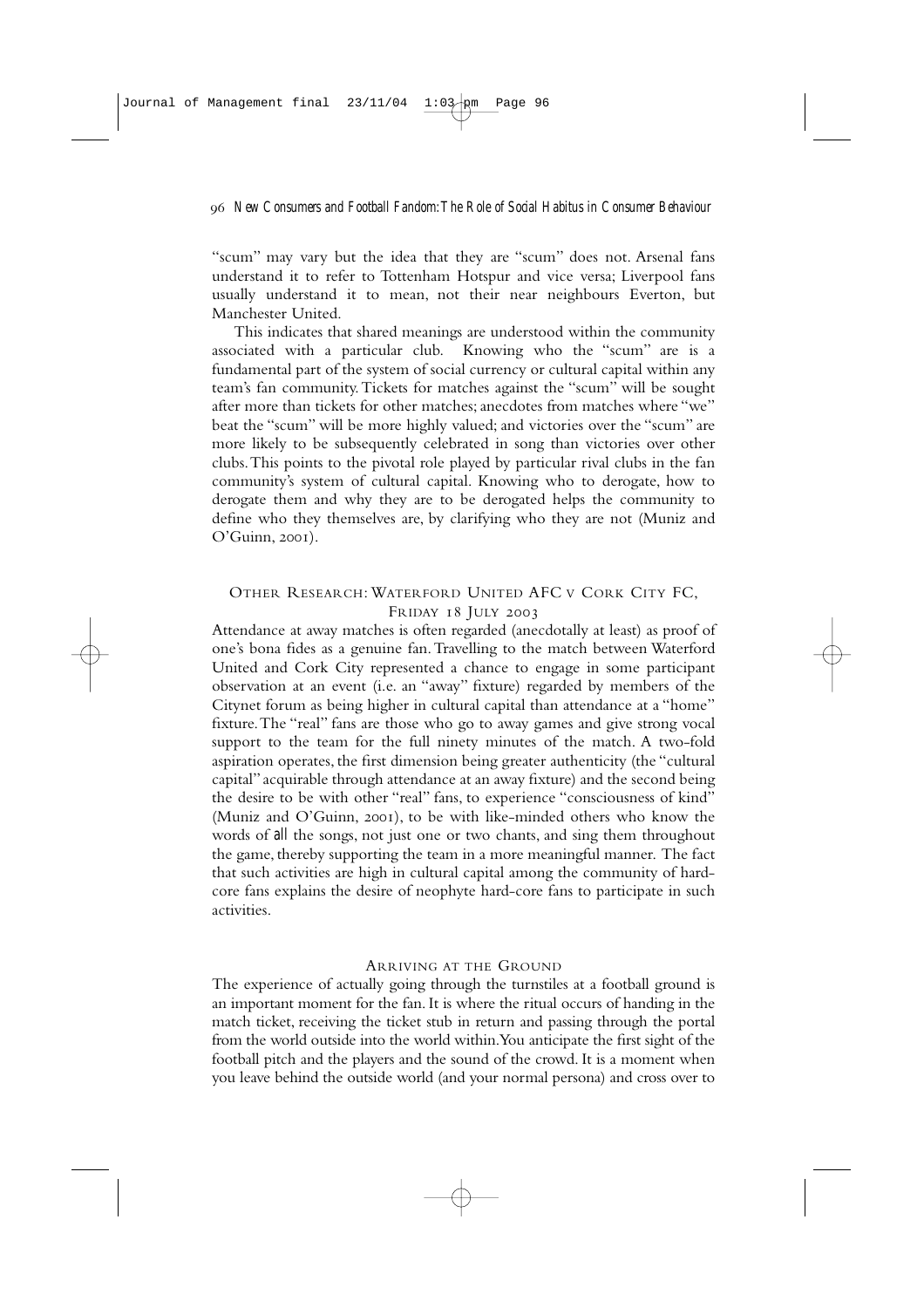a location where your displaced meanings (McCracken,  $1988$ :  $106-11$ ) are accessible for a short time.All of these factors help to explain why actual match attendance is so much higher in cultural capital than simply viewing matches on television (and match attendance thereby confers higher levels of cultural capital on the fan, also explaining the level of demand among Irish consumers for trips to Old Trafford,Anfield or Celtic Park).

### AGONY, ECSTASY AND COMMUNITY

In the closing stages of the match, as Cork City clung to a one goal lead, a defensive error led to Waterford scoring an equalising goal. Shortly afterwards, Waterford went on to grab the proverbial late winner from the penalty spot, sending the home crowd into raptures.This incident provides further evidence of the ability of live football to affect the emotions of the fans. For ninety minutes, life is reduced to a set of simplistic ideas, where everything is black and white. Football fans tend to respond in a highly ritualised manner to the referee. In this case, even though the player's offence was clearly visible, the Cork City fans reacted almost violently to the referee's decision.This suggests a ritualised and emotionally charged (rather than objective) response. This would in turn suggest that what occurs may be learned behaviour, where the group has effectively "self-regulated" with regard to the type of response that is appropriate in this type of situation (Crawford, 2000:  $161$ ). By conforming to the behaviour deemed appropriate by the group, fans are effectively demonstrating the existence of a habitus (Bourdieu,  $1984$ ) which governs their conduct. In addition, by their participation in these rituals, even neophyte fans can experience meaning transfer and thereby attain a deeper sense of community membership as part of their own identity (McCracken, 1988: 87). Football fans seem to derive enjoyment from these crazy rituals, perhaps because they effectively constitute a "script" that is ritualistically acted out every week or every fortnight, providing a catharsis from the stresses of postmodern life. Maybe the referee's decision, or even the match result, have not gone your way, but you have still had the benefit of participation in the ritual. Finally, while the joint participation acts as an affirmation, a reassurance, of community membership, related consumption objects, such as club shirts or scarves, are subtexts, or ritual artefacts, which enable the consumer to participate in and feel a part of that community.

CONCLUSION AND RESEARCH AND MARKETING IMPLICATIONS This paper has provided preliminary evidence of the community-related nature of football fandom and evidence that membership of that community is a primary shaper of the fan's consumption patterns.The evidence presented here supports the hypothesis that a system of cultural capital is not only present within the fan community, but that this community-specific system strongly influences and shapes the fans' consumption in specific ways. As the study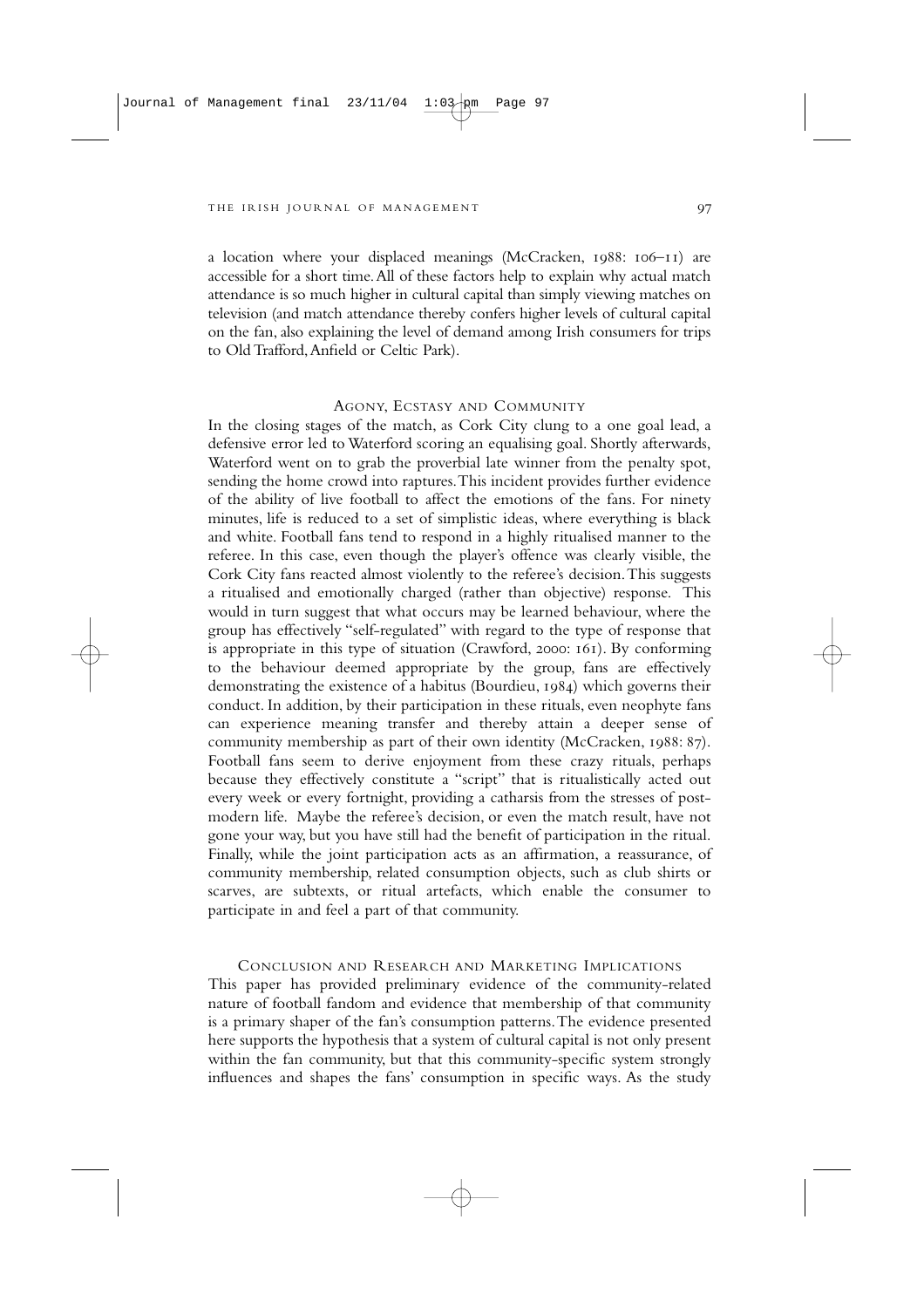develops and more of the habitus is mapped out, the manner in which the behaviour of fans is affected by the underlying system of cultural capital that permeates the entire culture, and how this dictates their actual purchasing patterns and other consumer behaviours, will become more apparent.

One highly interesting marketing implication thus far is that while Matsuoka et al. (2003) for example, call for marketers to focus on moving consumers up the *team* identifier scale, a stronger response in terms of longterm fan loyalty might be better obtained by attempts to move fans up an alternative scale, that of *fan community* identification.A sense of affiliation to the fan community might prove to be the stronger bond in the long term.Thus (building on Madrigal's proposal of fan cameraderie as consumption object embedded in the extended self), it is suggested that the fan's loyalty can be assured provided a sense of community membership is cultivated. Therefore, football marketers may have much to learn from studying the "side bets" that act as barriers to exit among members of the Harley Davidson community, for example (Schouten and McAlexander, 1995). What are the equivalent side bets that keep football fans together as a community? Which of these side bets are highest in cultural capital and therefore offer greater potential as exit barriers? Or can we even assume such a relationship? These and other pertinent questions can only be answered by further research, which will contribute not only to the debate on sports fandom but also on the role of cultural capital in structuring neotribalistic consumption.

 For the purposes of this paper, discussion threads have been analysed without the use of verbatim quotations, because individual posters have not as yet been asked for their permission to quote them.

### REFERENCES

- Alabarces, P. (1999) "Post-modern Times: Identities and Violence in Argentine Football", in Giulianotti and Armstrong (eds) Football Cultures and Identities, Houndmills and London: MacMillan Press, pp.77-85.
- Belk, R., Wallendorf, M. and Sherry, J. (1989) "The Sacred and the Profane in Consumer Behavior: A Theodicy on the Oddyssey", *Journal of Consumer Research*, Vol.16, June  $1989, pp.1-37.$
- Belk, R. (1988) "Possessions and the Extended Self", *Journal of Consumer Research*, Vol. 15, No.2, pp.139-69.
- Bourdieu, Pierre (1984) *Distinction: A Social Critique of the Judgement of Taste*, London: Routledge and Kegan Paul.
- Celsi, R. and Rose, R. (1993) "An Exploration of High Risk Leisure Consumption through Skydiving", *Journal of Consumer Research*, Vol. 20, June 1993, p. 1-23.
- Cialdini, R.B., Borden, R.J., Thorne, A., Walker, M.R., Freeman, S. and Sloan, L.R. (1976) "Basking in Reflected Glory:Three (Football) Field Studies", *Journal of Personality and Social Psychology*, Vol. 34, pp. 366–75.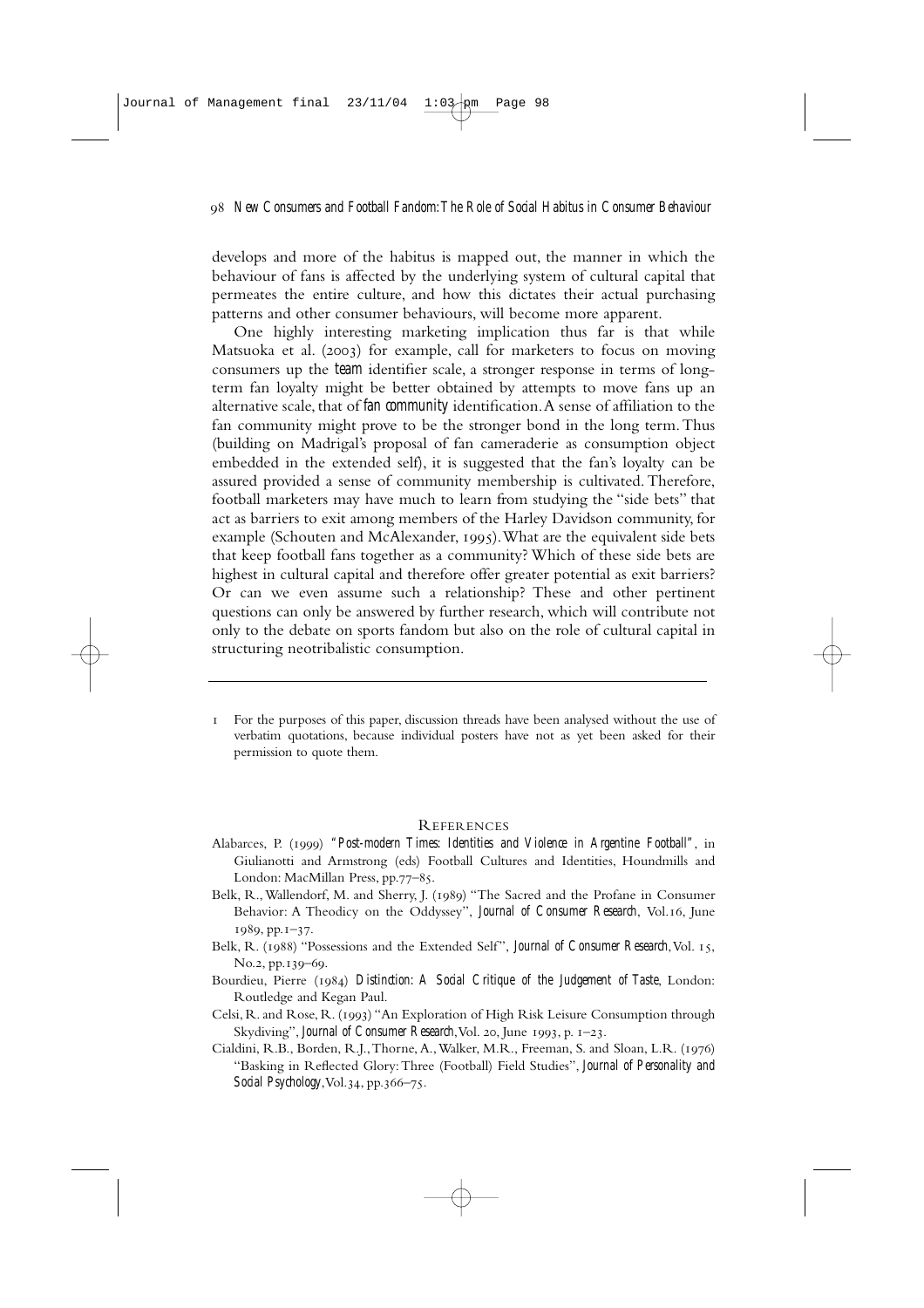- Cova, B. (1997) "Community and Consumption Towards a Definition of the 'Linking Value' of Product or Services", *European Journal of Marketing*, Vol. 31, No. 3/4, pp.  $207 - 316.$
- Crawford, G. (2000) "Theorising the Contemporary Sports Supporter: An Ethnography of the Supporter Base of the Manchester Storm", Ph.D thesis, Institute for Social Research, University of Salford, Salford, UK.
- Derbaix, C., Decrop, A. and Cabossart, O. (2002) "Colors and Scarves: The Symbolic Consumption of Material Possessions by Soccer Fans", *Advances in Consumer Research*, Vol. 29, pp.  $511 - 18$ .
- End, C.M., Dietz-Uhler, B., Harrick, E.A. and Jacquemotte, L. (2002) "Identifying with Winners:A Reexamination of Sport Fans'Tendency to BIRG", *Journal of Applied Social Psychology*, Vol. 32, No. 5, pp. 1017-30.
- Giulianotti, R. () *Football:A Sociology of The Global Game*, Cambridge, UK: Polity Press.
- Hebdige, D. (1979) Subculture: The Meaning of Style, London: Routledge.
- Holt, D. () "How Consumers Consume:A Typology of Consumption Practices", *Journal of Consumer Research*, Vol. 22, June 1995, pp.  $I-I6$ .
- King, A. (1998) The End of the Terraces: The Transformation of English Football in the 1990s, Leicester University Press.
- King, A. (1997) "The Lads: Masculinity and the New Consumption of Football", *Sociology*, Vol. 31, No. 2, pp. 329-46.
- King, A. (1995) *The Premier League and the New Consumption of Football*, PhD thesis, University of Salford, 1995.
- Kolbe, R.H. and James, J.D. (2000) "An Identification and Examination of Influences that Shape the Creation of a Professional Team Fan", *International Journal of Sports Marketing and Sponsorship*, Vol. 1, No. 2, pp. 23-37.
- Kozinets, R. (2002) "The Field Behind the Screen: Using Netnography for Marketing Research in Online Communities", *Journal of Marketing Research*, February 2002, pp.  $61 - 72.$
- Madrigal, R. (2003) "Investigating an Evolving Leisure Experience: Antecedents and Consequences of Spectator Affect during a Live Sporting Event", *Journal of Leisure Research*, Vol. 35, No. 1, pp. 23–48.
- Madrigal, R. (2000) "The Influence of Social Alliances with Sports Teams on Intentions to Purchase Corporate Sponsors' Products", *Journal of Advertising*, Vol. 29, No. 4, pp. 13-24.
- Madrigal, R. (1995) "Cognitive and Affective Determinants of Fan Satisfaction with Sporting Event Attendance", *Journal of Leisure Research*, Vol. 27, No. 3, pp. 205–27.
- Maffesoli, M. () *The Time of the Tribes: The Decline of Individualism in Mass Society*, London: Sage.
- Matsuoka, H., Chelladurai, P. and Harada, M. (2003) "Direct and Interaction Effects of Team Identification and Satisfaction on Intention to Attend Games", *Sport Marketing Quarterly*, Vol. 12, No. 4, pp. 244–53.
- Mahony, D.F., Madrigal, R. and Howard, D. (1999) "The Effects of Individuals' Levels of Self-Monitoring on Loyalty to Professional Football Teams", *International Journal of Sports Marketing and Sponsorship*, Vol. 1, No. 2, pp. 146-67.
- Marsh, P., Rosser, E. and Harré, R. (1978) "Life on the Terraces", in K. Gelder and S. Thornton (eds) (1997) The Subcultures Reader, London and New York: Routledge, pp.327-39.
- McCracken, G. (1988) *Culture and Consumption*, Indiana University Press, Bloomington, Indiana.
- Merkel, U. (1999) "Football Identity and Youth Culture in Germany", in Giulianotti and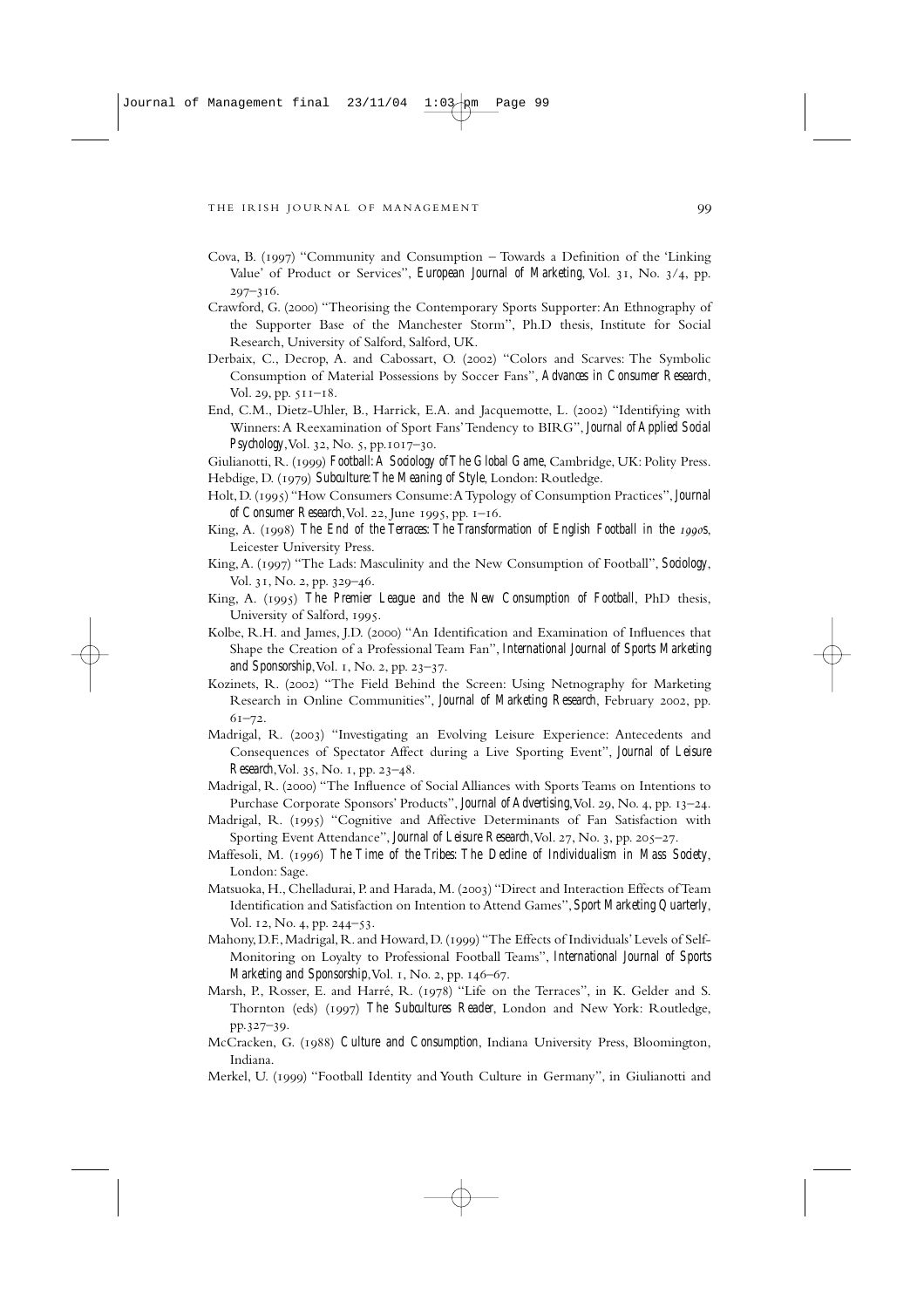Armstrong (eds) *Football Cultures and Identities*, Houndmills and London: MacMillan Press, pp.  $52-63$ .

- Muniz, A.M. and O'Guinn, T.C. (2001) "Brand Community", *Journal of Consumer Research*, Vol. 27, March 2001, pp. 412-32.
- Redhead, S. () "Always Look on the Bright Side of Life", in Redhead (ed.) *The Passion and the Fashion: Football Fandom in the New Europe*, Aldershot: Avebury, 1993, pp. 1-12.
- Richardson, B. and Dwyer, E. (2003) "Football Supporters and Football Team Brands: A Study in Consumer Brand Loyalty", *Irish Marketing Review*, Vol. 16, No.1, pp. 43-53.
- Richardson, B. (2003) "Football Fandom and the Postmodern Consumer: Applying Cultural Capital to the Consumption of Popular Culture" (*UCC Doctoral Colloquium Proceedings,* Dept. of Management and Marketing, UCC, April 2003).
- Schouten, J.W. and McAlexander, J.H. (1995) "Subcultures of Consumption: An Ethnography of the New Bikers", *Journal of Consumer Research*, Vol. 22, June 1995, pp.43-61.
- Stewart, B., Smith, A.C.T. and Nicholson, M. (2003) "Sport Consumer Typologies: A Critical Review", *Sport Marketing Quarterly*, Vol. 12, No. 4, pp. 206–16.
- Stewart, A. (1998) The Ethnographer's Method, Thousand Oaks, CA: Sage Publications.
- Thornton,S.() "The Social Logic of Subcultural Capital",in K.Gelder and S.Thornton (eds) The Subcultures Reader, London and New York: Routledge, pp. 200–209.
- Wann, D.L. and Schrader, M. (2000) "Controllability and Stability in the Self-Serving Attributions of Sport Spectators", *The Journal of Social Psychology*, Vol. 140, No. 2, pp.  $160 - 8$ .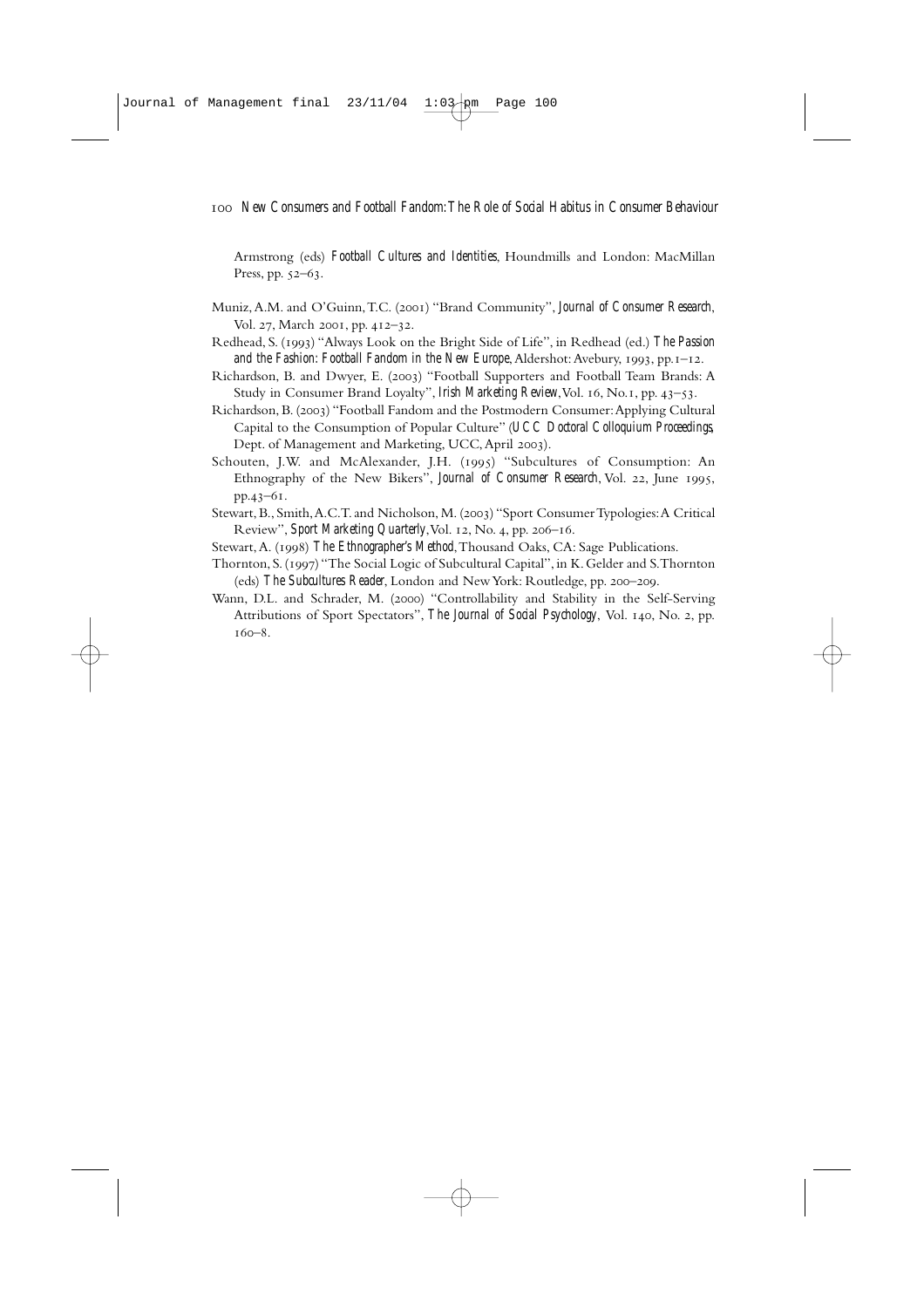# Do Value Stocks Outperform Growth Stocks around the Release of Firms' Financial Results? Some Preliminary Evidence from the Irish Stock Exchange

. . . . . . . . . . . . . . . . . . .

# PAUL RYAN<sup>\*</sup> AND RASHAD HAJIYEV<sup>\*\*</sup>

#### INTRODUCTION

The extant literature, predominantly US based, suggests that value strategies  $\perp$  produce superior returns.<sup>1</sup> However, the interpretation of the nature of these superior returns remains an unresolved issue.One argument is essentially that the markets are efficient and that the superior returns to value stocks are driven by fundamental risk factors. However, Lakonishok, Shleifer and Vishny (1994) and La Porta, Lakonishok, Shleifer and Vishny (1997) suggest there is little evidence financial ratios such as low market-to-book are riskier based on conventional measures of risk.They argue instead value stocks are underpriced relative to their risk characteristics and are potentially subject to behavioural and institutional biases resulting in investors making systematic errors in pricing stocks. They argue investors overestimate the future growth potential of growth stocks and underestimate the corresponding growth potential of value stocks and tend to extrapolate past performance too much out into the future. Gradually investors begin to realise that past performance is not sustainable and prices begin to mean revert. In other words value stocks provide superior future returns because the market only slowly realises that earnings growth rates for value stocks are higher than initially expected and conversely for growth stocks.

The evidence as to whether past growth in earnings is a good predictor of future earnings growth for example is mixed. Little  $(1962)$  finds that earnings changes follow a random walk with earnings growth rates being predictable for only one to two years out into the future. Fuller, Huberts and Levinson (1992), in contrast, find that earnings changes do not follow a random walk as investors can forecast relative growth rates reasonably well. However, they argue that it

*\* Department of Banking and Finance, University College Dublin \*\* C/O Department of Banking and Finance, University College Dublin*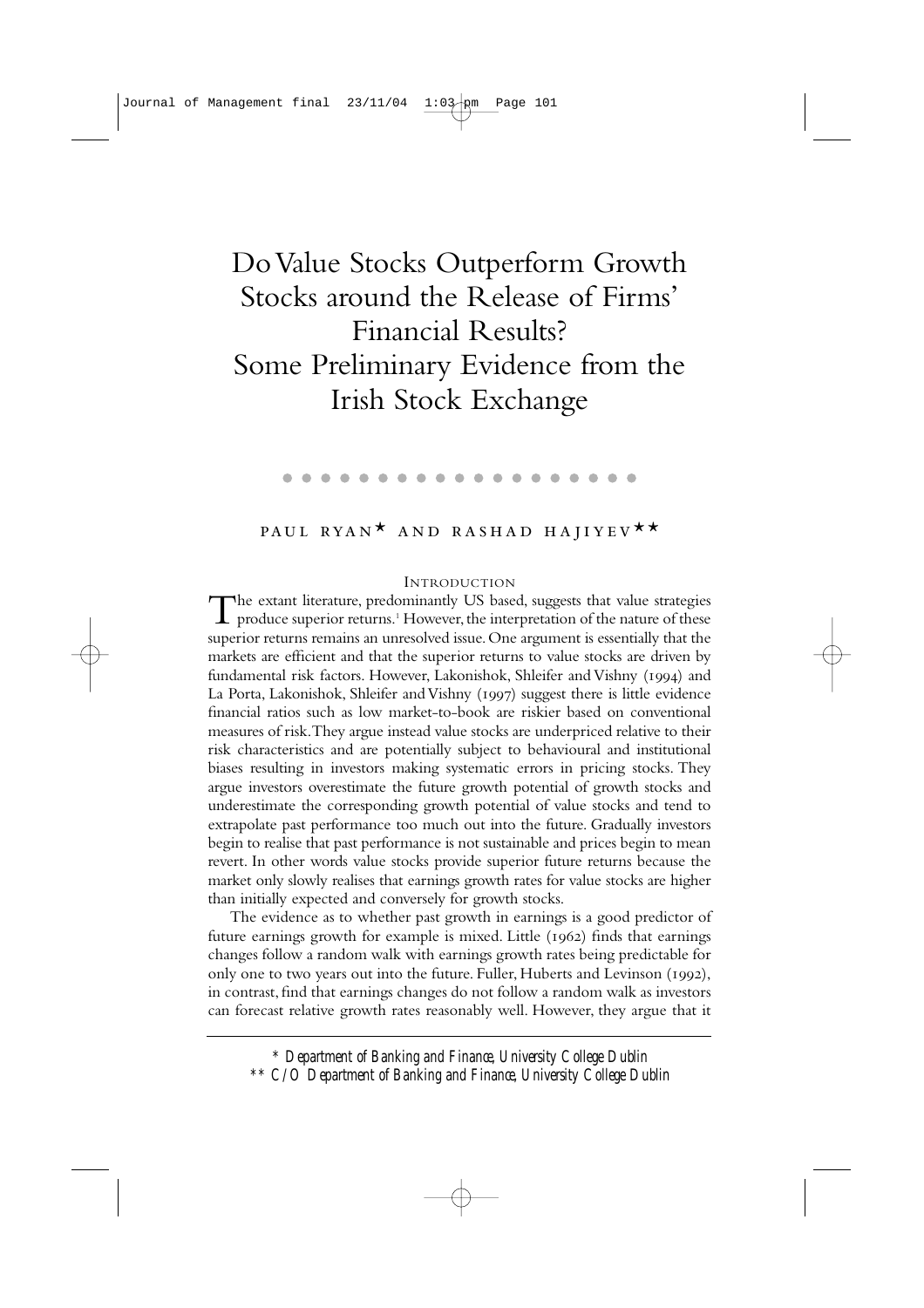is questionable as to whether the size of the price/earnings differential between value and growth stocks is too big to justify the expectation that past growth differences will persist long enough to capture the differences in prices paid for value and growth stocks.

In this paper we examine the role of expectational errors in explaining the superior returns to value stocks in the context of stocks listed on the Irish Stock Exchange.To do this we examine the market's reaction to the release of firms' interim and preliminary results to assess whether investors make systematic errors in pricing. Specifically we test whether the market's response in the period surrounding the release of firms' financial results in the two years after portfolio formation is positive for value stocks relative to the market reaction to growth stocks.This method is similar to the approach adopted by La Porta, Lakonishok, Shleifer and Vishny (1997).<sup>2</sup>

We find that value stocks do indeed outperform growth stocks in the twoyear period following portfolio formation. However, in contrast to extant USresearch, we are unable to reject the possibility that the return differentials are driven by fundamental risk factors rather than by investors' tendencies to extrapolate earnings growth rates too far into the future.

The remainder of this paper proceeds as follows: In the next section we describe our methodology and in the following section we present our results. We then explore whether our results are perhaps driven by differentials in expected returns as compensation for systematic risk. In the final section we summarise and conclude.

## METHODOLOGY

Our sample consists of all stocks quoted on the Irish Stock Exchange over the period 1996 to 2002. In order to mitigate potential problems arising from market liquidity we restrict our sample to the top 40 stocks by market capitalisation in each year. <sup>3</sup>

To examine return differences surrounding the release date of firms' interim and preliminary results between value and growth stocks we form portfolios based on two classification systems, the market-to-book ratio (MB) and a classification based on the price-to-earnings ratio (PE). Portfolios are formed in June of each year t using accounting data from year t-I and market value of equity from December of year t-1.

Using MB we divide stocks into quartiles.The value portfolio consists of all stocks in the lowest quartile of market-to-book and the growth stock portfolio consists of the stocks in the highest quartile of market-to-book.A similar approach is adopted for portfolio strategies based on PE.The value stock portfolio consists of all stocks in the lowest quartile of price-to-earnings and the growth stock portfolio consists of all the stocks in the highest quartile of price-to-earnings.

The focus of our approach is on the market's response to firms' interim and preliminary results.These are measured over the three-day window around the announcement dates reported in the *Irish Stock Market Annual*. 4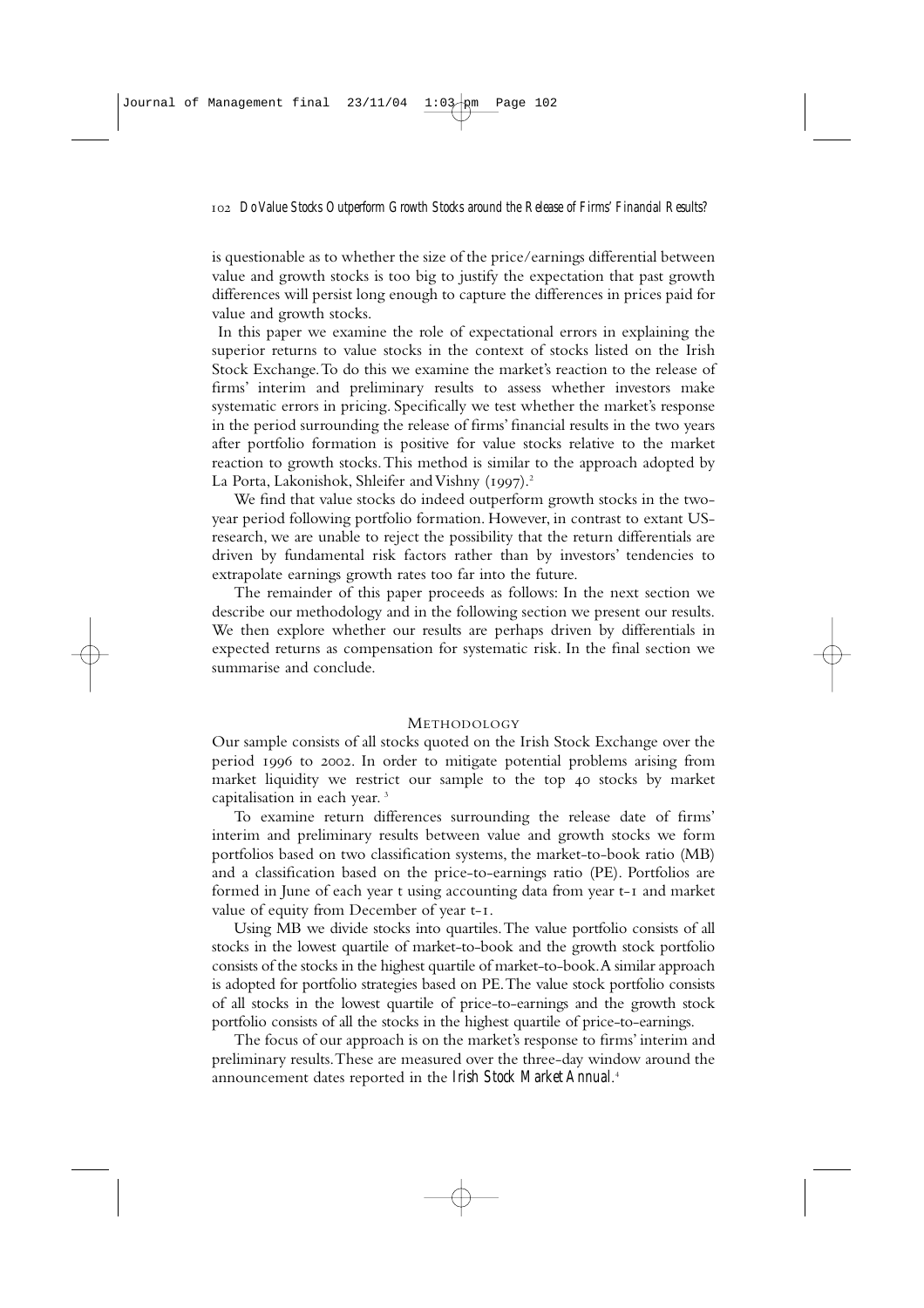## MARKET REACTION AROUND FINANCIAL RESULTS RELEASE DATES FOR VALUE AND GROWTH PORTFOLIOS

Table 7.1 reports on the market's reaction to the accounting releases of value and growth stock portfolios over the two years after portfolio formation where value and growth portfolios are formed on the basis of MB. The portfolio announcement returns reported in Table 7.1 are equally weighted buy-andhold returns measured over the three-day window  $(t-I, t+I)$  around the publication date of the interim and preliminary results.The reported results are the aggregate of the market's response to the interim and preliminary results for each stock in each of the two post-formation years.

## **Table 7.1: Returns in the 3-Day Period Surrounding the Release of Firms' Accounting Results on Value and Growth Portfolios Classified by Market-to-Book, 1997–2002**

At the end of each June between 1997 and 2002 the top 40 stocks by market capitalisation are ranked in ascending order based on the ratio of market-to-book. The portfolio of growth stocks consists of quartile of stocks with the highest market-to-book value and the portfolio of value stocks consists of the quartile of stocks with the lowest market-to-book. The returns presented in the table are averages over all formation periods. These are measured on a semi-annual basis over the 3-day period (t-1, t+1) surrounding the release of the preliminary (P) and interim (I) results and then summed up over the preliminary and interim results in each of the two postformation years (P1,I1 and P2,I2).

| <b>MB</b>           | Growth     | Value   | Mean difference | t-Stat for Mean difference |
|---------------------|------------|---------|-----------------|----------------------------|
| P <sub>1</sub> , 11 | 0.00165    | 0.01999 | 0.01834         | $4.48*$                    |
| P <sub>2</sub> .12  | $-0.00506$ | 0.01807 | 0.02313         | $5.22*$                    |

 $\star$  = statistically significant at a= 0.05

We find event returns are significantly higher for the value portfolio than for the growth portfolio. In year one, the cumulative event return for the value portfolio is 0.2 per cent for the growth portfolio and 2.0 per cent for the value portfolio. The return differential of 1.8 per cent between the value and growth portfolios is statistically significant at  $a=0.05$ . Similar results occur in year two. The cumulative event return for the value portfolio is  $-0.5$  per cent for the growth portfolio and  $I.8$  per cent for the value portfolio. Again the return differential of 2.3 per cent is statistically significant at  $a=0.05$ . This evidence is consistent with the updating of the earnings prospects for value stocks relative to growth stocks taking place slowly.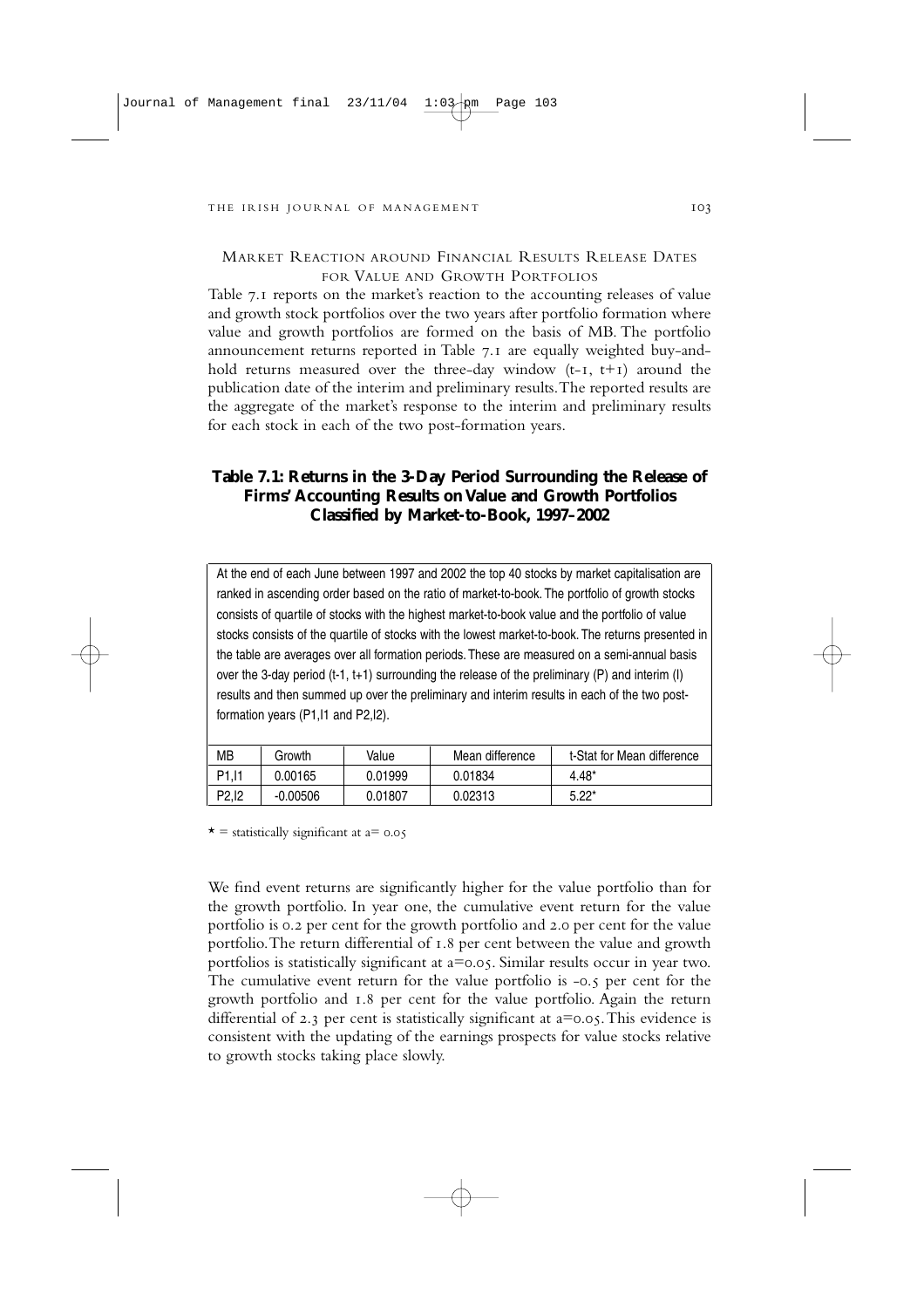Table 7.2 presents comparative results based on PE as the method of classifying stocks into value and growth portfolios.

## **Table 7.2: Returns in the 3-Day Period Surrounding the Release of Firms' Accounting Results on Value and Growth Portfolios Classified by Price-to-Earnings, 1997–2002**

At the end of each June between 1997 and 2002 the top 40 stocks by market capitalisation are ranked in ascending order based on the ratio of price-to-earnings. The portfolio of growth stocks consists of the quartile of stocks with the highest price-to-earnings and the portfolio of value stocks consists of the quartile of stocks with the lowest price-to-earnings. The returns presented in the table are averages over all formation periods. These are measured on a semi-annual basis over the 3-day period (t-1, t+1) surrounding the release of the preliminary (P) and interim (I) results and then summed up over the preliminary and interim results in each of the two postformation years (P1,I1 and P2,I2).

| PE                 | Growth     | Value   | Mean difference | t-Stat for Mean difference |
|--------------------|------------|---------|-----------------|----------------------------|
| P <sub>1.11</sub>  | 0.00007    | 0.01033 | 0.01026         | $2.67**$                   |
| P <sub>2</sub> .12 | $-0.00527$ | 0.00664 | 0.01191         | $2.36**$                   |

 $\star \star =$  statistically significant at a= 0.05

Similar conclusions to those based on Table  $7.1$  can be drawn. In year one, the cumulative event return in the three-day period surrounding the release of the results is 0.0 per cent for the portfolio of growth stocks and 1.0 per cent for the value portfolio. The return differential of 1.0 per cent between the value and growth portfolios is statistically significant at  $a=0.05$ . In year two the cumulative event return for the value portfolio is -0.5 per cent for the growth portfolio and 0.7 per cent for the value portfolio. Again the return differential of  $I.2$  per cent is statistically significant at  $a=0.05$ .

In aggregate the evidence suggests that value stocks significantly outperform growth stocks in the three-day period surrounding the release of firms' interim and final results. The results are broadly similar whether we condition on either MB or PE. Interestingly, the differential returns and their associated t-statistics are of greater magnitude in forming portfolios based on MB, the classification system favoured by Fama and French (1992).

Our evidence on the market's differential response to the accounting releases of value and growth stock portfolios is consistent with the US evidence reported in La Porta, Lakonishok, Shleifer and Vishny (1997).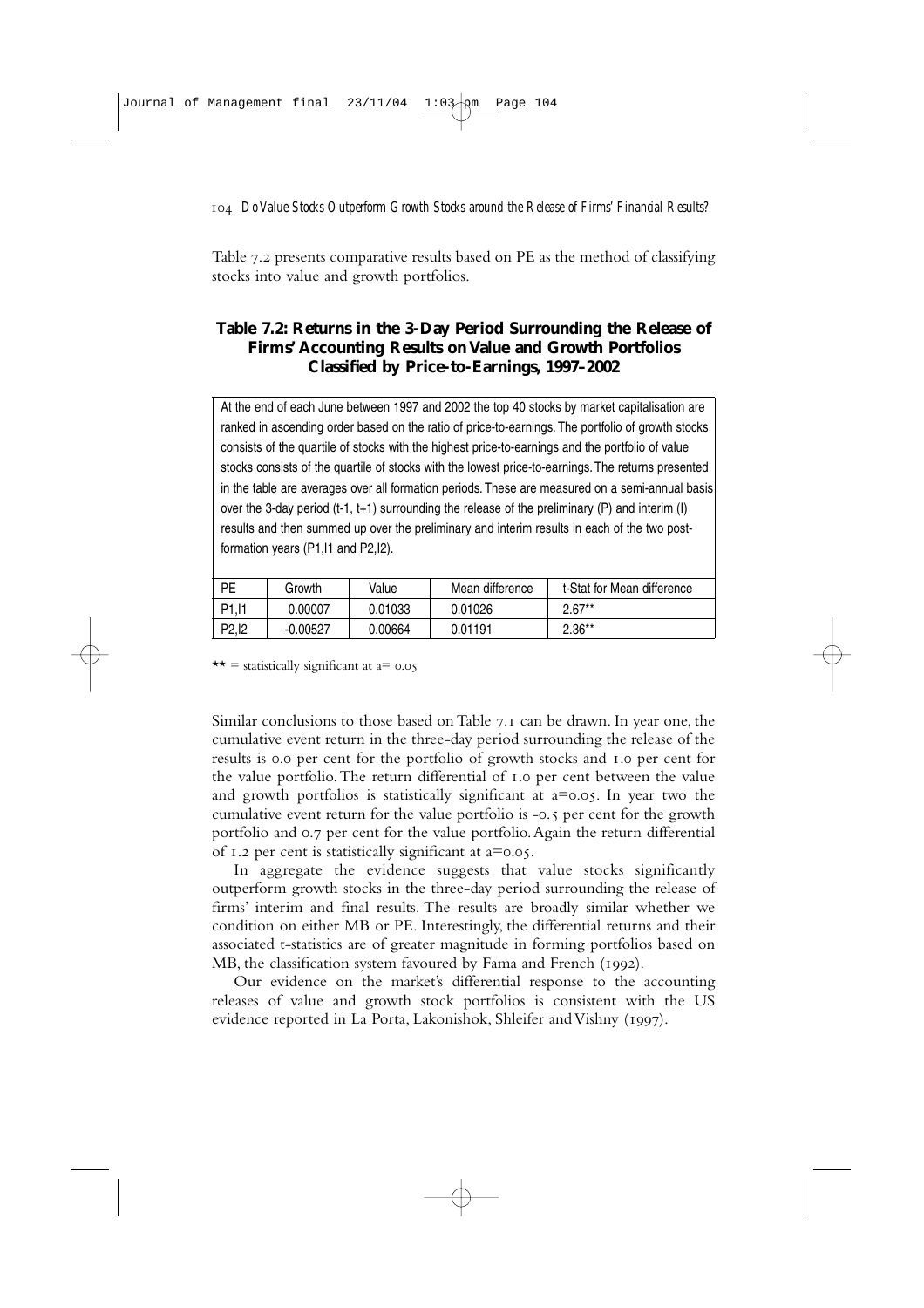## ARE RETURN DIFFERENTIALS DRIVEN BY DIFFERENCES IN RISK PREMIA?

In the foregoing section we presented evidence that value stocks exhibit positive surprises *vis-à-vis* those experienced by growth stocks in the three-day period surrounding the release of firms' interim and preliminary results for the two-year period following initial portfolio formation. We suggested such evidence is potentially consistent with the behavioural view that investors systematically underestimate the growth prospects of value stocks and overestimate the growth prospects of growth stocks. In other words they extrapolate the positive (negative) growth potential for growth (value) stocks too far into the future. These prospects are re-evaluated slowly as new information comes to the market (for example through firms' statutory accounting releases) and prices begin to mean revert.

However, an ardent follower of the efficient market hypothesis would argue that these returns differentials are not driven by pockets of market inefficiency but rather are attributable to compensation for risk.

We adopt an approach employed in La Porta, Lakonishok, Shleifer and Vishny (1997) to test this possibility. Essentially the market efficiency argument is that differences in returns between value and growth portfolios may be driven by differences in *ex ante* risk premia around a small number of important information events.The argument goes that if a disproportionately high proportion of the annual uncertainty about a stock occurs around the time of the announcement of a firm's results then so also arguably should a disproportionate share of the risk premium as well.This in turn implies that for both value and growth stocks event returns should be higher than non-event returns in these periods.

In contrast if the behavioural view is correct and the information revealed about growth stocks is sufficiently negative, event returns should be significantly lower than non-event returns, despite a higher *ex ante* risk premium. Thus a comparison of event returns and non-event returns for growth stocks can potentially distinguish between the risk premia and behavioural views.

Table 7.3 presents the results for this test using both PE and MB methods of portfolio classification.

## **Table 7.3: Cross-Sectional Regression Tests of Difference between Event and Non-Event Period Returns for Value and Growth Portfolios**

We run cross sectional regression tests of the daily return for each portfolio on the ISEQ index and a dummy variable for whether the day lies in the  $(-1, +1)$  interval surrounding the interim and preliminary results. Separate regressions are performed for value and growth portfolios with portfolios formed at the end of each June. In panel A, portfolio formation is based on MB whilst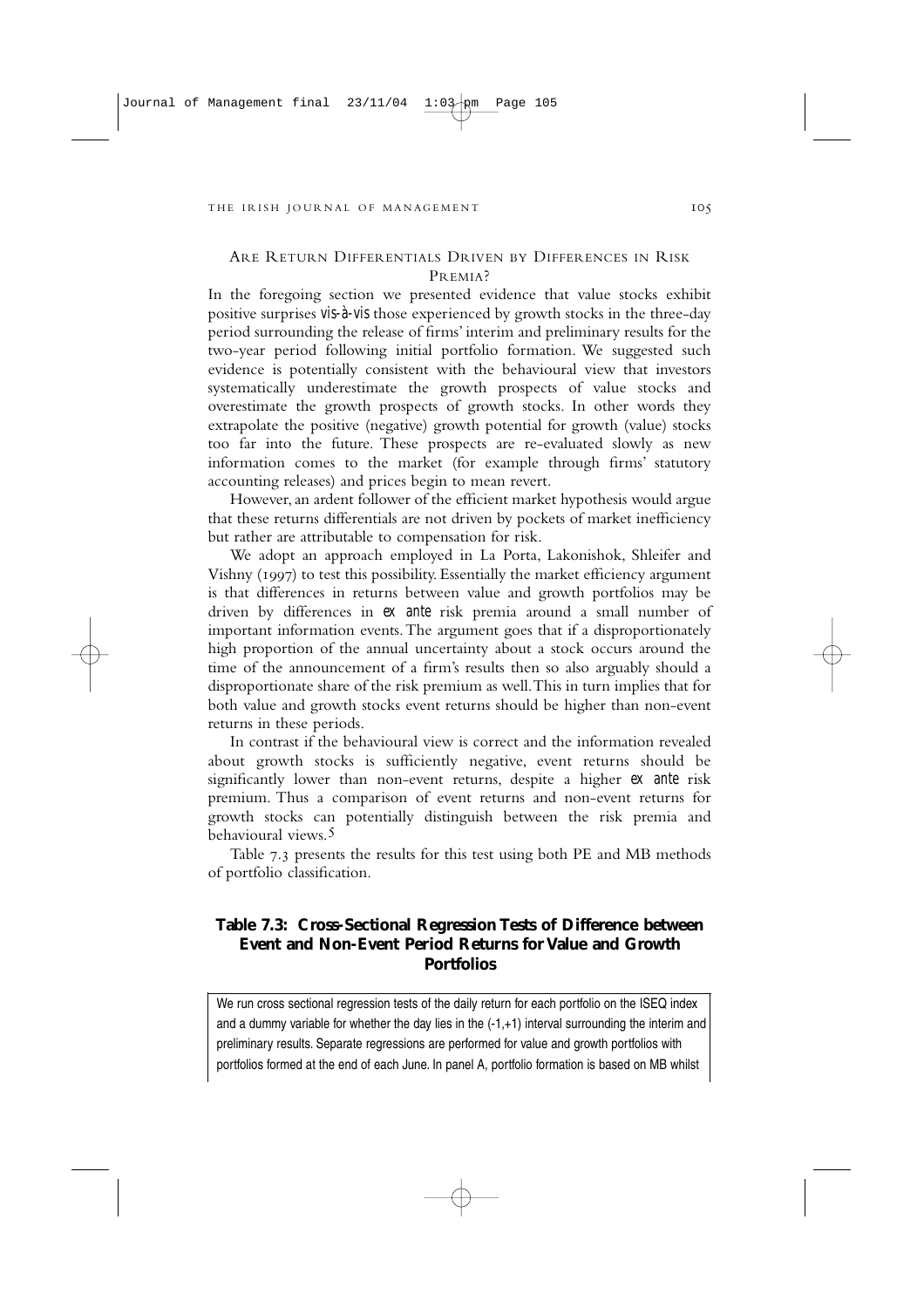in panel B portfolios are constructed on the basis of PE. As in Table 7.1 and 7.2 the portfolio of growth stocks consists of the quartile of stocks with the highest MB (PE) and the value stock portfolio consists of the quartile of stocks with the lowest MB (PE).

|                                   | Intercept | Event day dummy | Market return |
|-----------------------------------|-----------|-----------------|---------------|
| Panel A: MB Regressions           |           |                 |               |
| High MB portfolio return (growth) | 0.00019   | 0.00969         | 0.31678       |
|                                   | (0.67)    | $(4.94)$ **     | $(12.98)$ **  |
| Low MB portfolio return (value)   | 0.00041   | 0.00710         | 0.17013       |
|                                   | (1.46)    | $(3.65)$ **     | (6.92)**      |
| Panel B: PE Regressions           |           |                 |               |
|                                   |           |                 |               |
| High PE portfolio return (growth) | 0.00008   | 0.00847         | 0.46846       |
|                                   | (0.29)    | $(4.54)$ **     | $(19.12)$ **  |
| Low PE portfolio return (value)   | 0.00037   | 0.00963         | 0.09074       |
|                                   | (0.94)    | $(3.40)$ **     | $(2.68)$ **   |

 $\star \star =$  statistically significant at a= 0.05

We run cross-sectional regression models of the daily return for each stock on the ISEQ index and a dummy variable for whether the day is in the  $(-1, +1)$ window around the announcement of a firm's interim and preliminary results. Regressions are run separately for value and growth stock portfolios.

Taking the results based on the MB reported in Panel A we find for regressions based on high MB (growth stocks) the intercept is 1.9 basis points (bp) per day and a coefficient of 0.32 on the market return. Importantly, the coefficient on the event dummy is a positive 10bp per day. Event days are significantly above non-event days which is consistent with the *ex ante* risk premium argument. Results based on the P/E classification (Panel B) are similar.We find for regressions based on high PE (growth stocks) the intercept is 0.8 bp per day and a coefficient of  $0.47$  on the market return. The coefficient on the event dummy is bp per day.Thus, for both the MB and PE methods of classifying growth portfolios, event-day returns are significantly above nonevent day returns which is consistent with the *ex ante* risk premium argument and not with the behavioural perspective.

For (low MB) value stocks the intercept is 4.1 bp per day and a coefficient of  $0.17$  on the market return. The coefficient on the event dummy is  $7$  bp per day. For (low PE) value stocks the intercept is  $3.71$  bp per day and there is a coefficient of 0.09 on the market return. The coefficient on the event dummy is 10 bp per day.

In summary therefore, based on comparisons of event- and non-event-day returns for growth stocks, we are unable to reject the possibility that the differentials in realised returns between growth and value stocks are in fact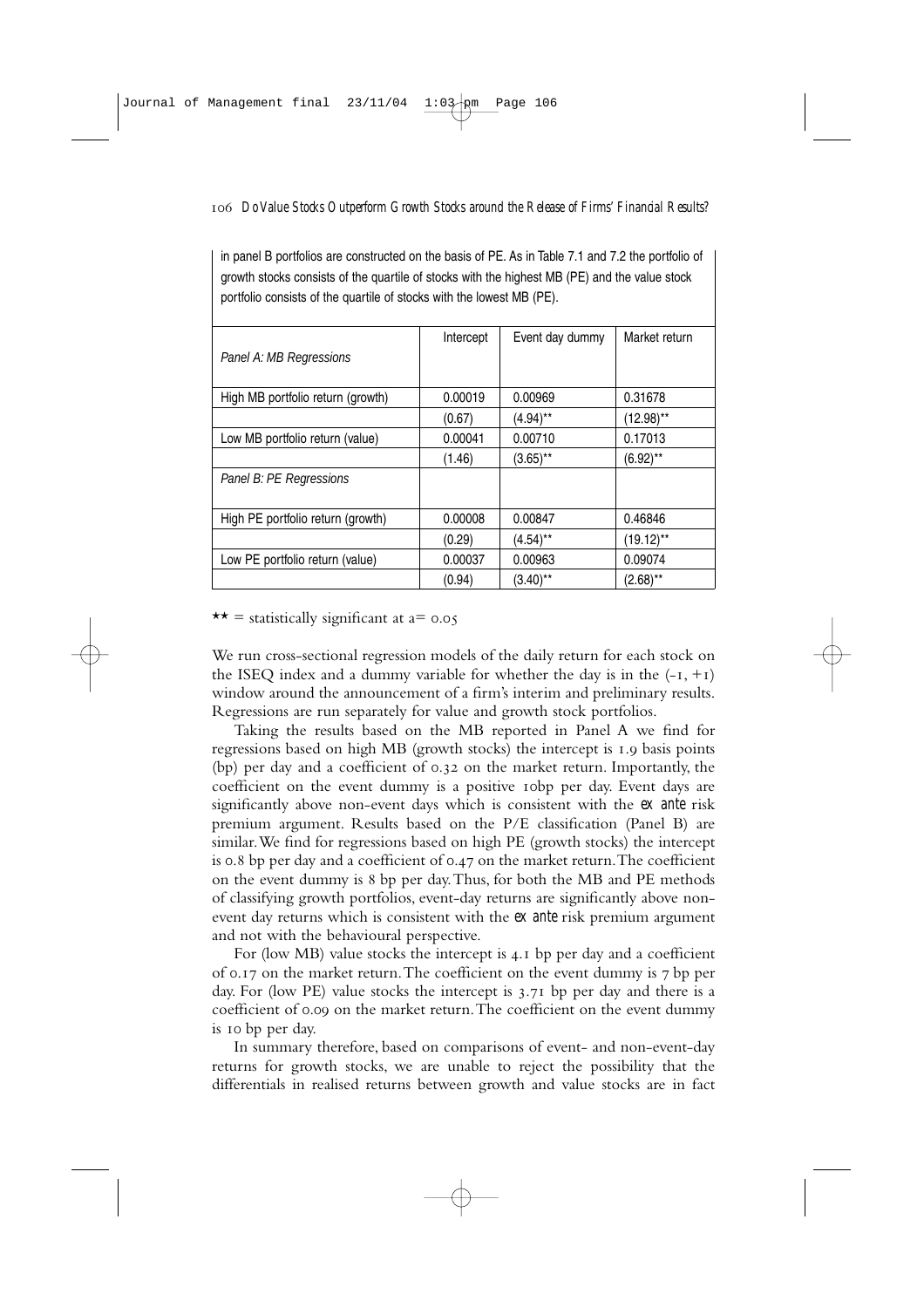driven by differences in *ex ante* risk premia rather than by expectational errors by investors underestimating the growth prospects for value stocks and overestimating the growth prospects for growth stocks. The risk premia hypothesis implies that event day returns should be higher than non-event returns for both value and growth stocks. The data is consistent with this hypothesis.We do not find that event returns for growth stocks are lower than non-event returns for growth stocks which as previously articulated would be consistent with the behavioural hypothesis.

Interestingly, our results in this regard contrast with those of La Porta, Lakonishok, Shleifer and Vishny (1997). They report results that do not support the risk premium argument. Specifically, their data show that event returns are lower than non-event returns for growth stocks despite the higher *ex ante* risk premium posited by the market efficiency theory which they conclude is consistent with the behavioural perspective.

## SUMMARY AND CONCLUSION

In this paper we examined whether expectational errors play a significant role in explaining the return differentials to value and growth stocks on the Irish Stock Exchange in the period surrounding the release of firms' interim and preliminary results. Our sample consists of the top companies by market capitalisation each year over the period  $1997-2002$ .

Our initial results suggest that the market's response to the release of firms' financial results is of larger magnitude for portfolios of value stocks than for growth stock portfolios. However, in further analysis, we are unable to reject the possibility that these return differentials are driven by compensation for risk rather than by systematic expectational errors made by investors.

One possible interpretation of our results is that by restricting our sample to the top companies by market capitalisation, the pricing of such firms is more efficient, leaving less room for systematic bias in the earnings surprises for value versus growth stocks. There is evidence in the literature that large firms are less likely to be subject to anomalous behaviour than "smaller" firms (e.g. Hong, Lim and Stein, 2000; Hong and Stein, 1999; Merton,  $1987$ ). Interestingly, La Porta, Lakonishok, Shleifer and Vishny (1997) report weaker evidence of value stocks outperforming growth stocks in the period surrounding the release of firms' quarterly results when they refine their sample companies to include only those that have a market capitalisation in excess of the NYSE median.

However, if we were to expand our sample companies to include the remaining 40 or so companies quoted on the Irish Stock Exchange we would run into problems of illiquidity. In addition the market value of those remaining companies constitutes less than 5 per cent of the total value of the entire market. Thus, from an investor perspective, any potential profitability, even if it were to exist, would not be economic to exploit.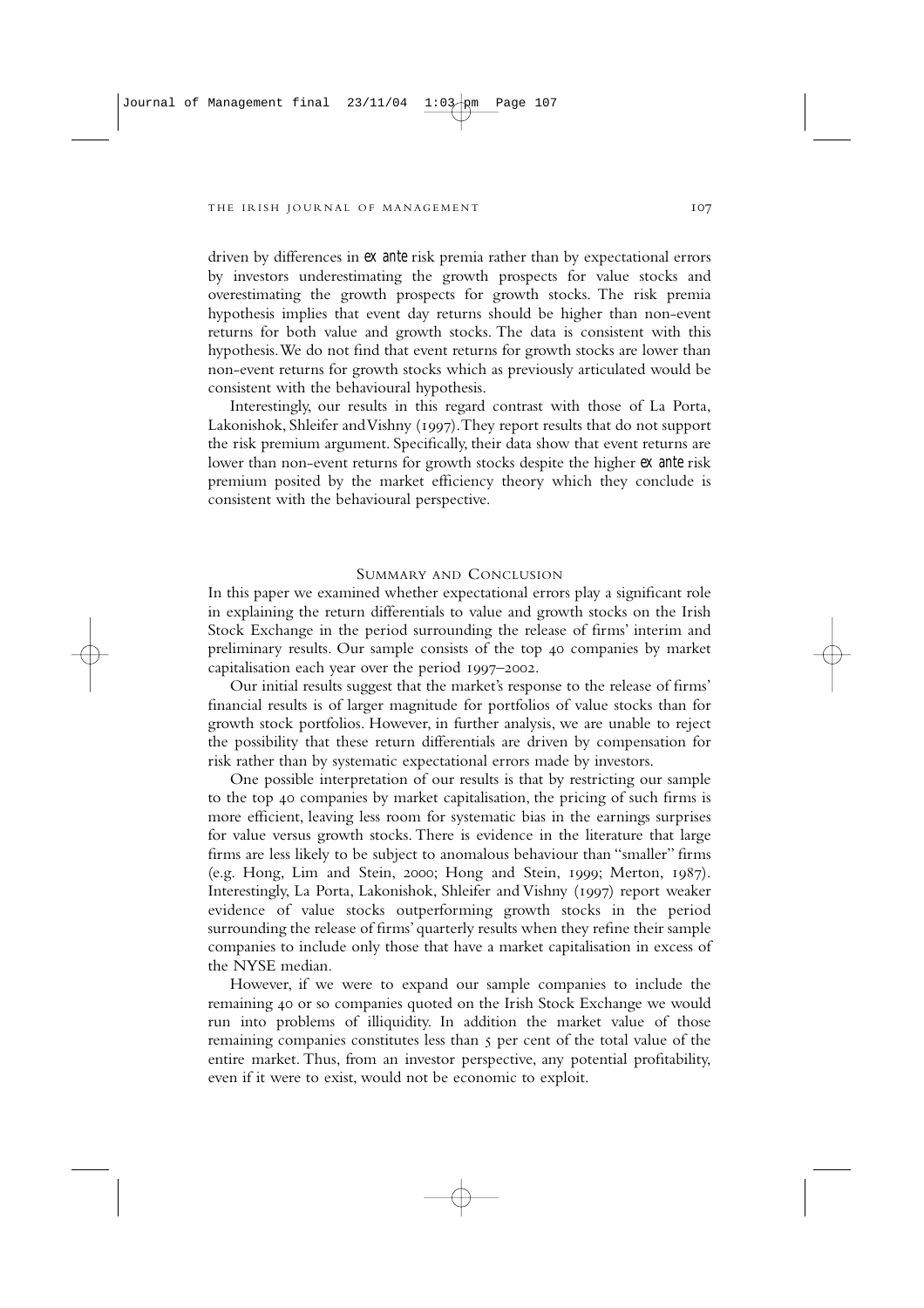Our reported results have implications for investors implementing value versus growth trading strategies for the largest most liquid stocks quoted on the Irish Stock Exchange.Though value stocks systematically outperform growth stocks in the period immediately surrounding the release of firms' financial results, the profitability of such strategies may be potentially illusory as the differences in return may simply be appropriate compensation for risk rather than reflective of investor expectational errors in pricing stocks.

- Broadly speaking value stocks are defined as stocks that have a low market price relative to financial variables such as earnings, book value of assets, cashflow, dividends etc. Growth stocks are correspondingly defined as those having a high market value relative to these variables.
- 2 As firms' results are released on a quarterly basis in the US, La Porta et al. (1997) examine the differential price reaction to value versus growth stocks in the immediate vicinity of these dates.
- 3 Thin trading is a particular problem on the Irish Stock Exchange (Murray, 1995). Though restricting our sample stocks to the top 40 by market capitalisation is to a certain extent arbitrary a cursory examination of share price activity reveals that for companies marginally below the top 50 there is a considerable number of days when the share price does not change. For example, taking the two-year period 1999-2000, for those companies outside the top 50 the average proportion of days for which there is no price change is 71% of cases (standard deviation = 17.5%; median = 68%). This is prima facie evidence of lack of trading activity. In any case, the total market value of the companies excluded from our sample represents less than 5% of the value of the entire Irish Stock Exchange and therefore as a group they are not economically significant and would be of little interest to investors attempting to exploit profits using value-based trading strategies.
- We aggregate returns until one day after the announcement date to account for the possibility of delayed stock price reaction.This measure is a very clear measure of market surprise, since it does not require an explicit model for investor expectations. Accumulating the return from the day prior to the announcement date is designed to take account of prior information leakage and information search by market participants in the day prior to the known release date (Kim and Verrecchia, 1991).
- It would not be possible to disentangle these two views for a portfolio of value stocks because for both the behavioural and risk premia explanations one would expect a higher return on event days than on non-event days.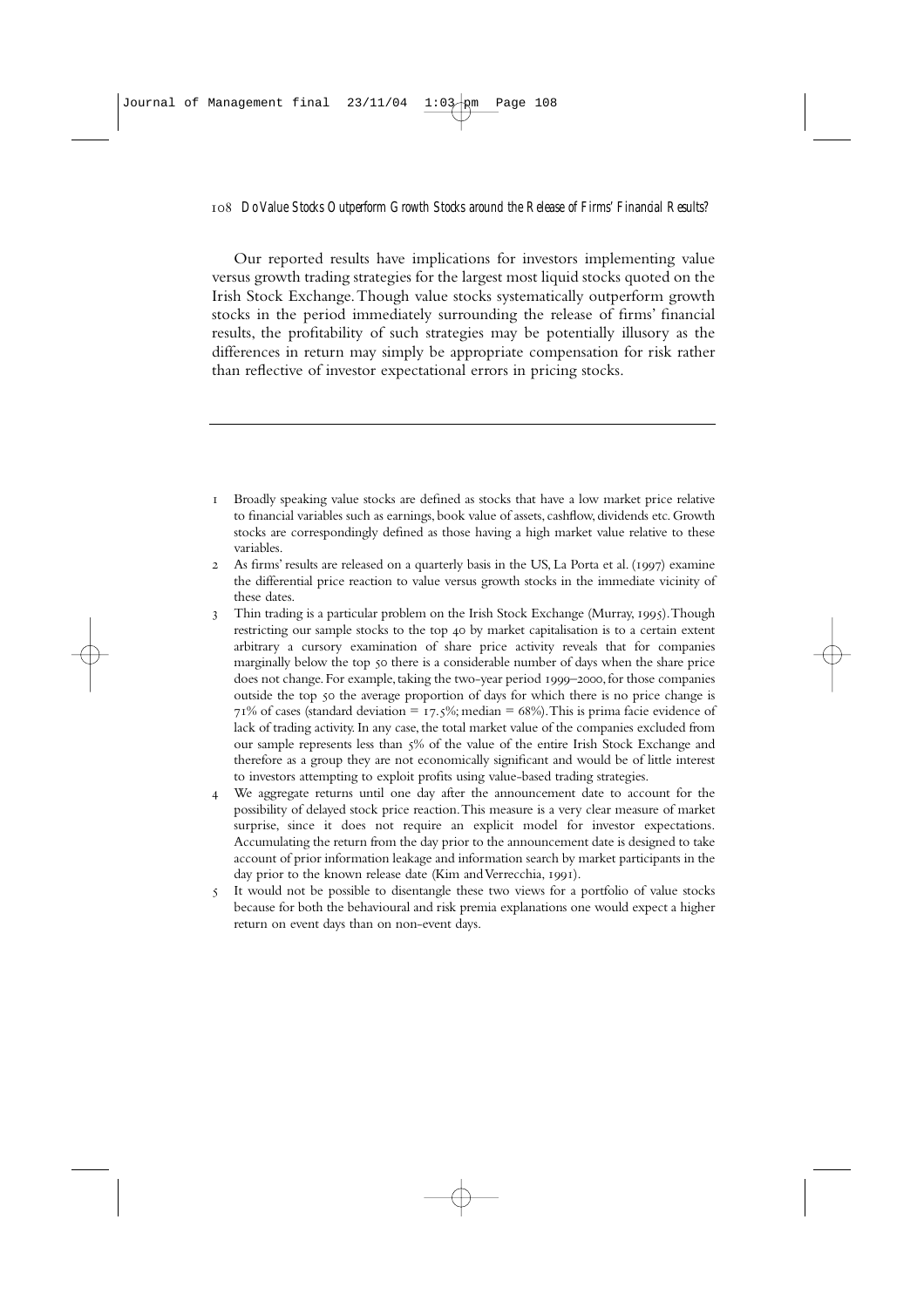#### REFERENCES

- Fama, E. and French, K. (1992) "The Cross-Section of Expected Stock Returns", *Journal of Finance*, Vol. 47, pp. 427–66.
- Fuller, R.J. Huberts, L.C. and Levinson, M. (1992) "It's not Higgledy-Piggledy Growth", *Journal of Portfolio Management*, Vol. 18, pp. 38-45.
- Hong, H. and Stein, J. (1999) "A Unified Theory of Underreaction, Momentum Trading, and Overreaction in Asset Markets", *Journal of Finance*, Vol. 54, No. 6, pp. 2143-84.
- Hong, H., Lim, T. and Stein, J. (2000) "Bad News Travels Slowly: Size, Analyst Coverage and the Profitability of Momentum Strategies", *Journal of Finance*, Vol. 55, No. 1, pp. 265-95.
- Kim, O. and Verrecchia, R. (1991) "Market Reaction to Anticipated Announcements", *Journal of Financial Economics*, pp. 273–309.
- Lakonishok, J., Shleifer, A. and Vishny, R. (1994) "Contrarian Investment, Extrapolation and Risk", *Journal of Finance*, Vol. 50, pp. 1541-78.
- La Porta, R., Lakonishok, J., Shleifer, A. and Vishny, R. (1997) "Good News For Value Stocks: Further Evidence on Market Efficiency", *Journal of Finance*, Vol. 52, No. 2, pp. 859-74.
- Little, I.M.D. (1962) "Higgledy Piggledy Growth", *Bulletin of the Oxford University Institute of Economics and Statistics*, Vol. 24, pp. 387-412.
- Merton, R. (1987) "A Simple of Capital Market Equilibrium with Incomplete Information", *Journal of Finance*, Vol. 42, pp.  $483 - 510$ .
- Murray, L. (1995) "An Examination of Beta Estimation Using Daily Irish Data", *Journal of* Business Finance and Accounting, Vol. 22, pp. 893-906.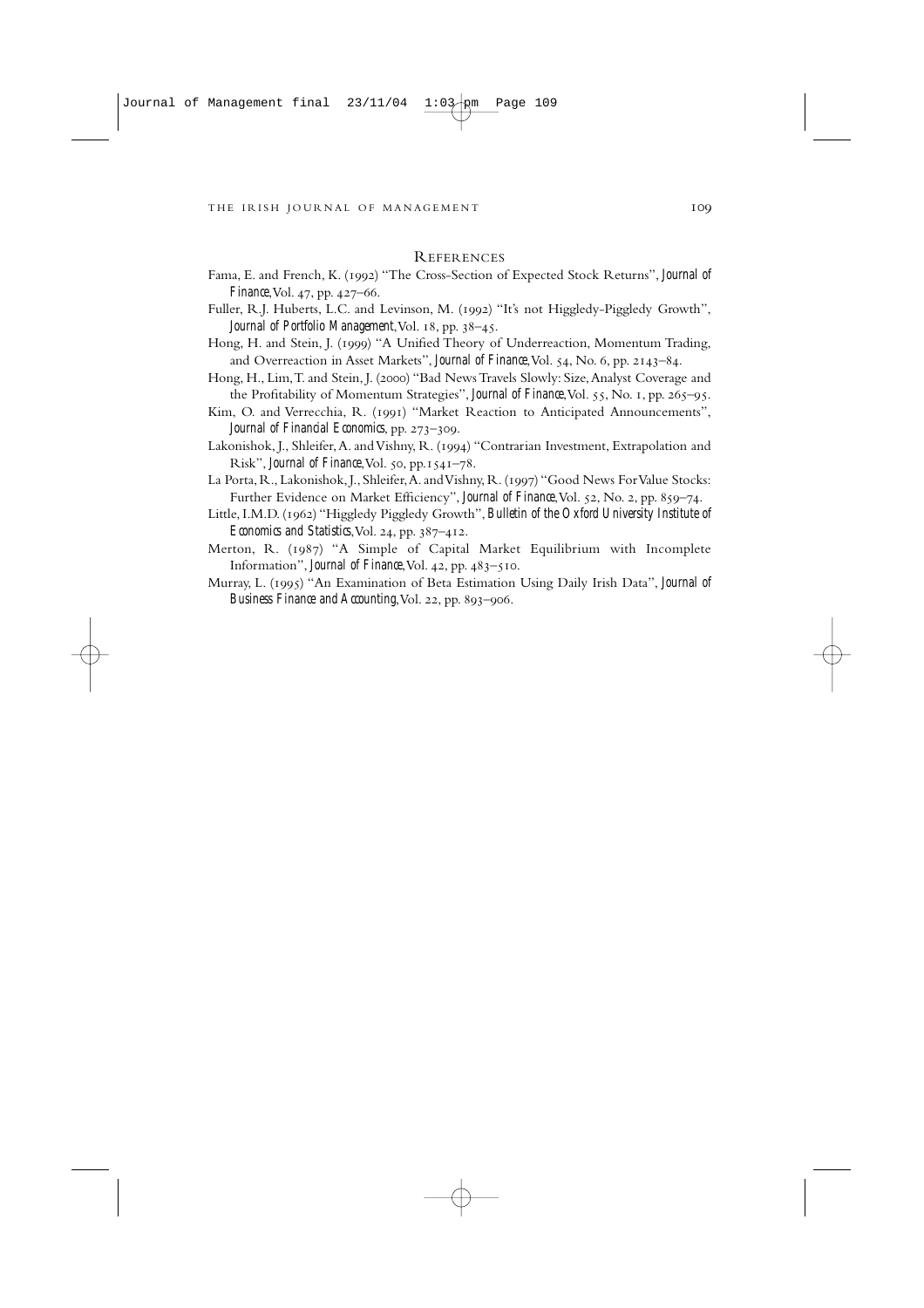# Government Activism and Industry Change:The Structural Evolution of Irish Wholesaling

#### . . . . . . . . . . . . . . .

# JIM QUINN<sup>\*</sup> AND BRIAN LEAVY<sup>\*\*</sup>

#### INTRODUCTION

Empirical studies of the structural evolution of whole industries are still quite  $\sum$ rare in the economics literature, and rarer still beyond that discipline (Malerba and Orsenigo, 1996; Malerba et al., 1999). Within mainstream economics, industries are assumed to evolve quickly towards their most efficient or lowest cost configurations. Rarely is much interest taken in how industry structure changes from one configuration to another or how such transitions might be stimulated by factors other than technological breakthrough (Christensen, 1997; Tushman and Anderson, 1986). This strong focus on technology remains and is evident in the preface to a recent special issue of *Industrial and Corporate Change* on industrial dynamics (see Dosi and Malerba,  $2002$ ).

This paper is drawn from a recent study of the evolution of three Irish wholesaling industries: grocery, builders' merchanting and hardware. The research strategy was multi-level, multi-modal and longitudinal, using a comparative casebased methodology, and was akin in method and perspective to the contextualist approach developed for the Warwick studies on corporate change (Pettigrew,  $1990, 1997$ . This is further elaborated in Appendix 8.1.

The full study tracked the structural evolution of wholesaling in the three sectors over most of their histories, particularly since Irish independence in 1922. It set out to examine two fundamental questions: what are the main explanatory drivers of industry evolution and what are the main patterns of process? While a number of empirical drivers were observed to be significant over time, the central role played by government and its agencies, is the primary concern of this paper.Among the most striking findings were that all three sectors experienced their most radical phases of structural change over the 1948 to 1963 period and that the primary stimulus for change came from government activism, not technology.

> *\* School of Business Studies,Trinity College Dublin \*\* Business School, Dublin City University*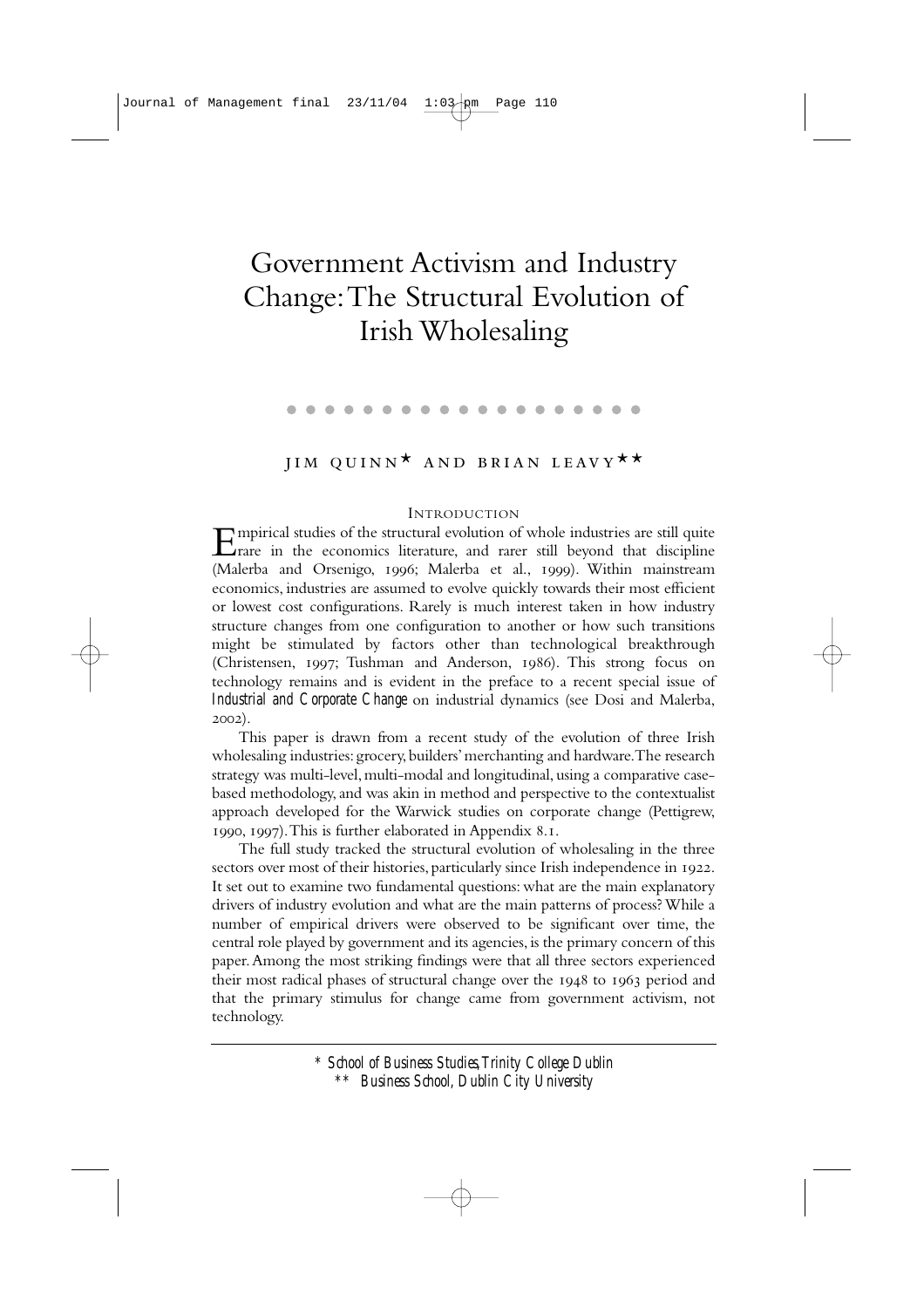A common pattern in all three sectors was the rise to prominence of trade associations during the protectionist era and the rupture of their influence following the change in public policy to trade liberalisation in the 1950s. Within each sector this transition led to major change in channel power, trading formats and industry leadership. At national level, the key date in this transition is normally associated with the appearance of Ken Whitaker's landmark *Economic Development* in 1958. However, what this study shows is that for much of the wholesaling sector the watershed came earlier with the establishment of the Fair Trade Commission (FTC) by the government of the day in 1953.

This paper will now set out to examine in some detail these major change episodes in the histories of two of the industries studied: grocery and builders' merchants. Such an examination is of value for three reasons.To begin with, it is one of the first empirical studies of the dynamics of change within Irish wholesaling. In addition, it provides rare insight into the relationship between public policy and industry change over a pivotal period in modern Irish economic development. Finally, and more generally, it informs the debate between the gradualist and punctuated perspectives that continues to energise the change literature, extending empirical support for the punctuated model to industry level and highlighting the importance of factors other than technology as catalysts for major change.

The remainder of the paper begins with a brief overview of the genesis of the FTC in national historical context. It then goes on to review the process of industry structural change in each of the two cases and the pivotal role of the FTC in this process. The article concludes with some implications for future research and practice.

## HISTORICAL CONTEXT AND THE GENESIS OF THE FAIR TRADE **COMMISSION**

Following independence in 1922, the Irish Free State came into being "virtually without a manufacturing sector" ( $\acute{O}$ 'Gráda 1997: 108) as a result of a "long trend away from manufacturing into the import and distribution of British goods" (Farmar 1996: 52). In terms of economic policy, the Cosgrave government made a "virtue of continuity and caution" ( $\acute{O}$ "Gráda 1997: 4) and to a great extent followed a laissez-faire approach to trade (Lee, 1989). This all changed when the first Fianna Fáil administration came to power in 1932, "ideologically committed to as much self sufficiency as possible" (Lee, 1989: ). This policy was mostly pursued through the selective use of tariffs and duties on imports of finished goods to provide incentive for domestic assembly. For the sectors under study, it had a significant impact on the dynamics of channel power and gave major impetus to the rise of trade associations.

## **Protectionism and the Rise of Trade Associations**

Between 1931 and 1937 the number of items subject to import controls rose more than twenty-fold from just under 100 to almost 2,000. The first Fianna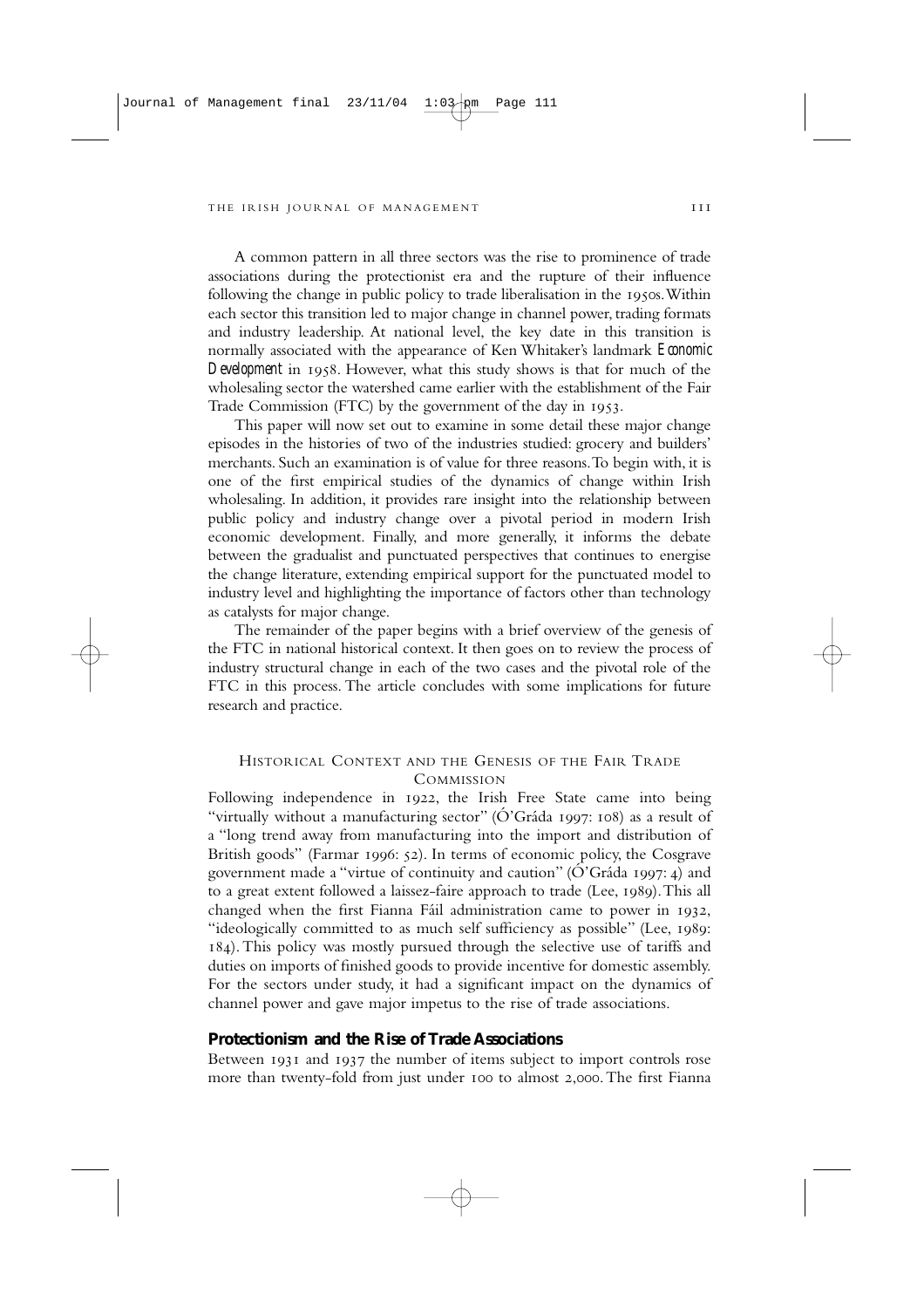Fáil government also introduced the Control of Manufacturers Act (1932) to mandate majority Irish ownership with few exceptions. In response, many British firms looked to form alliances with native businesses to shield their Irish sales from the effects of tariffs. In practice, the new economic policy also resulted in "positive discrimination in favour of Catholic firms", as import substitution favoured newly established Catholic manufacturing businesses at the expense of traditional Protestant importers and wholesalers (Farmar, : 89).

Overall, the initial effects of protectionism were dramatic, with industrial output rising by 40 per cent during the five years to  $1936$ . This was overshadowed by a decline in performance of older exporting industries and the loss of many jobs in traditional distributive sectors that were dependent on imports for survival. The onset of the Second World War then saw the Irish economy become virtually closed off from overseas markets  $\overrightarrow{O}$  Gráda, 1997; 18).

After the war the economy experienced a period of short-lived, consumerled, growth. However, the boom masked underlying problems. As Houghton (1995: 34) noted, by the 1950s "much of the industrial sector could only survive because of protection, it was too inefficient to export successfully, although it was certainly strong enough to lobby against any liberalisation". As the number of local entrepreneurs grew, so did their economic influence.A particular feature of the period was the explosive growth in trade associations and employer organisations of one type or another. Between  $1931$  and  $1950$ , the number of such organisations grew fifteen-fold, from 10 to around 150. In practice, many of them turned out to be "little more than cartels" (O'Hearn, 1990: 12).

## THE ESTABLISHMENT OF THE FAIR TRADE COMMISSION

By the late 1940s, the Minister for Industry and Commerce, Sean Lemass, was already losing confidence in the capacity of native enterprise to serve the national interest "except under compulsion" (Lee, 1985: 291). In 1947, he introduced the Control of Prices and Promotion of Industrial Efficiency Bill, aimed at tackling excessive profits and restrictive practices. Faced with strong opposition from the Department of Finance and the business community, the Bill was substantially altered before lapsing with the dissolution of the Dail in 1948.

However, on his return to power in the early 1950s, Lemass introduced the Restrictive Practices Act (1953), which set up the Fair Trade Commission (FTC) and gave it sweeping powers to investigate any industry or trade. In addition, the new legislation gave the Minister power to issue binding orders on the advice of the Commission. In its first report, the FTC found the general attitude of trade associations to price competition to be "disturbing".Throughout the rest of the decade, the Commission's activities emasculated many of these associations and in the process stimulated radical structural change in a range of Irish industries, including those of grocery wholesaling and builders' merchanting.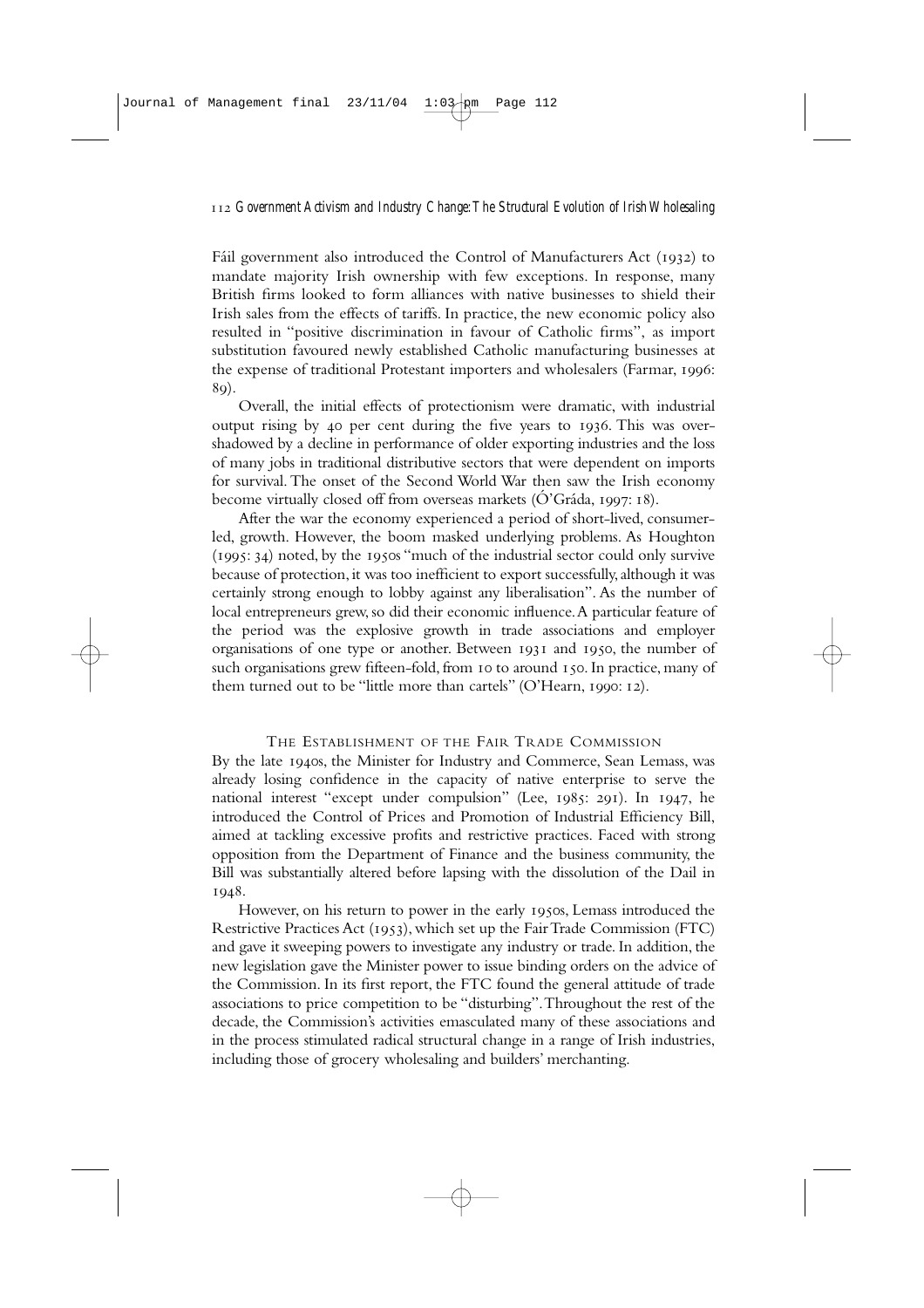#### $C$ ASE  $I$ <sup>.</sup>

STRUCTURAL CHANGE IN THE GROCERY WHOLESALING INDUSTRY In the 1930s, a substantial proportion of the national wholesale grocery market was controlled by a small group of firms.Among the most prominent were the Dublin-based firms of Hugh, Moore & Alexander, and Shirley, Spence & Bedford, both part of "a business establishment and philosophy which tended to think the grocery business was theirs as of royal decree". In Cork, the major players were Newsoms, Punch & Co., Ogilvie & Moore and Musgraves. This period also saw some notable new entrants, including D. Tyndall & Sons and Mangan Bros. Ltd.

The decade proved difficult, with duties and levies affecting the importation of several grocery products. Protectionism also brought an insularity that undermined competitiveness and allowed some in the sector to extract excessive profits. Manufacturing trade associations began to emerge and press for lower margins within the distribution channel. In response, the twenty-five largest wholesalers formed themselves into the Association of Wholesale Grocers, Importers and Distributors (AWGID) in 1937. Two years later, seventy-five of the smaller firms set themselves up as the Wholesale Grocers Association of Ireland (WGAI).

From the beginning, both wholesaler associations used their collective power to press for better terms from manufacturers, stabilise prices and discipline any individual members acting "in a manner detrimental to the interests of the association", particularly those seeking to trade as both wholesalers and retailers. The Second World War brought shortages and rationing to the grocery sector. Price controls were enforced and a system of registration was introduced to control access to key commodities.These measures strengthened the position of the wholesalers, as they became the mechanism for implementing the controls. However, the period also saw a growing sense of grievance amongst retailers, which found expression through the formation of the Retail,Grocery,Dairy and Allied Trades' Association (RGDATA) in 1942.

After the war food shortages continued for some years and many wartime price controls remained in place. However, tensions began to build in grocery wholesaling.Government increasingly believed that food distribution was grossly inefficient and used controls extensively to limit margins. In spite of this, however, price inflation continued during the early 1950s, with food prices rising by 10 points in 1951 alone.

Between 1951 and 1952, the government's Price Advisory Body held a number of inquiries into grocery prices and margins.The ensuing publicity was damaging for wholesaling, leading J.E. Lalor, then president of WGAI, to complain that "due to factors beyond our control, our position as wholesale distributors has been assailed by misinformation and irresponsible criticism". When the FTC was established in 1953, the grocery sector was among the first to come under its scrutiny.

By the early 1950s price controls and outdated work practices made many of the older wholesalers inefficient and vulnerable to aggressive competition.The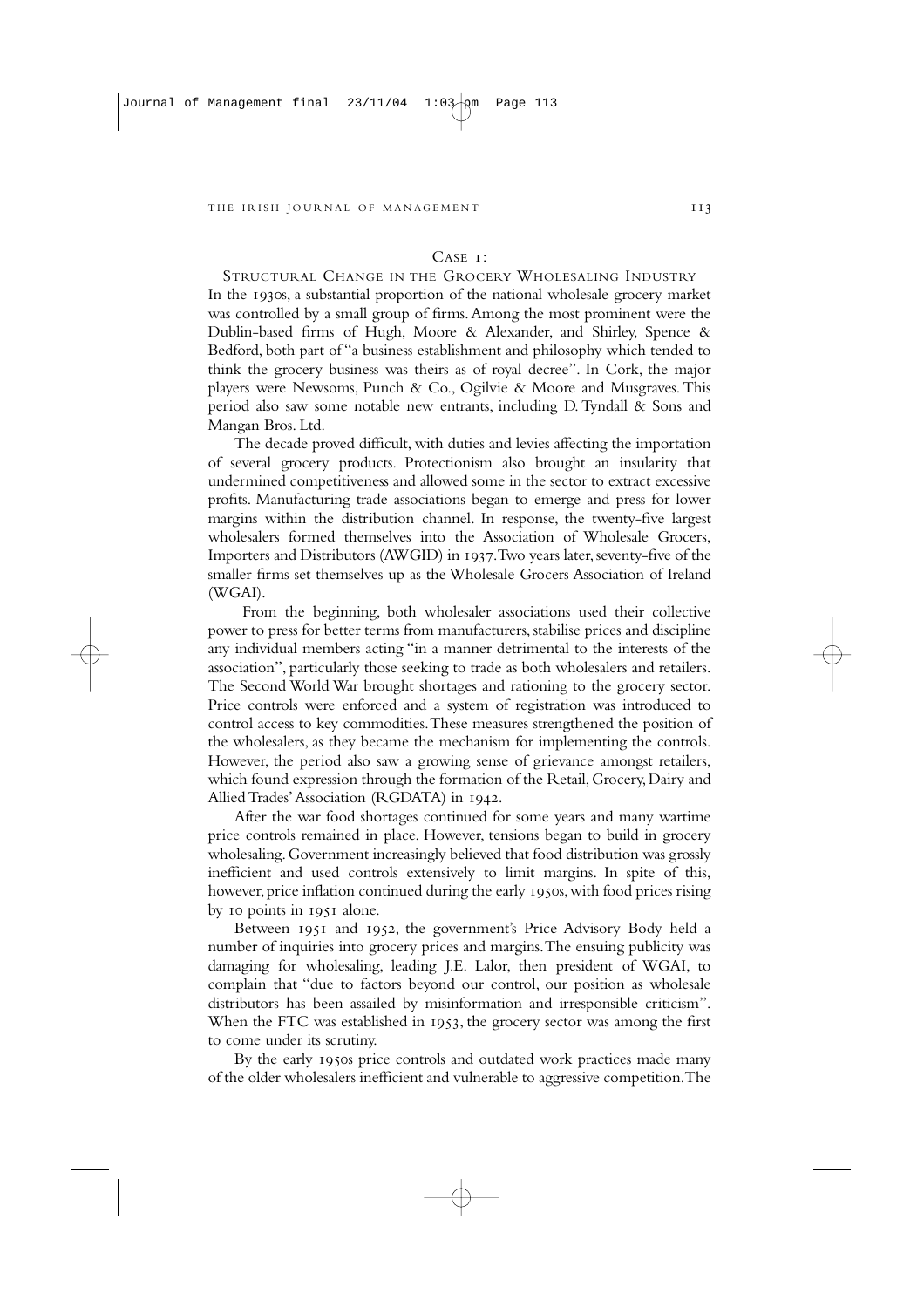period was marked by increasing channel tensions as wholesalers sought to protect their margins against erosion in the face of new trading formats, particularly cut-price retailing in the large urban centres and mixed trading in the provinces. Cut-price retailers began to form their own co-operative wholesaling groups to help secure supplies at keener margins, while many mixed traders sought access to "wholesale" terms from the manufacturing sector. One example of the thrust and counter-thrust characteristic of the period was the unilateral attempt by confectionary manufacturers in 1952 to rationalise distributor discount structures, which distributors successfully fended off on point of principle.As David Tyndall the then president of WGAI recalled,"if this ill-conceived action had been allowed to pass unchallenged", the wholesale grocery trade would have suffered "penal reductions" in their "already meagre profit margins". However, rising tensions within the wholesaling sector over the mixed-trading format led to the collapse of the WGAI in 1955 and further consolidation of the trade, as the more prominent members of WGAI joined with the industry leaders in the AWGID to form the more concerted Irish Wholesale Grocers Association (IWGA).

In May 1955, the FTC launched a public inquiry into the supply and distribution of grocery goods and provisions in response to the continued attempts to control prices and margins and hinder new forms of competition. In June 1956, it recommended that resale price maintenance should be abolished and the collective fixing of prices and discounts be legally prohibited.Prices were to be based on purchase volume rather than function, extending "wholesale prices" to large retailers and co-ops. Furthermore, the FTC could see no reason why the integration of wholesale and retail activities should be prohibited, nor why further entry should be limited, thus opening up the sector to co-operative formats.

Following the FTC draft report, the IWGA submitted a memorandum to the Minister suggesting amendments to the proposed Order. Throughout 1956 and 1957 the Association fought hard to convince the FTC to retain retail price maintenance, resist attempts by manufacturers to reduce discounts, block the retailers' co-ops and multiples from getting full wholesale terms and pressurise manufacturers not to supply cut-price retailers directly. By then, however, it was an agenda that was clearly running against the tide of public policy. The wholesalers soon came to realise that new methods of trading could not be successfully countered by negative action and that the climate of government, manufacturing trade and public opinion was now firmly on the side of change.

The FTC recommendations precipitated a period of widespread uncertainty, during which some manufacturers reduced channel discounts and created new discount structures for multiples and retailer co-ops. A defining moment came when the IWGA acceded to demands from the Jam Manufacturers and Canners' Association for lower discounts.As the IWGA's then chairman, Reggie Knight, observed at the time, the climate of uncertainty had "permitted the development of forces in the grocery trade which … [acted] … to make it extremely difficult to re-instate the system of maintained prices as an effective protection of the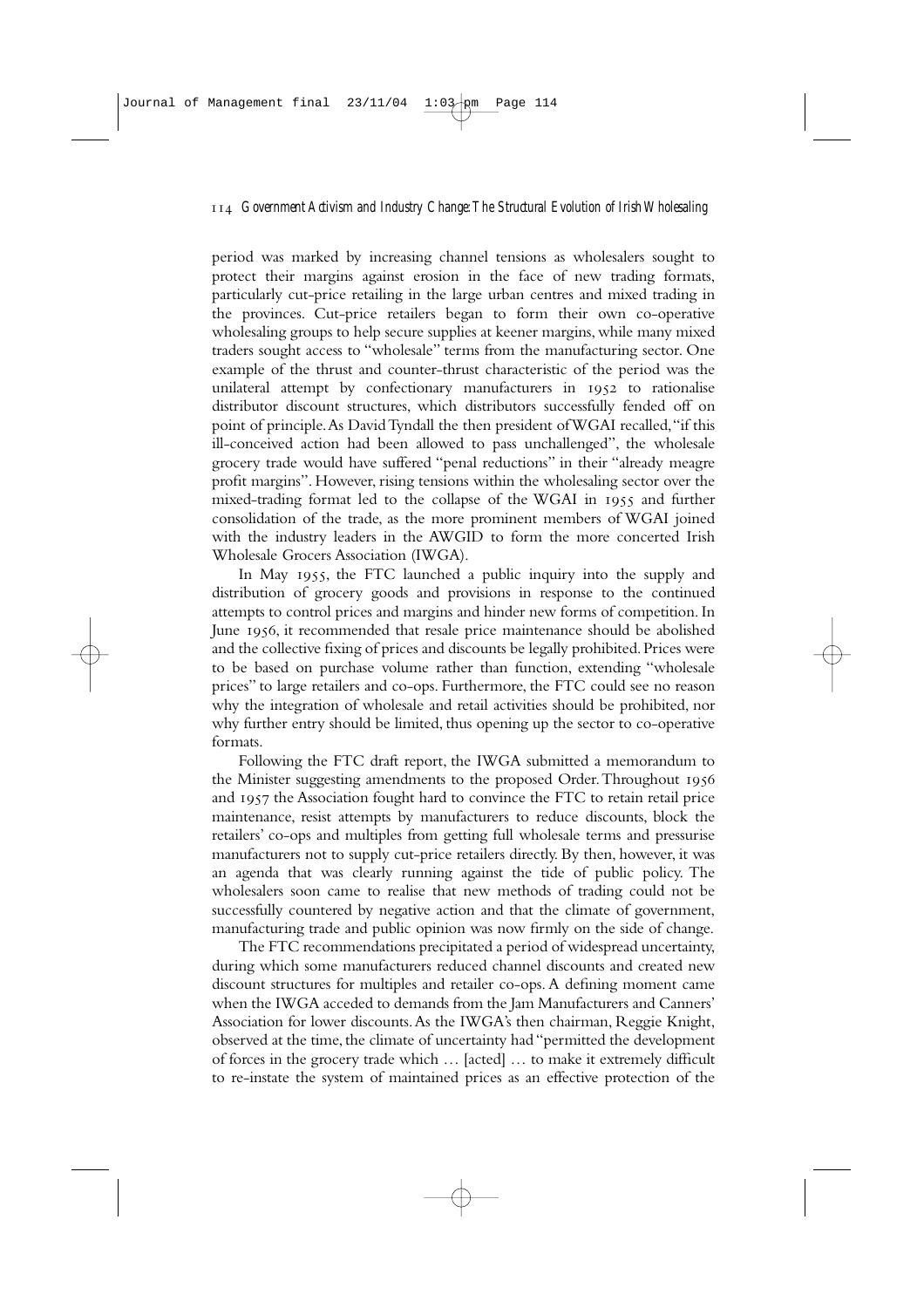interests of the members." When the Restrictive Trade Practices (Groceries) Amendment Order 1958 turned the FTC's recommendations into law, resale price maintenance was abolished and co-ops and large retailers gained access to best manufacturer prices.In the wake of the Order's enactment,IWGA Secretary Kevin Clear openly recognised that the writing was on the wall for the old order when he warned his Executive that it was no longer realistic to "plan and think in terms of the maintained price system" and advised that they "prepare themselves for an era of keen and unrestricted price competition".

Over the following decade, the structure of the sector changed beyond recognition. The early 1960s brought the demise of the old establishment as longtime leading incumbents like Hugh Moore & Alexander and Shirley Spence & Belford failed to adapt and ceased to trade, and recidivists of the period, like Reggie Knight, long the industry's most influential figure, faded from the scene. Progressives, like David Tyndall of SPAR (later BWG Foods) and Hugh Mackeown of Musgrave's came to prominence as the industry reconfigured around new commercial formats, most notably cash and carry and symbol group trading. Industry leadership passed to players in the van of these innovations, particularly to those that realigned themselves under the Musgraves-VG (later Supervalu and Centra) and SPAR banners.The new order that emerged from this turbulent period in the industry's history has remained remarkably stable over several decades.

#### $C_A$ SE  $2$

STRUCTURAL CHANGE IN THE BUILDERS' MERCHANTING INDUSTRY The historical pattern of industry change just described, and the pivotal role played by the FTC in that pattern, was not unique to the grocery sector. It was also to be found in other sectors, including builders' merchanting, as we shall now see.

At the beginning of the 1930s most of the building materials used in Ireland were of British origin and distributed through local merchants. By then, the industry had developed a two-tier structure, dominated by a small number of "A" merchants, or primary importers, that then sold on to smaller "B" merchants and general traders. The leading "A" merchants were the three Dublin-based firms of Brooks Thomas Ltd., Thomas Dockrell Ltd and T. & C. Martin Ltd. British manufacturers typically fixed resale prices and enforced their maintenance by withholding supplies and other methods.

The advent of protectionism brought change to the industry.The new policy of self-sufficiency encouraged import substitution and was so successful in this regard that by the early 1950s, the bulk of building materials were made in Ireland.This expansion in local manufacturing affected the distribution sector. The Cement Act (1936), for example, gave a local monopoly to Cement Ltd and ended imports of the commodity. Many of the new indigenous manufacturers did not prescribe resale prices, so "associations of merchants themselves undertook the fixation of margins and sought the co-operation of the home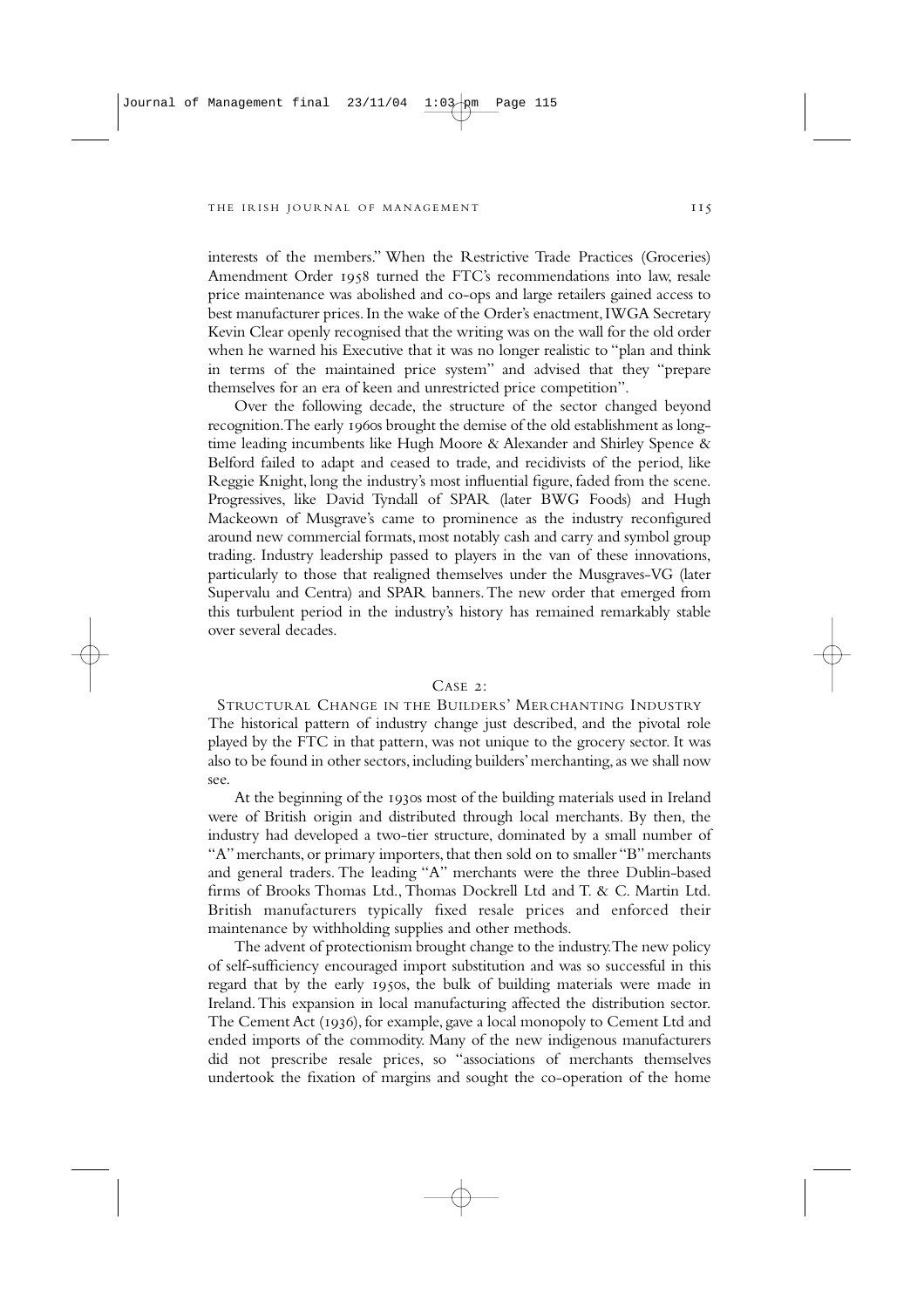manufacturers in ensuring compliance with them". The early 1930s saw the formation of an association, later known as the Irish Builders Providers' Association (IBPA), to represent merchanting interests. Membership was confined to those with a minimum of  $75$  per cent wholesale business with builders, plumbing contractors and other relevant trades. New trading standards were introduced to establish clear lines between "legitimate" merchants and the hundreds of provincial hardware and general providers trading in building materials. The new association negotiated prices with manufacturers and administered a national price list.

As the 1930s progressed, the leading merchants, through their association, developed exclusive relationships with indigenous manufacturers and gained control over the supply of key building materials. Dissatisfaction with the growing inequality in distribution prompted the formation of the Hardware and Allied Traders Association (HATA) in to represent the interests of the smaller urban and provincial merchants. With the outbreak of war in 1939, commercial activity was increasingly disrupted by shortages, but the leading merchants suffered only small reductions in their pre-war levels of profitability.

In early 1944, the government produced plans for post-war building projects valued at  $\angle$  68m. This, together with the release of pent-up demand, saw the number of builders' merchants grow from 54 to 109. It also spurred the "A" merchants in IBPA to consolidate their control over the industry, to the growing concern of others in the trade. Beginning in 1949, HATA, through its own trade journal, Hardware and Allied Trader, mounted a sustained campaign against the restrictive practices of the "A" merchants. By the early 1950s, it had already become a political issue, as evidenced in a 1952 parliamentary exchange between James Dillon and Sean Lemass over the refusal of Irish Founderies Ltd to supply a small merchant not in the IBPA. Shortly after its establishment, the FTC announced an inquiry into the supply of building materials.

The FTC inquiry provoked an early reaction when it singled out the IBPA and its affiliates for special attention.The leading figures in the association at the time included Herbert Garner of Baxendales, its chairman, along with George S. Gamble of Brooks Thomas, Henry Morgan Dockrell and two directors of T. & C. Martin. It is clear from the evidence given that controlling trade was seen to be a legitimate practice by those involved.The chairman of one of the affiliates defended the actions of his association by explaining that they stemmed from "the fact that quite a number of people invaded this trade who were not in it before" and that "the older established houses just said – 'Well, we are not going to let them in'".

The FTC recommended that the Minister prohibit the restrictive practices and price collusion identified in its investigation and the Restrictive Trade Practices (Building Materials) Order 1955 was issued which banned price-fixing, approved lists, resale price maintenance, interference with suppliers' choice of channels and the withholding of supplies unfairly.The work of the commission also served to reduce barriers to entry and increase price competition. As a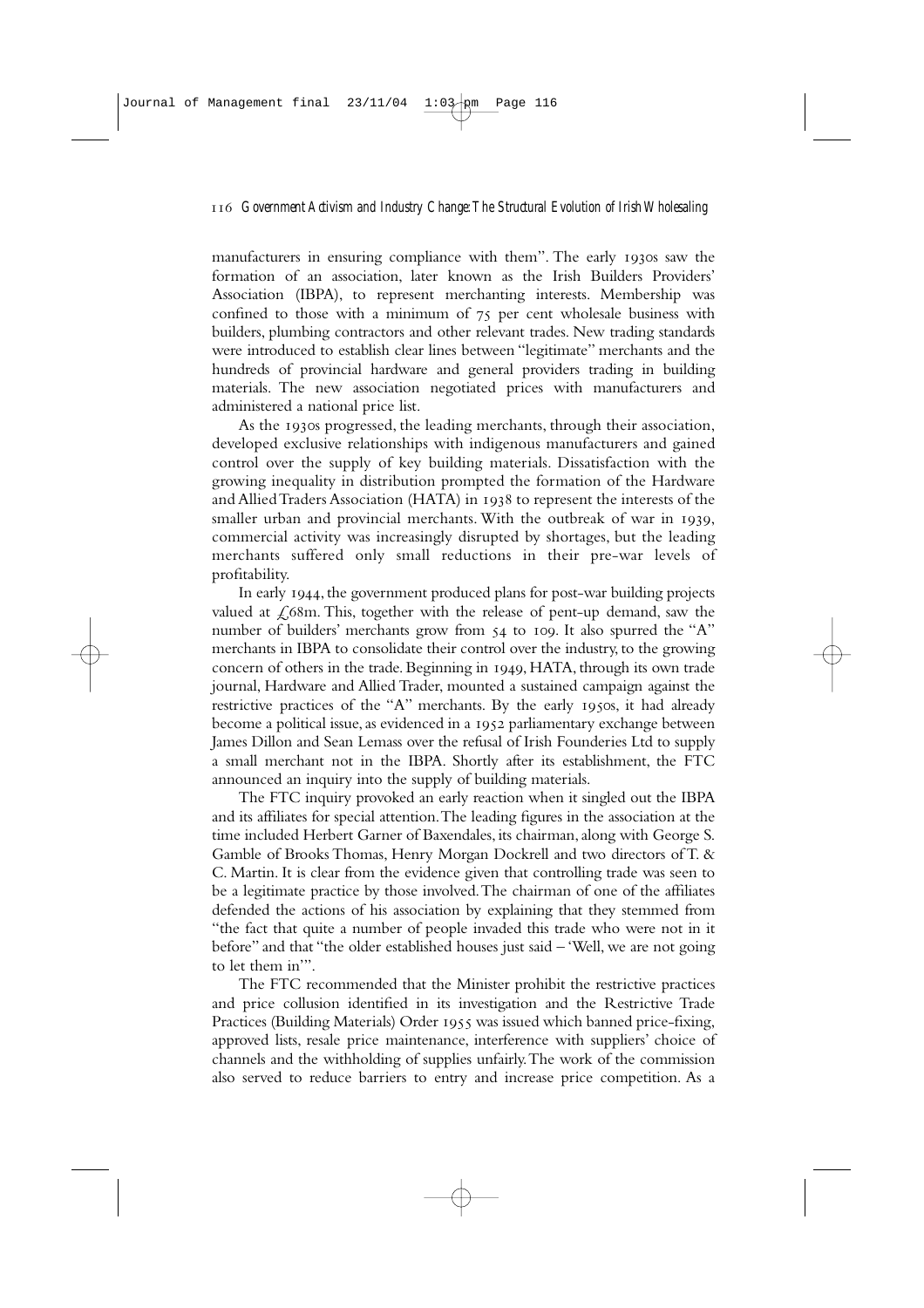consequence, the 1957 census of distribution records the number of merchanting outlets having risen from 100 to 186. In time the FTC actions would be seen to have precipitated changes that radically altered the industry.

The changes were quick to take hold. In a review of the Order conducted in 1959 its effects were widely welcomed by manufacturers and builders, but not by the majority of builders' merchants and their associations. For them, competition had reduced prices to uneconomical levels. Competition in timber and cement became particularly severe. Former customers such as public authorities, manufacturers of concrete products and builders were now sourcing directly, co-operatives and small merchants were engaging in collective buying and many new entrants were selling cement at very keen prices in order to secure volume discounts.

The stimulation of the building sector by a new housing bill and the national programmes for economic development did little to ease the pressures mounting on traditional merchants in the wake of the FTC investigation. By , two of them, J. J. O'Hara, a large Dublin merchant, and W. & L. Crowe, a major timber importer, had already been forced to exit the business. By the early 1970s both Baxendales and T. & C. Martin had also passed into history, while the fates of both Dockrells and Brooks Thomas had fallen into the hands of then newly emergent conglomerates, BWG and Fitzwilton. Even then, they were on their way to further decline. By the early 1980s Dockrells had closed and Brooks went out of Irish ownership, sold on to a Scandinavian timber supplier.

Once again, as in the case of the grocery sector, industry leadership passed on to a new order, as the firms of Heitons and Chadwicks rose to prominence on the back of innovative strategies and organisation, and the entrepreneurial talents of Richard Hewat and Finton Chadwick respectively. Both companies anticipated the collapse of the old "A" and "B" regime in the wake of the FTC investigation and accelerated its demise by introducing the multiple outlet innovation to the sector through the progressive development of nation-wide chains. Again, as in the case of the grocery sector, the new order that emerged from this most turbulent period in the sector's history has remained remarkably stable to the present time.

## IMPLICATIONS AND CONCLUSIONS

This brief examination of the effect of the FTC on the structural evolution of the Irish grocery and builders' merchanting wholesale sectors is of interest in several respects, empirically, historically and analytically.

At the descriptive level, it is of interest because there have been so few empirical studies of industry evolution carried out to date and direct knowledge of the process dynamics remains quite scant and underdeveloped.As Malerba and Orsenigo (1996: 66) point out, not only does the research to date "provide few case studies of the structural evolution of industries", but even where it does it is mainly as a by-product and not as the primary research objective.This present study goes some way towards addressing this lacuna. Moreover, such few studies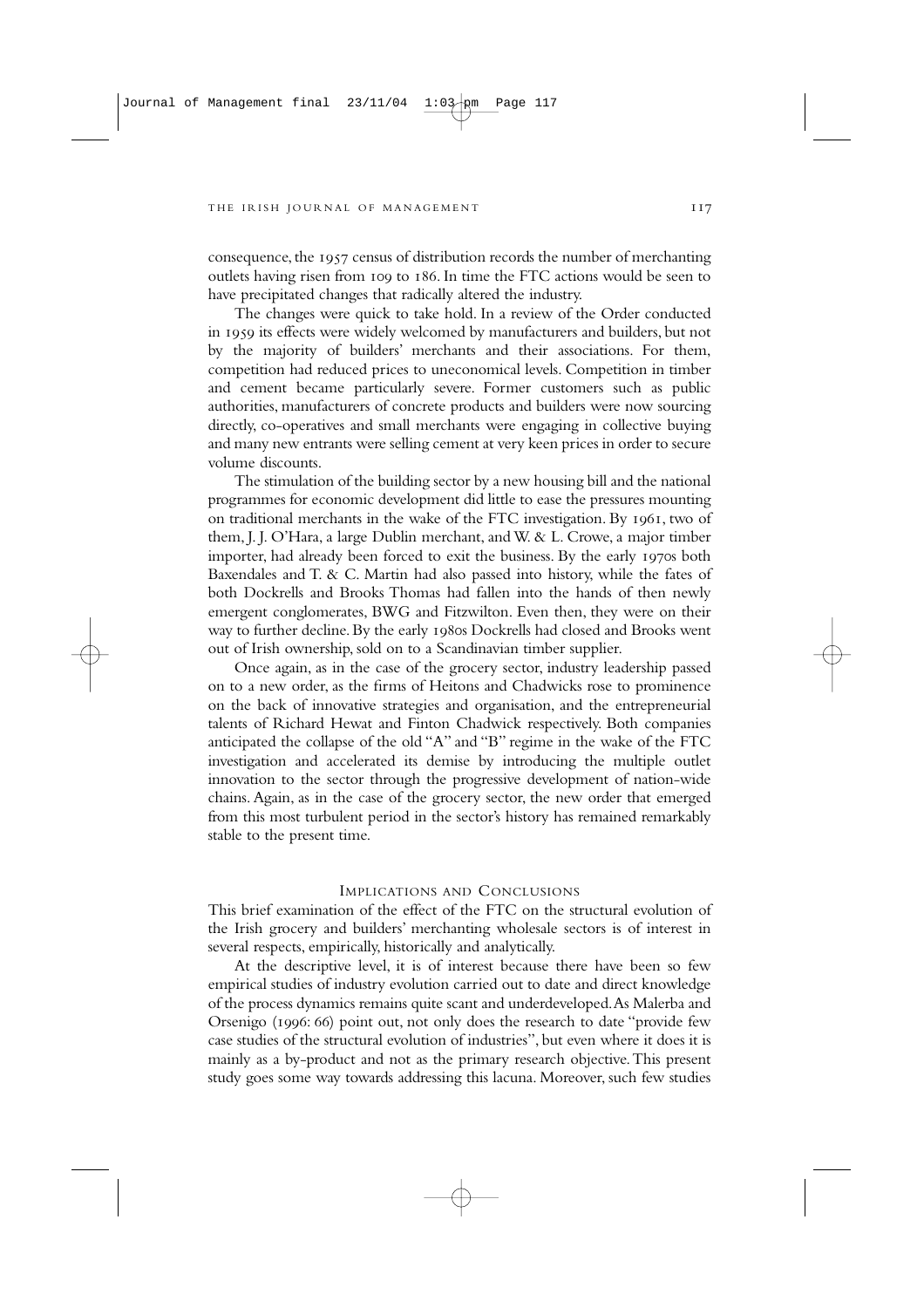as do exist have tended to focus on manufacturing industry. As Fein  $(1998: 232)$ notes,"there has been little research into evolutionary processes in distribution", and this study is one of the first of its kind in an Irish context.

For Irish economic historians, the study also offers valuable insight into how the major policy changes at national level over the period from the early 1930s to the late 1950s were reflected in developments within particular sectors. In this respect, at least three points are noteworthy. The first is how the early 1930s shift in national policy to economic self-sufficiency led to the rapid rise in trade association activity across the board, as channel politics began to take precedence over economic efficiency.The second is how this process was seen to more or less reverse itself as protectionism was discarded during the 1950s. Most strikingly, the data also highlight the significance of the  $1953$  FTC in the national turnaround and renewal process of the 1950s. Dr Ken Whitaker, architect and author of *Economic Development* (1958), the landmark blueprint associated with the recovery effort, was among those interviewed for this study. Characteristically, he was quick to acknowledge the importance of antecedents, such as the FTC, that rarely receive the credit due.Again, this study goes some way to redress this shortcoming.

At the analytical level, the study provides at least two features of interest to researchers and practitioners involved with industry evolution. Firstly, it provides further empirical support for a punctuated perspective on structural change, but grounded in a sector that, so far, has been little researched. It also highlights the role played by government activism as a trigger for industry structural change.

Up to now the study of industry structure has remained primarily the province of economists, where the tendency has been to study industries at equilibrium. In this tradition, industries are taken to gravitate rapidly towards their most efficient configurations, so that interest in what these configurations are, and how they might vary across different industry contexts, has taken precedence over how they change with time. This primacy of interest in structure over process is reflected in the structure-conduct-performance (SCP) perspective in the Industrial Organisation tradition (Bain, 1968) and in the transaction cost economics (TCE) perspective that is still dominant in organisational economics (Williamson, 1975, 1995).

Elsewhere in the social sciences, researchers have concerned themselves for some time with the process of structural change, but mostly internal to the firm. At organisational level, one of the major debates in the change literature concerns the longer run pattern of change and whether it is gradual or punctuated.

On the one side of this debate, much of the traditional organisational development literature, from the late 1960s onwards, has tended to present "an ideology of gradualism", as Dunphy and Stace (1988: 317) have pointed out. The gradualist perspective is also strongly reflected in James Brian Quinn's (1980) theory of logical incrementalism.While Quinn does not exclude the possibility of revolutionary change, it is not his central concern. Implicit in his perspective is that all but the most catastrophic events can be coped with relatively smoothly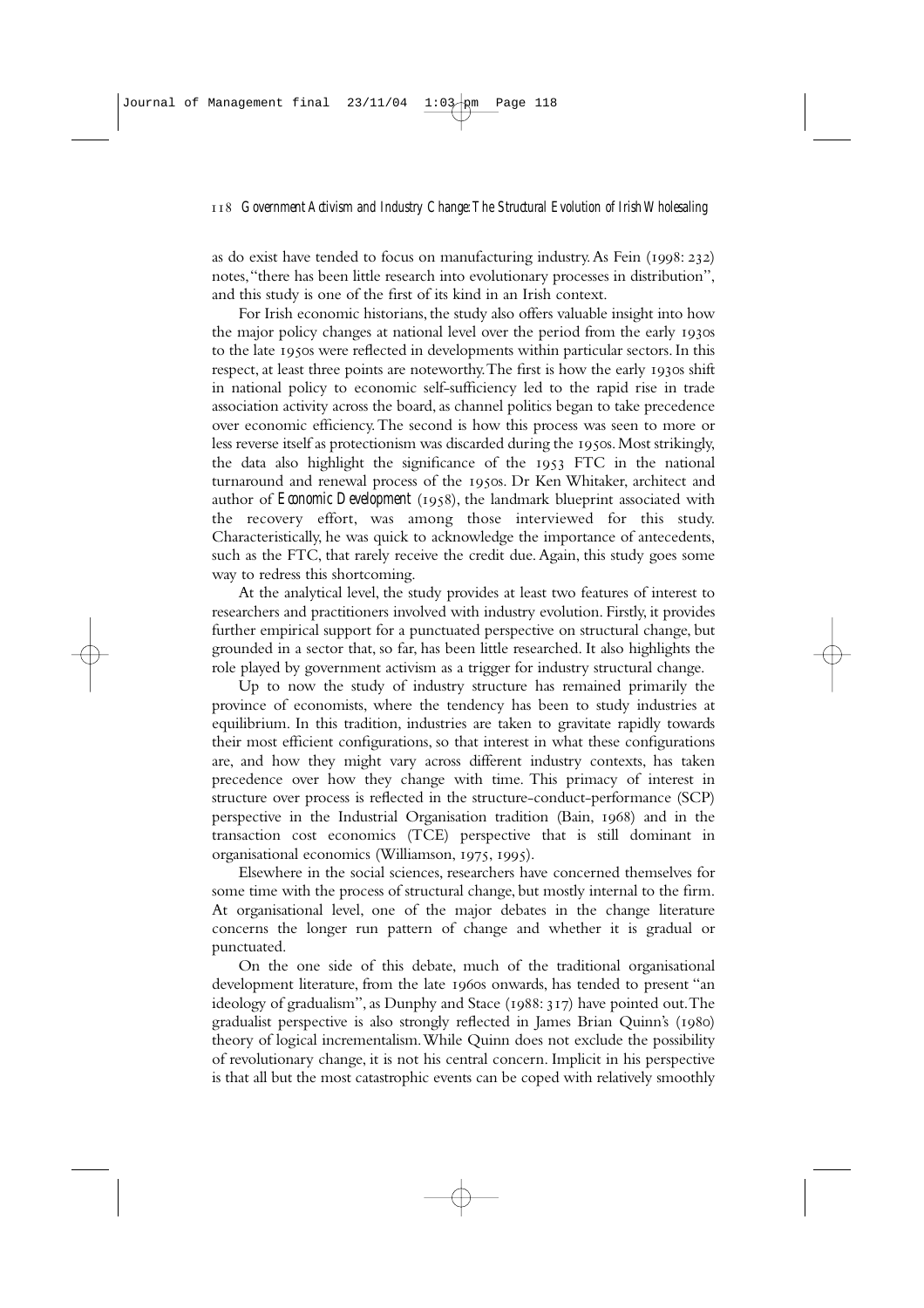through a well-conceived gradualist approach. His model is based on two underlying assumptions. The first is that organisations are very adaptable. The second is that adaptation can be purposefully managed, if an organisation's leaders follow the right model. Quinn's twenty-year old perspective remains one of the most influential at the organisational level and his conceptualisation of strategic change as an emergent process of purposeful experimentation and learning has been reflected in much subsequent work (Collins and Porras, 1996; de Geus, 1988; Mintzberg, 1987; Senge, 1990; Waterman, 1994).

However, as a model of change at the organisational level, the gradualist perspective is far from universally shared. Over the last two decades, many have been drawn to a more punctuated perspective in which the process of major change is characterised by long periods of evolutionary change interspersed with shorter, sharper bursts of revolutionary or disruptive transformation (Foster and Kaplan, 2001; Gersick, 1991; Greiner, 1972; Johnson, 1990; Miller and Friesen, 1980; Pettigrew, 1985; Tushman and O'Reilly, 1996). Underlying this more punctuated perspective on change is the recognition that there are many forces in organisations – psychological, historical, structural, cultural and institutional – that tend to resist the pressure for change until it becomes almost overwhelming. This more punctuated perspective questions the two key assumptions underlying the gradualist view, i.e. the adaptability of organisations and the degree of influence that any incumbent leadership tends to have over the change process. As Miller and Friesen ( $1980: 591$ ) have argued, the "one theme that stands out in the literature is that organisations tend to demonstrate great sluggishness in adapting".

Within the punctuated perspective at organisational level, one of the most robust portrayals of the dynamics of process is the classic unfreeze-changerefreeze model, first developed by Kurt Lewin (1951), and most of the more recent frameworks are variations on the original (Antonioni, 1994; Johnson, 1990; Leavy, 1997; Miller, 1982; Pettigrew, 1985). As Nonaka (1988: 57) succinctly characterised it, the process of organisational transformation can best be seen as a "process of dissolving an existing order and creating a new one". What this present study shows is how the punctuated perspective and this model of process also extend to structural change at the sector level.

The overall interpretation of process common to most of these firm-level models can be summarised as follows. Structural change happens mainly in disruptive shifts from one structural configuration to another, rather than through continuous renewal and adaptation. The main elements that bring stability to any new configuration are shared ideology or mindset, political balance and cultural traditions, and as time progresses the growing alignment among all three. The result is that every such order eventually becomes overadapted to the conditions of its early development and increasingly out of kilter with emerging realities.The ever-growing tensions between the congealed order and the new realities are held to breaking point until, finally, something triggers a rupture.

The relevance of such an interpretation of structural change to the cases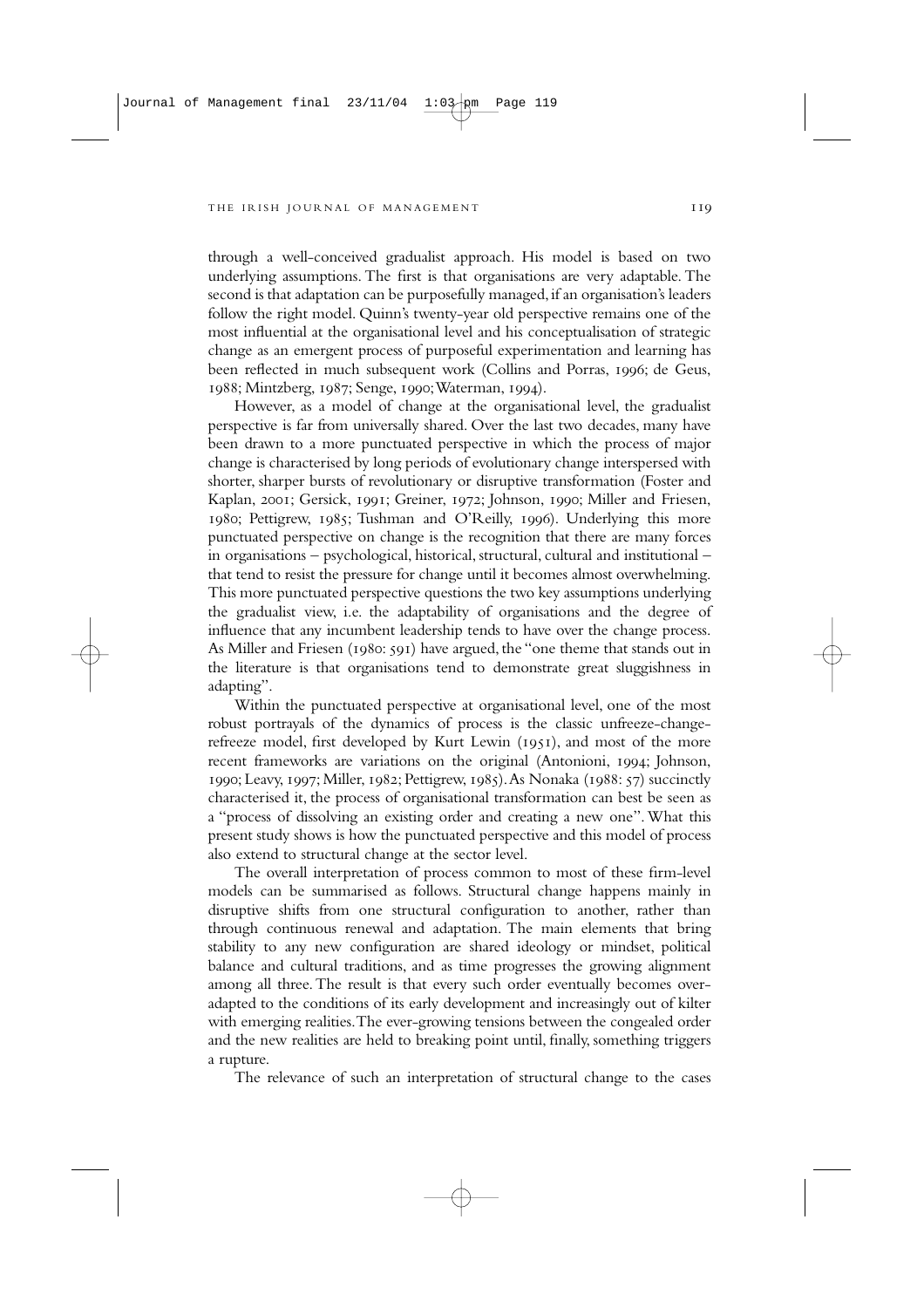under study here is not too hard to find. Following the change in national policy to economic self-sufficiency in the early 1930s both sectors gradually became over-adapted to protectionism, ideologically, politically and culturally. This was most manifest in the rapid rise of trade association, which became a major force for stability in each of the sectors studied. Equally striking and consistent with this interpretation were the lengths to which these associations were seen to go in trying to preserve the old order in the face of increasing pressure for change and the cost that many of the industry leaders later came to pay for such conservatism.

In sum, this brief analysis shows the relevance and utility of a punctuated "unfreeze-change-refreeze" process perspective to the interpretation of structural change at the sector level. From a research standpoint, this should be of some interest to those, in the vanguard of reviving the Austrian non-equilibrium tradition in economics, seeking more empirical insight into the dynamics of industry evolution, Schumpeterian or otherwise, and how they play out over time. It should also contribute to the developing view of process within the emerging field of evolutionary economics, where support for the punctuated perspective on industry evolution remains equivocal (Mowery and Nelson, ).At a more practical level, greater recognition of the punctuated nature of industry structural change, and further insight into its underlying dynamics as illustrated in studies such as this one, should help those with an interest in how industries evolve to better understand why "rational" industry change tends to take so long, and how to intervene in the process to best effect.

Finally, a key element in any such punctuated perspective is the triggering mechanism. To date, the primary trigger in industry studies is taken to be disruptive technological breakthrough. A classic illustration is the impact of the mini-mill technology on the structural evolution of the steel industry, on the basis that if it can happen in such a traditional industry, it can happen anywhere (Christensen, 1997). What this current study shows is that there are at least some contexts in which technology is not the primary catalyst. In the case of each of the sectors studied here, pride of place belonged to the activities of the FTC, and government activism, not technology, was the primary trigger for industry revolution.

This is a finding of significance to all those with an interest in industry evolution. It is also one that should be of special interest to public policy makers concerned with the development of industry strategy. Beyond this, it indicates that government activism should figure more prominently in conceptual frameworks guiding future empirical studies of industry evolution. More such studies are now urgently needed.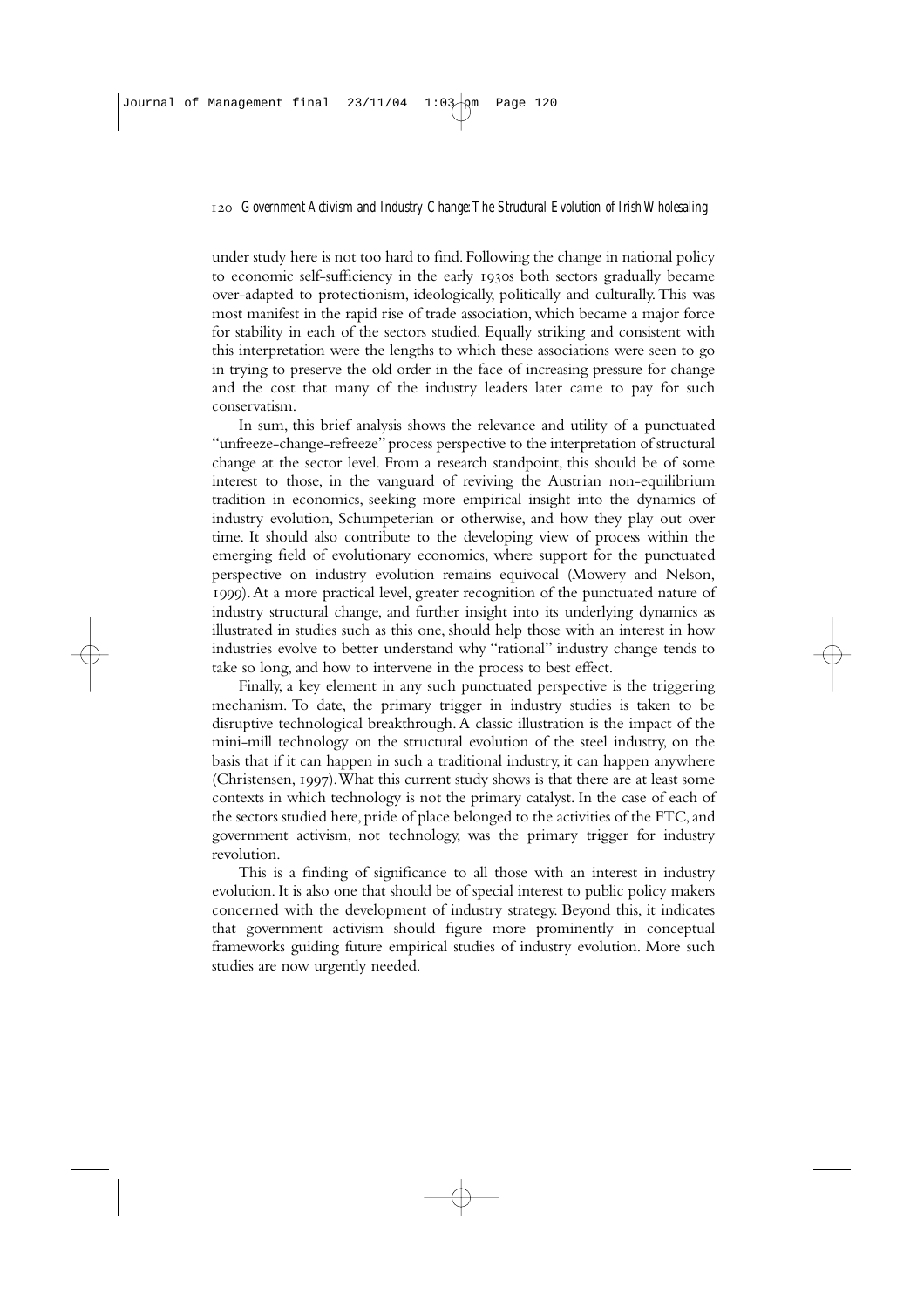# APPENDIX 8.1

## A NOTE ON RESEARCH METHODOLOGY

This paper draws from a research programme that studied the drivers of industry evolution and the temporal pattern of the associated processes (Quinn, 2002). The study sought to explore how context, social action and history interplay in driving and patterning the process of evolution.

A number of writers (see Gersick, 1991; Meyer et al., 1990; Pettigrew, 1990, ; Scott, ) have advocated *multi-modal* approaches to studies of change. Furthermore, both Pettigrew ( $1985$ ,  $1987$ ) and Scott (2001) have advocated a *multi-level* approach. Few templates are available to guide inductive research into the dynamics of industry evolution using multi-level, multi-modal approaches. This study adopted a contextualist research strategy of the type developed in the Warwick Studies on Corporate Change and well proven in use (Leavy and Wilson, 1994; Pettigrew, 1985; Pettigrew and Whipp, 1990). In common with most qualitative methodologies, it is not defined by highly specified techniques. Rather, as Pettigrew  $(1085: 38)$  has explained, there are a number of "broad principles informing a contextualist analysis of process". Briefly these are:

- **•** Multiple levels of analysis in connecting context, process and outcome using economic, political and cultural modes of analysis
- **•** An underlying theory of social action that is neither over-voluntarist nor over-determinist in world view
- **•** Longitudinal case-based research designs that allow patterns of continuity and change to be observed over time.

A contextualist perspective emphasises the importance of embeddedness (and multi-level analysis), the importance of temporal interconnectedness and history, the search for holistic rather than linear explanations and the role in explanation of both context and action (Pettigrew, 1997). It is a perspective that resonates strongly with the *ensemble des jeux* perspective of Crozier and Friedberg (1980), the structuration theory of Giddens  $(1985)$  and Sztompka's theory of social becoming, in its emphasis on the reflexive and recursive nature of the relationship between context and social action, social structure and human agency, where context is seen to both enable and constrain social action, social action is seen to both shape and be shaped by social structure, and these relationships are seen to be dynamic and contingent.

Contextualist analysis encourages the examination of the relationships among the rational and the political, efficiency and power, the enabling and constraining forces of intra-organisational and socio-economic and political context.Theoretically sound and practically useful research on change is seen as involving the continuous interplay of ideas about the context, process and content of change, as well as skill in regulating the relations among the three. In order to achieve this, a multi-level and multi-modal approach is advocated.

In essence, the "driving assumption" behind process thinking in the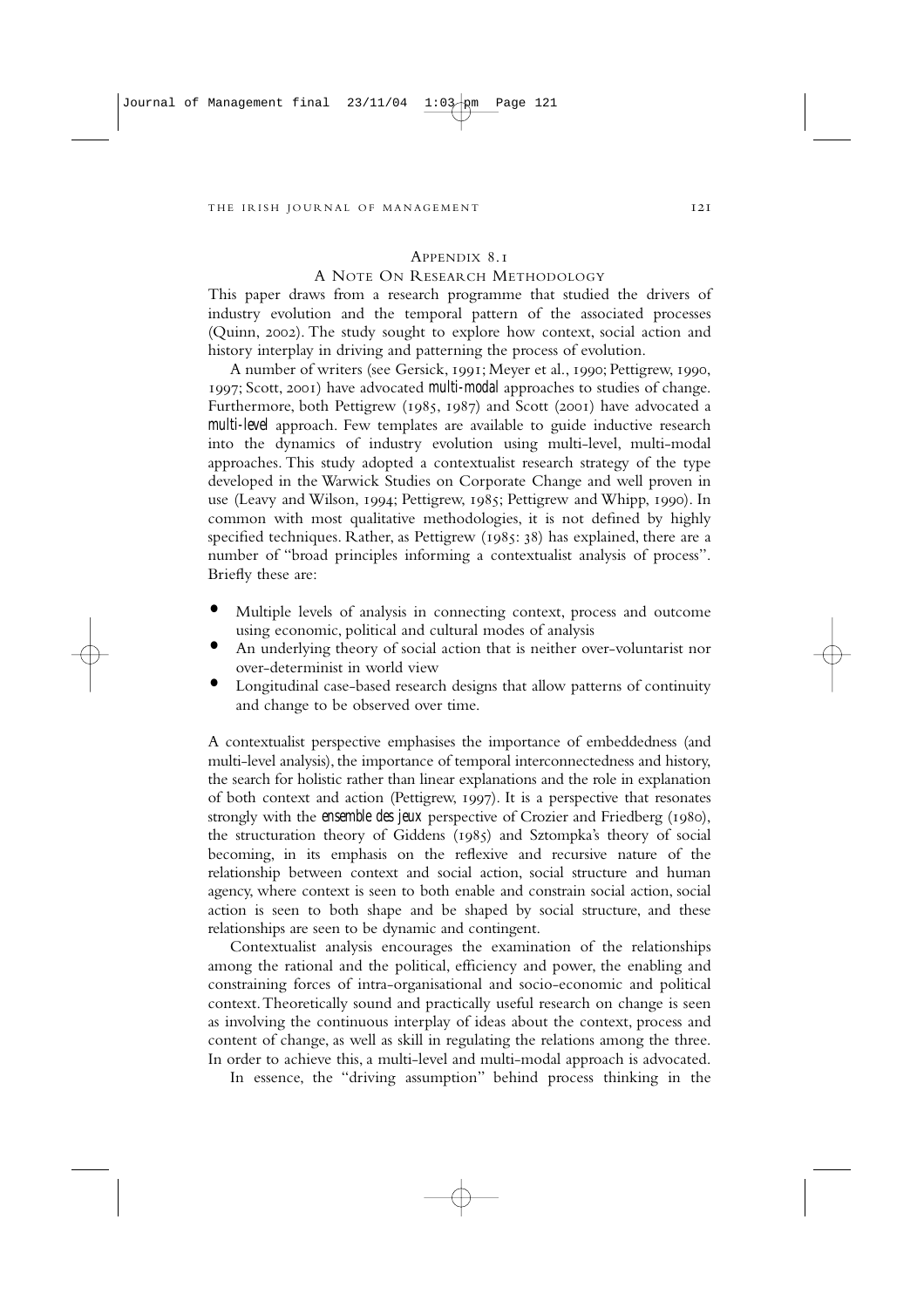contextualist approach, is that "social reality is not a steady state" but "a dynamic process" and the "overriding aim" of the process analyst is to "catch this reality in flight" (Pettigrew, 1997: 338). However, within this dynamic perspective, the "dual quality" of the relationship between agency and context is recognised, where contexts are "shaping and shaped" and agencies are "producers and products", and this interaction between agents and contexts "occurs over time and is cumulative"  $(1997: 338-9)$ .

Case selection was governed by several considerations.The initial interest in the wholesaling sector came from professional experience. However, it was also sparked by prior research (Quinn, 1992) which found that the literature on wholesaling was under-developed and that significant variations were apparent in the structure of Irish wholesaling. Furthermore, there is a distinct shortage of fine-grained longitudinal studies of non-manufacturing industries in the evolutionary literature (Klepper, 1997; Orsenigo and Malerba, 1996; Utterback, ). What's more, industry studies on Irish wholesaling may present particular attractions as small country context facilitates multi-level analysis (Leavy and Wilson,  $1994$ ). Finally, Pettigrew (1990) advocates a strong contrast in case selection, which was particularly evident in the contrast between grocery and building materials/hardware.

High quality access to respondents and archives was achieved. It was possible to draw on an extensive network of business contacts which ensured that respondents were generous with their time and forthright. Industry associations were particularly helpful in securing interviews with key respondents and accessing valuable archival material. During interview, many industry veterans provided invaluable personal insights, allowing these to be documented before they were lost forever.

The data was gathered between 1997 and 2001. In total, 59 lengthy interviews were held with 44 different individuals. As respondents were asked for accounts of different episodes from a range of perspectives the approach taken to the interview process was one of customised planning. A number of the interviewees were long-retired senior figures, able to provide invaluable first-hand insight into key episodes going back over 50 years. The archival and documentary sources included trade journals, written histories, minutes of trade associations and reports and records of associated public bodies such as the Competition Authority and the Fair Trade Commission, in addition to industry statistics from various census sources.As is typical in this kind of study, data collection and analysis proceeded in tandem, particularly during the latter stage of the project.

#### **REFERENCES**

Antonioni, D. (1994) "A New Model of Organisational Change", *Organisation Development Journal*, Vol. 12, No. 3, pp. 17-28.

Bain, J.S. (1968) *Industrial Organisation* (2nd edn), New York: Wiley.

Christensen, C.M. (1997) The Innovator's Dilemma, Boston: Harvard Business School Press.

Collins, J.C. and Porras, J.I. (1996) Built to Last: Successful Habits of Visionary Companies, London: Century.

De Geus, A. (1988) "Planning as Learning", *Harvard Business Review*, March-April, pp. 70–4.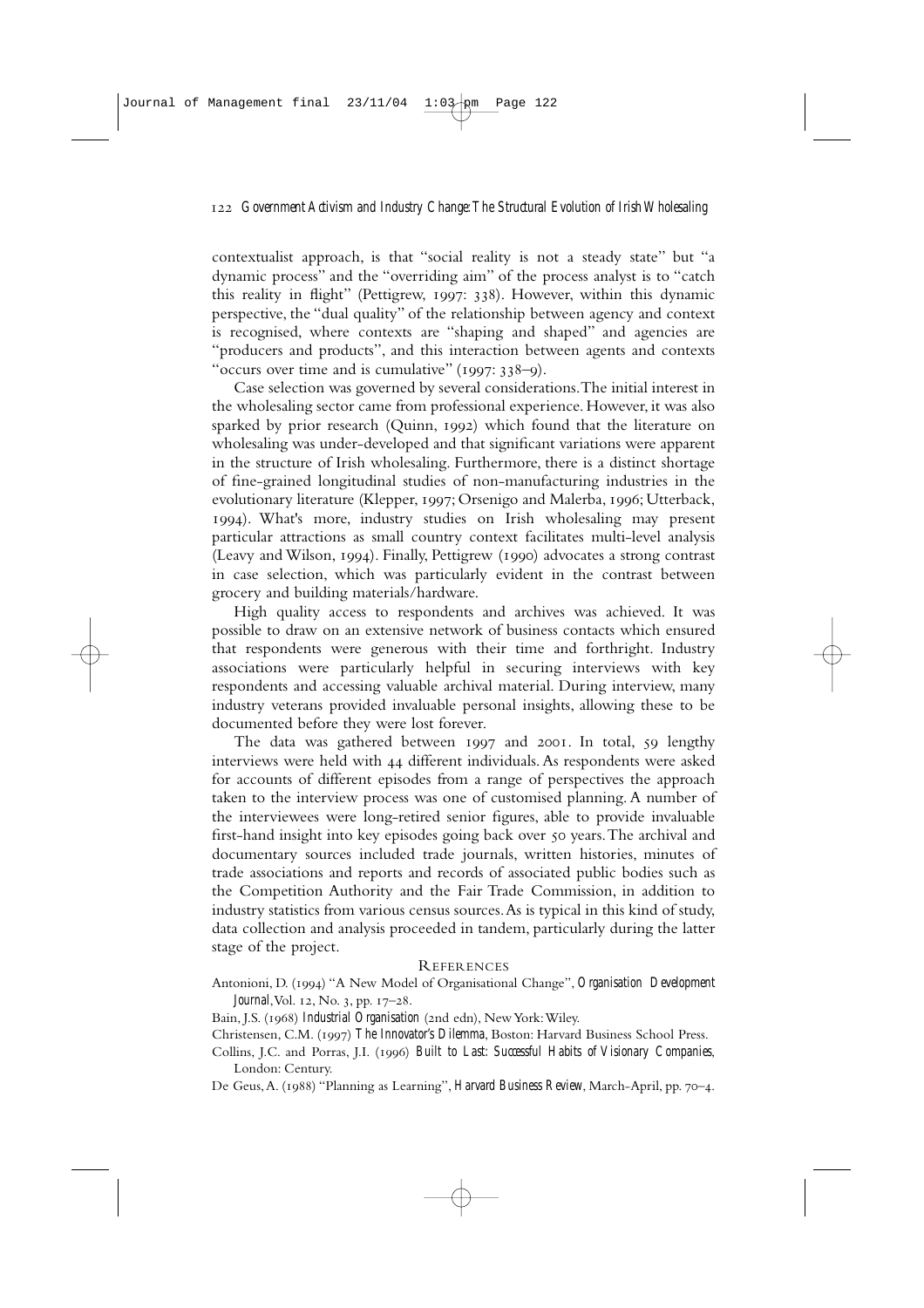- Dosi, G. and Malerba, F. (2002) "Interpreting Industrial Dynamics Twenty Years after Nelson and Winter's Evolutionary Theory of Economic Change: A Preface", *Industrial and Corporate Change*, Vol. 11, No. 4, pp. 619-21.
- Dunphy, D.C. and Stace, D.A. (1988) "Transformational and Coercive Strategies for Planned Organizational Change: Beyond the OD Model", *Organization Studies*, Vol. 9, No. 3, pp.  $317 - 34.$
- Eisenhardt, K.M. (1989) "Building Theory from Case Study Research", Academy of *Management Review*, Vol. 14, No. 4, pp. 532-50.
- Farmar, T. (1996) *Heitons A Managed Transition 1818–1996*, Dublin: A & A Farmar.
- Fein, A.J. (1998) "Understanding Evolutionary Processes in Non-Manufacturing Industries: Empirical Insights from the Shakeout in PharmaceuticalWholesaling", *Journal of Evolutionary Economics*, Vol. 8, pp. 231-70.
- Foster, R. and Kaplan, S. (2001) *Creative Destruction: From Built-to-Last to Built-to-Perform*, London: FT Prentice Hall.
- Gersick, C.J.G. (1991) "Revolutionary Change Theories: A Multi-Level Exploration of the Punctuated Equilibrium Paradigm", *Academy of Management Review*, Vol. 16, No. 1, pp.  $10 - 36.$
- Greiner, L.E. () "Evolution and Revolution as Organisations Grow", *Harvard Business Review*, July–August, pp. 37–46.
- Houghton, J. (1995) "The Historic Background", in J.W. O'Hagan, *The Economy of Ireland*, London: MacMillan Press, pp. 1-48.
- Johnson, G. () "Managing Strategic Change: The Role of Symbolic Action", *British* Journal of Management, Vol. 1, pp. 183-200.
- Klepper, S. (1997) "Industry Lifecycles", *Industrial and Corporate Change*, Vol. 6, No. 1, pp.  $145 - 81.$
- Leavy, B. (1996) "On Studying Leadership in the Strategy Field", *Leadership Quarterly*, Vol. 7, No. 4, pp. 435-54.
- Leavy, B. () "Strategic Renewal: Is Disruptive Revolution Unavoidable?", *Strategic Change*, Vol. 6, No. 5, pp. 283–98.
- Leavy, B. and Wilson, D. (1994) Strategy and Leadership, London: Routledge.
- Lee, J. J. (1989) *Ireland 1912–1985: Politics and Society*, Cambridge University Press.
- Lewin, K. (1951) Field Theory in Social Science, New York: Harper & Row.
- Malerba, F. and Orsenigo, L. (1996) "The Dynamics and Evolution of Industries", *Industrial and Corporate Change*, Vol. 5, No. 1, pp. 51-87.
- Malerba, F., Nelson, R., Orsenigo, L. and Winter, S. (1999) "History-friendly Models of Industry Evolution: The Computer Industry", *Industrial and Corporate Change*, Vol. 8, No.  $1, pp. 3-40$
- Meyer, A.D., Brooks, G.R. and Goes, J.B. (1990) "Environmental Jolts and Industry Revolutions: Organisational Responses to Discontinuous Change", *Strategic Management Journal*, Vol. 11, pp. 93-110 (summer special edition).
- Meyer, A.D., Brooks, G.R. and Goes, J.B. (1993) "Organisations Reacting to Hyper-Turbulance", in G.P. Huber and W.H. Glick (eds) *Organisational Change and Redesign*, Oxford University Press, pp. 66-111.
- Miles, M.B. and Huberman, A.M. (1994) *Qualitative Data Analysis* (2nd edn), Thousand Oaks, CA: Sage Publications.
- Miller, D. (1982) "Evolution and Revolution: A Quantum View of Structural Change in Organisations", *Journal of Management Studies*, Vol. 19, No. 2, pp. 131-51.
- Miller, D. and Friesen, P.H. (1980) "Momentum and Revolution in Organizational Adaptation", *Academy of Management Journal*, Vol. 23, No. 4, pp. 591-614.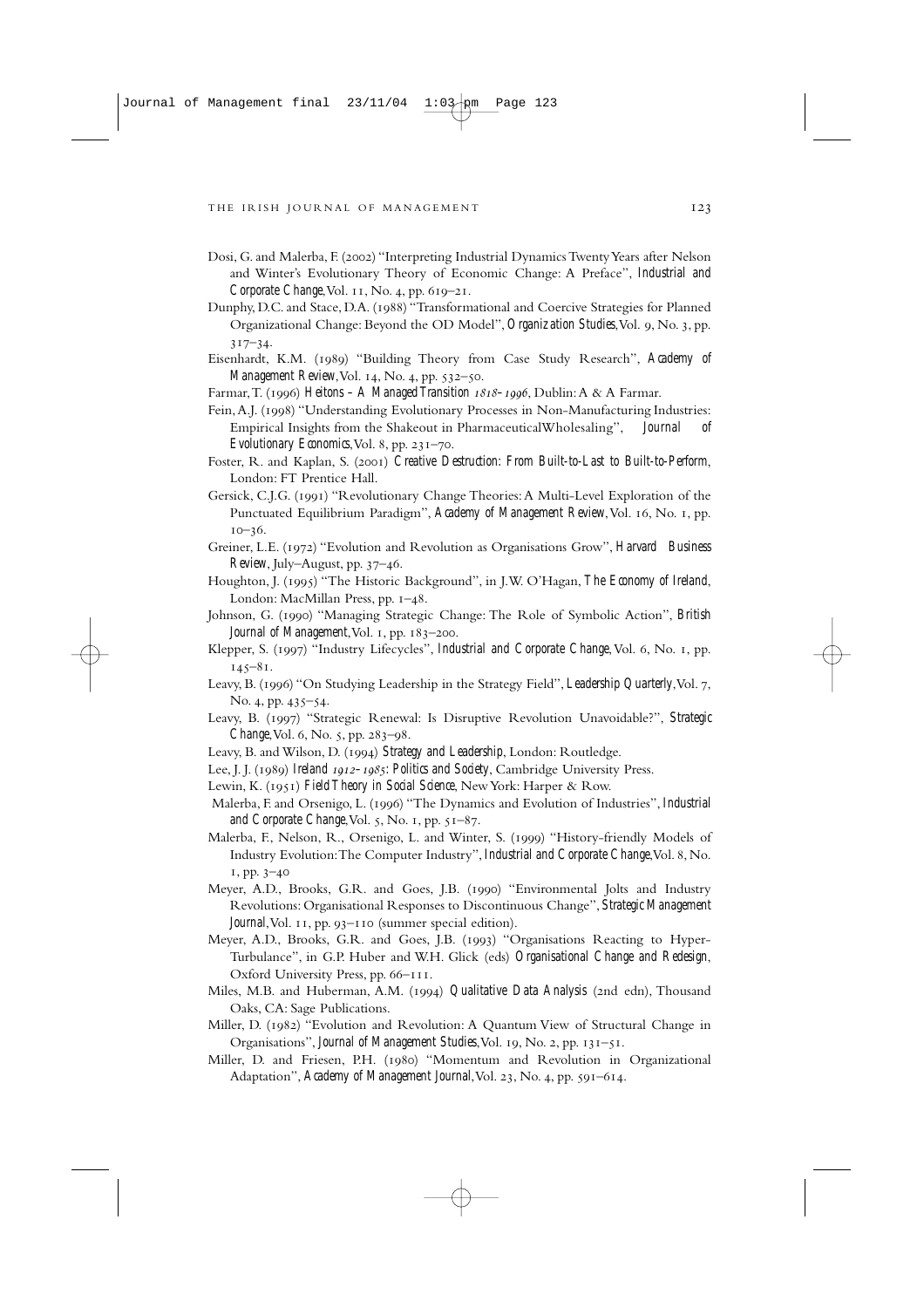Mintzberg, H. (1987) "Crafting Strategy", *Harvard Business Review*, July–August, pp. 66-75.

- Mintzberg, H. and Westley, F. (1992) "Cycles of Organizational Change", *Strategic Management Journal*, Vol. 13, pp. 39–59.
- Mowery, D.C. and Nelson R.R. (1999) "Explaining Industrial Leadership", in D.C. Mowery and R.R. Nelson (eds) *Sources of Industrial Leadership: Studies of Seven Industries*, Cambridge University Press, pp. 359-82.
- Nonaka, I. (1988) "Creating Organisational Order out of Chaos: Self-Renewal in Japanese Firms", *California Management Review*, spring, pp. 57-73.
- Ó'Gráda, Cormac (1997) A Rocky Road: The Irish Economy since the 1920S, Manchester: Manchester University Press.
- O'Hearn, Denis (1990) "The Road from Import-Substituting to Export-Led Industrialization in Ireland: Who Mixed the Asphalt, Who Drove the Machinery, and Who Kept Making Them Change Directions", *Politics and Society*, Vol. 18, No. 1, pp.  $1 - 38$ .
- Pettigrew, A.M. (1985) The Awakening Giant, Oxford: Basil Blackwell.
- Pettigrew, A.M. (1987) "Context and Action in the Transformation of the Firm", *Journal of Management Studies*, Vol. 24, pp. 649-70.
- Pettigrew, A.M. (1990) "Longitudinal Field Research on Change: Theory and Practice", *Organization Science*, Vol. 1, No. 3, pp. 267-92.
- Pettigrew, A. (1997) "What is Processual Analysis?", *Scandinavian Journal of Management*, Vol.  $13, No. 4, pp. 337-48.$
- Pettigrew, A. and Whipp, R. (1991) *Managing Change for Competitive Success*, Oxford: Basil Blackwell.
- Quinn, J.B. () *Strategies for Change: Logical Incrementalism,* Homewood Ill.:Irwin.
- Quinn, J.B. (1982) *Managing Strategies Incrementally*, *Omega*, Vol. 10, No. 6, pp. 613–27.
- Quinn,J.J.() *The Irish Hardware Industry:Wholesaling Strategies in a Changing Environment*. Unpublished MBA Dissertation, Henley Management College, UK.
- Quinn, J.J. () *Industry Evolution: A Comparative Study of Irish Wholesaling.* Unpublished PhD thesis, Dublin City University Business School.
- Scott, W.R. (2001) *Institutions and Organizations* (2nd edn), Thousand Oaks, CA: Sage Publications.
- Senge, P.M. (1993) The Fifth Discipline: The Art and Practice of the Learning *Organization*, London: Century.
- Tushman, M.L. and Anderson, P. (1986) "Technological Discontinuities and Organizational Environments", *Administrative Science Quarterly* 31, 439-65.
- Tushman, M.L. and O'Reilly, C.A. (1996) "Ambidextrous Organizations: Managing Evolutionary and Revolutionary Change", *CaliforniaManagement Review*, Vol. 38, No. 4, pp.  $8-30$ .
- Utterback, J. (1994) Mastering the Dynamics of Innovation, Harvard Business School: Boston, MA.
- Waterman, R.H. (1994) *Frontiers of Excellence*, London: Nicholas Brealey Publishing.
- Whitaker, T.K. (1958) *Economic Development*, Dublin: Stationery Office.
- Williamson, O.E. (1995) "Hierarchies, Markets and Power in the Economy: An Economic Perspective", *Industrial and Corporate Change*, Vol. 4, No. 1, pp. 21–49.
- Williamson, O.E. (1975) Markets and Hierarchies: Analysis and Antitrust Implications, New York: Free Press.
- Yin, R.K. (1994) Case Study Research: Design and Methods (2nd edn), Thousand Oaks, CA: Sage Publications.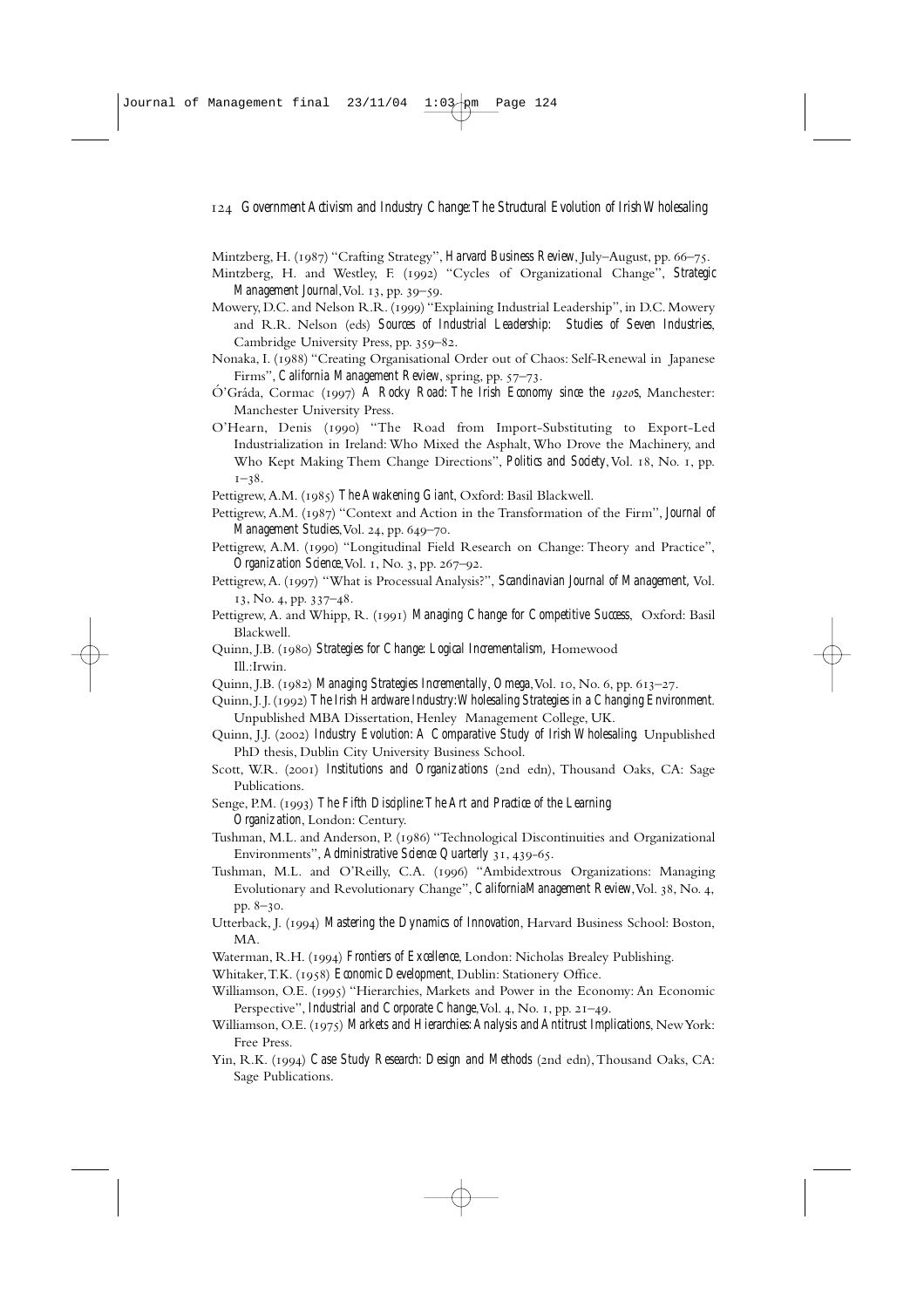# What Are they Doing? A Study of Contemporary Marketing Practice in Ireland

#### . . . . . . . . . . . . . . . . . . .

## MAIREAD BRADY<sup>\*</sup> AND ROGER PALMER<sup>\*\*</sup>

#### INTRODUCTION

 $\Lambda$  study was undertaken in 2001 into contemporary marketing practice in five countries.The findings were published in the *Journal of Marketing* (Coviello et al., 2002). The paper called for other academics to replicate this research in different countries so that a comprehensive and comparative study of worldwide marketing practice could emerge.To this end this paper reports the findings from an Irish study into contemporary marketing practice.The findings demonstrate the continued dominance of transactional marketing, but other marketing practices are also identified. Implications for researchers, teachers and practitioners are discussed.

#### LITERATURE REVIEW

The literature review briefly considers four main themes which form the backdrop to the area of research known as the Contemporary Marketing Practice (CMP) studies.This stream of research was initiated at the University of Auckland (Brodie et al., 1997) and has since developed into a large, comparative, international study (Brookes and Palmer, 2004). The nature of this research is subsequently discussed in more detail.

## THEORY AND PRACTICE

Marketing has suffered from lack of a clear understanding of what constitutes marketing practice itself and in relation to the theoretical principles. The general thrust of the literature is twofold; marketing is struggling to respond to changes in the marketing environment (O'Driscoll, 1997; Palmer and

> *\* School of Business Studies,Trinity College Dublin, e-mail: Mairead.Brady@tcd.ie \*\* Cranfield School of Management, Cranfield, UK, e-mail r.a.palmer@cranfield.ac.uk*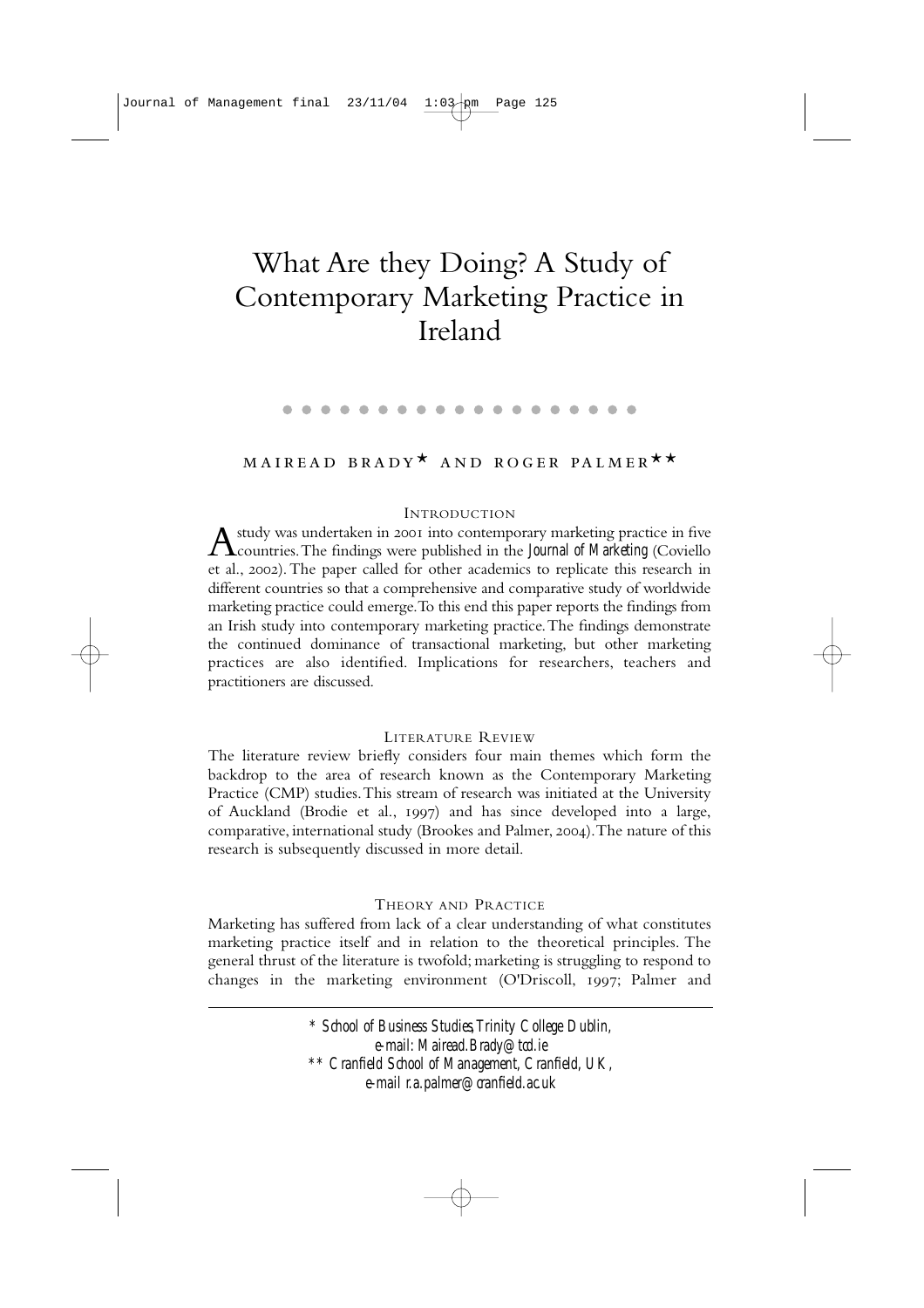Ponsonby, 2002; Piercy, 1998). Various authors provide a range of explanations and directions for these new opportunities for marketing (Brown et al., 1996; Brownlie et al., 1999; Day and Montgomery, 1999; Murray and O'Driscoll, 1996; O'Malley and Patterson, 1998; Wensley, 1995). The ability of marketing theory to respond to the contemporary needs of managerial practice is both questioned and questionable.

## NEW RESEARCH DIRECTIONS

Alternating with these discussions have been calls for more research into marketing practice. That is to say looking at what marketers actually  $d\sigma$  – the implementation of marketing (Bonoma, 1985; Brownlie and Saren, 1997; Brownlie et al., 1999; Gummesson, 1991; Hunt, 1994; Webster, 1992). What is needed is research focused on real and relevant problems and "what is going on out there" (Brownlie and Saren, 1997; Laurent and Pras, 1999), as marketing research to date has apparently had little impact on the practice of marketing (Saren, 2000). This gulf between academic theory and marketing practice is succinctly summarised by Brownlie and Saren ( $1995: 1077$ ) who refer to "the high-mindedness of marketing theory and the low deeds of marketing practice".They state that "there is a wealth of material telling us what to do and how it should be done, but rarely how it is done". Baker (2000:  $305$ ) concurs and notes that research in marketing should confirm to us that the theory works in practice.In turn,we need to know more about how marketing is practised before we can "presume to prescribe" (Easton, 1998: S85). Theory must be informed by practice and vice versa.

## TRANSACTIONAL AND RELATIONAL PERSPECTIVES AND PLURALISTIC APPROACH

Marketing has its origins in economics based on "concepts such as exchange, profit maximisation, utilities, specializations, the economic man and rationality" (Heeler and Chung, 2000: 63; Reinartz and Kumar, 2003). Relationship marketing in its simplest form is a progression from the dominant and often criticised, traditional, transactional 4Ps focus (Baker, 2000; Day and Montgomery, 1999; Gronroos, 1997; Gummesson, 1987, 1998; Payne, 1995; Peppers et al., 1999; Youngme, 2000). For example, Baker (2000: 303) is critical of the marketing mix or Kotlerian view of marketing, noting that, "The marketing management model is production orientated due to its preoccupation with what marketers 'do' to consumers. Its emphasis is essentially short-term and transactional". Whilst these views are sometimes positioned as mutually exclusive, they may also be regarded as part of the same continuum.The concept of a continuum suggests a move away from the static marketing mix view of marketing practice, though others have reflected a more diverse (Murray et al., 2002) or pluralistic approach. An early CMP study tentatively concluded that "Firms practice more than one if not all types of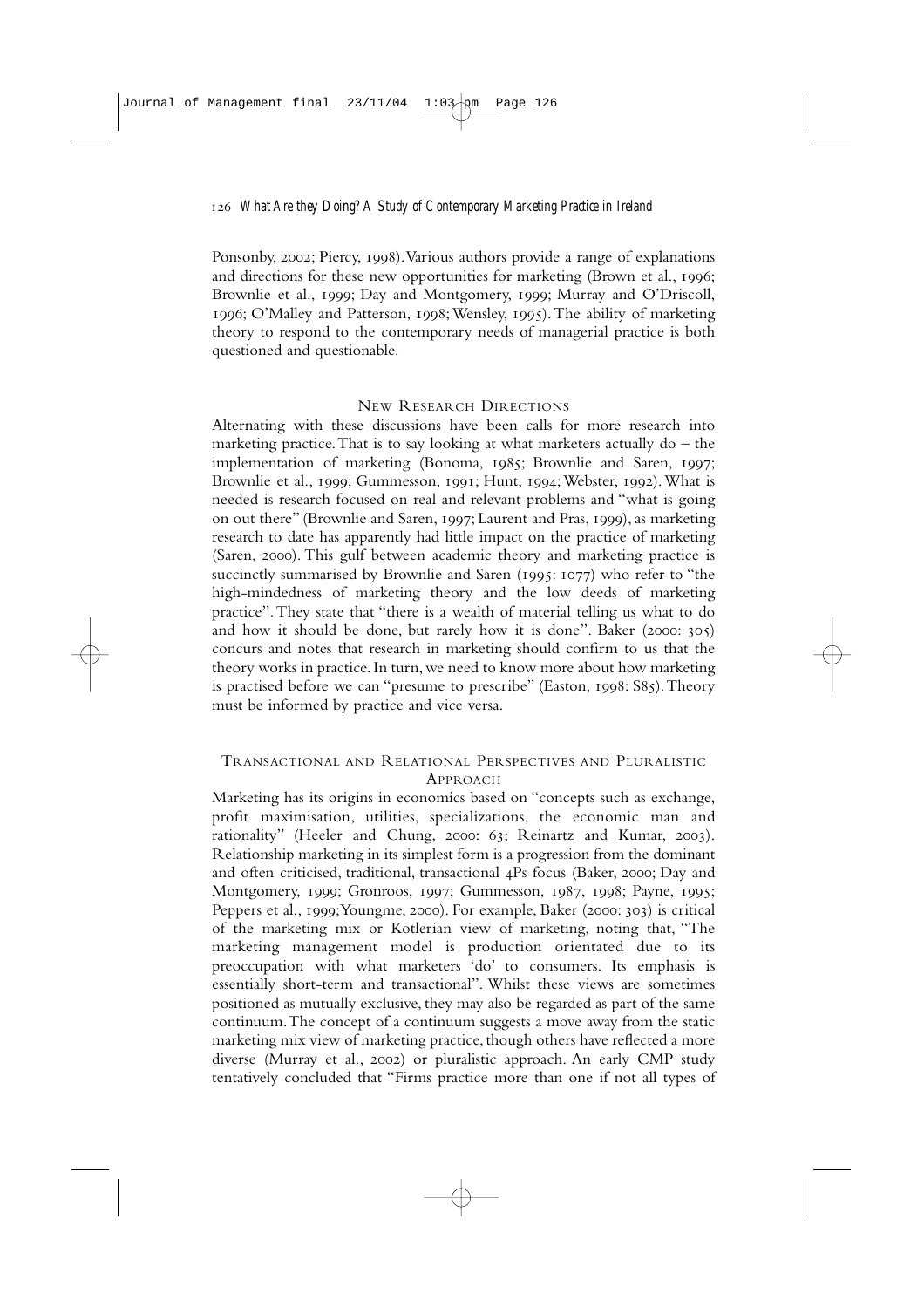marketing" (Brodie et al., 1997: 397). Further and more recent empirical studies have shown strong confirmation of the pluralism of approaches within contemporary marketing practice (Coviello et al., 2002; Lindgreen, 2000).

## **OBJECTIVES**

Consequently this research seeks to explore contemporary marketing practice in a context that integrates transactional and relational marketing in order to respond more directly to the issues associated with theory, practice and implementation. The *Journal of Marketing* paper (Coviello et al., 2002) called for studies within the context of different industries and for replication of the study to test further the emerging themes. In particular the paper noted that there was no clear cut distinction between transactional and relational marketing and that rather than being mutually exclusive these types of marketing were practised concurrently. One important contribution of this study was with respect to the plural nature of marketing practice. This has helped to inform the research questions guiding this study:

- What is the relative emphasis on transactional and relational marketing practices within marketing practice in Ireland?
- How do different types of firms relate to their markets in terms of their contemporary marketing practices?

The findings from this study will be used for comparative studies with data from other countries for benchmarking purposes. In addition this confirmatory study at a national level will form the foundation for more detailed quantitative and qualitative investigations.

## RESEARCH METHODOLOGY

#### **Contemporary Marketing Practice Framework**

The marketing framework adopted for the study was the Transactional to Relational Marketing Approaches (Brodie et al., 1997: Coviello et al., 2002). This framework classifies both transactional and relational exchange on various dimensions, which can be used to judge the dominant marketing practice within companies. This framework (see Table  $9.1$ ) considers a pluralism of marketing approaches by identifying four dominant marketing perspectives, from transactional to relational (databases, interaction and network marketing). The framework is operationalised by means of a questionnaire.

This research framework was designed to study contemporary marketing practices, both transactional and relational, in Ireland across multiple firm types serving different markets with different products and services. It utilised the common analytical framework and questionnaire of the *Journal of Marketing* study discussed above.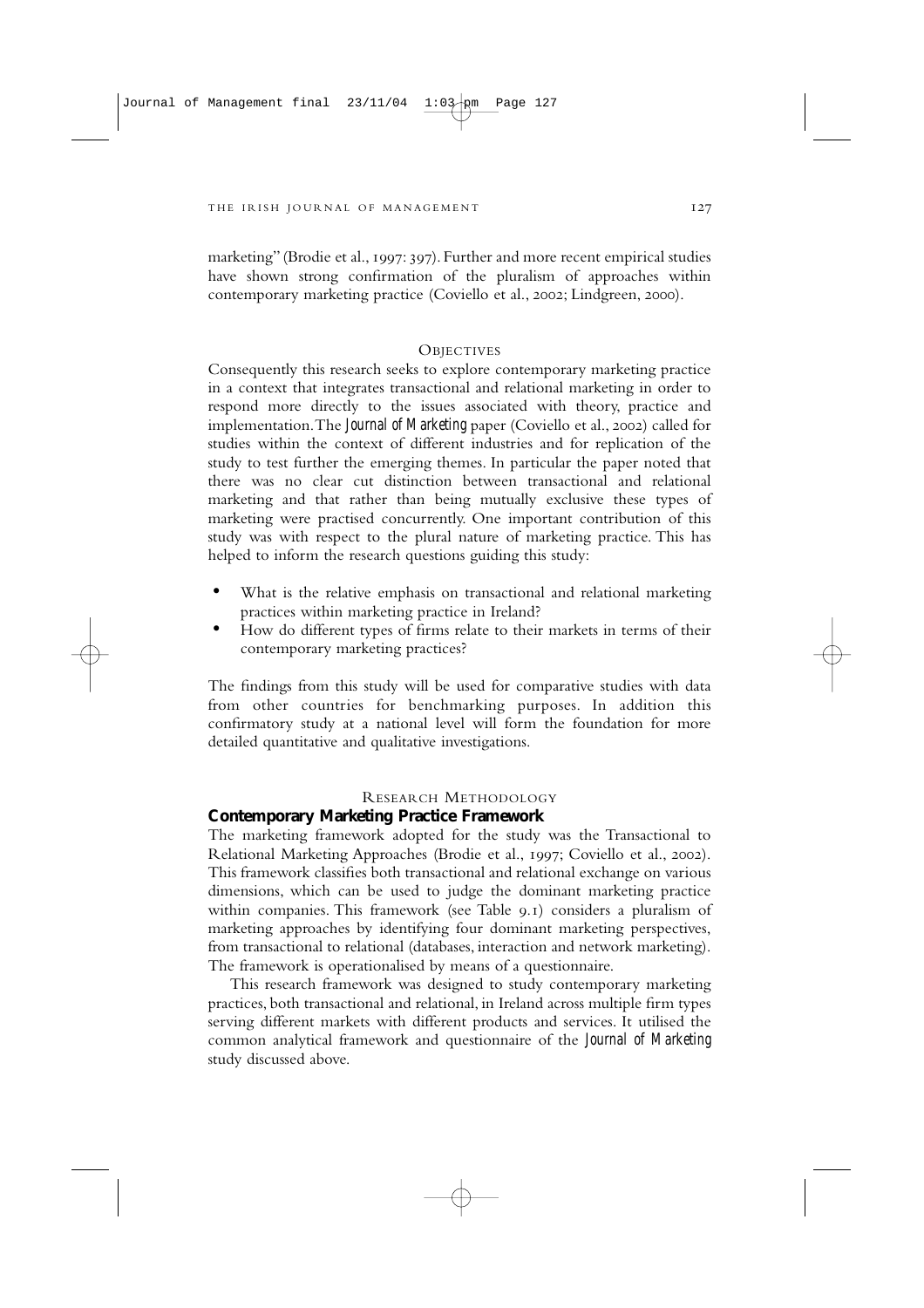## **Table 9.1: Four Aspects of Marketing Classified by Exchange and Managerial Dimensions**

|                             | <b>Transactional Relational</b> |                  |                  |                |
|-----------------------------|---------------------------------|------------------|------------------|----------------|
|                             | Transaction                     | Database         | Interaction      | <b>Network</b> |
|                             | <b>Marketing</b>                | <b>Marketing</b> | <b>Marketing</b> | Marketing      |
| <b>Exchange Dimensions</b>  |                                 |                  |                  |                |
| Purpose of exchange         |                                 |                  |                  |                |
| Nature of communication     |                                 |                  |                  |                |
| Type of contact             |                                 |                  |                  |                |
| Duration of exchange        |                                 |                  |                  |                |
| Formality in exchange       |                                 |                  |                  |                |
| Managerial intent           |                                 |                  |                  |                |
| <b>Managerial Dimension</b> |                                 |                  |                  |                |
| Managerial focus            |                                 |                  |                  |                |
| Managerial Investment       |                                 |                  |                  |                |
| Managerial Level            |                                 |                  |                  |                |

*Source*: Adapted from Coviello et al. (2002)

This is therefore a replication study using a standard questionnaire, modified only slightly for cultural context, of an accepted research methodology. Additional studies using the same methodology have been, or will be, conducted in New Zealand, Holland, Finland, United States, Canada, Sweden, Great Britain,Argentina, Russia and the UAE.

## SAMPLE AND DATA COLLECTION METHOD

Replicating the Coviello et al. (2002) research design, this study involved convenience samples of managers who were provided with a self-administered structured questionnaire.These practicing managers (predominantly at middle manager level) were attending an evening degree course at Trinity College Dublin.The companies were predominantly medium to large with a range of firm types and markets served. A more detailed profile of the sample firms appears in Table 9.2 overleaf.

Though a non-random technique, the use of full-time practitioners and part-time students in this way has empirical support (Coviello et al., 2002; Neelankavil et al., 2000). Of the 45 surveys that were returned, only 39 were usable, which is adequate for the purpose of this study and compares favourably with other studies (Finland (22), Sweden (20), Canada (58), United States (76), New Zealand  $(132)$ ) within the network.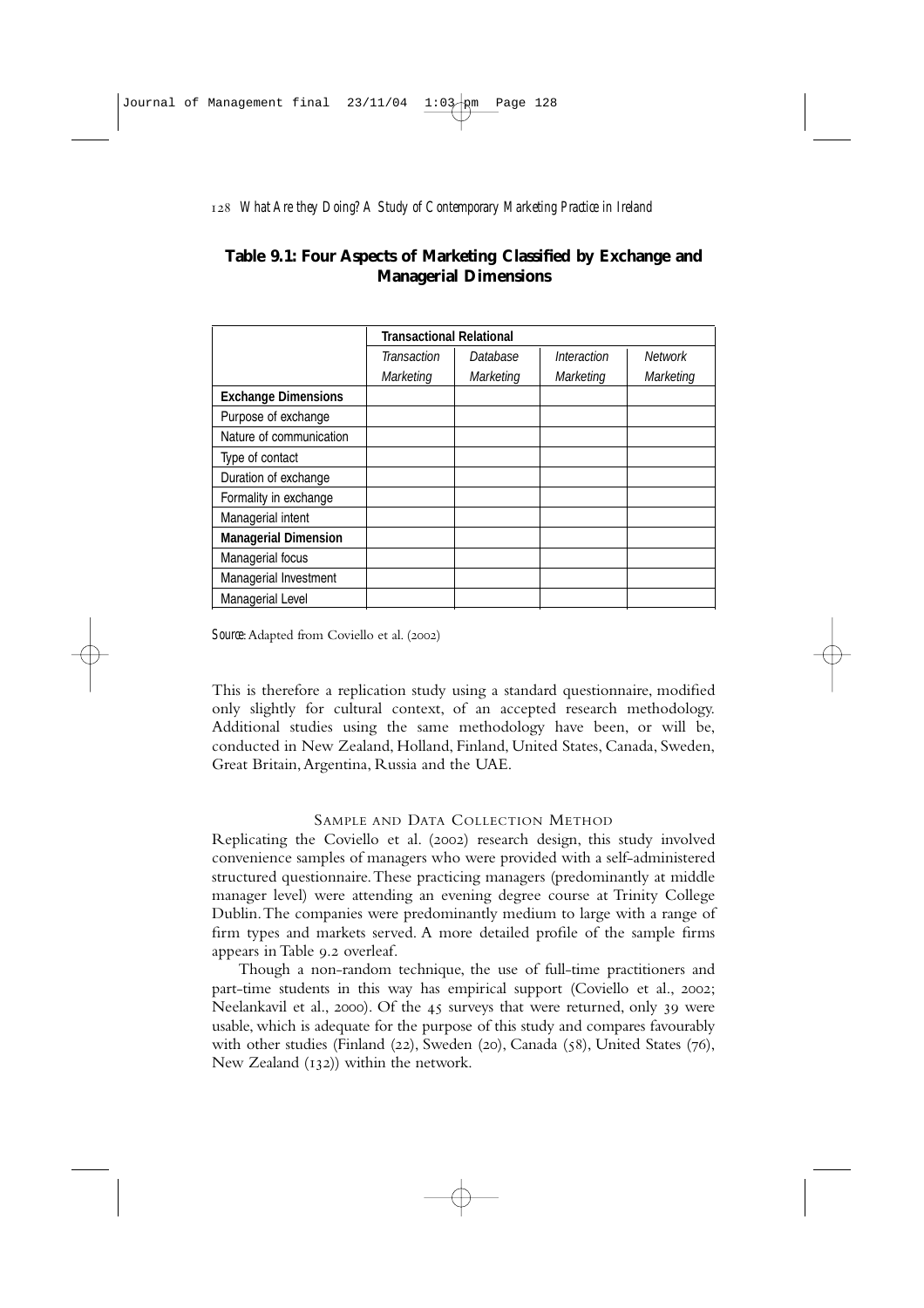| <b>Type of Company</b>       |     | Growth Rate (Last 3 years)         |                 |
|------------------------------|-----|------------------------------------|-----------------|
| Business to business service | 41% | Over 11%                           | 90%             |
| Consumer services            | 39% | Over 30%                           | 19%             |
| <b>FMCG/Durables</b>         | 25% | <b>Size of Company</b>             |                 |
| Non for profit               | 15% | Medium to large (Average turnover) | 70 <sub>m</sub> |
| <b>Markets Targeted</b>      |     | Average number of employees        | 1,000           |
| Consumer                     | 24% | <b>Years of Operations</b>         |                 |
| <b>Business</b>              | 46% | In business over 11 Years          | 70%             |
| <b>Both</b>                  | 35% | % of marketing personnel to other  | 20%             |
| <b>Markets Served</b>        |     | <b>Type of Company</b>             |                 |
| Export (over 50% of revenue) | 32% | Irish owned                        | 56%             |
| Domestic only                | 37% | Joint ownership                    | 13%             |
| Domestic and export          | 13% | Totally foreign owned              | 31%             |
|                              |     | Division of a larger organisation  | 58%             |

**Table 9.2: Profile of Companies Surveyed**

The respondents were marketing professionals (90 per cent) with over half having held their position for between one and three years (52 per cent). Movement in the profession was evident with only 33 per cent stating that they had been in this position for greater than three years. Interestingly, the interchange of personnel from other departments into marketing was evident, as 67 per cent had worked in the company for longer than four years and had therefore worked in some other capacity before joining marketing. Most marketing practitioners had a degree  $(74 \text{ per cent})$  with  $37 \text{ per cent}$  having a postgraduate qualification.A very worrying figure was the lack of a marketing focus to their degrees and of even greater concern was that only per cent of them had any marketing qualifications or training. The average age of marketing practitioners was relatively low with only 19 per cent older than 46.

#### SURVEY FINDINGS AND DISCUSSION

The initial findings give interesting insight into contemporary marketing practice in Ireland. A Likert scale questionnaire  $(1 - 5)$  format was used and the response averages out of five are used to demonstrate the findings in this area. The twelve questions in this section can be reclassified under four main headings:

- . Marketing Activities Transactional and Relational
- . Marketing Resources Allocation (People,Time and Money)
- . Marketing Performance
- . Communications/Contact with Customers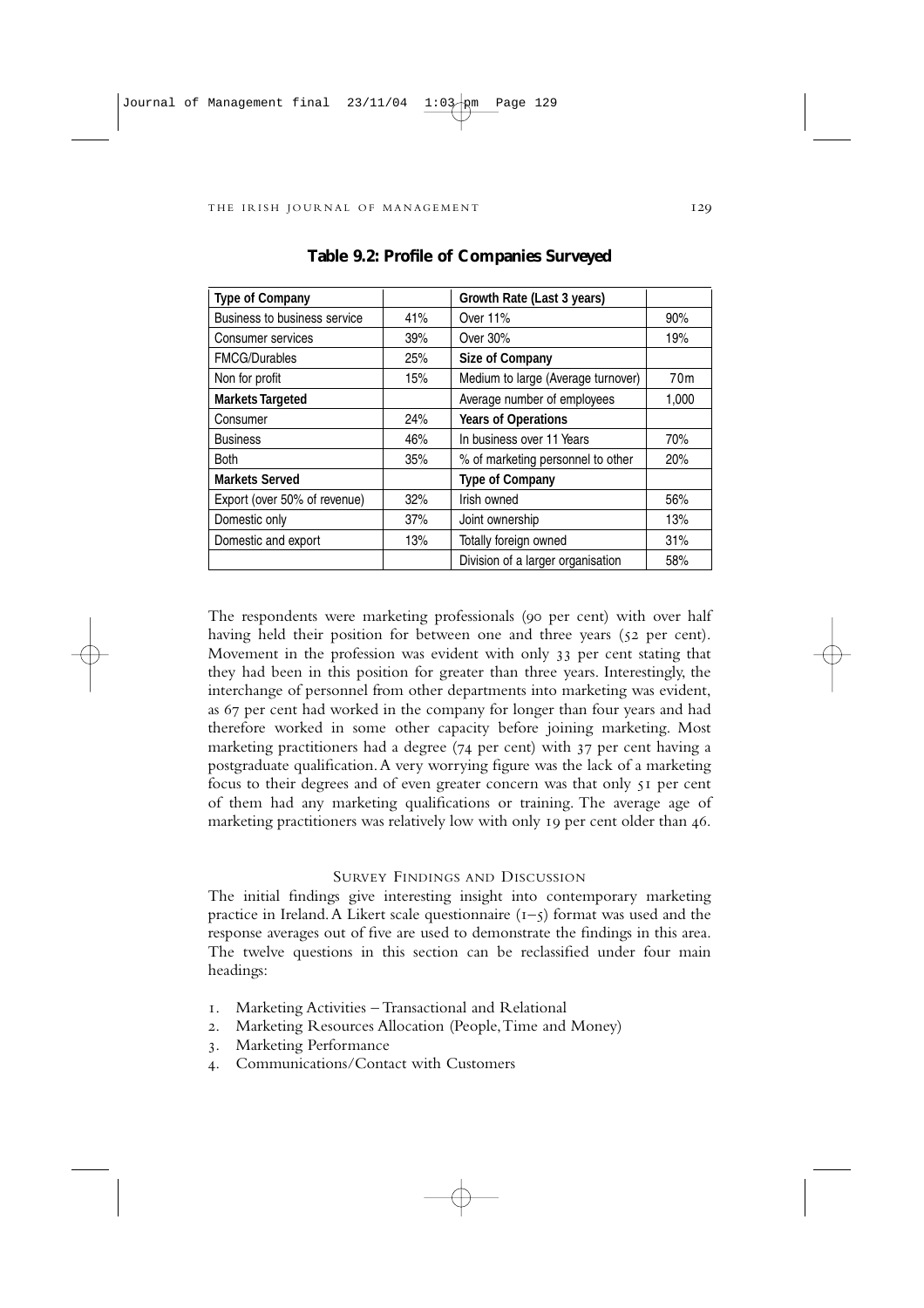## **Marketing Activities – Transactional and Relational**

Question I explored general marketing activities. The move to relationship marketing and a focus on customer retention versus attraction can be seen to be slowly emerging, with a dual focus on attracting new customers  $(4.13)$  and retaining existing customers  $(4.19)$ . There was less development of more sophisticated relationship marketing practices with fewer respondents opting for the development of co-operative relationships with customers (26 per cent) or the more networked aspects of business  $(2I)$  per cent). These findings lend support to the diversity of marketing practice but show a continuing focus on the traditional practice of attracting new customers.

In contrast to the above general approach, when related to actual specifics of the orientation of their marketing planning, a focus on the more transactional aspects of marketing came to the fore. The dominant focus was on the product/brand service offering  $(4.61)$  with a focus on customers in our markets in addition to our offer, coming second at  $(4.39)$ . The more relational practices of "planning to build more one-to-one relations with customers in our market(s)" or "individuals in organisations we deal with"  $(3.37)$  and the more networked approaches  $(3.36)$  were less in evidence. This could support the more aspirational nature of relationship marketing while the reality of marketing focuses on more traditional marketing practices.

## **Marketing Resources Allocation (People,Time and Money)**

Resource allocation is often evidence of the focus of activity within a department, including spend on information technology and organisation of marketing operations. There was evidence that the dominance of the marketing mix concept still prevails with the focus of resources on product, promotion, prices and distribution (or some combination of these)  $(4.22)$ . There was much less of a focus on developing relationships, with an average response of 3.22 and "developing our organisation's network relationship within our market or wider marketing system", with an average score of 3.26. This finding reiterates the support for the contention that marketers are struggling to embrace the relational concepts and that the more traditional transaction marketing mix focus is still prevalent and utilised with relational techniques.

## *Marketing and Information Technology*

Despite discussion of the importance of IT to marketing practice (Brady et al., 2002; Coviello et al., 2001a, 2001b) there was less evidence of dominant use of IT. For relationship marketing practices authors have ascribed a dominant role to IT and many contend that it is only through IT assimilation that marketers can successfully practice relationship marketing (Copulsky and Wolf, 1990; McKenna, 1999; Fisher et al., 2000). Investment in IT, particularly databases and communications networks, can therefore be an indicator of the move to more relational focus.There was evidence of some investments in technology, namely databases, with an average 3.27 response rate suggesting that database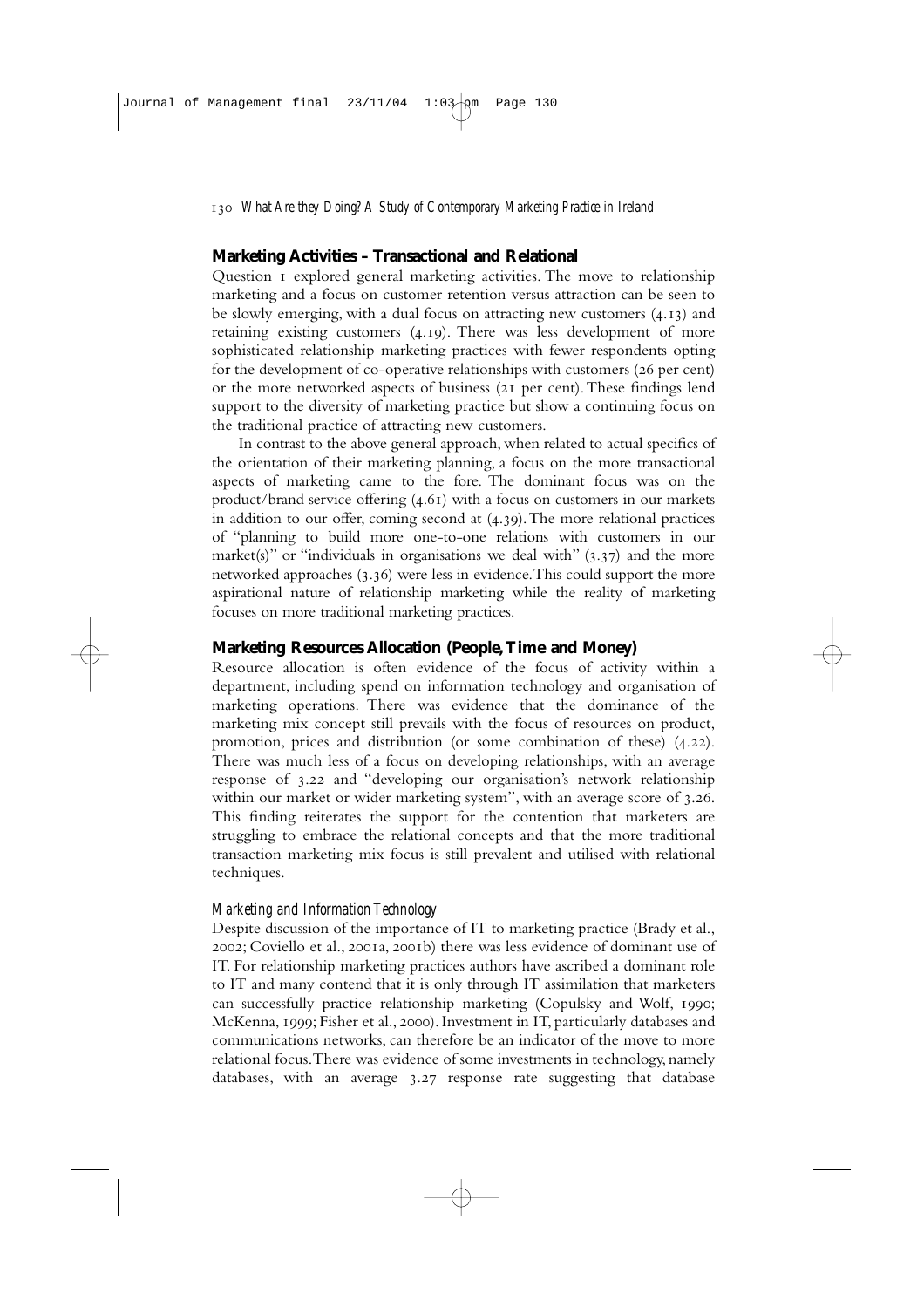technology, to improve communication with customers, was a focus of their marketing resources.There was less evidence of use of some standard ITs with websites and marketing with IT only rating 2.91 on the scale.

#### *Marketing Operations*

The demise of the marketing function has been much discussed in the literature. In terms of organisational structure the marketing function, at an average of  $3.65$ , was the main operational choice. Interestingly, the managing director or CEO played a major marketing role in many companies at an average of 3.00. There was some evidence of the concept of the part-time marketer (Gummesson, 1999) with a score of  $2.71$  for "non-marketers who have responsibility for marketing and other aspects of the business (for example, general manager)". Therefore, there is some evidence of the demise or reorientation of the marketing department as discussed in the literature (Bruce et al., 1996; Piercy, 1998).

In general the findings here show that there is no dominant organisational form across companies and that, in agreement with Baker (2000), marketing practice in some way permeates throughout the organisation. For relationship marketing to succeed, this is seen as a prerequisite (Gummesson,  $1997$ ).

## **Marketing Performance**

The profit generation focus was in evidence  $(4.21)$ , though "building a longterm relationship with a specific customer"  $(3.97)$  and "forming strong relationships with a number of organisations in our market or wider marketing system"  $(3.78)$  were both strongly represented and show that there are often multiple and perhaps conflicting purposes, though the profit motive dominates.These findings highlight the challenges for marketers who have to have a long-term perspective for market and relationship development but also have to achieve profit in the short term.

#### *Performance Measure*

There is evidence of pressure on marketing to prove that it does create value and that it is necessary for business success (Ambler 2000, 2001; Sheth and Sisodia, 1999). Measurement of marketing performance had a predictably dominant financial focus with the highest average score for any question  $(4.57)$ , though customer-based measures (for example, customer satisfaction or retention scores)  $(3.65)$  were also in evidence along with effectiveness measures  $(3.48)$ , with the least popular being competitive measures such as market share  $(3.44)$ . However, when this question is linked to growth rates and performance of the organisation relative to competitors there are some inconsistencies. In general, respondents suggest that they are performing better than their competitors on competitive measures  $(3.72)$  but to a lesser extent on effectiveness of marketing activities  $(3.23)$ .

The dominant focus to the marketing mix was evident  $(3.73)$ , though again the move to relationship marketing  $(3.26)$  and networking  $(3.21)$  also existed. There is some evidence of technology utilisation, with a 2.97 average response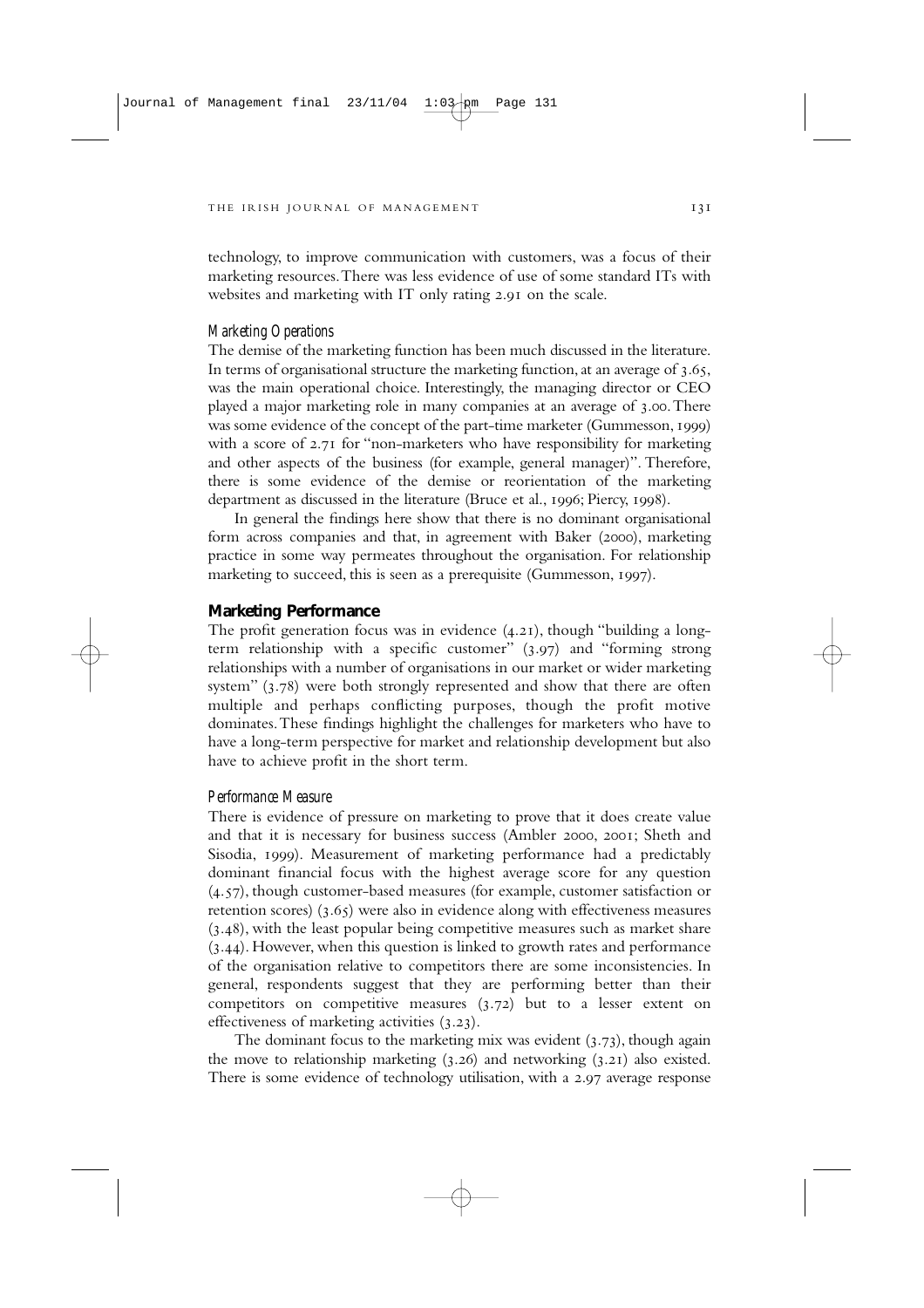for use of database tools to target and retain customers and an average of 3.16 for "using internet and other interactive technologies to create/mediate dialogue between our firm and our customers".

## **Communications/Contact with Customers**

Analysing their choices of marketing communications, targeting a specially identified segment was the dominant choice  $(4.38)$  but mass marketing was surprisingly high at 3.34. Many of the companies focused on individual interactions  $(3.47)$  or networking  $(3.47)$  and so personal selling is utilised by many of the companies. The concept of integrated communications using a variety of communication/promotion media was in evidence. A variety of tactics were used to reach customers but reliance on mass market communications shows that traditional marketing techniques still prevail.

## *Primary Customers*

A diverse range of communication options were utilised.The analysis showed a lack of face-to-face contact with primary customers. Two explanations suggest themselves: evidence of a focus on traditional marketing mix practices rather than customer contact or an indication of the non-customer-interfacing role of marketing, with face-to-face negotiations being the role of the sales force. Formal meetings with customers dominated  $(3.97)$ , though meeting at a formal business and an informal social level was also prevalent  $(3.34)$  which could indicate the relatively small size of the Irish market. There was also evidence of a move to more impersonal communication with more interactive technological methods used for contact (3.00).

## *Desired Contact Levels from the Customer's Perspective*

The patterns here revealed that there is a perception that customers desire ongoing one-to-one contact, which had the highest average response rate of 3.60. The option of no future personalised contact was only suggested by  $(1.84)$ which had the lowest average response rate. This indicates that companies perceive that customers want more contact but, related to the findings above, are finding it difficult to provide that contact.

## INFORMATION TECHNOLOGY AND MARKETING PRACTICE

Specific questions with respect to IT assimilation were included and the findings show that companies were medium  $(45$  per cent) to high technology  $(48$  per cent) organisations. The trend was for improvements in this area over the next five years. This confirms the findings in other studies (Brady et al., 2002; Desai et al., 1998) and concurs with a recent Irish study that showed that firms are encountering challenges to the introduction of a range of ITs (Ahmed and Brannick, 2002). This research confirms that the majority of companies are utilising IT to automate or reinforce the current position/practices ( $53$  per cent) or using IT to extend or improve existing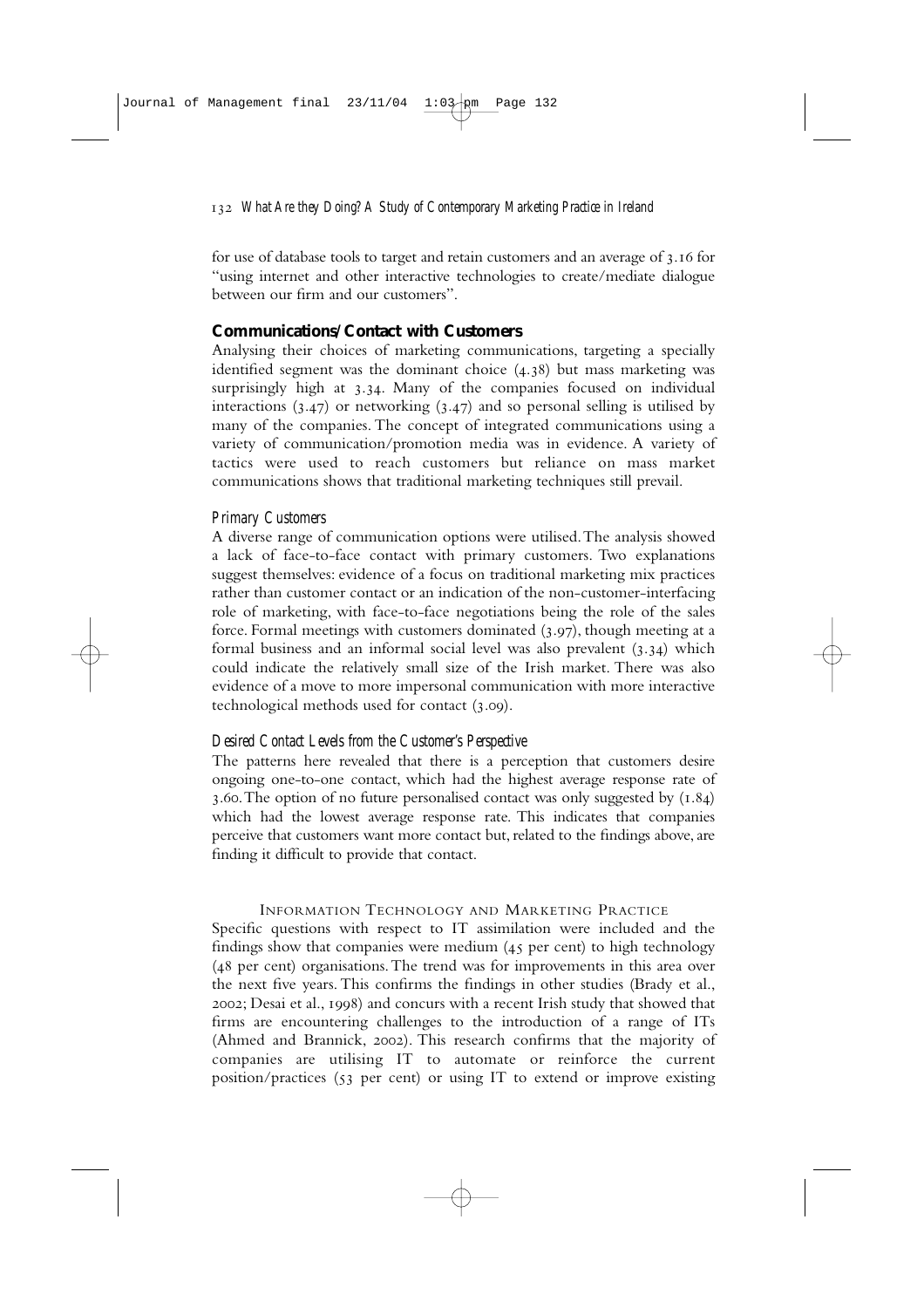marketing efforts  $(58 \text{ per cent})$  rather than to transform their practices. Ecommerce adoption is evident through the stages of ecommerce assimilation, which averaged 49 per cent implementation.

## **DISCUSSION**

This research reinforces the contention that there is a pluralism of marketing behaviour and these findings are largely consistent with the original 2002 study that suggested this research. Several interesting additional insights emerge.This work also indicates the need for developments in marketing education to reflect the pluralistic nature of marketing. It portrays businesses as utilising traditional marketing techniques, whilst also embracing relational focused practices to a lesser extent.There is also evidence of a profession which has a whole new Pandora's Box of IT applications, highlighting the need for technological capabilities within marketing. This demands a new skill from marketers, namely the understanding of IT both internally and externally.The enhanced need for technology in marketing must also form a core part of marketing education (Brady et al., 2002).

Further comparative analysis of these research findings in relation to other international replication studies is currently being pursued by the authors in order to more fully address the second research question.At the same time there is a recognised need for larger quantitative and qualitative studies in order to contribute to the current and future developments of marketing theory and to guide practice in Ireland.There is no single view of marketing practice, with a variety of different approaches, methods and theories abounding (Saren, 2000) and the challenge is for researchers to conduct further studies at a national level.

It is worth noting that a worrying statistic from the study was that over half of marketing practitioners have no marketing qualifications and this information must be of interest to the educational bodies, professional associations and government.

## CONCLUSIONS

Irish contemporary marketing practitioners utilise a range of marketing practices, applications and techniques, and rather than the demise of the transactional marketing mix this continues as a necessary component of marketing practice in tandem with relationship marketing.With the challenges this brings for practitioners, we now, more than ever, need marketing education which will prepare marketers for more diverse marketing practices which will be explained with respect to their marketing conditions, customer base, markets and other contextual factors. Marketers must be aware of the challenges but also the wide range of marketing strategies and tactics available to them as they operate in a more complex and difficult marketing environment.Theorists and researchers must study this while educators must prepare students and businesses for this myriad of challenges. This study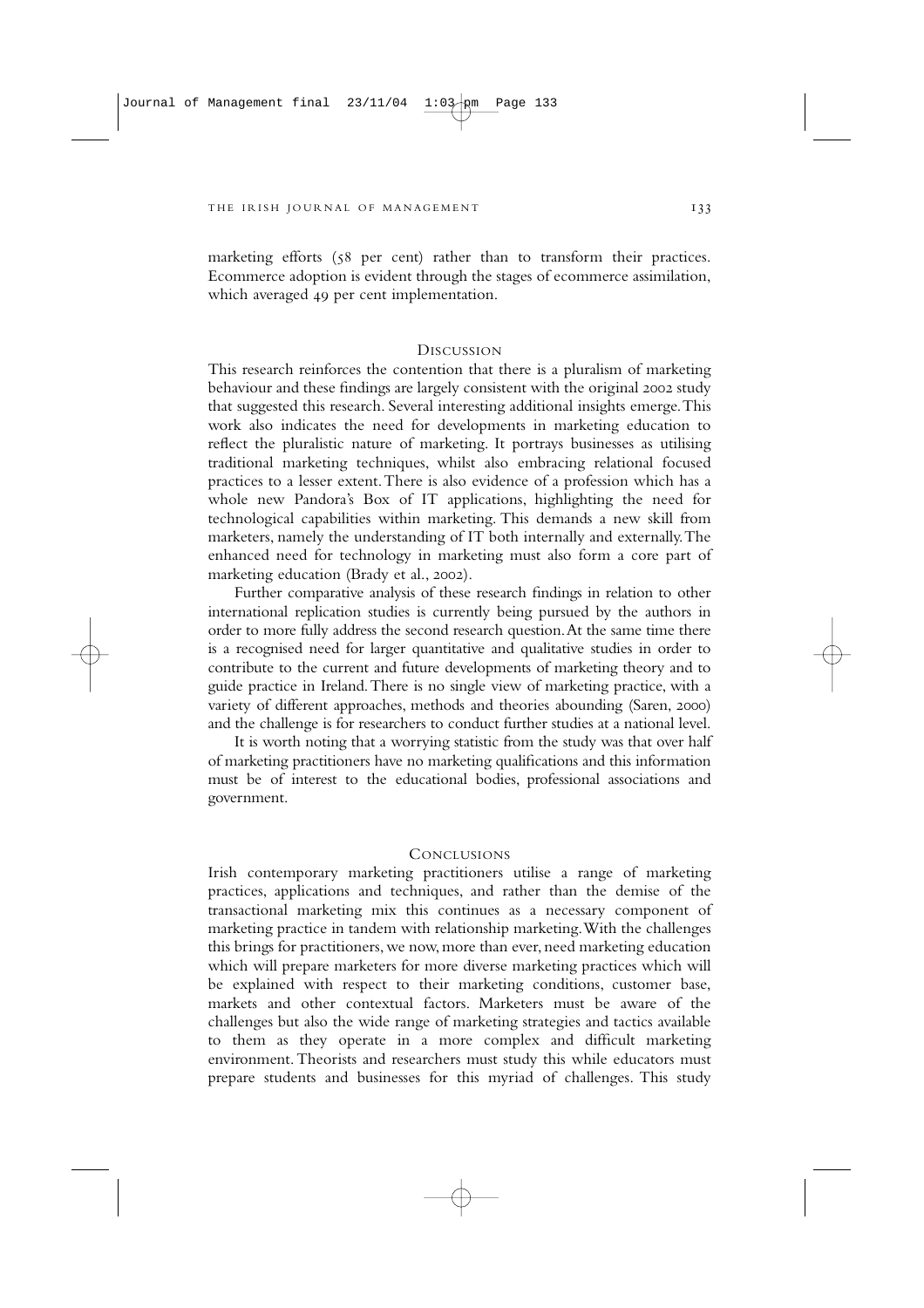demonstrates the need for the further study and integration of marketing theory and practice in order to disseminate and develop leading-edge capabilities within industry.

## REFERENCES

- Ahmed Alserhan, B. and Brannick, T. (2002) "Information Technology in Ireland: The Myth and the Reality", *The Irish Journal of Management*, Vol. 23, No. 1, pp. 1-21.
- Ambler, T. (2000) Marketing and the Bottom Line: The New Metrics of Corporate Wealth, London: Pearson Education.
- Ambler, T. (2001) "What does Marketing Success Look Like?" *Marketing Management*, spring, Vol. 10, No. 1, pp.  $10-25$ .
- Baker, M. (2000) "Marketing: Philosophy or Function?", in M. Baker (ed.) *Marketing Theory: A Students'Text*, Australia: Business Press Thomson Publishing,
- Bonoma, T. (1985) "Case Research in Marketing: Opportunities, Problems and a Process", *Journal of Marketing Research*, Vol. 22, pp. 199-208.
- Brady, M., Saren, M. and Tzokas, N. (2002) "Integrating Information Technology into Marketing Practice:The IT Reality of Contemporary Marketing Practice", *Journal of Marketing Management*, Vol. 18, Nos 5-6, July, pp. 555-78.
- Brodie, R., Coviello, N., Brooks, R. and Little, V. (1997) "Towards a Paradigm Shift in Marketing? An Examination of Current Marketing Practices", *Journal of Marketing Management*, Vol. 13, pp. 383-406.
- Brookes, R.W. and Palmer, R.A. (2004) *The New Global Marketing Reality*, Oxford: Palgrave.
- Brown, S., Bell J. and Carson D. (1996) "Apocaholics Anonymous: Looking Back on the End of Marketing", in S. Brown, J. Bell and D. Carson (eds) *Marketing Apocalypses: Eschatology, Escapology and the Illusion of the End*, London: Routledge, pp.  $I-20$ .
- Brownlie, D. and Saren, M. (1995) "On the Commodification of Marketing Knowledge: Opening Themes", *Journal of Marketing Management*, Vol. 11, pp.  $619 - 27.$
- Brownlie, D. and Saren, M. (1997) "Beyond the One Dimensional Marketing Manager", *International Journal of Research in Marketing*, Vol. 28, No. 3, pp. 6–12.
- Brownlie, D., Saren, M., Wensley, R. and Whittington, R. (1999) "Marketing Disequilibrium: On Redress and Restoration", in D. Brownlie, M. Saren, R. Wensley, and R. Whittington (eds) *Rethinking Marketing, Toward Critical Marketing Accountings*, London: Sage, pp. 1-22.
- Bruce, M., Leverick, F., Littler, D. and Wilson, D. (1996) "The Changing Scope and Substance of Marketing: The Impact of IT", in Conference Proceedings from the *European Academy of Marketing Conference - Marketing for an Expanding Europe*, Vol. 1, Budapest University of Economic Science, pp. 185-204.
- Copulsky, J. and Wolf, M. () "Relationship Marketing Position for the Future", *The Journal of Business Strategy*, July/August, pp. 16-20.
- Coviello, N., Brodie, R., Palmer, R. and Brookes, R. (2001a) "The Role of E-Marketing in Contemporary Marketing Practice", in Conference Proceedings of the 9th International Colloquium on Relationship Marketing, Montreal.
- Coviello, N., Milley, R. and Marcolin, B. (2001b) "Understanding IT-Enabled Interactivity in Contemporary Marketing", *Journal of Interactive Marketing*,  $15(4)$ ,  $18 - 33$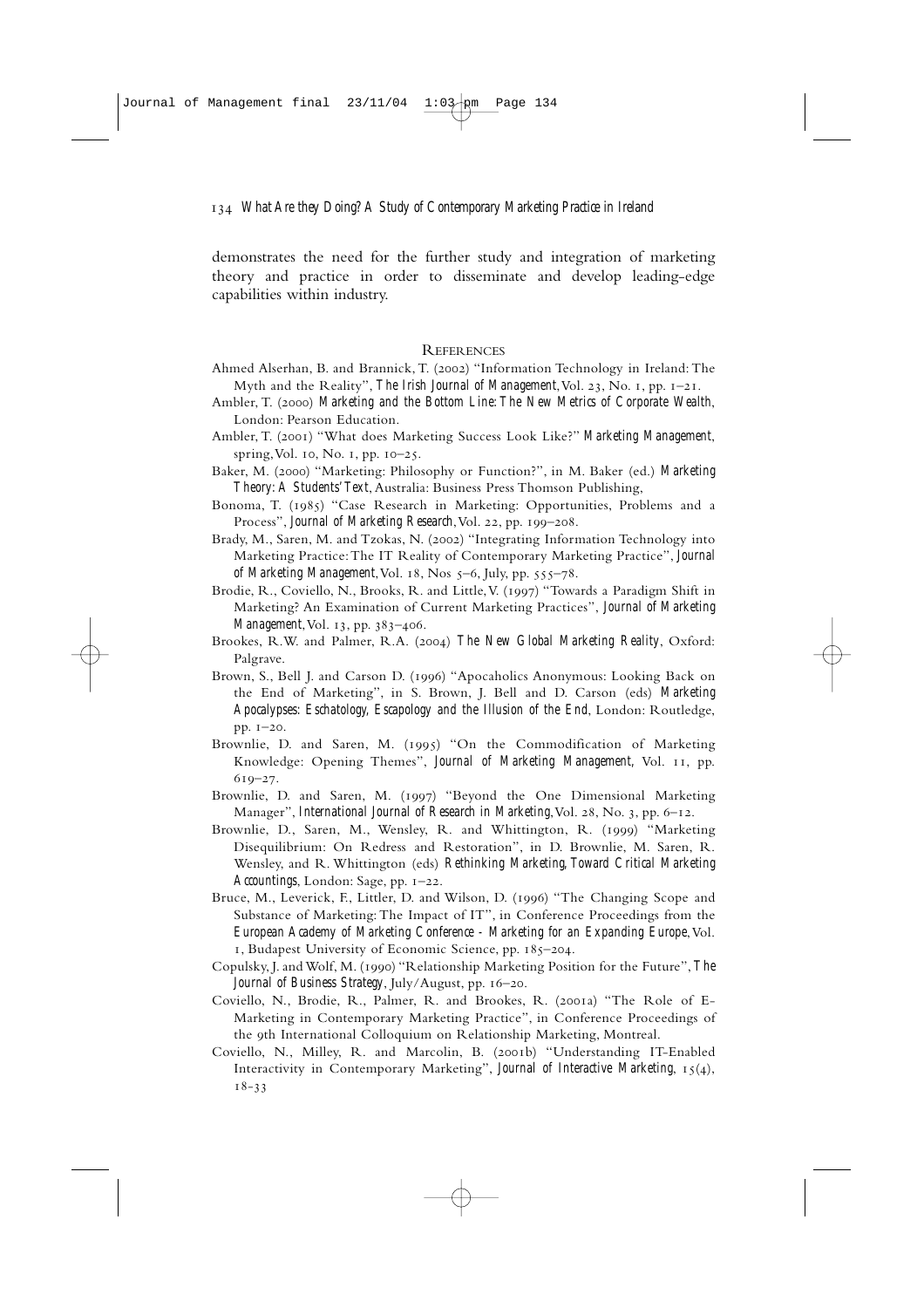- Coviello, N.E., Brodie, R.J., Danaher, P.J. and Johnston, W. (2002) "How Firms Relate to their Markets: An Empirical Examination of Contemporary Marketing Practices," *Journal of Marketing*, Vol. 66, No. 3, pp. 33-46.
- Day, G. and Montgomery, D. (1999) "Charting New Direction for Marketing", *Journal of Marketing*, Vol. 63, pp. 3-13.
- Desai, C., Fletcher, K. and Wright, G. (1998) "Barriers to Successful Implementation of Database Marketing: A Cross Industry Study", *International Journal of Information Management*, Vol. 18, No. 4, pp. 265-78.
- Easton, G. (1998) "Case Research as a Methodology for Industrial Networks: A Realist Approach", in P. Naude and P. Turnball (eds) *Network Dynamics in International Marketing*, Oxford: Elsevier Science, pp. 368-92.
- Fisher, M., Raman, A. and McClelland A. (2000) "Rocket Science Retailing is Almost Here - Are You Ready?" *Harvard Business Review*, July-August, pp. 115-24.
- Gronroos, C. (1997) "Keynote Paper: From Marketing Mix to Relationship Marketing: Towards a Paradigm Shift in Marketing", *Management Decision*, Vol. 35, No. 4, pp.  $322 - 39.$
- Gummesson, E. (1987) "The New Marketing: Developing Long Term Interactive Relationships", *Long Range Planning*, Vol. 20, No. 4, pp. 10-20.
- Gummesson, E. (1991) "Marketing-Orientation Revisited: The Crucial Role of the Part-Time Marketer", *European Journal of Marketing*, Vol. 25, No. 2, pp. 60-75.
- Gummesson, E. (1997) "In Search of Marketing Equilibrium: Relationship Marketing Versus Hypercompetition", *Journal of Marketing Management*, Vol. 13, pp. 421-30.
- Gummesson, E. (1998) "Implementation Requires a Relationship Marketing Paradigm", *Academy of Marketing Science Journal*, summer, pp. 242-9.
- Gummesson, E. (1999) *Total Relationship Marketing: Rethinking Marketing Management from 4Ps to 30 Rs*, Oxford: Butterworth Heinemann.
- Heeler, R. and Chung, E. (2000) "The Economics Basis of Marketing", in M. Baker (ed.) *Marketing Theory; A Students Text*, Australia: Business Press Thomson Publishing.
- Hunt, S.D. (1994) "On Rethinking Marketing: Our Discipline, Our Practice, Our Methods", *European Journal of Marketing*, Vol. 28, No. 3, pp. 13-25.
- Laurant, G. and Pras, B. (1999) "Research in Marketing: Some Trends, Some Recommendations", in D. Brownlie, M. Saren, R. Wensley and R. Whittington (eds) *Rethinking Marketing, Toward Critical Marketing Accountings*, London: Sage Publishing, pp.  $245-61$ .
- Lindgreen, A., Davis, R., Brodie, R. and Buchanan-Oliver, M. (2000) "Pluralism in Contemporary Marketing Practice", *International Journal of Bank Marketing*, Vol. 18, No. 6, pp. 294-308.
- McKenna, R. () "Real Time Marketing", *Harvard Business Review*, July–August, pp.  $87 - 95.$
- McKenna, R. (1999) *Real Time Marketing*, Boston: Harvard Business School Press.
- Murray J.A. and O'Driscoll, A. (1996) "Reconsidering the Management of Marketing", *Irish Marketing Review*, Vol. 9, pp. 35-47.
- Murray, J., O'Driscoll, A. and Torres, A. (2002) "Discovering Diversity in Marketing Practice", *European Journal of Marketing*, Vol. 36, No. 3, pp. 373-91.
- Neelankavil, J. Mathur, A. and Zhan, Y. (2000) "Determinant of Managerial Performance: A Cross Cultural Comparison of the Perceptions of Managers in Four Countries", *Journal of International Business Studies*, Vol. 31, No. 1, pp. 121-41.

O'Driscoll,A. () "Marketing from the Periphery", in A. O'Driscoll (ed.) *Marketing*